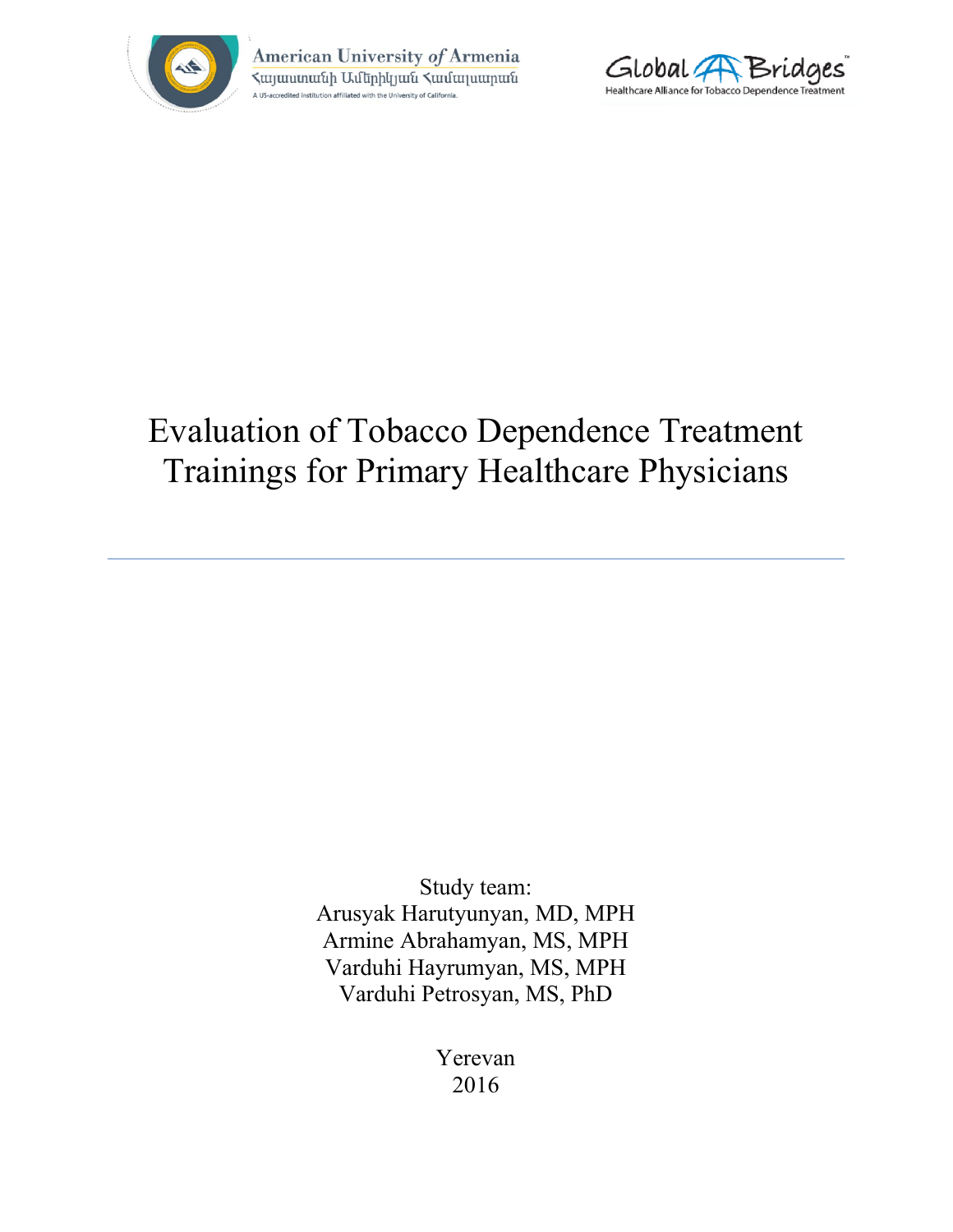| <b>Table of Contents</b>                                                                    |  |
|---------------------------------------------------------------------------------------------|--|
|                                                                                             |  |
|                                                                                             |  |
|                                                                                             |  |
| 1.                                                                                          |  |
| 2 <sub>1</sub>                                                                              |  |
| 2.1                                                                                         |  |
| 2.2                                                                                         |  |
| 2.1                                                                                         |  |
| 2.2                                                                                         |  |
| 3 <sub>1</sub>                                                                              |  |
| 3.1                                                                                         |  |
| 3.2                                                                                         |  |
| 3.3                                                                                         |  |
| 3.3.1                                                                                       |  |
| 3.3.2                                                                                       |  |
| 3.4                                                                                         |  |
| 3.4.1                                                                                       |  |
| 3.4.2                                                                                       |  |
| 3.4.3                                                                                       |  |
| Participants' confidence in providing tobacco dependence treatment21<br>3.4.4               |  |
| 3.4.5                                                                                       |  |
| 4                                                                                           |  |
|                                                                                             |  |
|                                                                                             |  |
|                                                                                             |  |
|                                                                                             |  |
| Table 3. Participants' impressions with the design and delivery process of the trainings30  |  |
|                                                                                             |  |
|                                                                                             |  |
|                                                                                             |  |
|                                                                                             |  |
| Table 8. Participants' knowledge about tobacco dependence treatment: baseline vs. follow-up |  |
|                                                                                             |  |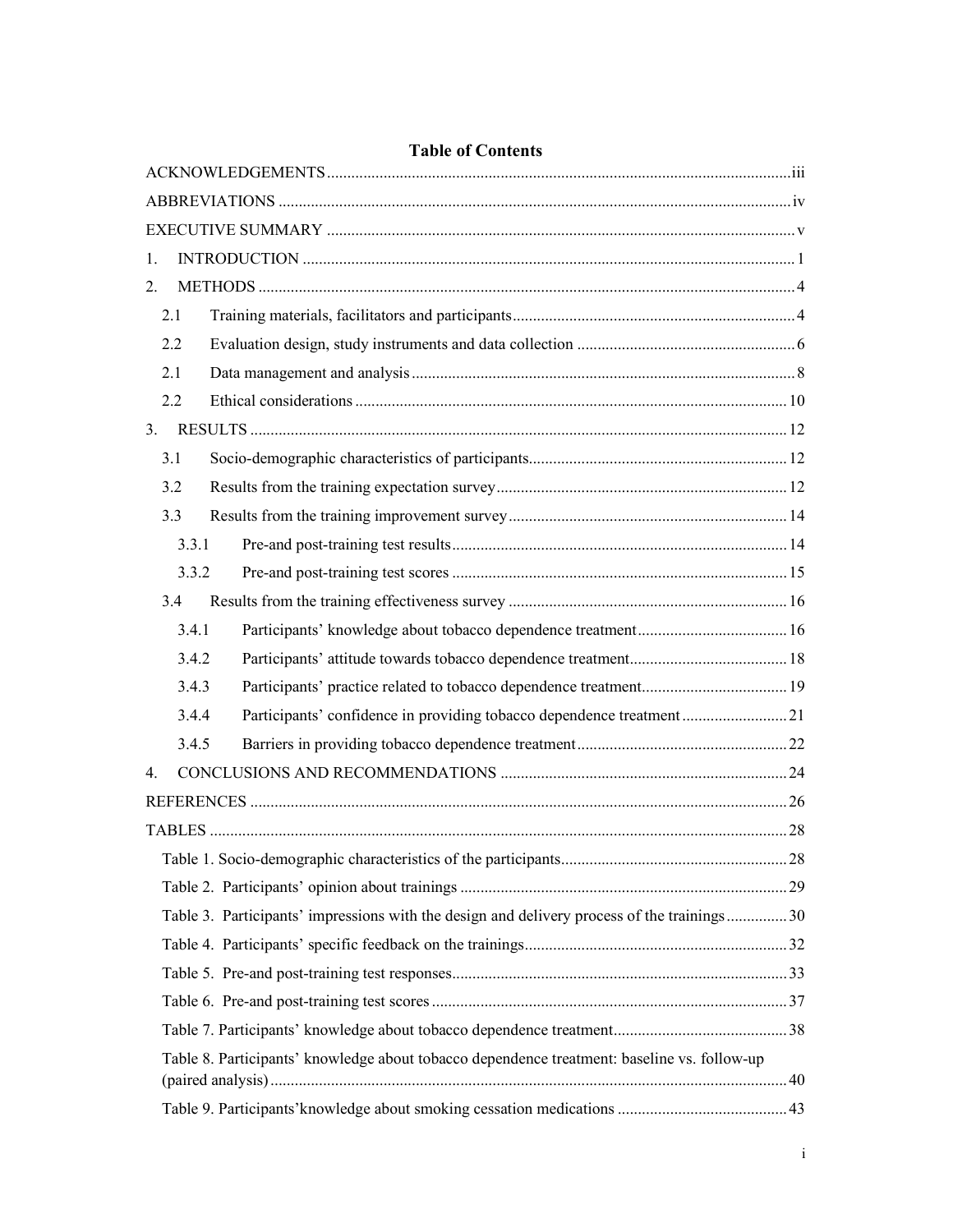| Table 10. Participants' knowledge about smoking cessation medications: baseline vs. follow-up      |  |
|----------------------------------------------------------------------------------------------------|--|
|                                                                                                    |  |
|                                                                                                    |  |
| Table 12. Participants' attitude towards tobacco dependence treatment: baseline vs. follow-up      |  |
|                                                                                                    |  |
| Table 14. Participants' practice related totobacco dependence treatment: baseline vs. follow-up    |  |
| Table 15. Participants' confidence in providing tobacco dependence treatment58                     |  |
| Table 16. Participants' confidence in providing tobacco dependence treatment: baseline vs. follow- |  |
|                                                                                                    |  |
| Table 18. Barriers in providing tobacco dependence treatment: baseline vs. follow-up (paired       |  |
|                                                                                                    |  |
|                                                                                                    |  |
|                                                                                                    |  |
|                                                                                                    |  |
| Appendix 4. Pre-and post-training test: training improvement survey (English and Armenian          |  |
| Appendix 5. KAP questionnaire: training effectiveness survey (English and Armenian versions)76     |  |
|                                                                                                    |  |
|                                                                                                    |  |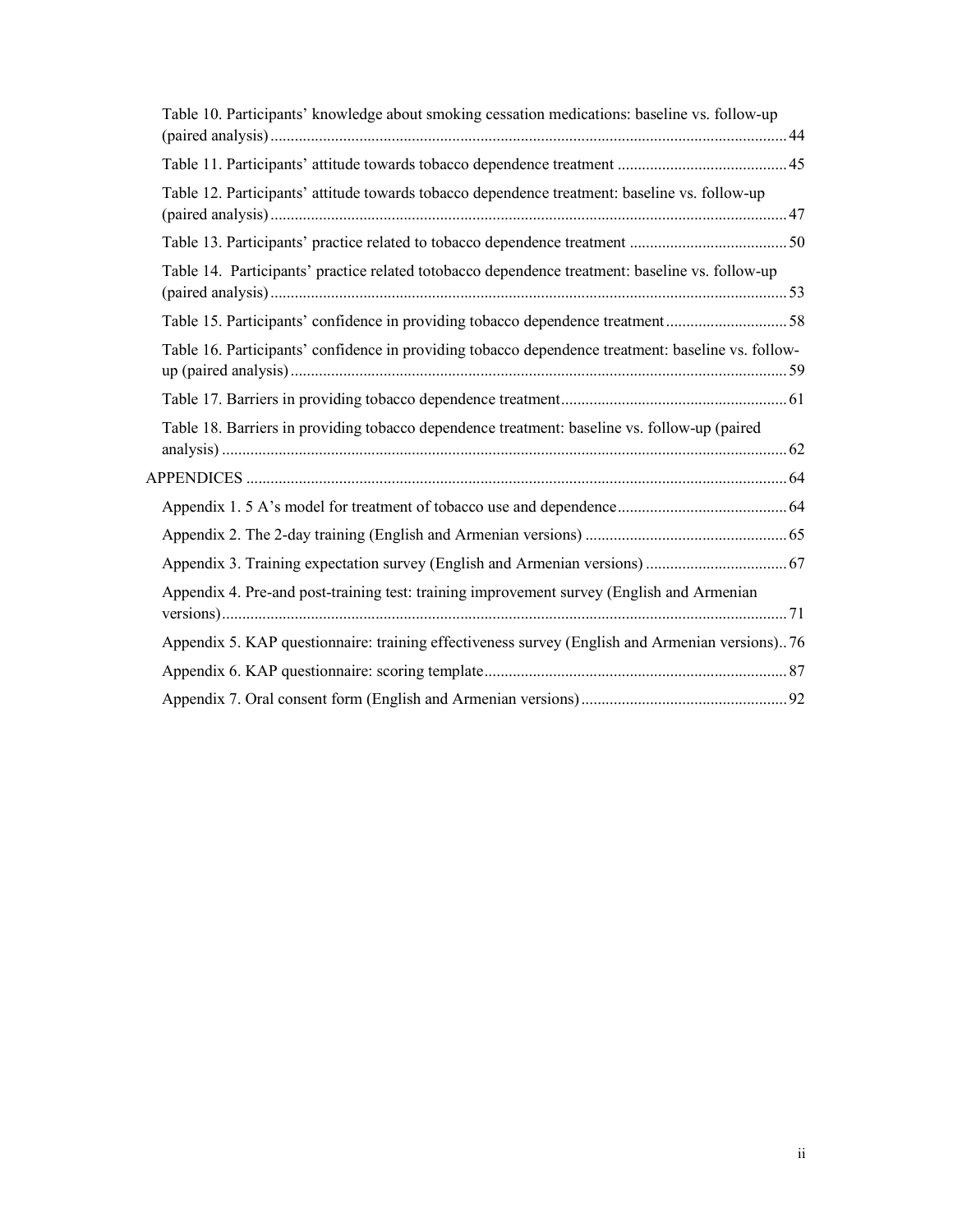# ACKNOWLEDGEMENTS

The research team is grateful to Yerevan and Gyumri Municipalities' Health Departments for helping with the recruitment of training participants. The research team is thankful to all participants for their active participation, interest, enthusiasm and for providing valuable information and bringing this trainings to fruition. We want to express our gratitude to Dr. Narine Movsisyan for developing the project proposal. The greatest appreciation is reserved for Armine Danielyan for her valuable contribution to training facilitation. The research team is also grateful to the Center for Health Services Research and Development interns Nara Melikyan (MPHc, 2017) and Rachel Wyman (Birthright Armenia) for their contribution to data management. The project is funded by the grant, presented by Global Bridges Healthcare Alliance for Tobacco Dependence Treatment, hosted by Mayo Clinic and Pfizer Independent Grants for Learning & Change.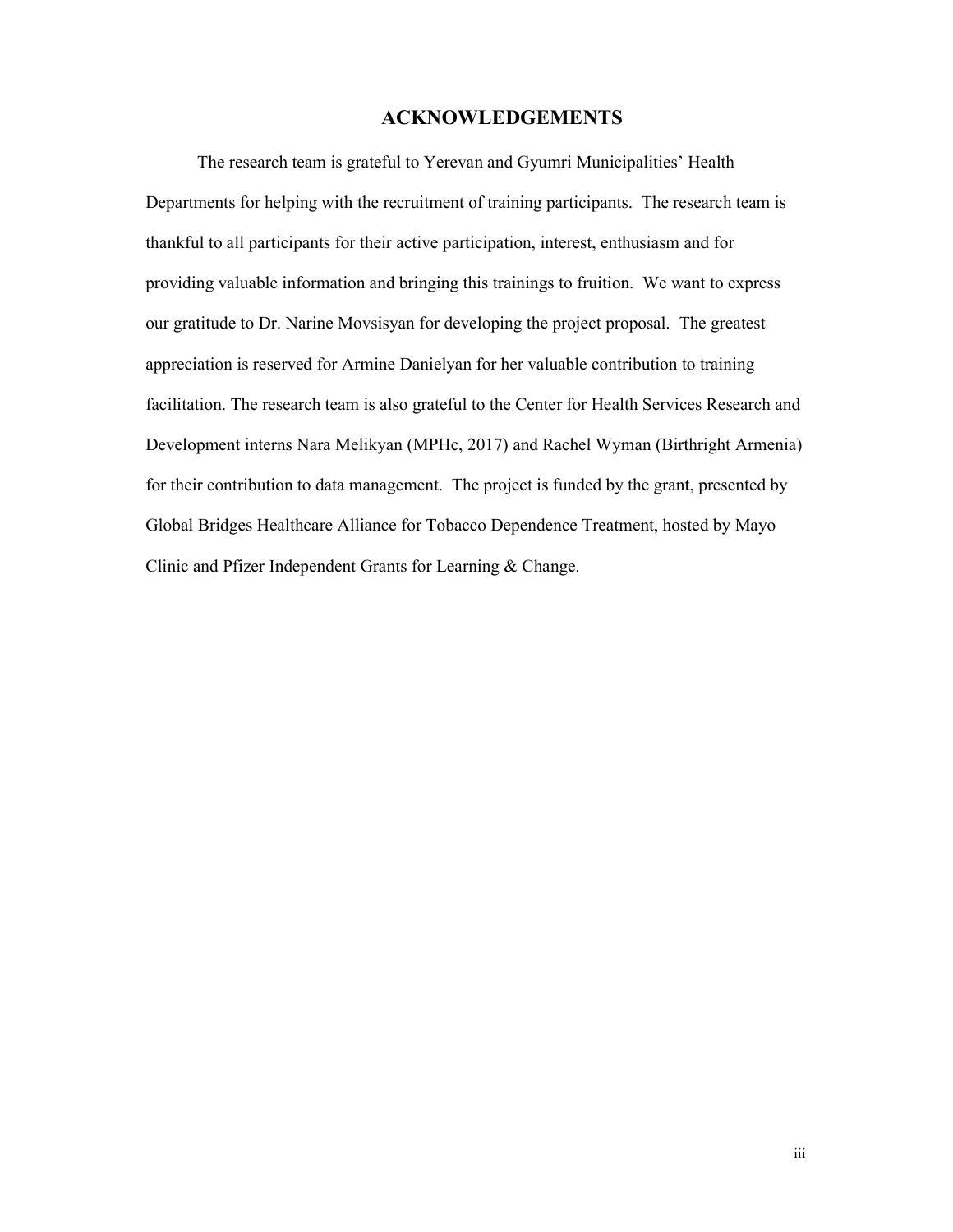# ABBREVIATIONS

- AUA American University of Armenia
- CHSR Center for Health Services Research and Development
- CME Continuous Medical Education
- FCTC Framework Convention on Tobacco Control
- FGDs Focus Group Discussions
- FTND Fagerstrom Test for Nicotine Dependence
- IRB Institutional Review Board
- KAP Knowledge, Attitude and Practice
- MOH Ministry of Health
- NRT Nicotine Replacement Therapy
- WHO World Health Organization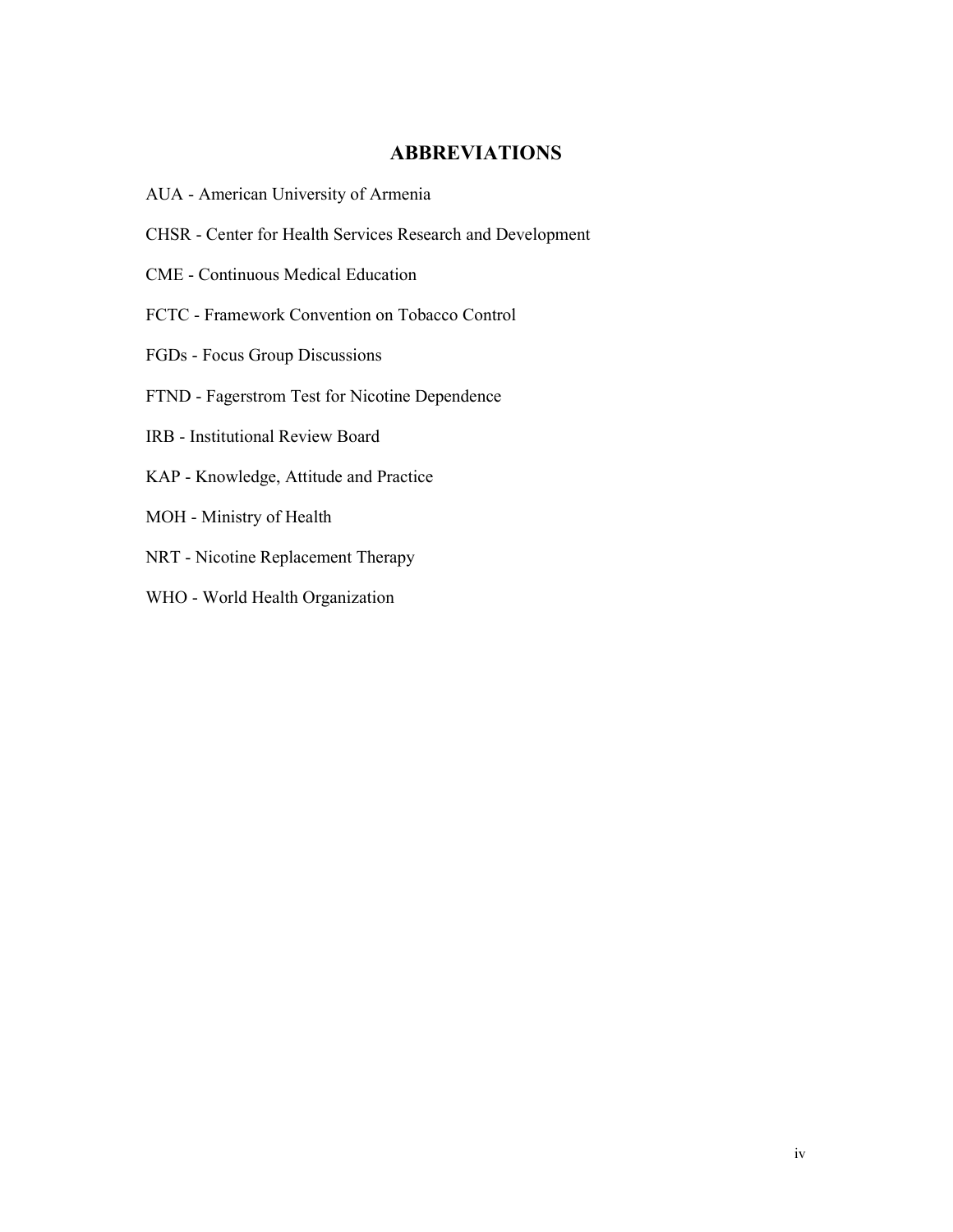# EXECUTIVE SUMMARY

#### Introduction

The tobacco epidemic is one of the biggest public health threats killing around 6 million people per year worldwide. The smoking rate among the Armenian men is one of the highest in the European region (63% in 2010). Armenia was the first former Soviet Union country to accede to the World Health Organization (WHO) Framework Convention on Tobacco Control (FCTC). Armenia's progress in implementing the FCTC Article 14 is less than satisfactory. Although FCTC Article 14 highlights that the parties/countries should strengthen or create a training capacity to arm physicians with the evidence-based smoking cessation counselling and treatment knowledge and skills, no formal smoking cessation training has been designed for primary healthcare providers in Armenia. The Center for Health Services Research and Development (CHSR) within the Gerald and Patricia Turpanjian School of Public Health, American University of Armenia (AUA) implemented a project aimed to develop a national capacity in implementing the FCTC Article 14 in Armenia. In the scope of this project the CHSR designed, implemented and evaluated the first smoking cessation training program for practicing primary healthcare professionals in Armenia to arm them with the evidence-based smoking cessation counseling and treatment knowledge and skills.

#### Methods

A 2-day training curriculum was developed based on evidence-based international resources and were adapted to the local context. The Ministry of Health accredited the training curriculum and designated five continuing medical education (CME) credits for those who take the course. The training participants (intervention group) were identified through the existing network of family physicians' association with assistance from Yerevan and Gyumri Municipalities' Health Departments. Overall, 58 primary healthcare physicians (family physicians and general practitionners) from 18 polyclinics in Yerevan (n=40) and Gyumri  $(n=18)$  participated in the 2-day trainings. Control group participants  $(n=51)$  were selected by convenience among those physicians who were available at the time of visits to the polyclinics (Yerevan  $(n=36)$  and Gyumri  $(n=15)$ ). Upon completion of the study all control group participants were invited to participate in tobacco dependence treatment seminars (shorter version of the trainings). Overall, 37 primary healthcare physicians from 8 polyclinics in Yerevan and Gyumri participated in the seminars and received all the materials. Additional 12 (Yerevan  $(n=9)$  and Gyumri  $(n=3)$ ) control group participants who did not attend the seminars received the training materials.

The project employed a quasi-experimental design to evaluate the overall effectiveness of the trainings (the intervention). We utilized three measurements: training expectations (training expectation survey), training improvement (pre- and post-training test), and training effectiveness (knowledge, attitude and practice (KAP) survey). Training expectation survey and pre- and post-training tests were administered only among intervention group participants, while the training effectiveness survey that aimed to evaluate primary healthcare physicians' KAP regarding smoking cessation was administered among both the intervention and control group participants during the baseline (pre-intervention) and follow-up (post-intervention) data collections.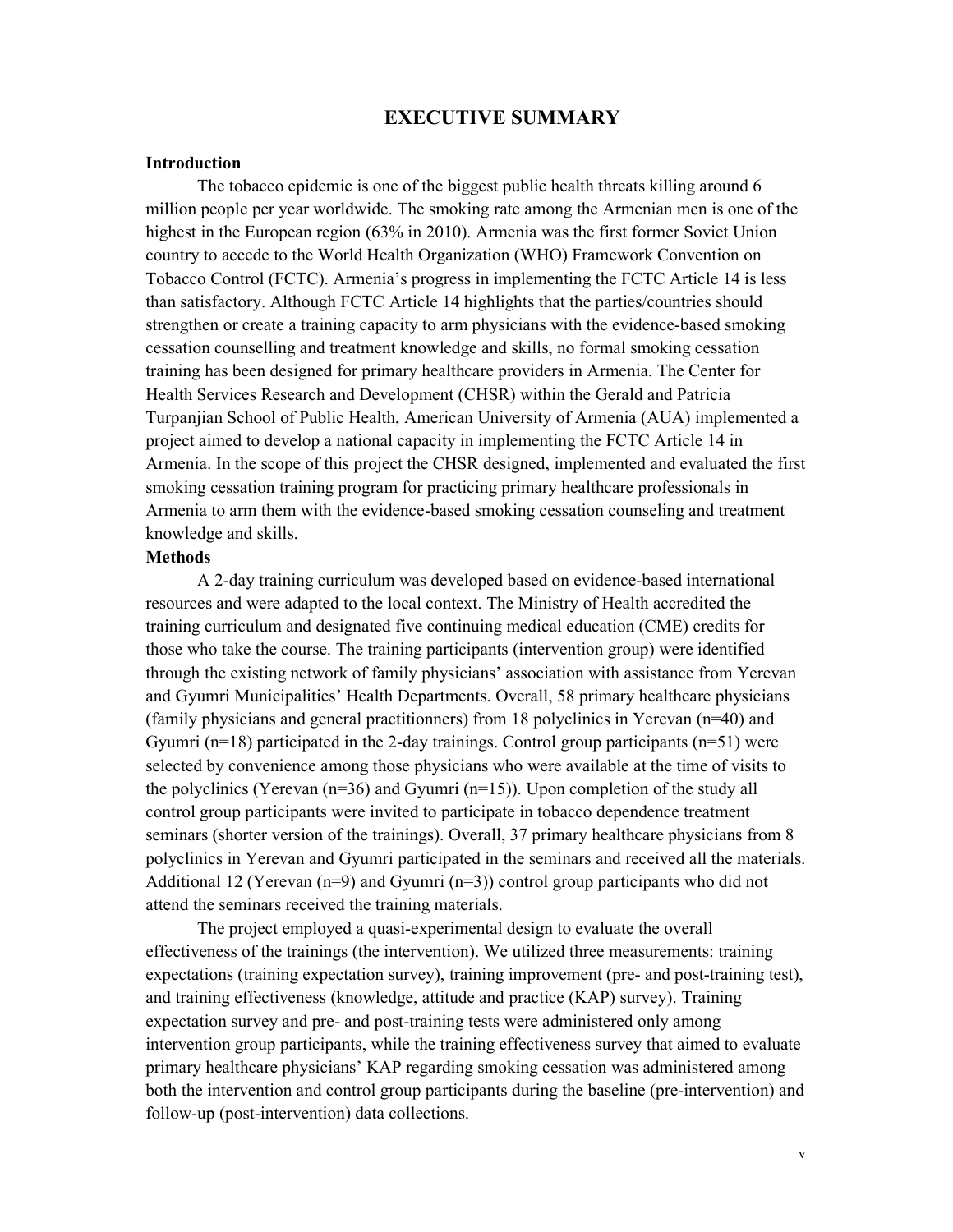We performed paired analysis to compare the baseline and follow-up data. The continuous variables such as knowledge, attitude, practice, and confidence scores were compared using the paired t-test. The McNemar's test was used for matched data with binary outcomes and Wilcoxon signed-rank test for matched data with multiple levels. **Results** 

Overall, 108 participants completed the baseline KAP survey<sup>1</sup> (52.78% (n=57)intervention group;  $47.22\%$  (n=51)-control group). The mean age of the participants was 53.19 (SD=10.19) and most of them were females:  $97.22\%$  (n=105). The intervention and control groups were not statistically significantly different in terms of baseline sociodemographic characteristics.

*Training expectation survey* -The vast majority of participants (more than 80%) reported that the training course strongly met all its objectives and almost all the participants (except two) agreed or strongly agreed that the training course was well-organized, the training enhanced their knowledge and skills in smoking cessation and the trainers were knowledgeable about the training topics. The most frequently reported positive aspects of the trainings included high quality of trainers, delivery of up-to-date information and proper organization of the training, while the shortage of time was identified as the main negative aspect.

*Training improvement survey -* The mean pre-and post-training test scores were 5.93 and 11.29, respectively. On average, the mean test score among all participants increased by 5.36 (5.93 vs. 11.29,  $p \le 0.001$ ). The increase of the mean test score was statistically significant in all three groups 4.94 (6.26 vs.11.21), 5.50 (6.33 vs. 11.83), 5.61(5.28 vs.10.90) respectively,  $p \le 0.001$ ).

*Training effectiveness survey -* Those who completed both baseline and follow-up surveys were included in the baseline vs. follow-up paired analysis (57 pairs-intervention group, 48 pairs-control group). Comparison of baseline and follow-up knowledge scores revealed significant improvement in the intervention group (10.23 vs. 12.46, p<0.001) but not in the control group (9.56 vs. 8.85,  $p=0.529$ ). There was a statistically significant increase in the proportion of the intervention group physicians that answered correctly to most of the knowledge questions. The mean medication score also improved significantly in the intervention group  $(3.23 \text{ vs. } 5.51, \text{ p} < 0.001)$  but not in the control group. The baseline and follow-up attitude scores were not statistically significantly different either in the intervention group (16.54 vs. 16.65,  $p=0.681$ ) or in the control group (15.21 vs. 15.81,  $p=0.194$ ), which might be due to high baseline scores.

Paired analysis revealed significant improvement in the intervention group regarding all components of the 5 A model: higher proportion of intervention group physicians were always 1) *asking* more details about patients' smoking behavior (the time of the first smoked cigarette (38.60% vs. 63.16% , p=0.003), smoking behavior at home (70.18% vs. 75.44%, p=0.051), and previous quit attempts (63.16% vs. 80.70%, p=0.019)), 2) *advising* smoking patients on the need to quit  $(91.23\% \text{ vs. } 100.0\%, \text{ p=0.025}),$  3) assessing patients' willingness to quit (49.12% vs. 66.67%, p=0.005), 4) *assisting* patients to quit (e.g. prescribing

<sup>&</sup>lt;sup>1</sup> One intervention group participant joined the training when the KAP survey was already completed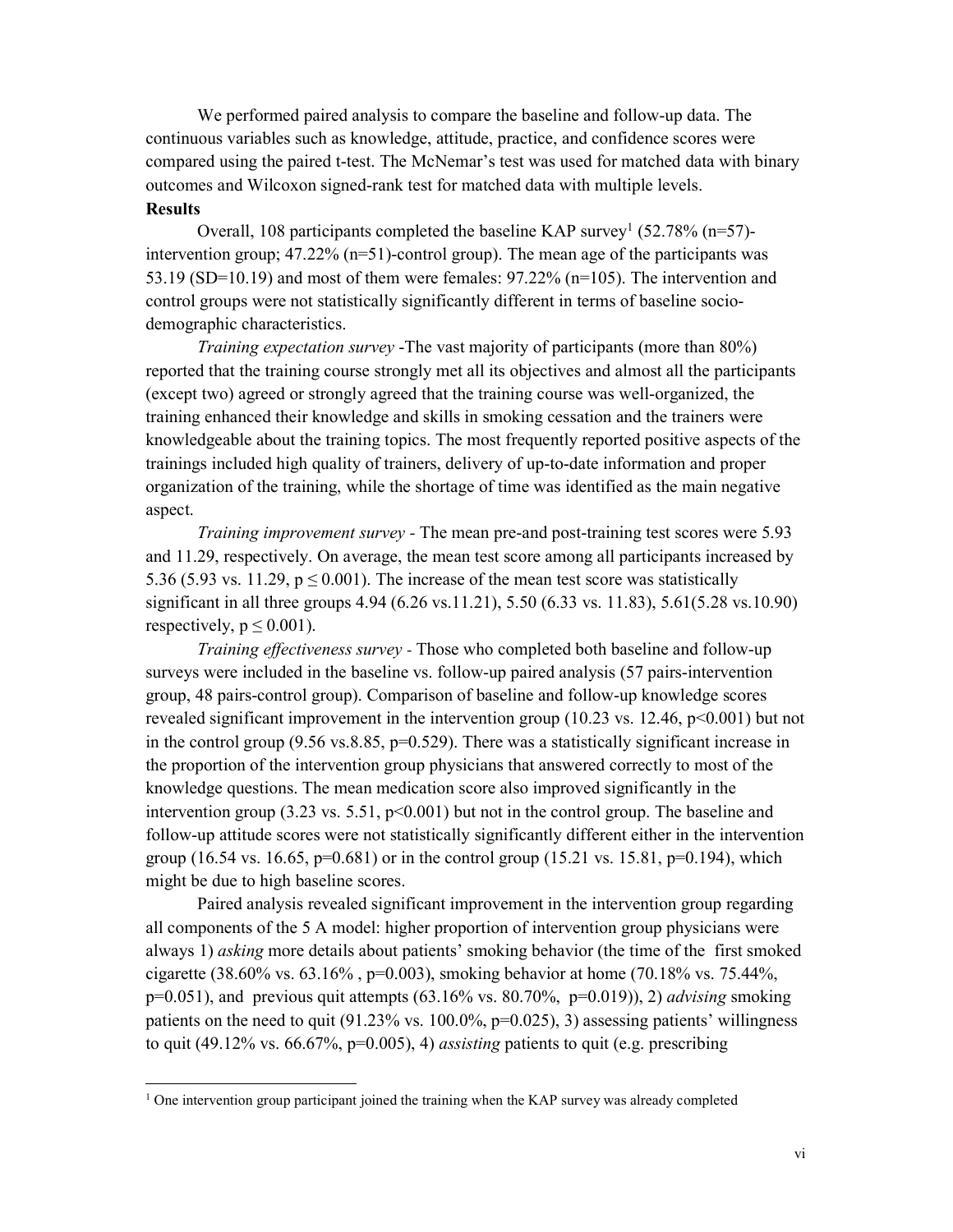pharmacological treatment: Cytisine (1.75% vs. 24.56%, p<0.001), NRT (5.36% vs. 24.56%, p<0.001), and Varenicline (3.51% vs. 8.77%, p<0.001)) and 5) *arranging* follow-up appointment to review the patients' progress in quitting  $(21.05\% \text{ vs. } 50.88\%, \text{ p} < 0.001)$ . Overall, the mean practice scores improved significantly in the intervention group (10.23 vs. 15.12, p<0.001) but not in the control group (9.98 vs. 10.33, p=0.605).

The results of baseline and follow-up comparison of participants' confidence in providing tobacco dependence treatment revealed a statistically significant improvement in the intervention group physicians' confidence related to all the listed statements. The mean confidence score statistically significantly improved in the intervention group (4.44 vs. 6.28,  $p<0.001$ ) but not in the control group (4.13 vs. 4.60,  $p=0.208$ ).

At follow–up, the proportion of intervention group participants that rated the listed barriers as being "important" decreased for all items and for the three of them the decrease was statistically significant. Those barriers included: lack of smoking cessation specialists to refer patients to for further assistance  $(54.39\% \text{ vs. } 29.82\% \text{, } p=0.027)$ , insufficient training on smoking cessation (63.16 vs. 29.82, p=0.003) and insufficient knowledge on smoking cessation interventions  $(56.14 \text{ vs. } 36.84, \text{ p=0.011}).$ 

## Conclusions/Recommendations

Based on the study findings, the research team developed a set of recommendations including: 1) implement the tobacco dependence treatment training for all primary healthcare physicians in Armenia to provide them with the evidence-based smoking cessation counseling and treatment knowledge and skills; 2) adapt and implement the tobacco dependence treatment training package for other healthcare professional groups (e.g. cardiologists, oncologists, TB physicians, nurses and others) to ensure provision of evidencebased assistance on quitting to all patients at any medical contact; 3) incorporate tobacco dependence treatment course into the graduate and post-graduate training curricula of all health professionals.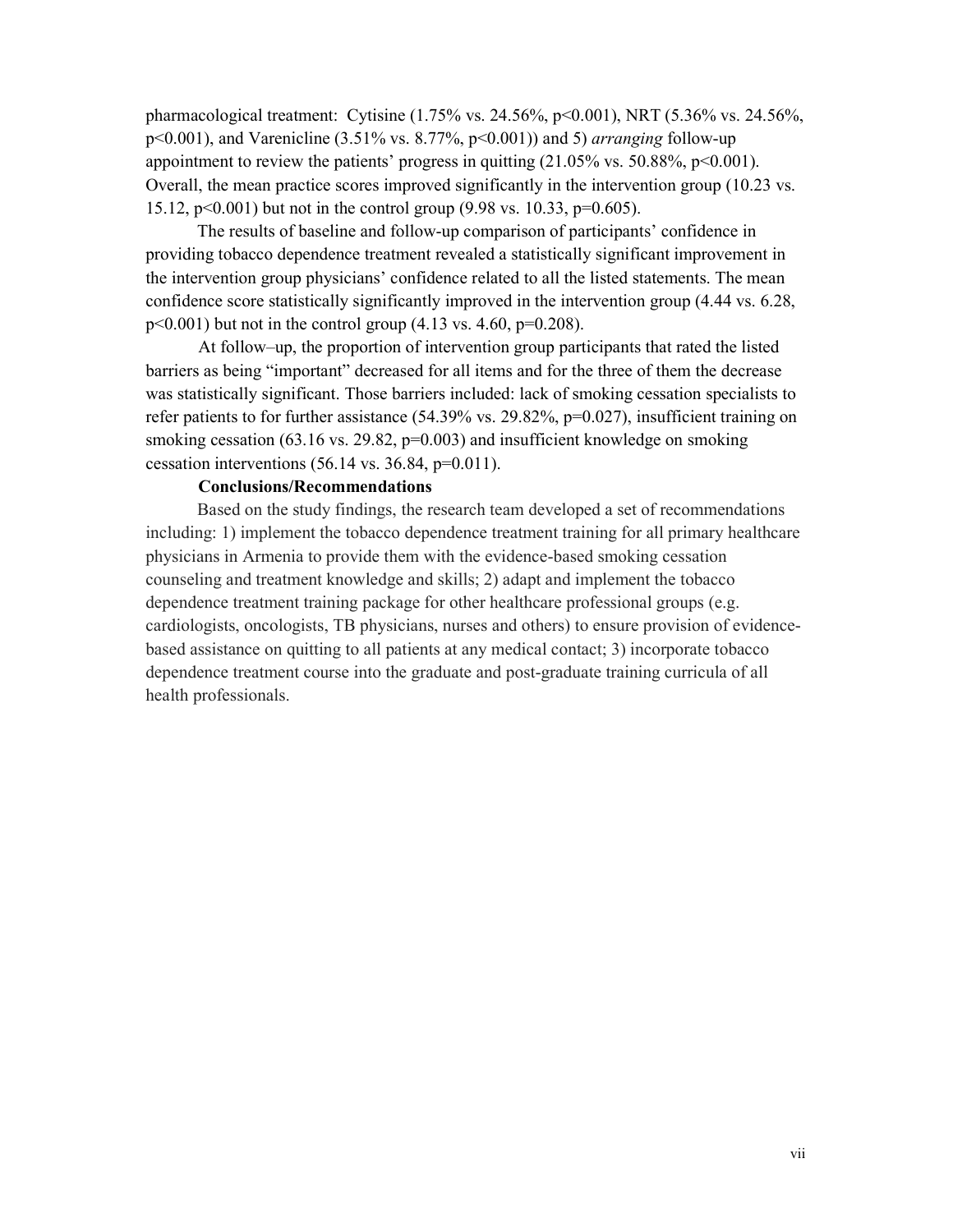# 1. INTRODUCTION

The tobacco epidemic is one of the biggest public health threats killing around 6 million people per year worldwide.<sup>1</sup> Eastern Europe has the highest smoking rates in Europe, yet tobacco dependence treatments are virtually unavailable to smokers in many Eastern European countries.<sup>2</sup> The smoking rate among the Armenian men is one of the highest in the European region  $(63\%$  in 2010).<sup>3,4</sup> Smoking is also remarkably prevalent among Armenian physicians (48.5% - male, 12.8% - female) and medical students (50.0% - male, 7.7% female). $5$ 

Armenia was the first former Soviet Union country to accede to the World Health Organization (WHO) Framework Convention on Tobacco Control (FCTC) (November 2004); soon after that Armenia adopted a national tobacco control law to ban smoking in healthcare, education, and cultural facilities, as well as public transport.<sup>6</sup> The country also banned tobacco advertising on TV and radio (2002), on billboards (2006), and subsequently it introduced larger (30%) health warnings on cigarette packs (2006). One of the areas where Armenia's progress is less than satisfactory is the implementation of the FCTC Article 14. The Ministry of Health (MOH) approved "Guidelines for tobacco cessation counseling and treatment" for primary healthcare physicians in 2009, however no further steps were undertaken to enable physicians to implement these guidelines.

The WHO FCTC Article 14 states:

 Healthcare workers should play a central role in promoting tobacco cessation and offering support to tobacco users who want to quit.

 All healthcare workers should be trained to record tobacco use, give brief advice, encourage a quit attempt, and refer tobacco users to specialized tobacco dependence treatment services where appropriate.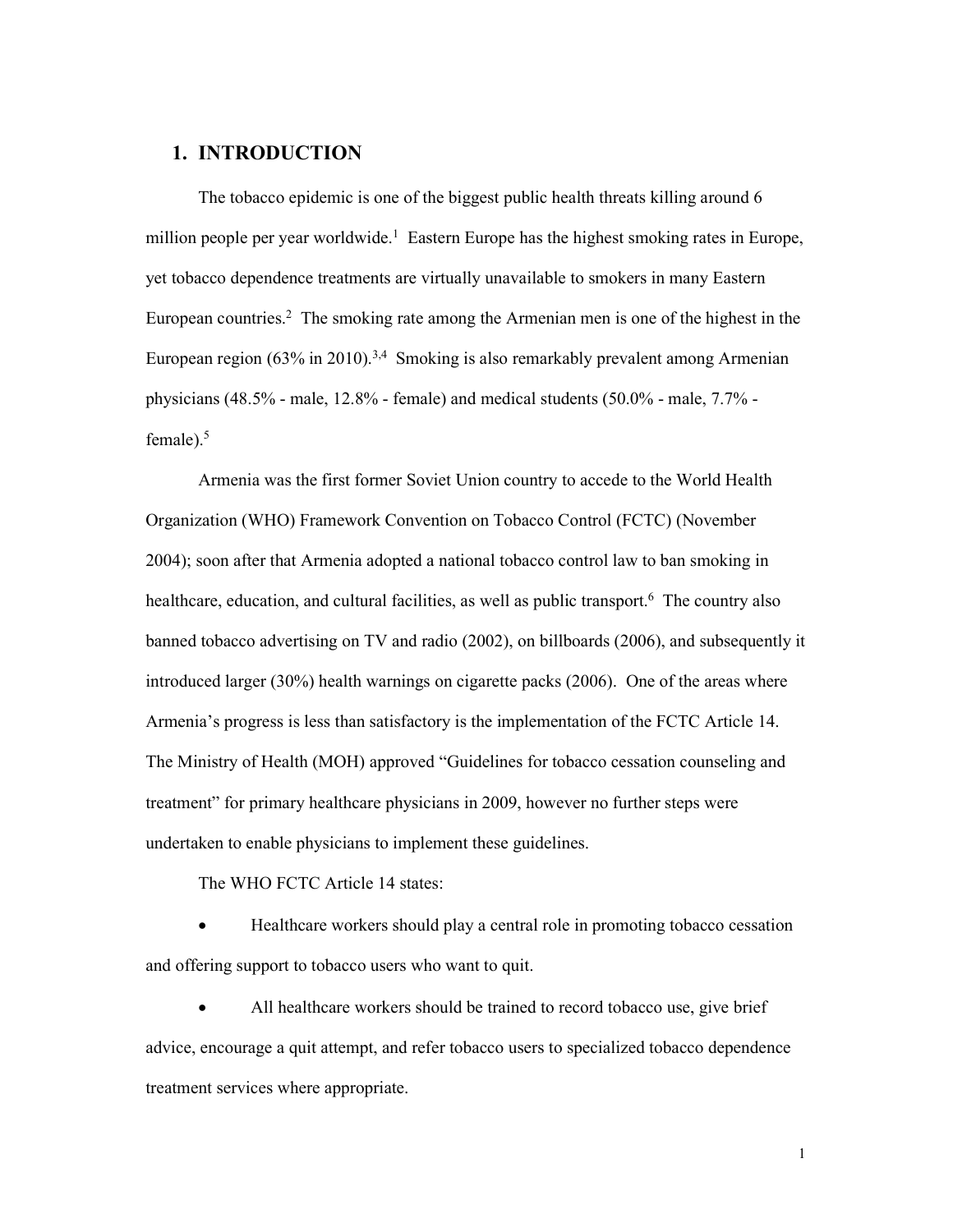Tobacco control and tobacco cessation should be incorporated into the training curricula of all health professionals and other relevant occupations both at pre- and postqualification levels, and in continuous professional development. Training should include information about tobacco use and its harmful effects, the benefits of cessation, and the influence that trained workers can have in prompting quitting among patients<sup>6</sup>.

Studies suggest that trained physicians are about twice as likely to offer assistance to their patients who smoke compared to non-trained physicians.<sup>7,8</sup> Yet, inadequate training on tobacco dependence and its treatment is one of the major obstacles to acquiring consistent and effective treatment of tobacco dependence.<sup>9,10</sup> Surveys indicated that up to 30% of medical students in Eastern European countries use tobacco products.<sup>11</sup> This is another important barrier to the provision of quitting assistance, as physicians who smoke are less likely to advise patients to quit.

Physicians play key role to initiate and promote smoking cessation. Smoking is a chronic disease and repeated, opportunity-based interventions are most effective in addressing physical dependence and modifying deeply ingrained patterns of beliefs and behavior.<sup>12</sup> The US Clinical Practice Guideline for Treating Tobacco Use and Dependence recommends that tobacco use should be addressed at every patient visit using the 5 A's model.<sup>13</sup> The 5 A's model is an evidence-based approach to increase smoking cessation. The 5 A's methodology has been used in a variety of smoking cessation intervention programs.14 According to this model, clinicians should *ask* about smoking status of patients at each visit and document smoking status in the patient's medical record. Physicians should then deliver personal *advice* to quit smoking and *assess* the willingness to make a quit attempt. If the patient is willing to quit, the clinician should *assist* him/her in making a quit attempt by offering medication and providing or referring for counseling or additional treatment, and *arrange* for follow-up contacts to prevent relapse. If the patient is unwilling to make a quit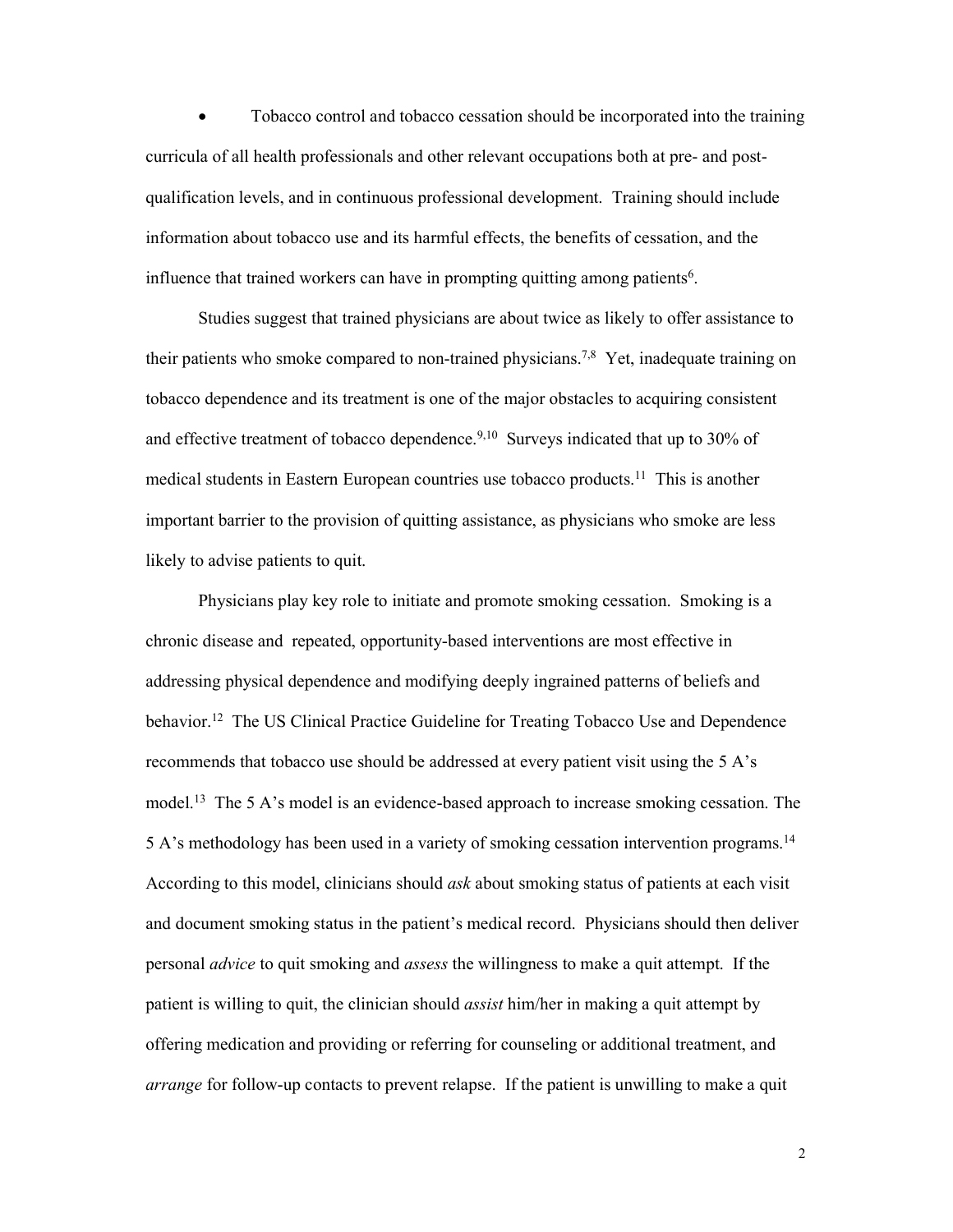attempt, the physician should provide a motivational intervention and arrange to address tobacco dependence at the next clinic visit (Appendix 1).<sup>13,14</sup>

Although FCTC Article 14 highlights that the parties/countries should strengthen or create a training capacity to arm physicians with the evidence-based smoking cessation counselling and treatment knowledge and skills, no formal smoking cessation training had been designed for primary healthcare providers in Armenia. In order to address this gap CHSR within the Gerald and Patricia Turpanjian School of Public Health at the American University of Armenia (AUA) implemented a project aimed to develop a national capacity in implementing the FCTC Article 14 in Armenia through: a) building smoking cessation training capacity of the medical faculty through training on evidence-based methods and tools; b) training primary healthcare physicians to provide them with knowledge and skills to provide smoking cessation counselling to smokers; c) developing a White Paper: "Mapping the FCTC Article 14 Implementation in Armenia" and discussing it with the health policymakers and other stakeholders; d) strengthening the support from the key stakeholders including: the policy and decision-making community and the institutions of medical education in order to sustain the project outcomes and advocate for a system-wide change.

Throughout the scope of this project CHSR designed, implemented and evaluated the first smoking cessation training program for practicing primary healthcare professionals in Armenia. The goal of the trainings was to provide Armenian physicians with the evidencebased smoking cessation counseling and treatment knowledge and skills so that they are able to motivate and assist patients to quit.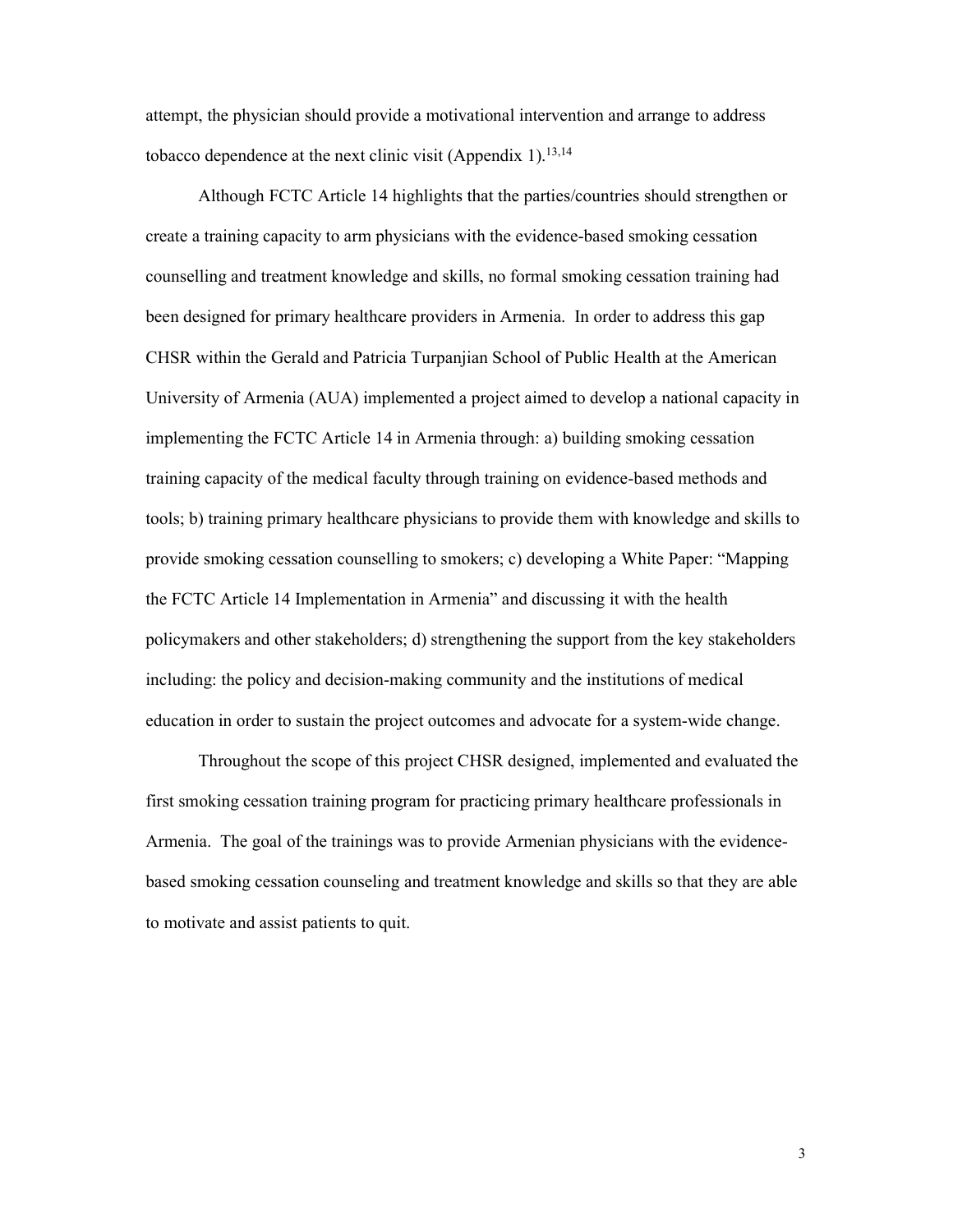## 2. METHODS

#### 2.1 Training materials, facilitators and participants

*Formative research -* The majority of smoking cessation treatment approaches is based on the evidence from high-income countries that have different socioeconomic background and healthcare system. Therefore, the application of the existing best practices in a transition country such as Armenia (and perhaps in other low or lower-middle income countries) requires a careful examination and a thorough adjustment of the approaches to be used in knowledge transfer. This necessitated a formative research during the development of the training course including 1) a qualitative research<sup>15</sup> with future beneficiaries to clarify the perceived needs for training and 2) a pharmaceutical market research<sup>16</sup> to determine availability, affordability, and prices of the smoking cessation drugs. The results of the formative research were extensively used during the training development/adaptation.

*Training materials* - A 2-day training curriculum (see Appendix 2) was developed by the research team and included (a) didactic sessions on tobacco epidemics; neurobiology of nicotine addiction; the role of primary healthcare professionals in smoking cessation  $(5 \text{ A's})$ ; motivational interviewing; pharmacotherapy for smoking cessation; relapse prevention; and (b) interactive sessions including case studies, role play and film demonstrations, as well as demonstration of the breath carbon monoxide (CO) monitors as an example of a motivational visual aid in smoking cessation counseling. The film "30 seconds" produced by the English National Centre for Smoking Cessation and Training was used to highlight the importance of delivering a brief intervention to smokers by primary healthcare physicians.<sup>17</sup> It was translated/adapted and voice overed in Armenian. Another film, "Living without Smoking" was used as a visual tool to demonstrate the "ideal" physician-patient encounters and cumulative impact of brief interventions in primary care settings to motivate patients to quit smoking. The film was developed during a joint research grant between the Swiss Agency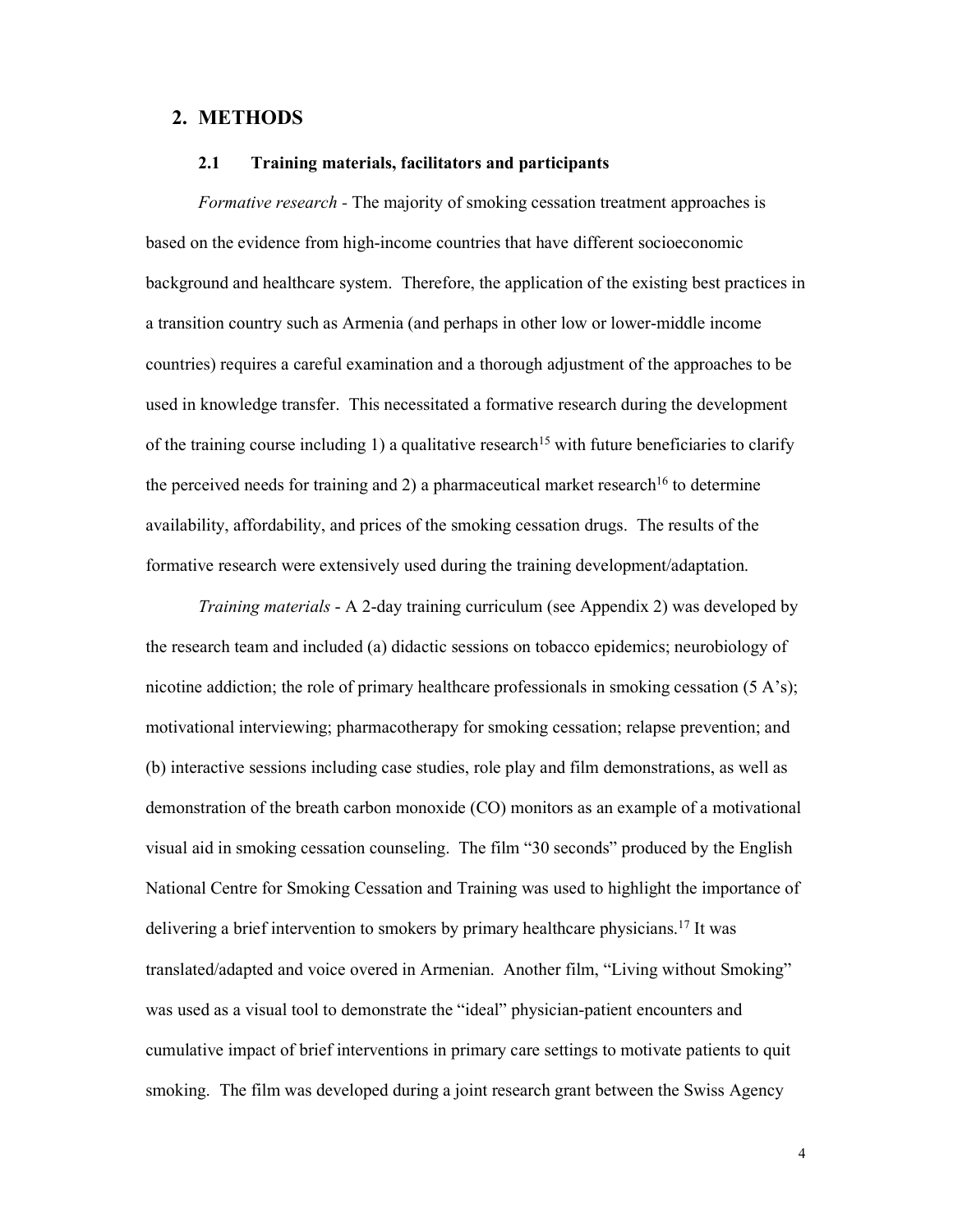for Development and Cooperation together with the Swiss National Science Foundation through the University of Geneva.

All the training materials were developed based on evidence-based international resources and were adapted to the local context using the findings of the formative research conducted in the frame of this project. The Ministry of Health accredited the training curriculum and designated five continuing medical education (CME) credits to the physicians that were involved in the training sessions.

*Training facilitators* - Smoking cessation trainings were conducted by the CHSR's senior researcher Arusyak Harutyunyan, MD, MPH and research assistant and clinical psychologist Armine Abrahamyan, MS, MPH, and the senior lecturer from the Department of Family Medicine, Yerevan State Medical University Armine Danielyan, PhD. Dr. Arusyak Harutyunyan, the Principal Investigator of this project, is the only expert in Armenia that has the Mayo Clinic's provisional Tobacco Treatment Specialist Certificate.

*Training participants -* The training participants (the intervention group) were identified through the existing network of family physicians' association with assistance from Yerevan and Gyumri Municipalities' Health Departments. Overall, 58 primary healthcare physicians (family physicians and general practitioners) from 18 polyclinics in Yerevan  $(n=40)$  and Gyumri  $(n=18)$  participated in the 2-day trainings (two trainings in Yerevan and one training in Gyumri). Control group participants  $(n=51)$  were selected by convenience among those physicians who were available at the time of visits to the polyclinics (Yerevan (n=36) and Gyumri (n=15)). Trainings were conducted in May, 2016. Upon completion of the study, all control group participants were invited to participate in the tobacco dependence treatment seminars (a shorter version of the trainings). Overall, 37 primary healthcare physicians from 8 polyclinics in Yerevan and Gyumri participated in the seminars and received all the materials. An additional 12 control group participants (Yerevan (n=9) and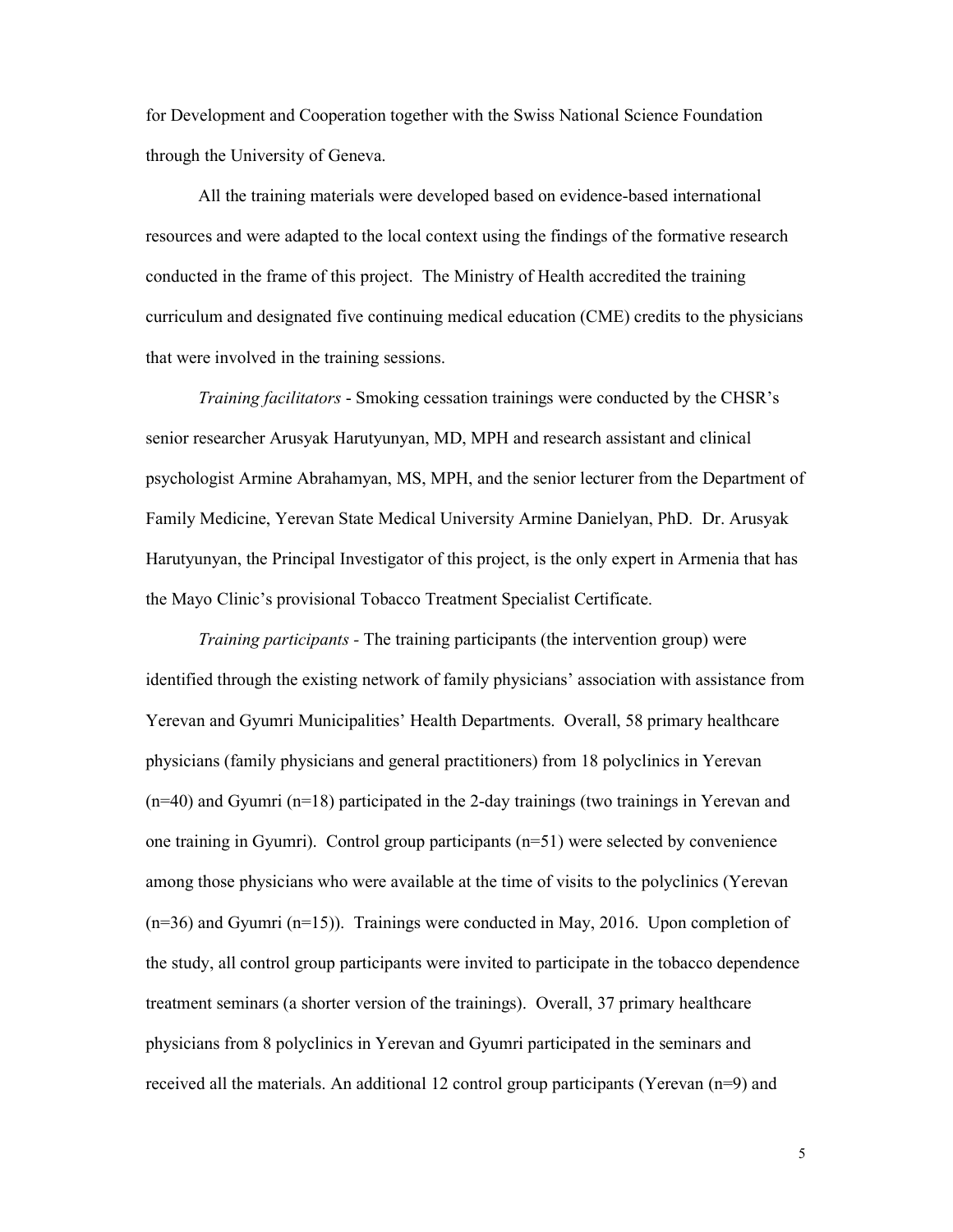Gyumri  $(n=3<sup>2</sup>)$ ) who did not attend the seminars received only the training materials.

# 2.2 Evaluation design, study instruments and data collection

The project employed a quasi-experimental design to evaluate the overall

effectiveness of the intervention/trainings.



Figure 1. Evaluation design

For the evaluation of the intervention/trainings, the research team utilized three

measurements: training expectation, training improvement, and training effectiveness.





 <sup>2</sup> One participant did not complete the follow-up KAP survey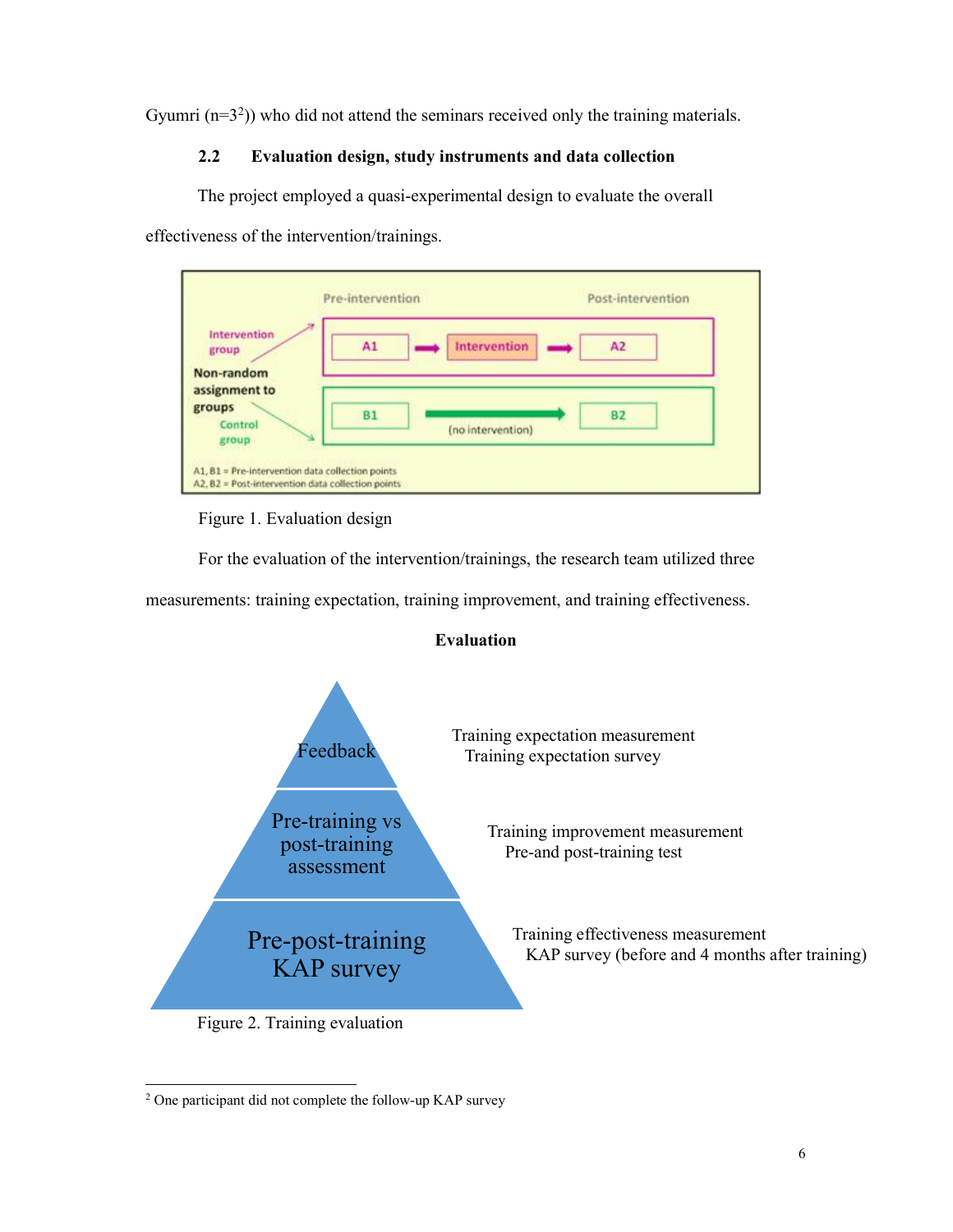*Training expectation survey* - Upon completion of the training (at the end of the 2nd day), participants were asked to complete a short training expectation evaluation questionnaire (see Appendix 3) to assess their satisfaction with the training course. The project team developed the questionnaire based on widely used evaluation questionnaires and translated/adapted it into Armenian.<sup>18</sup> This evaluation questionnaire contained 20 multiple choice and 6 open-ended questions. The mean duration of completing this evaluation form was 10 minutes.

*Training improvement survey* - In order to measure the training impact on the physicians' knowledge improvement, the pre- and post-training test was developed based on the training materials and contained 14 multiple-choice questions (see Appendix 4). Intervention group participants completed the pre-training test at the beginning of the  $1<sup>st</sup>$  day of the training and the post-training test was administered upon completion of the training (at the end of the  $2<sup>nd</sup>$  day). Both training tests were evaluated by the research team and the answers were discussed with the participants at the end of the training. Each participant received individual feedback on training improvement at the end of the training. The mean duration of completing the pre- and post-training tests was 12 minutes.

*Training effectiveness survey* - The study team utilized a self-reported, structured questionnaire to evaluate primary healthcare physician's knowledge, attitude and practice (KAP) regarding smoking cessation (see Appendix 5). The KAP survey questionnaire had five main sections including: primary healthcare physicians' knowledge, attitudes, and practices regarding smoking cessation, as well as questions on physicians' confidence and potential obstacles in providing smoking cessation counseling. The survey questionnaire also included the questions on socio-demographic characteristics of the study participants. The mean duration of completing the KAP questionnaire was 20 minutes.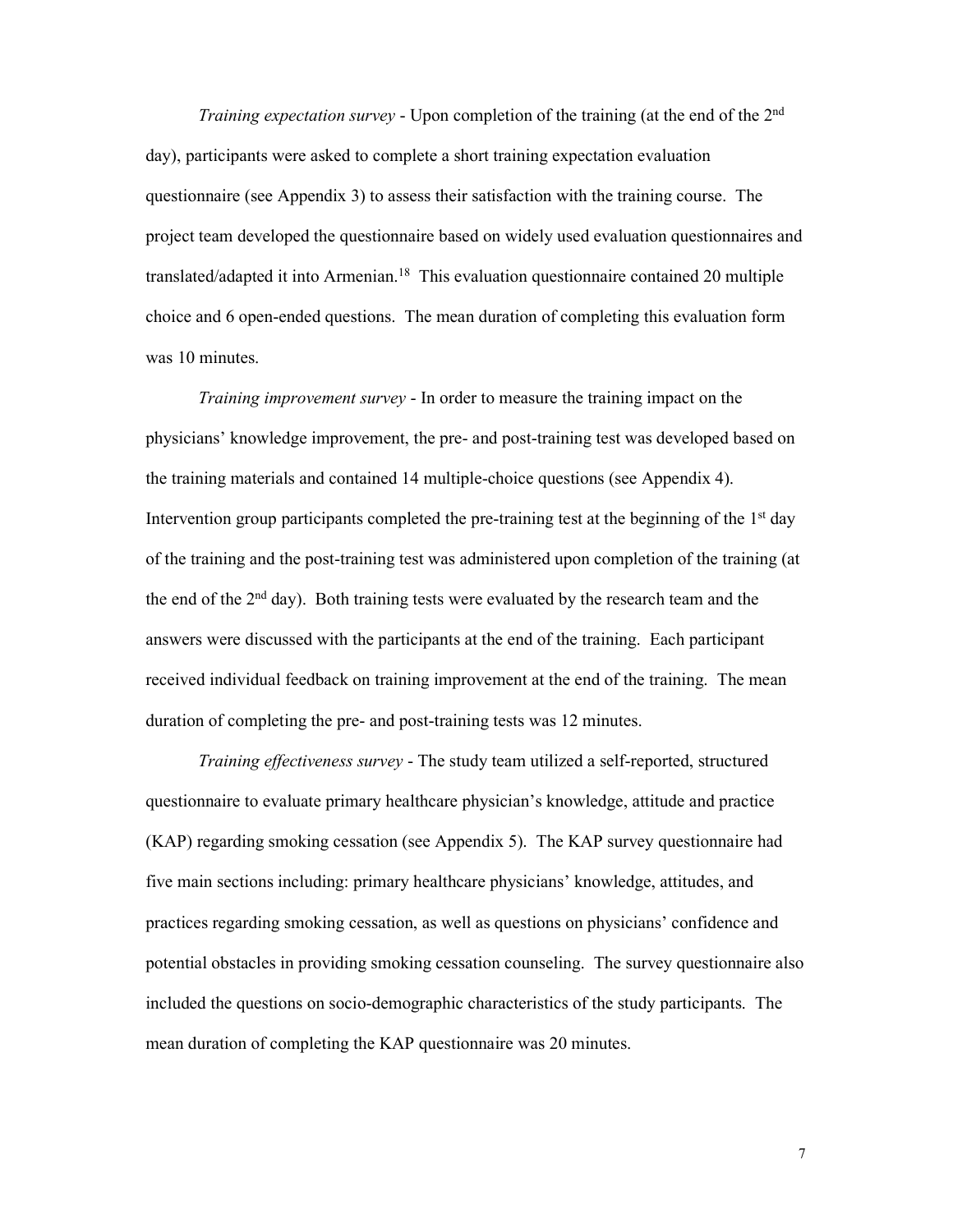The KAP questionnaire was administered among both the intervention and control group participants during the baseline (pre-intervention) and follow-up (post-intervention) data collections. The intervention group participants completed the baseline KAP questionnaire at the beginning of the  $1<sup>st</sup>$ day of the training. The trained interviewer visited the control group participants at their polyclinics and asked them to complete the questionnaire. The follow-up KAP survey was conducted four months after the baseline measurements in both the intervention and control groups. Trained interviewers visited polyclinics and distributed self-administered questionnaires to the intervention group participants at their convenience. The control group participants were asked to complete the follow-up KAP questionnaire before tobacco dependence treatment seminars. The trained interviewers visited those control group participants who were not present at the seminars. They completed the KAP questionnaires at the time and place convenient for them and then received the training materials.

#### 2.1 Data management and analysis

Single data entry was performed using SPSS 22.0 statistical package followed by logical and range checks to ensure the accuracy of data. Statistical analysis was done using SPSS 22.0 and STATA 13.0 statistical software. The study team used descriptive statistics to summarize the participant's characteristics. The mean, median, standard deviation and corresponding ranges were generated for the continuous variables and categorical variables were represented by percentages. Simple comparative analysis for categorical data included Pearson's Chi-square (χ2) tests and Fisher's exact test (Yerevan vs. Gyumri; pre- vs. posttraining answers, intervention vs. control groups) and for continuous variables, independent ttest (intervention vs. control, Yerevan vs. Gyumri), paired t-test (pre- vs. post- training scores, baseline vs. follow-up scores) and one-way ANOVA (to compare 3 groups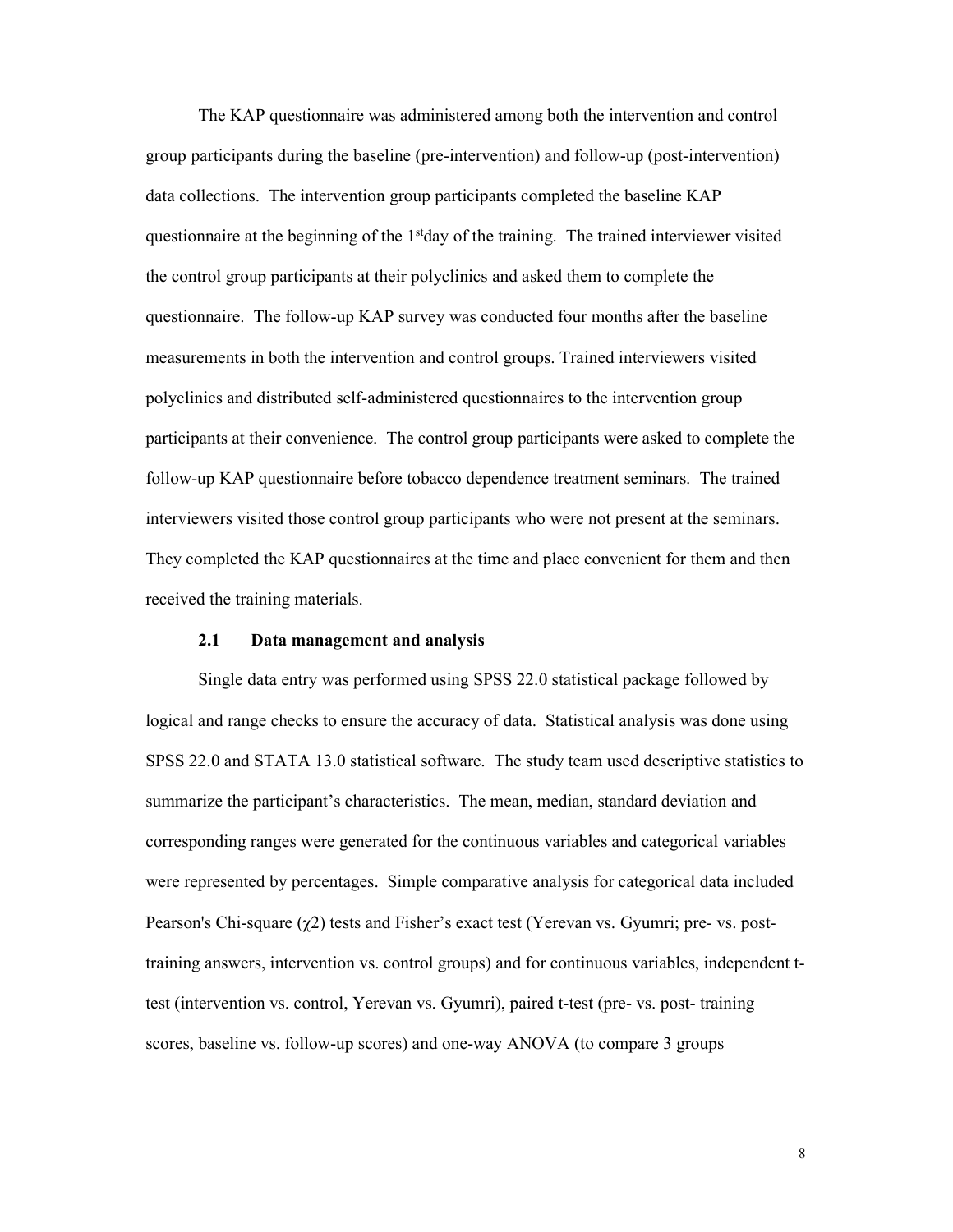categorized according to the place and date of training) were used. In all analyses, statistical significance was accepted at  $p<0.05$ .

*Training expectation evaluation questionnaire* included both "close-ended" and "open-ended" questions. "Open-ended" questions allowed participants to provide specific feedback. The open-ended questions were analyzed using content analysis.19 The content analysis involves both manifest (visible, obvious components) and latent (interpretation of the underlying meaning of the text) content.<sup>19,20</sup> In the first step of the analysis, the answers were read by the researchers. The manifest messages that occurred more than 5 times were "coded" and sorted according to content and meaning.<sup>20</sup> The sets of codes were included into categories. The manifest messages that occurred less than 5 times were included in the "Other" category. In the second step, a binary index (yes/no) was created with the purpose of exploring whether the created categories were present or absent in the individual's answers.<sup>21</sup>

*Training improvement survey questionnaire* contained 14 multiple-choice questions with only one correct answer. In order to calculate the overall pre- and post-training test scores each correct answer was scored as one point, while incorrect or missing responses were scored as zero, which resulted in the maximum possible score of 14 points and a minimum score of 0.

The analysis of *training effectiveness survey* (KAP survey) data was performed by comparing the intervention and control groups, as well as baseline and follow-up data by both groups. Knowledge score was calculated by giving 1 point to correct answers, and 0 to wrong, "do not know" or missing answers. The range of general knowledge score was 0 to 16 and medication knowledge score was 0 to 7. Attitude score was calculated by awarding 1 point to the desired answer and 0 to the wrong or missing answers. The higher the attitude score indicated more positive attitude toward smoking cessation. The range of attitude score was from 0 to 18. Practice score was calculated in two ways. First, the practice score 1 was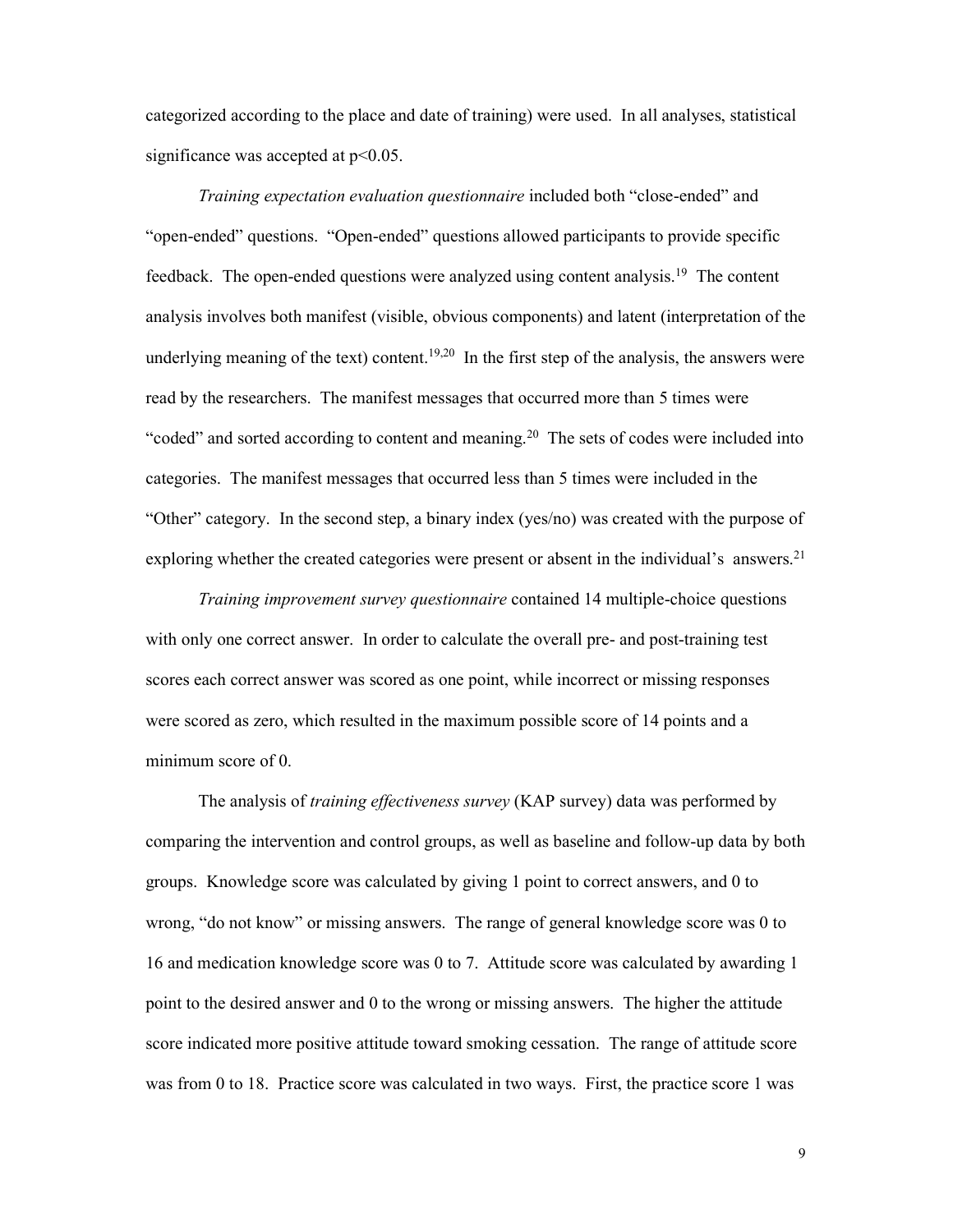calculated by giving 1 point if the respondent mentioned that he/she always includes recommended procedures in everyday practice and 0 if he/she answered "never", "sometimes" or did not answer to that question. The practice score 2 was calculated by giving 1 point to "always" answers, 0.5 point to answered "sometimes" and 0 to those who answered "never" or did not answer to that question. The range for practice scores was from 0 to 28. During the calculation of the confidence score 1 point was awarded to those "confident" answers and 0 to "not at all confident" or "a little confident" answers. The range of confidence score was 0 to 8. The KAP survey questionnaire with the scoring template is provided in Appendix 6. In addition, we calculated the percent score to express the mean score as a percentage of the maximal possible score.

We performed paired analysis to compare the baseline and follow-up data. Only those who completed both baseline and follow-up surveys were included in the paired analysis (57 pairs-intervention group, 48 pairs-control group). The continuous variables such as knowledge, attitude, practice, and confidence scores were compared using paired t-test. The McNemar's test was used for matched data with binary outcomes and Wilcoxon signedrank test for matched data with multiple levels. During the paired analysis the multiple level answers options of knowledge questions were collapsed into binary levels: "do not know" responses were combined with the wrong answers and coded as "0", and right responses were coded as "1". For example, for the statement "Patients should only be asked about their smoking history if they have a smoking related disease/ illness", "true" response (wrong answer) and "do not know" answers were combined and coded as "0", "false" (right answer) was coded as "1".

#### 2.2 Ethical considerations

The AUA Institutional Review Board (IRB) approved that the study was in compliance with locally and internationally accepted ethical standards. The research team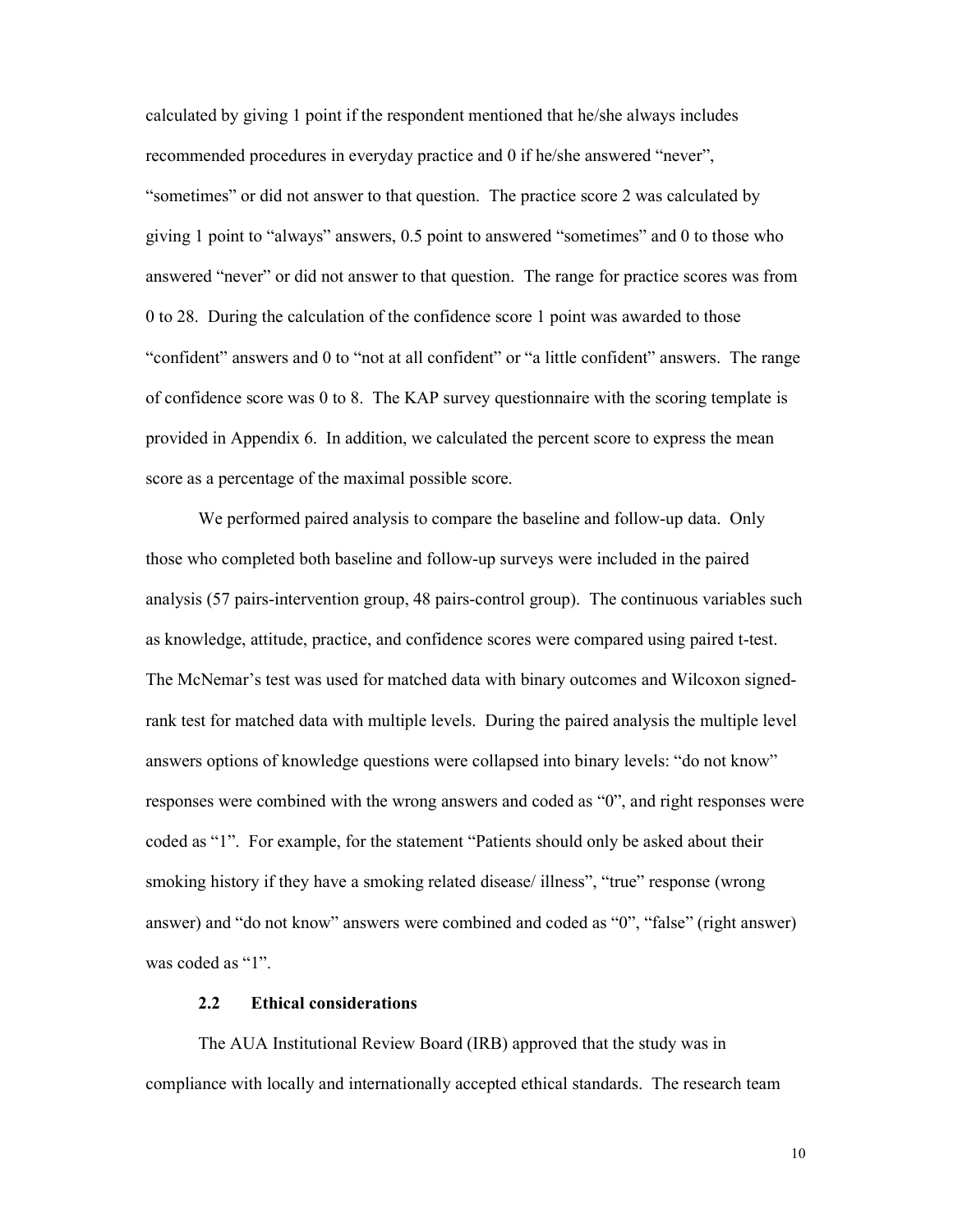obtained an oral consent from the study participants before the surveys (Appendix 7). All study instruments did not include any identifiable information. ID system was developed to manage the training improvement (pre-and post-training test) and training effectiveness surveys (KAP questionnaire), as well as the electronic database. Only the study investigators had an access to the obtained information as well as the database. The final report does not contain respondents' names, positions, institutions, or any other details that could identify the participants.

Upon completion of the follow-up KAP survey, the control group participated in smoking cessation seminars and received all the training materials. The control group participants who refused to participate in the seminar also received the training materials.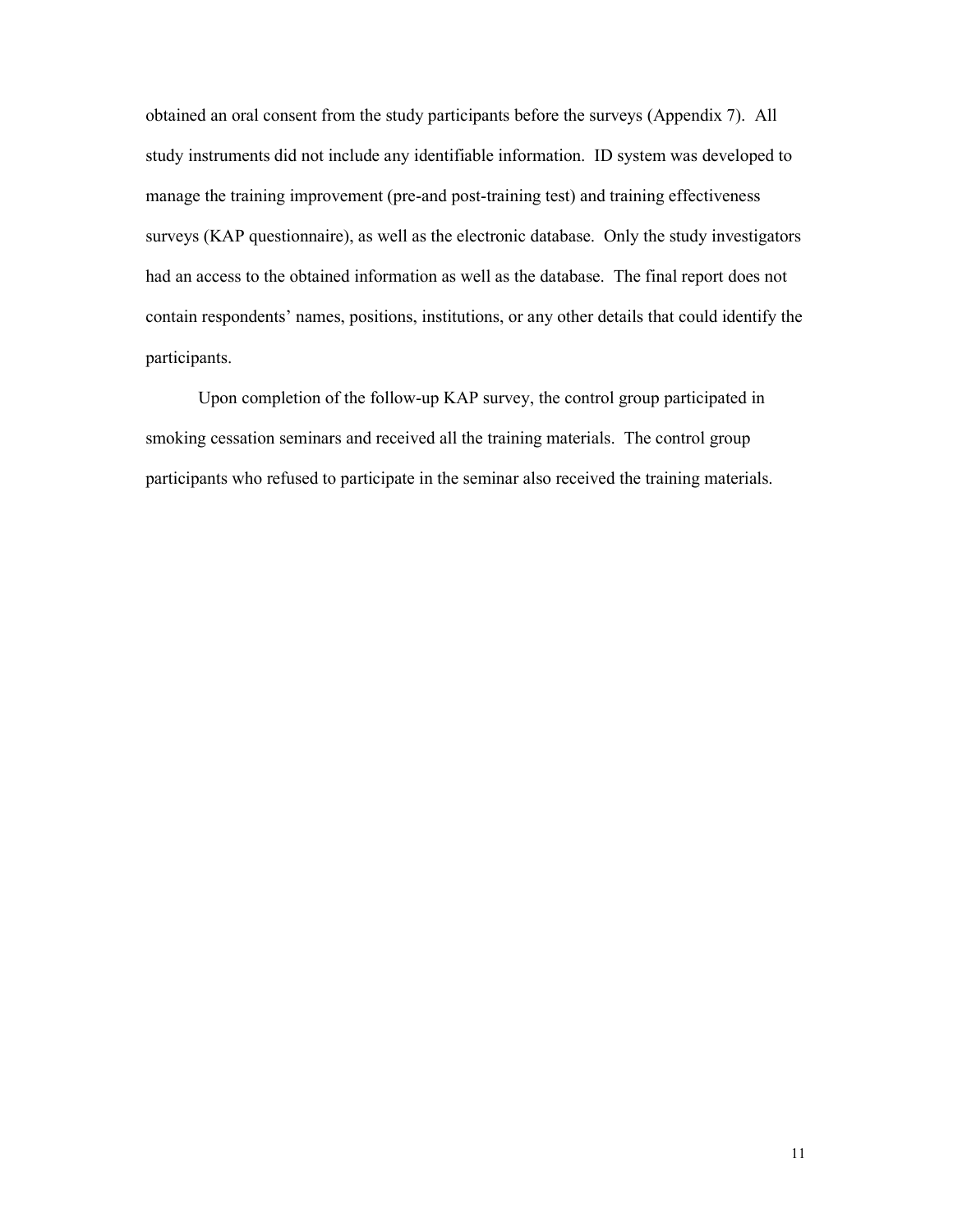# 3. RESULTS

#### 3.1 Socio-demographic characteristics of participants

Table 1 presents the socio-demographic characteristics of the participants derived from the baseline KAP questionnaires. Overall, 108 participants completed the baseline KAP survey<sup>3</sup> (intervention group - 52.78% (n=57)- and control group - 47.22% (n=51)).

The mean age of the participants was 53.19 (SD=10.19): the mean age of intervention and control groups were 51.98 (SD: 10.00) and 54.51 (SD: 10.34), respectively (Table 1). Most of the participants were females:  $96.49\%$  (n=55) and  $98.04\%$  (n=50) in the intervention and control groups, respectively. On average the participants worked as healthcare physicians for 25.41 (SD: 12.80) years: 24.53 (SD: 12.79) and 26.42 (SD: 12.87) years in intervention and control groups, accordingly. The majority of the participants in both the intervention and control groups mentioned that they did not participate in smoking cessation trainings prior to this intervention: 70.18% ( $n=40$ ) and 66.67% ( $n=34$ ), respectively. The vast majority of participants (87.96% (n=95)) were not teaching at any educational institution. The intervention and control groups were not statistically significant different in terms of baseline socio-demographic characteristics (Table 1).

#### 3.2 Results from the training expectation survey

The participants were asked to share their opinions on the extent of which the training course met its objectives (Table 2). The vast majority of participants (more than 80%) reported that the training course strongly met all its objectives and none of them mentioned that the course did not meet any of its objectives. According to the majority of participants the training course strongly met its objective in a) providing appropriate knowledge on smoking hazards and smoking related disease (92.98 %, n=53); b) identifying the advantages of quitting (98.25%, n=56); c) understanding the neurobiology of tobacco dependence

<sup>&</sup>lt;sup>3</sup> One intervention group participant joined the training when the KAP survey was already completed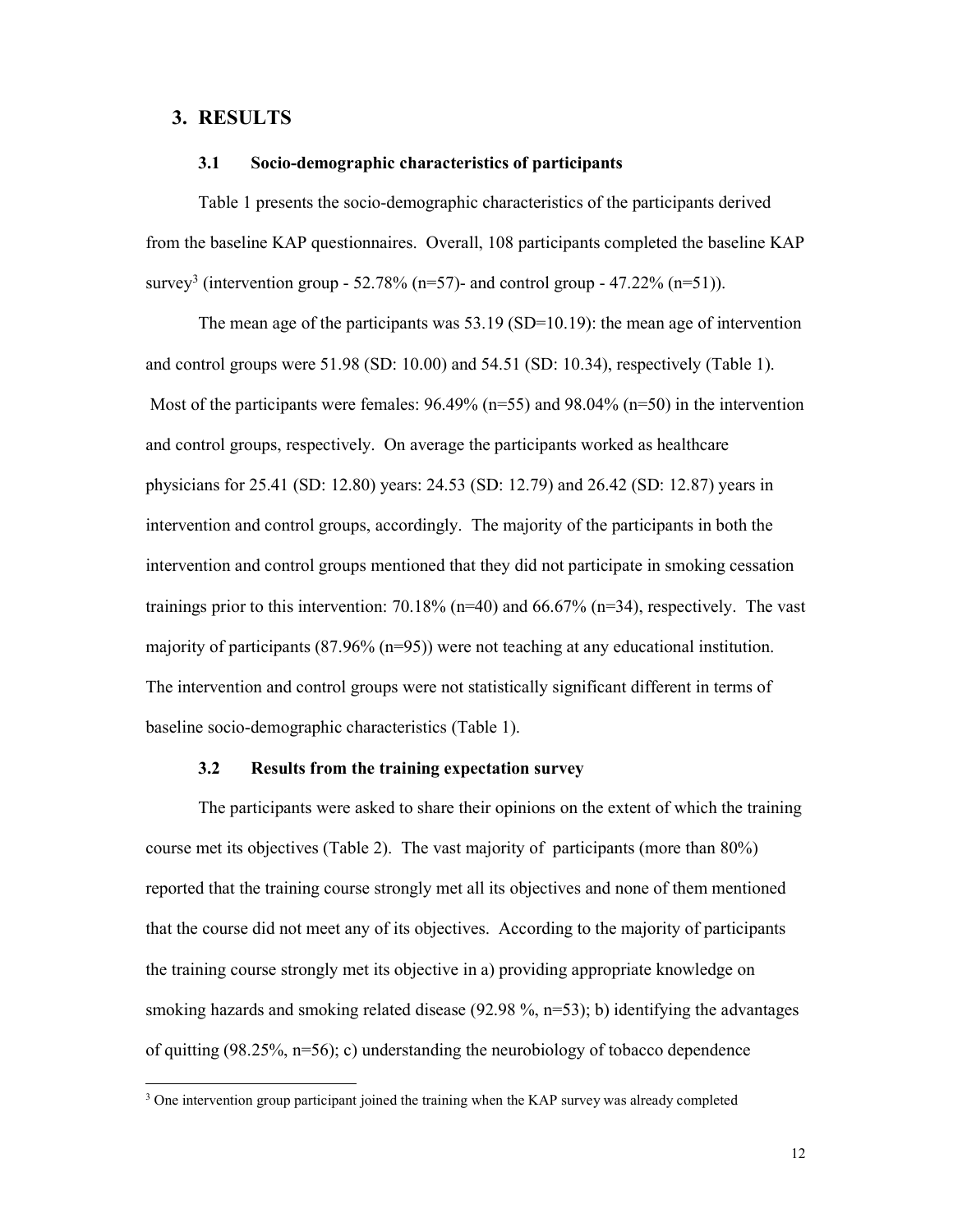(92.98%, n=53); d) defining the role of primary healthcare physicians in smoking cessation (94.74%, n=54), e) providing smoking cessation counselling depending on the patients' stage of motivation (87.50%, n=35); f) prescribing smoking cessation drugs (87.72%, n=50); and g) increasing self-confidence and commitment to support patients to quit  $(80.70\% , n=46)$ . These answer options were compared between Yerevan and Gyumri participants and no statistically significant differences were observed between the groups.

Participants were asked to share their impressions with the design and delivery process of the trainings (Table 3). All the participants (except two) agreed or strongly agreed with all the provided statements on this. The great majority of participants strongly agreed that the training course was well-organized (92.98 %, n=53), the training enhanced their knowledge and skills in smoking cessation  $(91.23\%, n=52)$ , and that the trainers were knowledgeable about the training topics  $(94.74\%, n=54)$  (Table 3). Most of the participants (68.42% (n=39)) strongly agreed that they expect to use the knowledge and skills gained from the training, while the rest of them  $(29.82\%, n=17)$  agreed with this statement. All the participants either agreed (10.53%,  $n=6$ ) or strongly agreed (87.72%,  $n=50$ ) that they were statisfied with the training course. There was no statistically significant difference between Yerevan and Gyumri participants in regards to their impressions with the trainings.

Table 4 summarises the results of the "open ended" questions that allowed participants to provide specific feedback on positive and negative aspects of the training as well as skills or lessons learned during the training. The most frequently reported positive aspects of the training included clear content of the materials  $(38.18\%, n=21)$ , teaching style  $(16.36\%, n=9)$ , delivery of up-to-date information  $(14.55\%, n=8)$ , high quality of trainers (10.91 %, n=6) and proper organization of the training (10.91 %, n=6). While reporting about negative aspects of the training, the shortage of time was identified as the main negative aspect  $(32.50 \%, n=13)$ .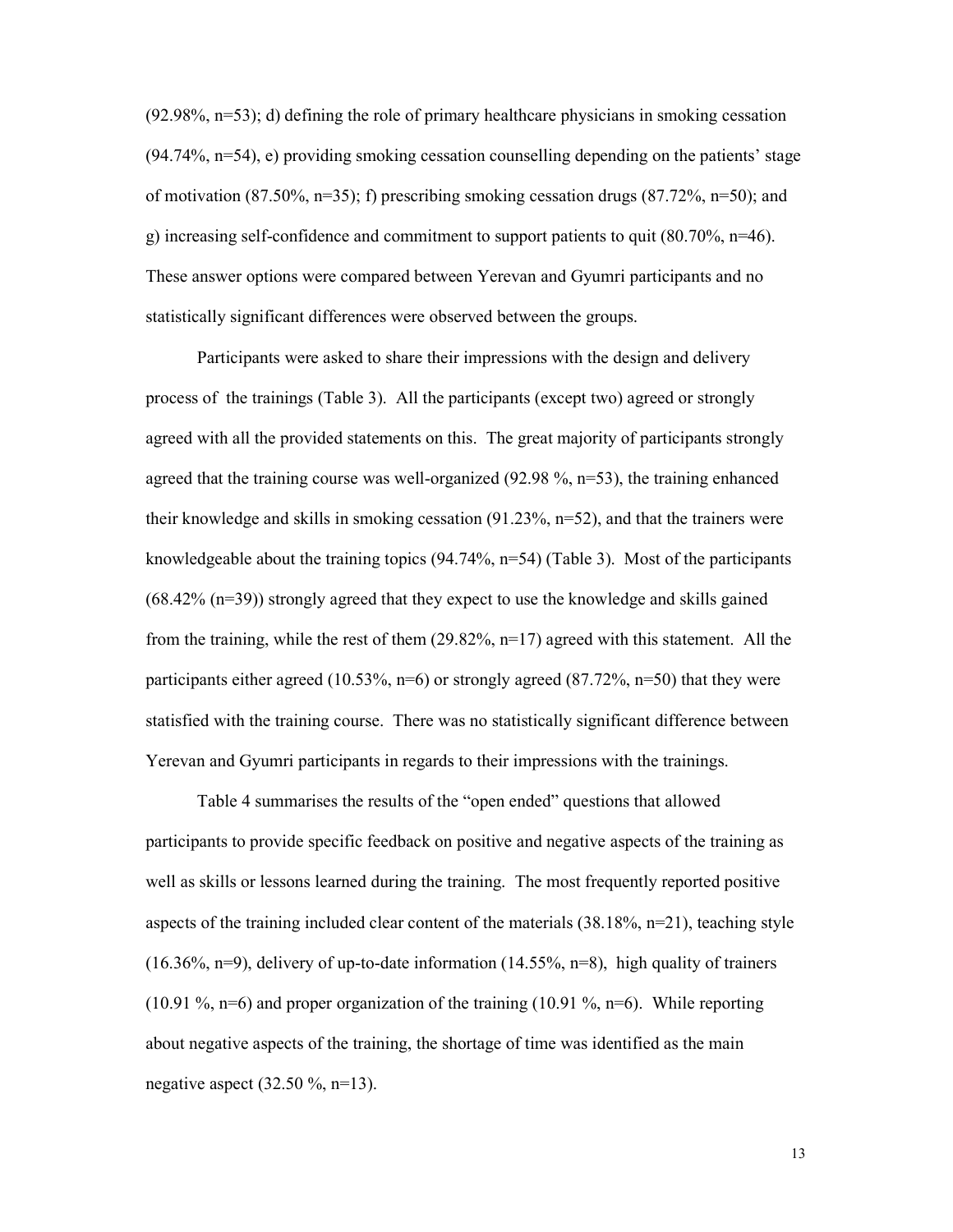When asked about three skills or lessons learned during the training that would be applied at their worksite/practice, participants identified motivational interviewing (61.40 %, n=35), pharmacotherapy (58.93%, n=33), and counselling skills (15.79%, n=9). Only one primary healthcare physician from Yerevan (2.50 %, n=1) and three physicians from Gyumri (17.65%, n=3) reported that they were eager to use CO monitors in their daily practice.

Training participants provided their suggestions on how the trainings could be improved. The suggestions included: repeating the training in the future  $(9.7\%, n=5)$ , change the training location (5.77%, n=3) and allocate more time for the training (5.77%, n=3). Sereval physicians (46.42%, n=24) had other suggestions incuding organizing smoking cessation training for all primary healthcare physicians, allocating more time for the pharmacotherapy session, adding more role plays, and discussions during the training, and distributing CO monitors to physicians.

# 3.3 Results from the training improvement survey

#### 3.3.1 Pre-and post-training test results

The pre-training test revealed varying degree of knowledge related to different components of the tobacco dependence treatment (Table 5). The majority of the participants  $(96.55\%, n= 56)$  correctly agreed with the statement that withdrawal symptoms reach their maximum intensity in the first 24 to 72 hours. About three-quarters of the participants  $(74.14\%, n=43)$  correctly recognized the definition of the ex-smoker (quitted smoking at least six months ago) and  $67.24\%$  (n= 39) identified from the listed options the combination nicotine replacement therapy as the most effective pharmacotherapy for treating tobacco dependence. Participants' knowledge regarding the duration of craving and correct order of 5 A's components during the pre-training test was low. For instance, more than half of the participants (55.17%,  $n=32$ ) wrongly chose the correct order of the 5 A's components as: "ask, assess, advice, assist, arrange" rather than "ask, advice, assess, assist, arrange" (13.79%,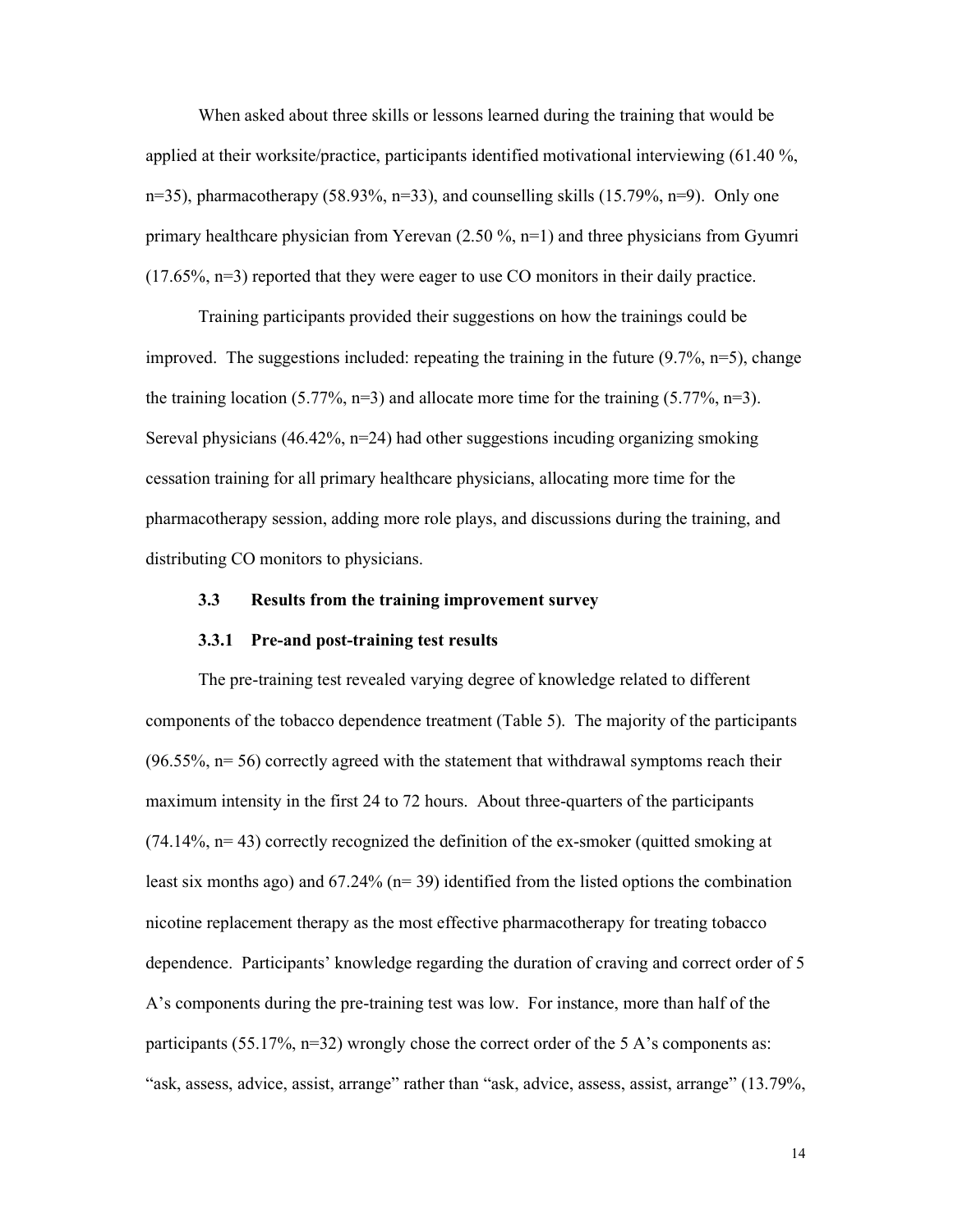n=8) and 55.17% (n=32) wrongly believed that cravings usually last 24-72 hours, rather than 3-5 minutes (15.52%,  $n=9$ ). However, the percentage of correct answers to these questions improved about four times after the trainings (68.97% and 72.41%, respectively). During the pre-training test only one respondent correctly answered the question regarding the mechanism of Cytisine. However, during the post-training test 72.41% of primary healthcare physicians correctly answered this question (Table 5).

During the pre-training test about one third of the participants correctly recognized the definition of relapse  $(34.48\%, n=20)$ , knew that the person should not eat or drink 15 minutes before or during the use of the nicotine gum (34.48%, n=20), and correctly identified that nicotine is not a carcinogen (29.31%, n=17). After the training, the proportion of correct answers to these three questions significantly increased by about three-fold: 91.38%, 93.10%, and 84.48%, respectively (Table 5).

The knowledge on motivational interviewing, which aims to promote initial motivation for smoking cessation, did not change significantly after the training (43.10 % to 48.28 % respectively,  $p=0.164$ ). The two-fold statistically significant increase in knowledge was observed for questions regarding Forgerstrom test for assesment of the nicotine dependence level, the side effects of Varenicline, and the most effective method for treating nicotine dependence (39.66% vs. 91.38%, 41.38% vs.91.38%, 51.72% vs.96.55%, respectively) (Table 5). During the pre-training test about half of the participants correctly answered that 50-60% of smokers die because of tobacco-related diseases. However, the knowledge improvement on this after the training was marginally statistically significant (50.00% vs. 67.24%, p=0.072) (Table 5).

#### 3.3.2 Pre-and post-training test scores

The mean score for the pre-training test was 5.93 (SD=2.01) with the median of 6 while the mean score for the post-training test was  $11.29$  (SD=1.83) with the median of 11.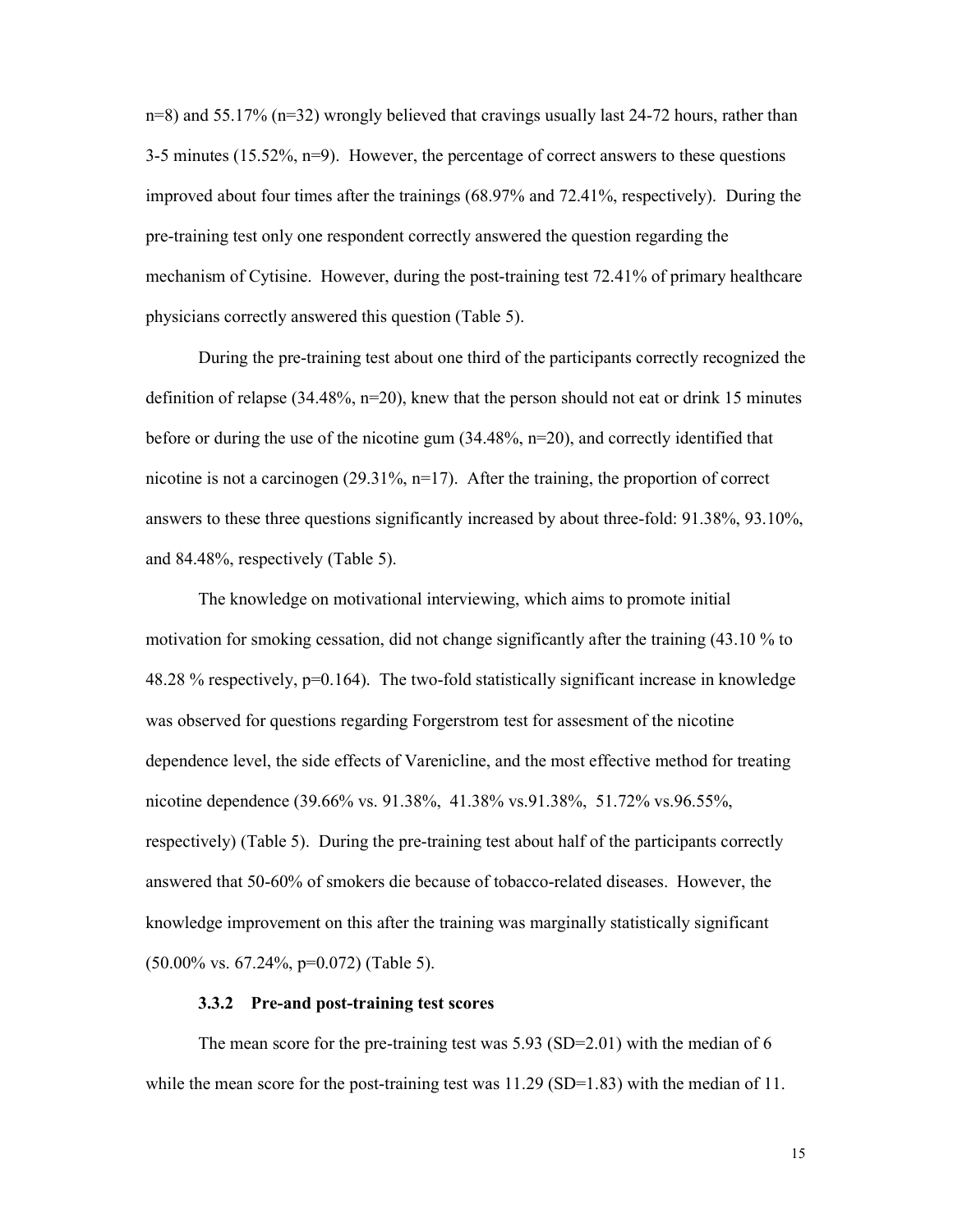The ANOVA test revealed that both during the pre-training test and pos-training test there were no statistically significant differences in mean scores between the three training groups  $(p = 0.186$  and  $p = 0.285$ , respectively) (Table 6).

The study found a statistically significant difference in pre- and post-training tests scores. On average, the mean test score increased by 5.36 (5.93 vs. 11.29) with SD=2.34 ( $p \le$ 0.001). The increase of the mean test score was statistically significant in all three groups 4.94 (6.26 vs.11.21), 5.50 (6.33 vs. 11.83), 5.61(5.28 vs.10.90) respectively,  $p \le 0.001$ ). The one-way ANOVA established that there was no statistically significant difference in score improvements between three groups ( $p = 0.643$ ) (Table 6).

# 3.4 Results from the training effectiveness survey

# 3.4.1 Participants' knowledge about tobacco dependence treatment

# General knowledge

Table 7 summarizes the results of participants' baseline knowledge on tobacco dependence treatment by the intervention and control groups. Most of the participants (82.41%, n=89) knew that patients should not only be asked about their smoking history if they have a smoking-related disease and that smoking cessation advice given by a health professional to a patient increases the patient's chances of quitting (89.81%, n=97). On the other hand, the majority of them did not know that smoking cessation advice should be linked to the patient's current health/illness  $(87.04\%, n=94)$ . Physicians knew  $(79.63\%, n=86)$  that it is recommended to advise elderly patients to quit smoking as the damage of smoking can be reversed, but there was a statistically significant difference between the intervention and control groups in this regard  $(85.96\% \text{ vs. } 72.55\%, \text{p} = 0.019)$ . Most of the participants (92.59%, n=100) knew that smokers who quit smoking at any age reduce their risk of premature death and they (84.26%, n=91) recognized smoking as a chronic disorder associated with relapse. On average, out of 16 knowledge questions 62.38% (mean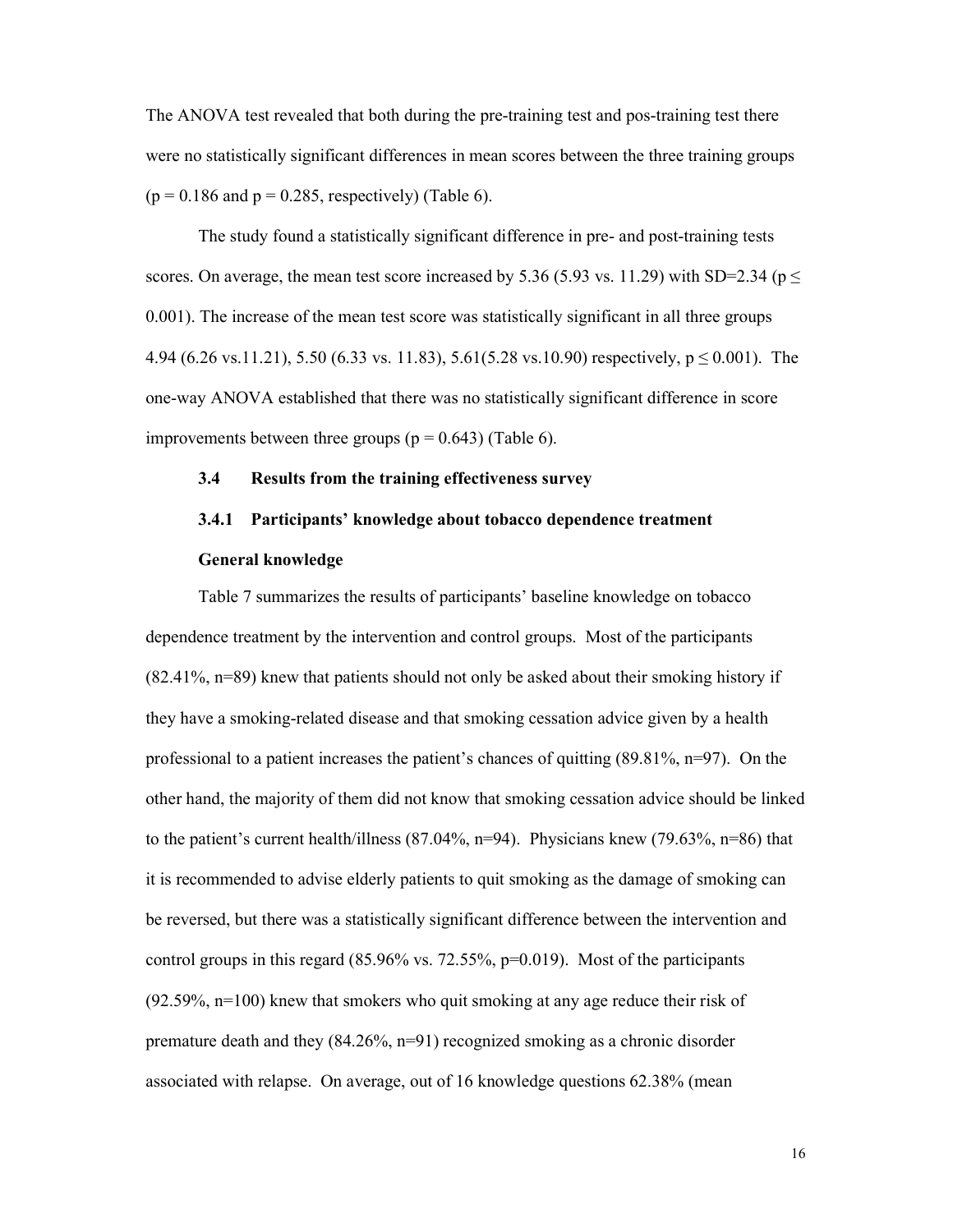knowledge score=9.98) were answered correctly (Table 7). Overall, at baseline, the mean knowledge score was 9.98 (SD:2.43) and there was no significant difference between the intervention and groups.

The paired analysis revealed that the mean knowledge score significantly improved from baseline to follow-up in the intervention group (10.23 vs. 12.46,  $p<0.001$ ) but not in the control group  $(9.56 \text{ vs. } 8.85, \text{ p=0.529})$  (Table 8). There was a statistically significant increase in the proportion of the intervention group physicians that answered correctly to most of the knowledge questions. For instance, at follow-up, significantly more intervention group physicians know that counselling includes assisting patients to set a quit date (61.40 % vs. 82.46%, p=0.007), most of the withdrawal symptoms from smoking cessation disappear within 4 weeks of abstinence  $(57.89\% \text{ vs. } 92.98\%, \text{ p} < 0.001)$ , follow-up appointments should be made for the patients who are willing to stop smoking within the first week after quitting  $(78.95\% \text{ vs. } 91.23\%, \text{p=0.021})$ , smoking is a chronic disorder associated with relapse  $(85.96\% \text{ vs. } 96.49\%, \text{ p=0.034})$ , quitting smoking at any age reduces patients' risk of premature death (89.47% vs. 98.25, p=0.014) and that nicotine replacement therapies are not contraindicated for people with cardiovascular diseases  $(42.11\% \text{ vs. } 80.70\%, \text{ p} < 0.001)$ .

#### Pharmacotherapy knowledge

Out of 7 questions related to smoking cessation medications on average only 39.95% of questions were answered correctly at the baseline (mean medication knowledge score=2.8) (Table 9). About three-quarters of the participants (74.07%, n=80) knew that nicotine gum and patches are recommended for the treatment of nicotine dependence in smoking patients. On the other hand, only few participants  $(12.04\%, n=13)$  mentioned Cytisine and Bupropion as recommended medication for treatment of nicotine dependence. At the baseline the intervention group physicians were significantly more knowledgable about smoking cessation pharmacotherapy then control group physicians (3.23 vs. 2.31, p=0.002).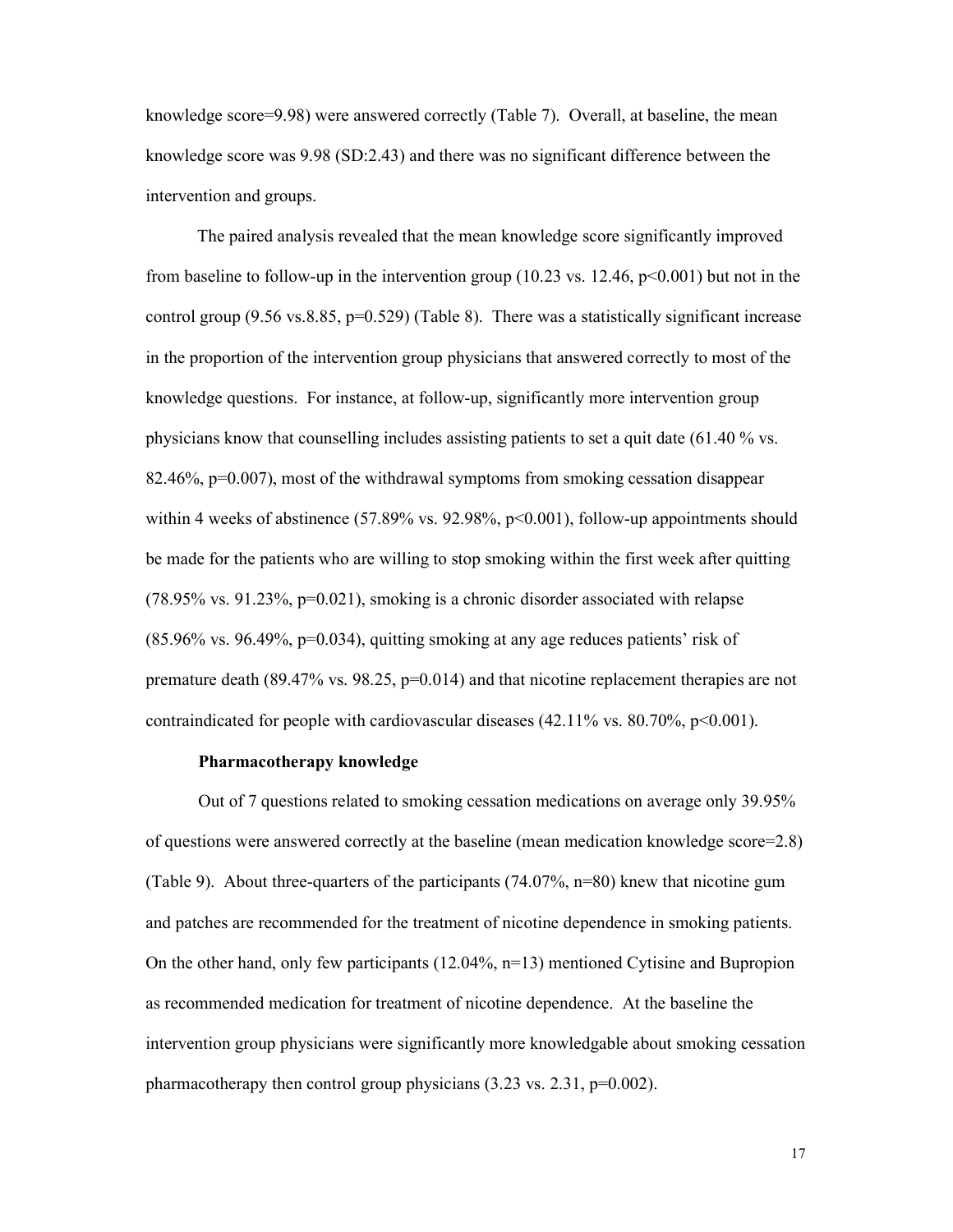At follow-up, the mean medication score improved significantly in the intervention group  $(3.23 \text{ vs. } 5.51, \text{ p} < 0.001)$  and did not change in the control group (Table 10). In the intervention group, the knowledge improvement was observed in regards to all listed medications, while in the control group there was statistically significant improvement only in terms of knowledge on nicotine lozenges as smoking cessation medication (31.25% vs. 50.00%, p=0.025) (Table 10).

#### 3.4.2 Participants' attitude towards tobacco dependence treatment

Overall, participants demonstrated a positive attitude towards tobacco dependence treatment with an average attitude score of 15.84 (out of max possible score of 18). The percent score showing positive agreement with the statements was 88.01%. The intervention and control groups were significantly different in terms of attitude scores (16.54 vs. 15.06, p<0.001) (Table 11). Most of the participants considered nicotine dependence as a chronic relapsing disease (81.48%, n=88) and agreed that routinely asking about patient's smoking status is their responsibility  $(93.52\% , n=101)$  but the answers were statistically different between the intervention and control groups (89.47% vs. 72.55, p=0.015, 100.00% vs. 86.27%, p=0.013 respectively). Participants also demonstrated high agreement with the statements that: they serve as a role model for their patients and the public (93.59%, n=101), it is their responsibility to motivate patients to stop smoking (91.67%, n=99), counseling on harmfull effects of smoking usually helps with smoking cessation (91.67%, n=99), they should help patients who are motivated to stop smoking  $(93.52\%, n=101)$ , and that they should discuss relapse with patients  $(94.44\%, n=102)$ . Most of the participants  $(80.56\%,$ n=87) disagreed that their patients' acute health problems take precedence over smoking cessation counseling/advice and there was a statistically significant difference between the intervention and control group (91.23% vs. 68.63%, p=0.001). Most of the participants disagreed that quitting is an individual choice and it is not up to them to advise a patient to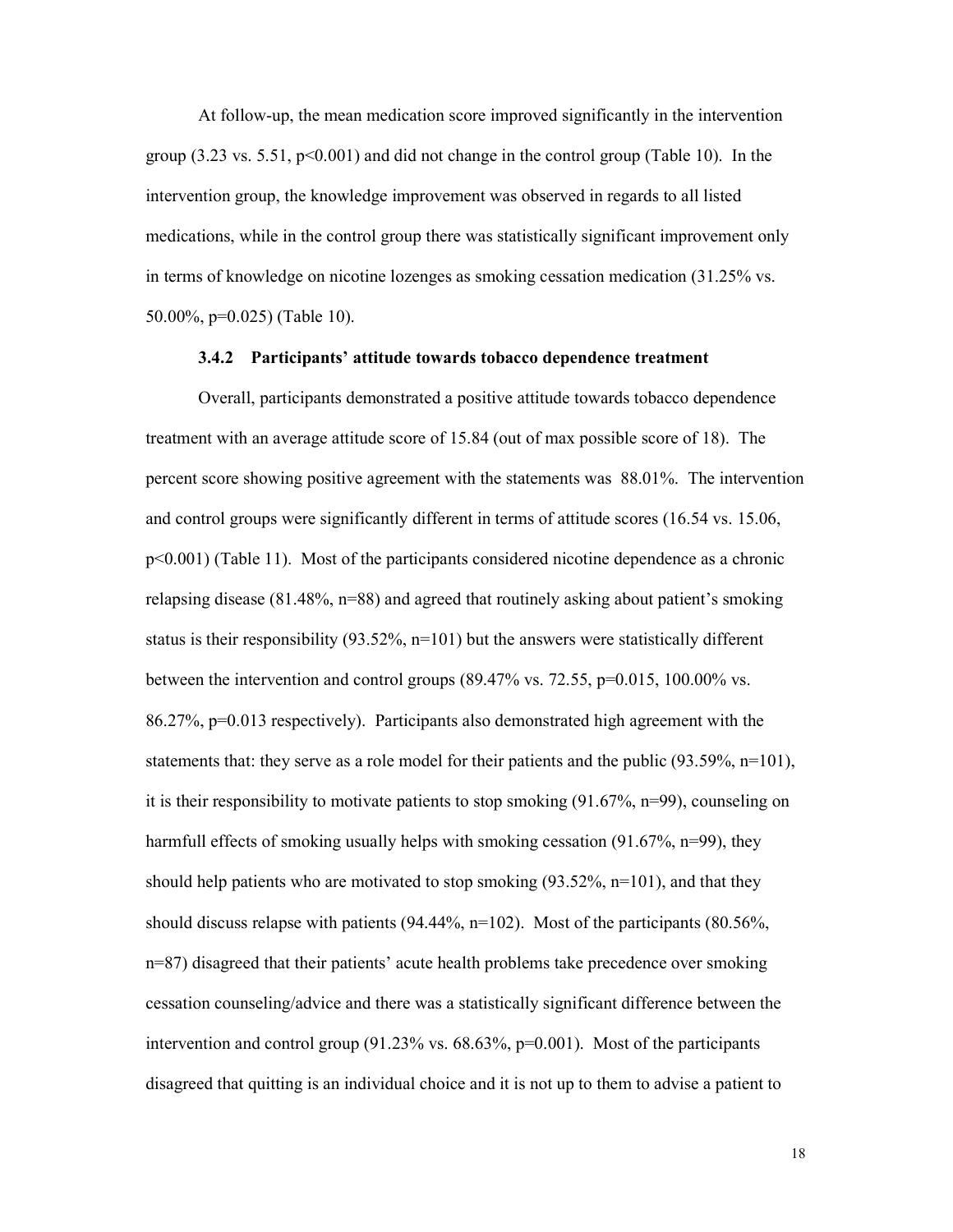quit smoking  $(93.52\%, n=101)$ . They also disagreed that they do not have sufficient time to provide advice and counseling to all their patients who smoke during routine consultations (76.85%, n=83), but there was a statistically significant difference between the intervention and control groups (87.72% vs. 64.71%, p=0.011) (Table 11).

The comparision of the baseline and follow-up attitide scores did not reveal a statistically significant difference either in the intervention group  $(16.54 \text{ vs. } 16.65, \text{ p=0.681})$ or in the control group  $(15.21 \text{ vs. } 15.81, \text{ p=0.194})$ , which might be due to high baseline scores (Table 12). There was a significant improvement in the intervention group at the follow-up regarding considering nicotine/tobacco dependence as a chronic relapsing disease (89.47% vs. 98.25%, p=0.046) and considering as their responsibility to motivate patients to stop smoking (91.23% vs. 98.25%, p=0.046). Interestingly, at follow-up a higher proportion of intervention group participants mentioned about not having sufficient time to provide advice and counseling to all patients who smoke during routine consultations (12.28% vs. 35.09%, respectively, p=0.002) (Table 12).

#### 3.4.3 Participants' practice related to tobacco dependence treatment

Overall, out of 28 practice questions on average only 35.43% items were always performed in physicians' daily practice (mean practice score 1=9.92) (Table 13). The practice scores 1 and 2 were not significantly different between the intervention and control groups at baseline.

At baseline most of the physicians mentioned about always *asking* about patients' smoking status (74.07% (n=80)), number of cigarettes smoked per day (70.37% (n=76), but only 29.63% (n=32) were always recording patients' smoking history in the medical records. A relatively high proportion of participants were always *advising* a smoking patient to quit (87.96% (n=95)). About half of participants mentioned about always advising to stop abruptly  $(51.85\% \text{ (n=56)})$  and  $60.19\% \text{ (n=65)}$  were always advising patients to reduce the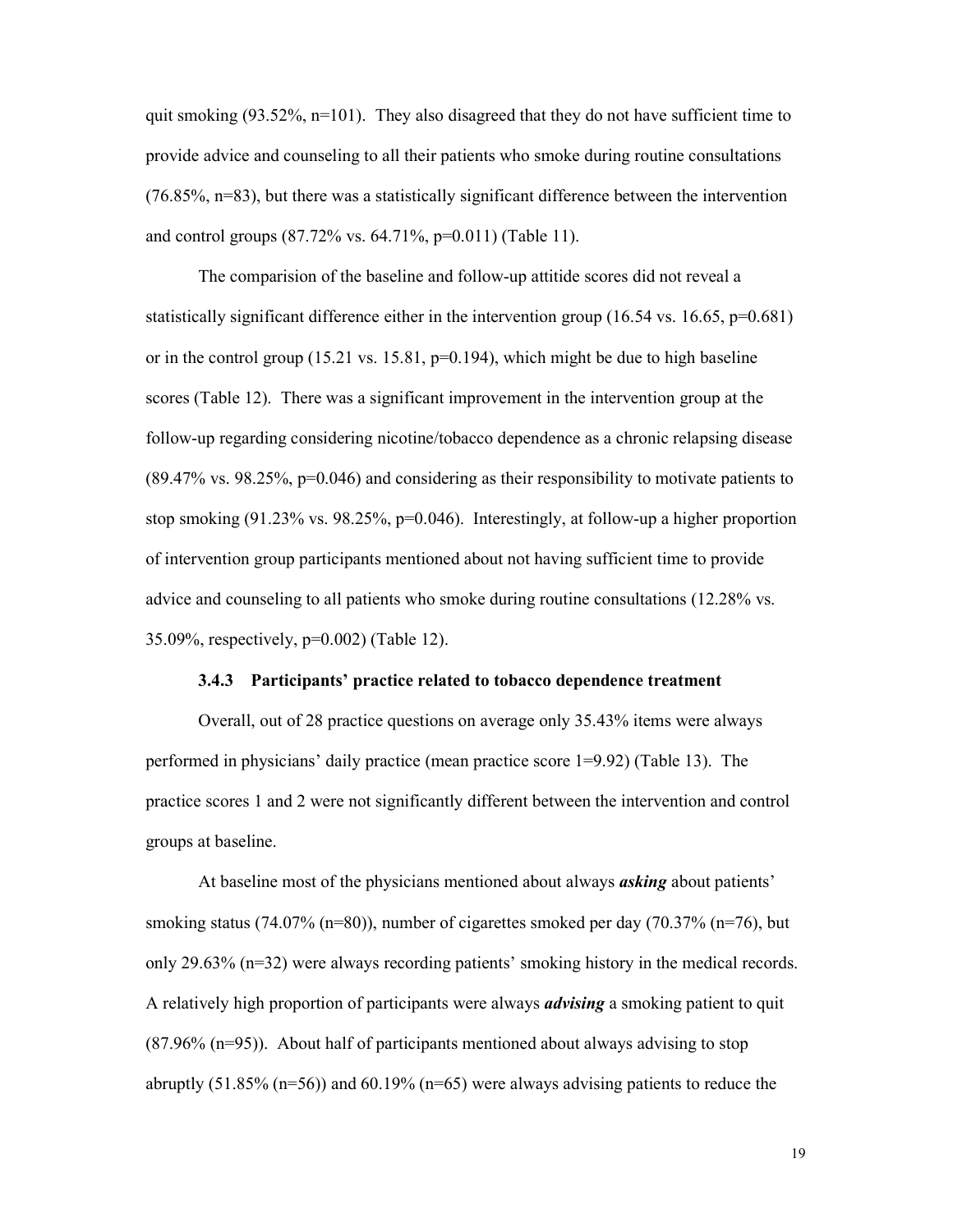number of daily cigarettes. Most of the participants (73.15%, n=79) mentioned about always asking if the patients intend to stop smoking and 53.70% (n=58) were always *assessing* patients willingness to quit. In regards to *assisting* in smoking cessation, most of the participants (76.85%, n=83) were always discussing the risks of smoking and benefits of smoking cessation with patients. However, many participants were never giving self-help materials to the patients  $(62.04\%, n=67)$  and were never using pharmacological aids with patients  $(37.04\%, n=40)$ . A majority of the participants were never prescribing Cytisine (54.63%, n=59), Nicotine gum (49.53%, n=53), and Varenicline (84.26%, n=91). Less than half of the participants (41.67%, n=45) mentioned that they never *arrange* a follow-up appointment to review the progress of patients on quitting smoking (Table 13).

The mean practice scores 1 and 2 improved significantly from baseline to follow-up in the intervention group (10.34 vs. 14.96,  $p<0.001$  and 14.30 vs. 18.97,  $p<0.001$ , respectively) but not in the control group (10.03 vs.  $10.25$ , p=0.739 and 13.94 vs. 14.88, p=0.117, respectively) (Table 14). Table 14 summarizes the results of the baseline and follow-up comparisons for the participants' practice in providing tobacco dependence treatment according to the 5 A model.<sup>22</sup> The results indicated statistically significant improvement in the intervention group regarding all components of the 5 A's model.

Ask. At follow-up there was no stigificant difference in the intervention group physician's practice regarding always asking about patients' smoking status (78.95% vs. 77.19%, p=0.923). However, higher proportion of the intervention group physicians reported about always asking more details about smoking history: the time of the first smoked cigarette (38.60% vs. 63.16%,  $p=0.003$ ), patients' smoking bahaviour at home (70.18% vs. 75.44%, p=0.051), and patients' previous quit attempts (63.16% vs. 80.70%, respectively, p=0.019).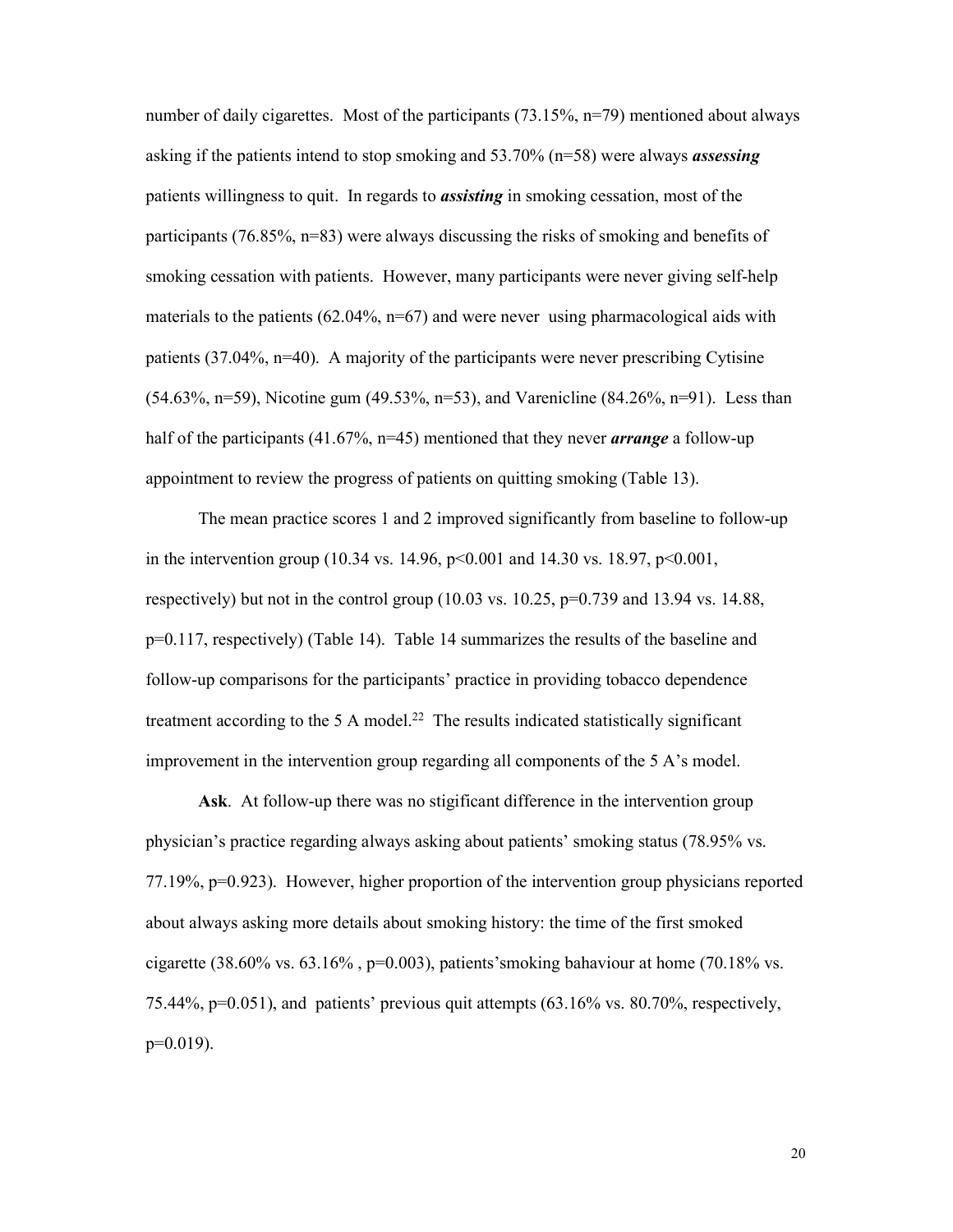Advise. At follow-up a higher proportion of the participants, in both the intervention and control groups, reported about always advising smoking patients on the need to quit, but the difference was statistically significant only in the intervention group (91.23% vs. 100.0%,  $p=0.025$ ).

Assess. A significntly higher proportion of intervention group participants reported that they assess patients' willingness to quit at follow-up as compared to the baseline  $(49.12\% \text{ vs. } 66.67\%, \text{ p=0.005}).$ 

Assist. Study results revealed that more intervention group physicians in the followup were always discussing the use of pharmacological aids such as NRT with partients  $(14.04\% \text{ vs. } 59.65\%, \text{ p} < 0.001)$  and proposing their help to patients in quitting  $(45.61\% \text{ vs. } 0.001)$ 85.96%,  $p<0.001$ ). Similarly, more intervention group physicians were advising on behavioral "tricks" for quitting (29.82% vs. 64.91%, p<0.001), and preventing relapse (36.84% vs. 73.68%, p<0.001), giving self-help materials (3.51% vs. 31.58%, p<0.001) and assisting the smoking patients to set up the target quit date  $(29.82\% \text{ vs. } 73.68\%, \text{ p} < 0.001)$ . At follow-up there was also significant improvement in prescribing pharmacological treatment: Cytisine (1.75% vs. 24.56%, p<0.001), NRT (5.36% vs. 24.56%, p<0.001), and Varenicline (3.51% vs. 8.77%, p<0.001).

Arrange. The follow-up results also highlighted that more physicians in the intervention group set up a follow-up appointment to review the patients' progress in quitting  $(21.05\% \text{ vs. } 50.88\%, \text{ p} < 0.001).$ 

#### 3.4.4 Participants' confidence in providing tobacco dependence treatment

The participants were asked to rate their confidence in providing tobacco dependence treatment. Most of the respondents were confident in educating patients on the general health risks of smoking (76.85%, n=83), advising smokers on how to quit smoking (62.96%, n=68), assessing the willingness of the patient to quit smoking  $(62.04\% , n=67)$ , and motivating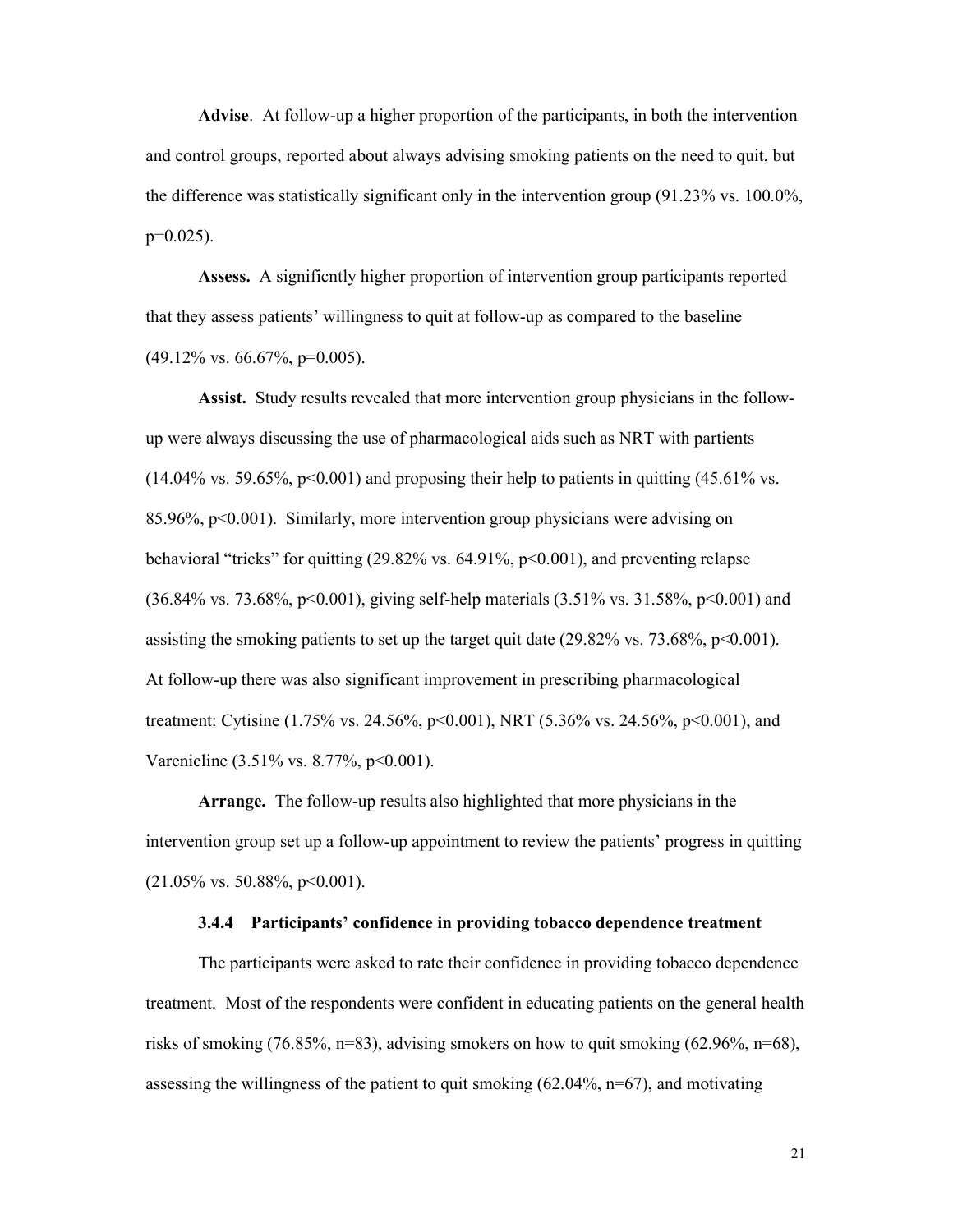patients to consider quitting (58.33%, n=63). They were not at all confident in discussing various smoking cessation treatment options with patients  $(22.22\%, n=24)$ , recommending appropriate smoking cessation medications (45.37%, n=49), and helping recent quitters to cope with withdrawal symptoms  $(21.30\%, n=23)$  (Table 15). The intervention and control groups were statistically significantly different only in terms of negotiating a target quit date for the patient to stop smoking  $(22.81\% \text{ vs } 45.10\%, \text{p=0.019}).$ 

The mean confidence score was 4.22 (out of max possible 8) and the score was not significantly different between intervention and control groups  $(4.44 \text{ vs. } 3.98, \text{ p=0.367}).$  The percent confidence score was 52.78% (Table 15).

The mean confidence score statistically significantly improved from baseline to follow-up in the intervention group  $(4.44 \text{ vs. } 6.28, \text{ p} < 0.001)$  but not in the control group  $(4.13 \text{ m})$ vs.  $4.60$ ,  $p=0.208$ ) (Table 16). The results of baseline and follow-up comparison of participants' confidence in providing tobacco dependence treatment revealed a statistically significant improvement in intervention group physicians' confidence related to all the listed statements. Meanwhile, statistically significant improvement among control group participants was only related to their confidence in advising smokers on how to quit smoking, motivating patients to consider quitting, and negotiating a target quit date for the patients to stop smoking (Table 16).

#### 3.4.5 Barriers in providing tobacco dependence treatment

Table 17 summarizes the participants rating of the listed barriers that hinder them from helping patients to stop smoking. According to participants' ratings the important barriers in descending order were the following: patients' noncompliance with information given on smoking cessation (46.30%, n=50), insufficient training on smoking cessation interventions (45.37%, n=49), followed by a lack of patient education material  $(brochures/pamphlets)$  (43.52%, n=47), lack of smoking cessation specialists to refer patients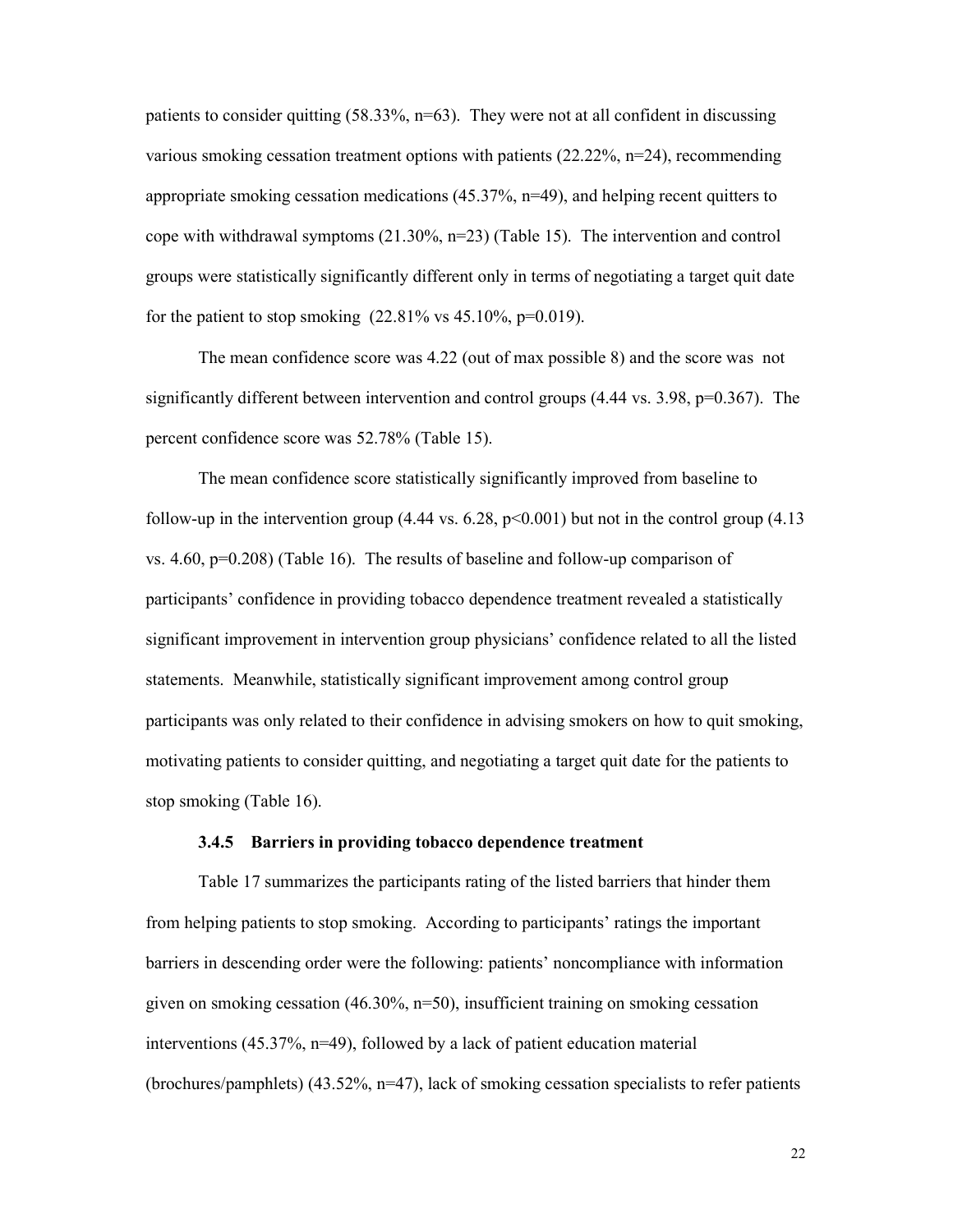to for further assistance  $(43.52\%, n=47)$ , and insufficient knowledge on smoking cessation interventions (41.67%,  $n=42$ ). When asked about the lack of time as a barrier in assisting patients to quit smoking, half of the participants (50.00%) rated it as somewhat of a barrier and 30.56% identified it as an important barrier.

Table 18 demonstrates the results from the baseline and follow-up comparision of barriers' ratings. At follow–up the proportion of intervention group participants that rated the listed barriers as being "important" decreased for all items and for the three of them the decrease was statistically significant. Those barriers included: lack of smoking cessation specialists to refer patients to for further assistance (54.39% vs. 29.82%, p=0.027), insufficient training on smoking cessation intervention (63.16 vs. 29.82, p=0.003) and insufficient knowledge on smoking cessation interventions (56.14 vs. 36.84, p=0.011). In contrast, in the control group we observed the increase in the proportion of participants that rated the listed barriers as "important" ones and for three of the items the increase was statistically significant. Those barriers included: lack of smoking cessation specialists to refer patients to for further assistance  $(33.33\%$  vs.  $47.92\%$ ,  $p=0.051$ ), insufficient training on smoking cessation intervention  $(27.08\% \text{ vs. } 52.08\%)$ ,  $p=0.009$ ) and lack of awareness of smoking cessation guidelines (27.08% vs. 50.00, p=0.015) (Table 18).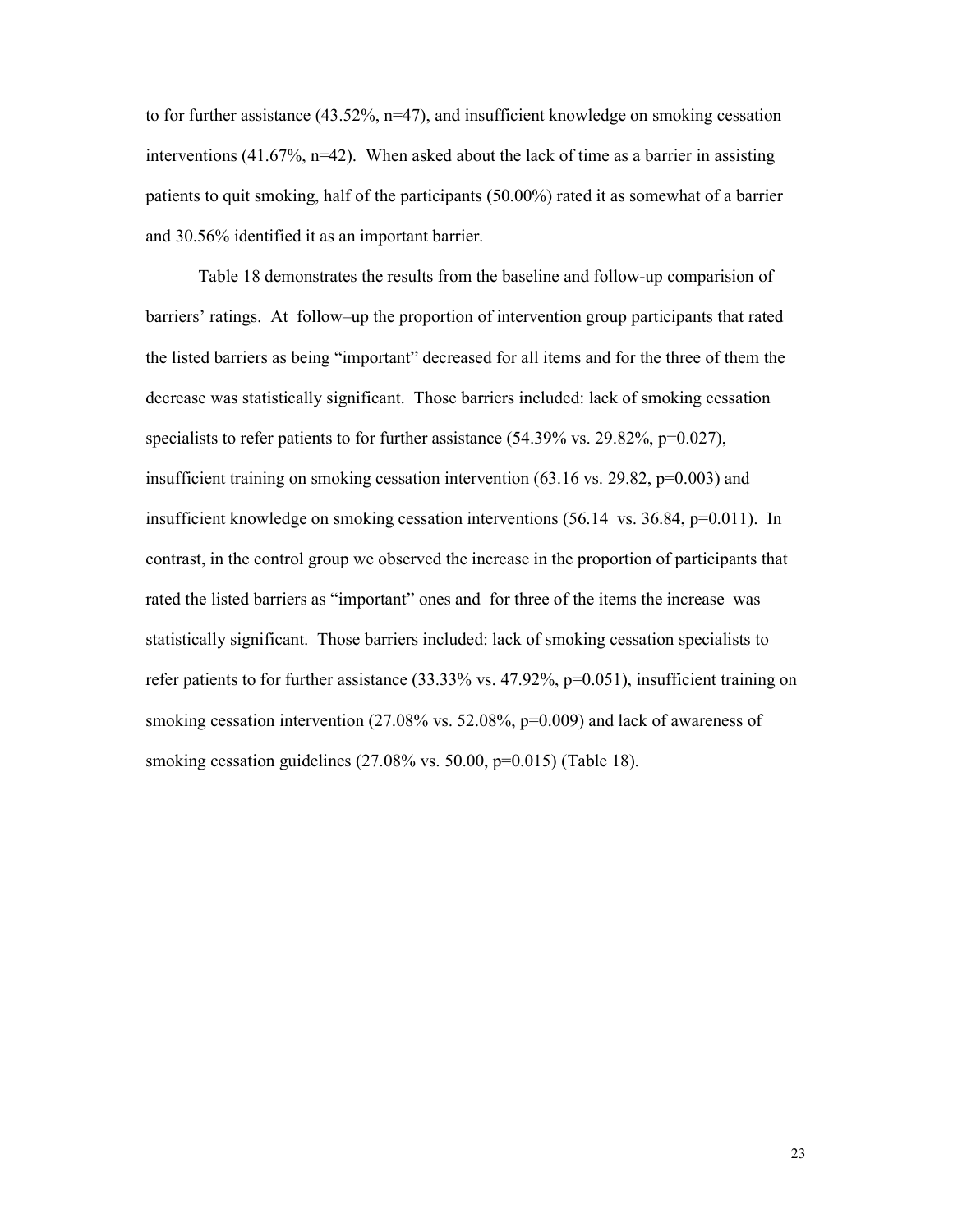#### 4. CONCLUSIONS AND RECOMMENDATIONS

The AUA Turpanjian School of Public Health research team 1) built smoking cessation training capacity on evidence-based methods and tools for teaching physicians the basic skills for working with smokers, and 2) designed, implemented and evaluated the first smoking cessation training program for practicing primary healthcare physicians in Armenia. Throughout the implementation of the project the research team collaborated and built partnership with the key stakeholders, including the Ministry of Health, National Institute of Health, Yerevan State Medical University, and Yerevan and Gyumri Municipalities.

The MOH accredited tobacco dependence treatment training package developed based on evidence-based international resources and adapted to the local context was implemented and evaluated among primary healthcare physicians in Yerevan and Gyumri. The research team used several measurements to evaluate the effectiveness of the training including a training expectation survey, pre- and post-training tests and knowledge, attitude, and practice (KAP) survey that was administered before the training and at 4-months followup. The results of the evaluation demonstrated high satisfaction with the content, design and delivery process of the training, as well as significant improvement in physicians' knowledge and self-reported practice and confidence in tobacco dependence treatment four months after participation in the training.

In addition, the evaluation results demonstrated that at 4-months after the training significantly lower proportion of primary healthcare physicians were rating lack of smoking cessation specialists to refer patients to for further assistance, insufficient training on smoking cessation and insufficient knowledge on smoking cessation interventions as "important" barriers that hinder them from helping patients to stop smoking. However, there was no statistically significant change in regards to ratings of other barriers that were not targeted by the trainings, including lack of physicians/patients time, lack of patient education material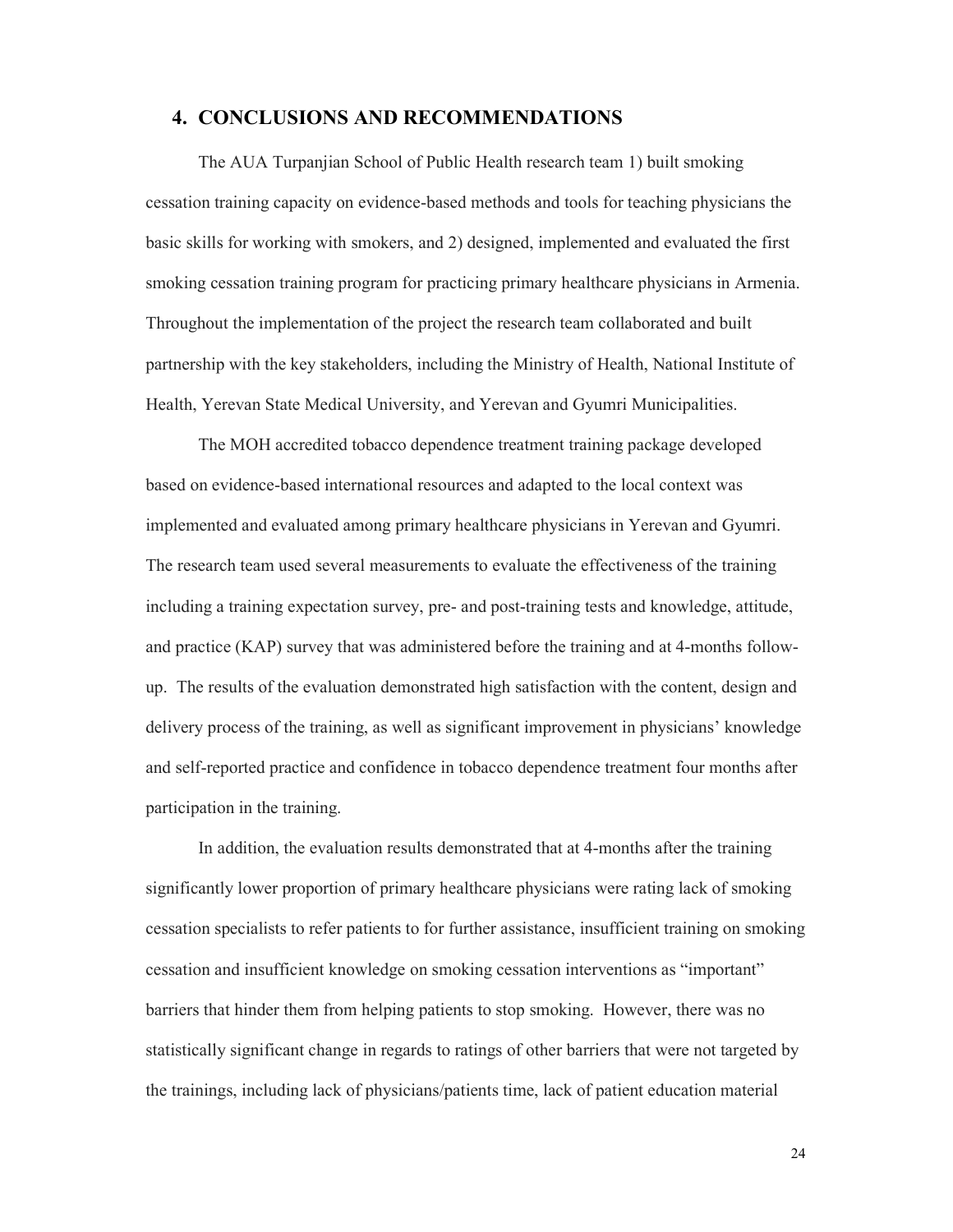(brochures/pamphlets), and patients' non-compliance with information given on smoking cessation.

Taking into consideration the study findings, the research team presents the following recommendations:

- 1. Implement the tobacco dependence treatment training for all primary healthcare physicians in Armenia to provide them with the evidence-based smoking cessation counseling and treatment knowledge and skills.
- 2. Regularly update the National Smoking Cessation Guideline and implement it into the primary healthcare physicians' practice.
- 3. Adapt and implement the tobacco dependence treatment training package for other healthcare professional groups (e.g. cardiologists, oncologists, TB physicians, nurses, and others) to ensure provision of evidence-based assistance on quitting to all patients at any medical contact.
- 4. Incorporate tobacco dependence treatment courses into the graduate and postgraduate training curricula of all health professionals.
- 5. Develop nationwide interventions targeting physicians' perceived barriers hindering them from helping patients to stop smoking.
- 6. Continue the work towards further strengthening the support from key stakeholders, including the policy and decision making community and the institutions of medical education to sustain the project outcomes and advocate for a system-wide change in implementation of physicians' tobacco dependence treatment trainings.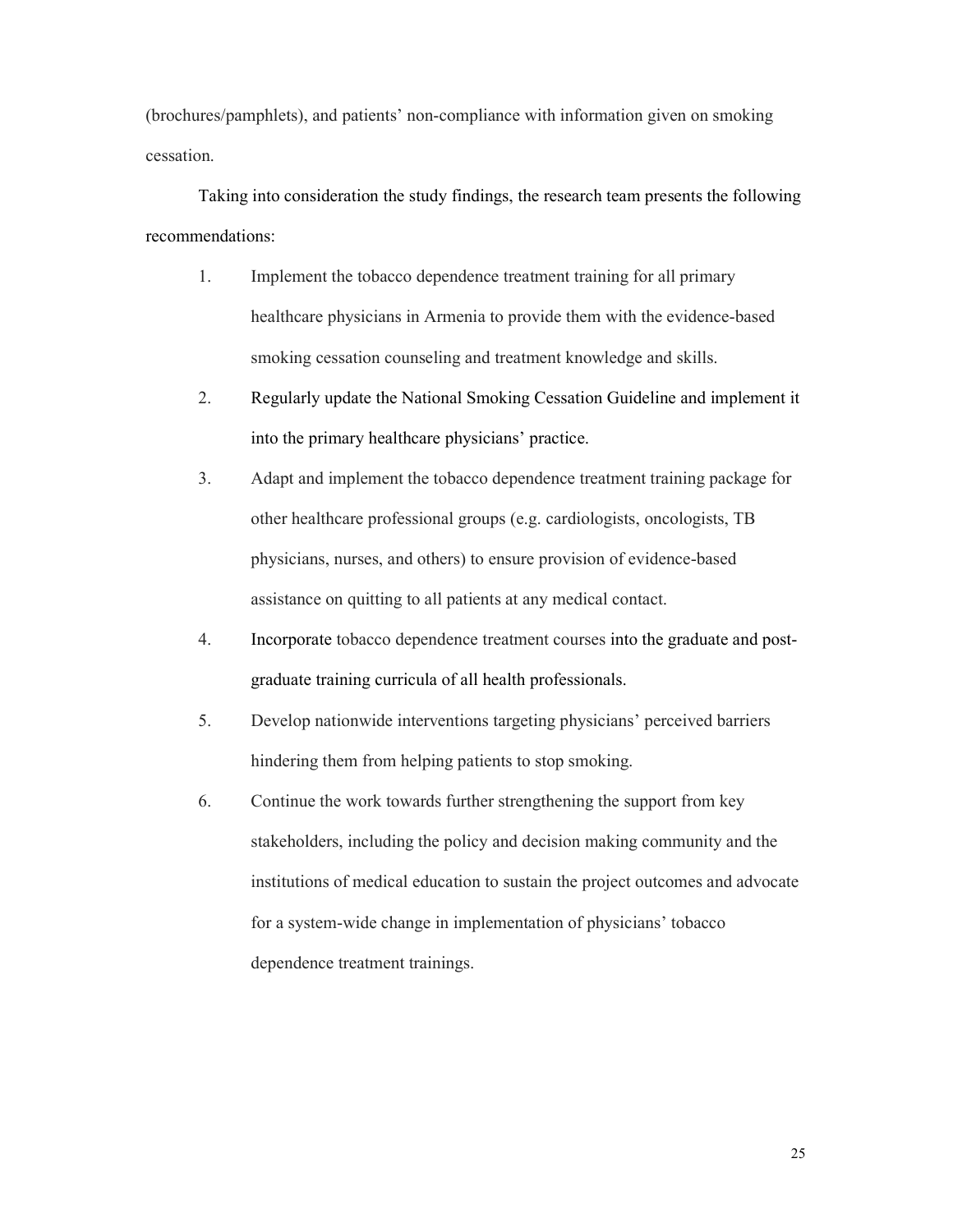# **REFERENCES**

- 1. World Health Organization, Tobacco Fact sheet N°339. Updated at July 6, 2015. Available at: http://www.who.int/mediacentre/factsheets/fs339/en/.
- 2. *WHO Report on the Global Tobacco Epidemics, Raising Taxes on Tobacco*.; 2015.
- 3. Srinivasan A, Tiwari K, Scott JX, Ramachandran P RM. Impact of cancer support groups on childhood cancer treatment and abandonment in a private pediatric oncology centre. *Int J Palliat Nurs*. 2015;1(25):68-71. doi:10.4103/0973-1075.150192.
- 4. National Statistical Service [Armenia], Ministry of Health [Armenia], and ICF International. 2012. Armenia Demographic and Health Survey 2010. Calverton, Maryland: National Statistical Service, Ministry of Health, and ICF International.
- 5. Perrin PC, Merrill RM, Lindsay GB. Patterns of smoking behavior among physicians in Yerevan, Armenia. *BMC Public Health*. 2006;6:139. doi:10.1186/1471-2458-6-139.
- 6. Framework Convention on Tobacco Control: Implementation Challenges in Armenia Civil Society Report 2005-2010. Available at: http://www.tobaccofreearmenia.am/wpcontent/uploads/2011/06/shadow\_report\_eng.pdf.
- 7. Cummings SR, Coates TJ, Richard RJ, et al. Training physicians in counseling about smoking cessation. A randomized trial of the "Quit for Life" program. *Ann Intern Med*. 1989;110(8):640-647.
- 8. Mejia R, Pérez Stable EJ, Kaplan CP, et al. Effectiveness of an Intervention to Teach Physicians How to Assist Patients to Quit Smoking in Argentina. *Nicotine Tob Res*. 2015. doi:10.1093/ntr/ntv153.
- 9. Abdullah SM, Husten CG. Promotion of smoking cessation in developing countries: a framework for urgent public health interventions. *Thorax*. 2004;59(7):623-630. doi:10.1136/thx.2003.018820.
- 10. Jradi H. Awareness, Practices, and Barriers regarding Smoking Cessation Treatment among Physicians in Saudi Arabia. *J Addict Dis*. 2015. doi:10.1080/10550887.2015.1116355.
- 11. La Torre G, Kirch W, Bes-Rastrollo M, et al. Tobacco use among medical students in Europe: Results of a multicentre study using the Global Health Professions Student Survey. *Public Health*. 2012;126(2):159-164. doi:10.1016/j.puhe.2011.10.009.
- 12. McIvor A, Kayser J, Assaad J-M, et al. Best practices for smoking cessation interventions in primary care. *Can Respir J*. 2009;16(4):129-134. http://www.ncbi.nlm.nih.gov/pubmed/19707607\nhttp://www.pubmedcentral.nih.gov/a rticlerender.fcgi?artid=PMC2734439.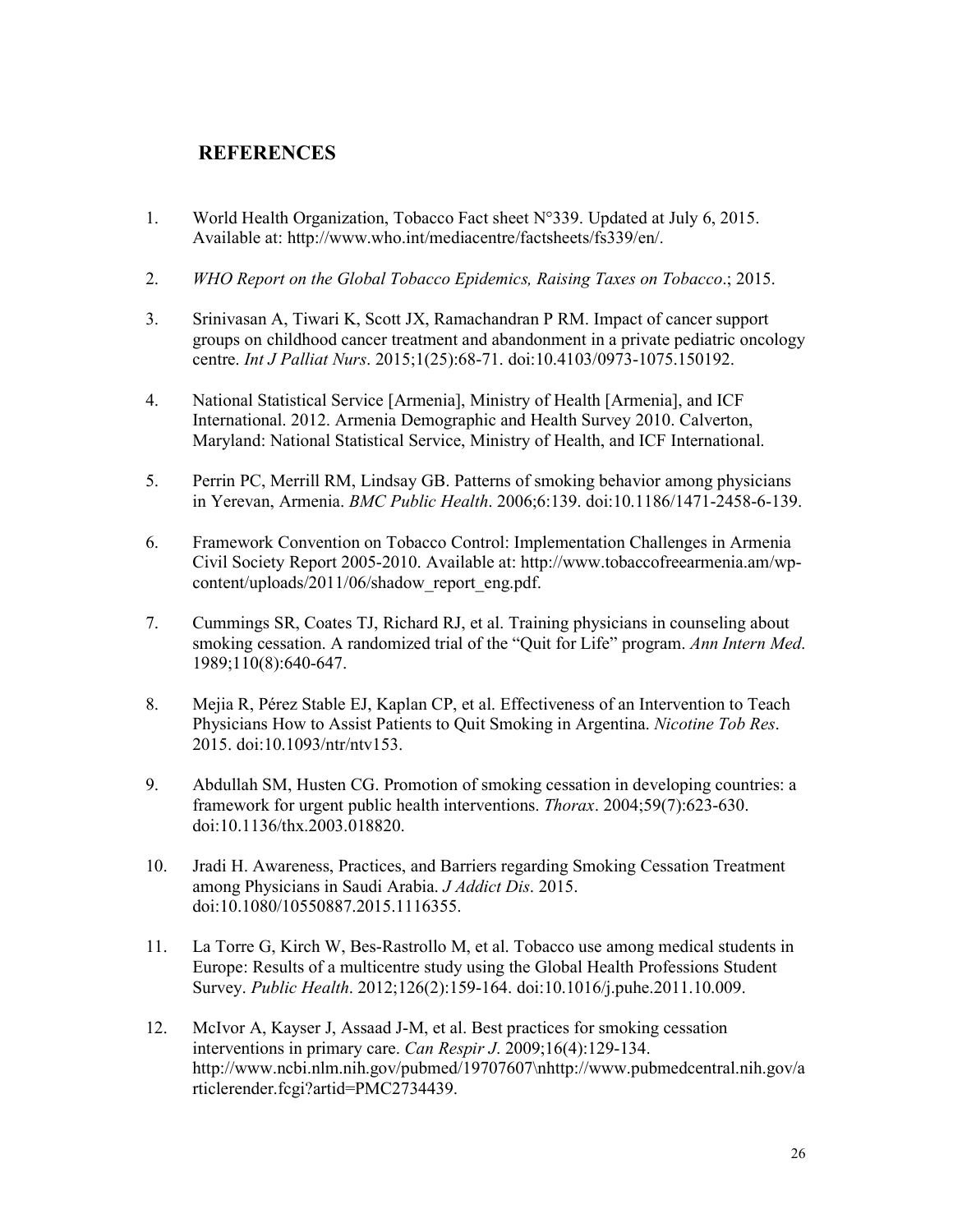- 13. A Clinical Practice Guideline for Treating Tobacco Use and Dependence: 2008 Update. A U.S. Public Health Service Report. *Am J Prev Med*. 2008;35(2):158-176. doi:10.1016/j.amepre.2008.04.009.
- 14. *Guideline for Treating Tobacco Dependence. European Network for Smoking and Tobacco Prevention (ENSP)*.; 2016.
- 15. Harutyunyan A, Abrahamyan A, Petrosyan V. Primary Healthcare Physicians' Knowledge, Attitude and Practice towards Smoking Cessation in Armenia: A Qualitative Study. 2015.
- 16. Harutyunyan A, Abrahamyan A, Petrosyan V. Availability, Affordability and Price of Smoking Cessation Products in Armenia. 2015.
- 17. "30 seconds": Very brief advice on smoking. The National Centre for Smoking Cessation and Training (NCSCT). Available at: http://www.ncsct.co.uk/.
- 18. Training evaluation forms. Available at:http://www.tidyforms.com/download/trainingevaluation-form-2.html.
- 19. Hsieh HF, Shannon SE. Three Approaches to Qualitative Content Analysis. *Qual Health Res*. 2005;15(9):1277-1288. doi:10.1177/1049732305276687.
- 20. Graneheim UH, Lundman B. Qualitative content analysis in nursing research: Concepts, procedures and measures to achieve trustworthiness. *Nurse Educ Today*. 2004;24(2):105-112. doi:10.1016/j.nedt.2003.10.001.
- 21. Eriksson C, Westman G, Hamberg K. Content of childbirth-related fear in Swedish women and men - Analysis of an open-ended question. *J Midwifery Women's Heal*. 2006;51(2):112-118. doi:10.1016/j.jmwh.2005.08.010.
- 22. World Health Organization,Toolkit for delivering the 5A's and 5R's brief tobacco interventions to TB patients in primary care. 2014.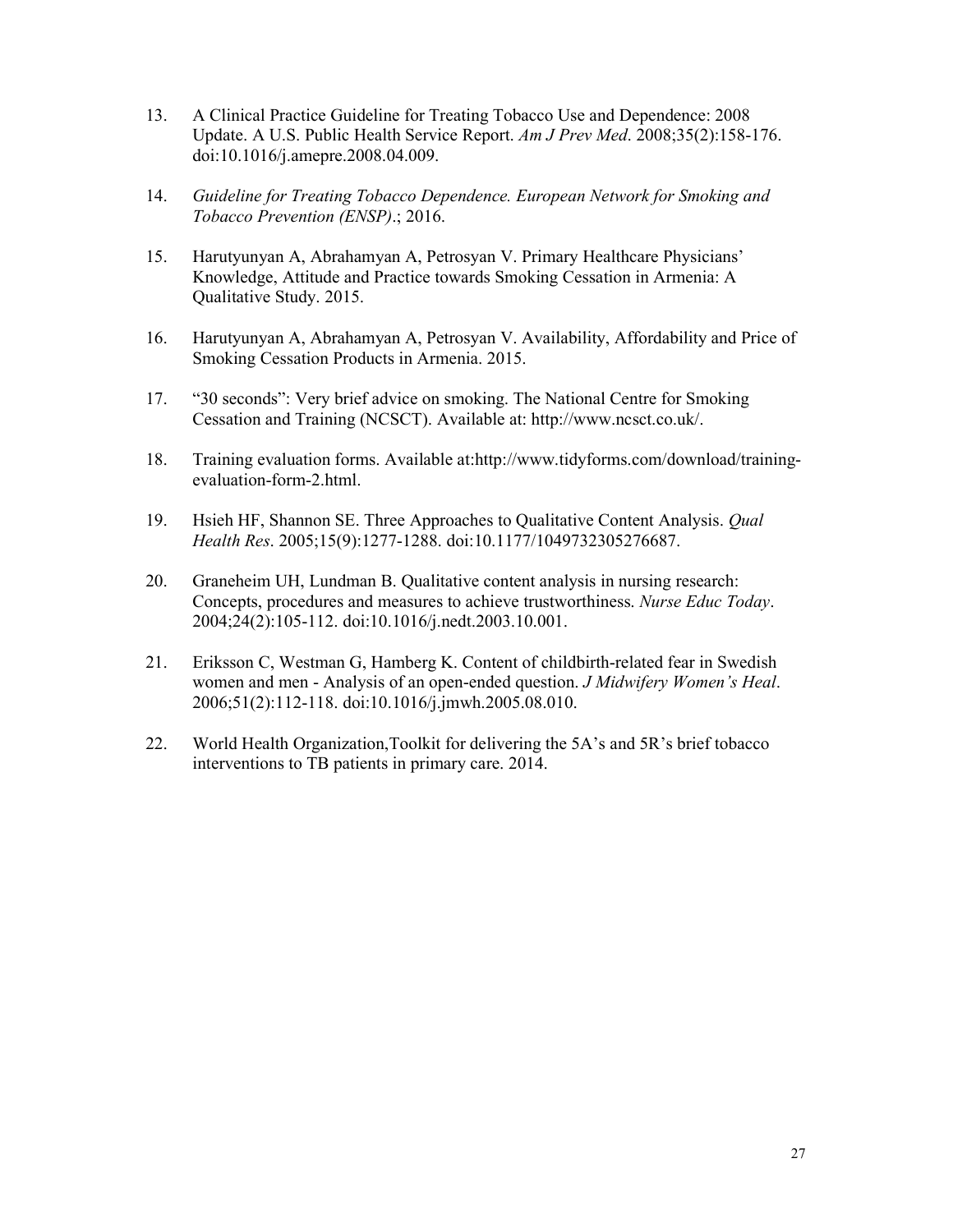# TABLES

# Table 1. Socio-demographic characteristics of the participants

|                                                  | <b>Total</b>  | <b>Intervention</b> | Control       |         |
|--------------------------------------------------|---------------|---------------------|---------------|---------|
|                                                  |               |                     |               |         |
| <b>Variables</b>                                 | $(n=108)$     | $(n=57)$            | $(n=51)$      | p-value |
|                                                  | % (n)         | % (n)               | % (n)         |         |
| Age (years), mean (SD)                           |               |                     |               |         |
|                                                  | 53.19 (10.19) | 51.98 (10.00)       | 54.51 (10.34) | 0.202   |
|                                                  |               |                     |               |         |
| Gender, female                                   |               |                     |               |         |
|                                                  | 97.22 (105)   | 96.49(55)           | 98.04 (50)    | 0.625   |
|                                                  |               |                     |               |         |
| Working years as healthcare physician, mean (SD) |               |                     |               |         |
|                                                  | 25.41(12.80)  | 24.53 (12.79)       | 26.42 (12.87) | 0.450   |
|                                                  |               |                     |               |         |
| Previous participation in smoking cessation      |               |                     |               |         |
| training                                         |               |                     |               |         |
| Yes                                              | 30.56 (33)    | 29.82(17)           | 31.37(16)     | 0.552   |
| N <sub>0</sub>                                   | 68.52 (74)    | 70.18 (40)          | 66.67(34)     |         |
| Teaching at educational institution              |               |                     |               |         |
| Yes                                              | 10.19(11)     | 8.77(5)             | 11.76(6)      | 0.872   |
| No                                               | 87.96 (95)    | 89.47 (51)          | 86.27(44)     |         |
|                                                  |               |                     |               |         |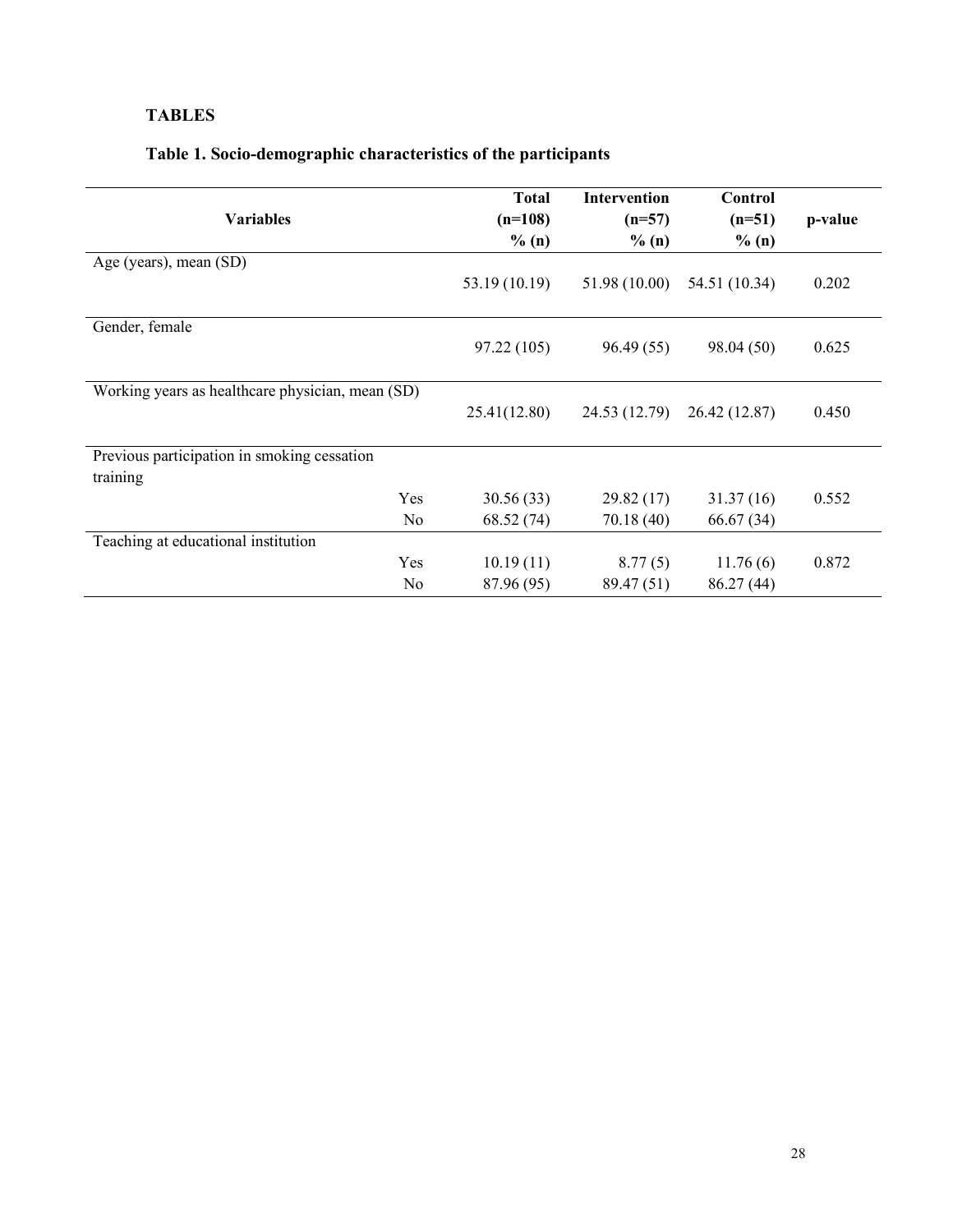| <b>Variable</b>                                        |                | <b>Total</b> | Yerevan    | Gyumri     | p-value |
|--------------------------------------------------------|----------------|--------------|------------|------------|---------|
|                                                        |                | $(n=57)$     | $(n=40)$   | $(n=17)$   |         |
|                                                        |                | % (n)        | % (n)      | $\%$ (n)   |         |
| How well the training course met its objectives, % (n) |                |              |            |            |         |
| Knowladge on smoking hazards and                       |                |              |            |            |         |
| smoking related disease                                | Did not meet   | 0.00(0)      | 0.00(0)    | 0.00(0)    |         |
|                                                        | Partially meet | 5.26(3)      | 5.00(2)    | 5.88(1)    | 0.800   |
|                                                        | Strongly meet  | 92.98 (53)   | 92.98 (37) | 94.12 (16) |         |
| Identify advantages of quitting                        |                |              |            |            |         |
|                                                        | Did not meet   | 0.00(0)      | 0.00(0)    | 0.00(0)    |         |
|                                                        | Partially meet | 1.75(1)      | 2.50(1)    | 0.00(0)    | 0.511   |
|                                                        | Strongly meet  | 98.25 (56)   | 97.50 (39) | 100.0 (17) |         |
| Understand nurobiology of tobacco                      |                |              |            |            |         |
| dependence                                             | Did not meet   | 0.00(0)      | 0.00(0)    | 0.00(0)    |         |
|                                                        | Partially meet | 7.02(4)      | 7.50(3)    | 5.88(1)    | 0.827   |
|                                                        | Strongly meet  | 92.98 (53)   | 92.50 (37) | 94.12 (16) |         |
| Define the role of PHP in smoking                      |                |              |            |            |         |
| cessation                                              | Did not meet   | 0.00(0)      | 0.00(0)    | 0.00(0)    |         |
|                                                        | Partially meet | 5.26(3)      | 5.00(2)    | 5.88(1)    | 0.891   |
|                                                        | Strongly meet  | 94.74 (54)   | 95.00 (38) | 94.12 (16) |         |
| Provide smoking cessation counseling                   |                |              |            |            |         |
| depends on the patient's stage of                      | Did not meet   | 0.00(0)      | 0.00(0)    | 0.00(0)    |         |
| motivation                                             | Partially meet | 12.50(5)     | 12.50(5)   | 17.65(3)   | 0.609   |
|                                                        | Strongly meet  | 87.50 (35)   | 87.50 (35) | 82.35 (14) |         |
| Prescribe smoking cessation drugs                      |                |              |            |            |         |
|                                                        | Did not meet   | 0.00(0)      | 0.00(0)    | 0.00(0)    |         |
|                                                        | Partially meet | 10.53(6)     | 5.00(2)    | 23.53(4)   | 0.097   |
|                                                        | Strongly meet  | 87.72 (50)   | 92.50 (37) | 76.47 (13) |         |
| Increase self-confidence and commitment                |                |              |            |            |         |
| to support patients to quit                            | Did not meet   | 0.00(0)      | 0.00(0)    | 0.00(0)    |         |
|                                                        | Partially meet | 17.54(10)    | 15.00(6)   | 23.53(4)   | 0.615   |
|                                                        | Strongly meet  | 80.70 (46)   | 82.50 (33) | 76.47 (13) |         |

### Table 2. Participants' opinion about trainings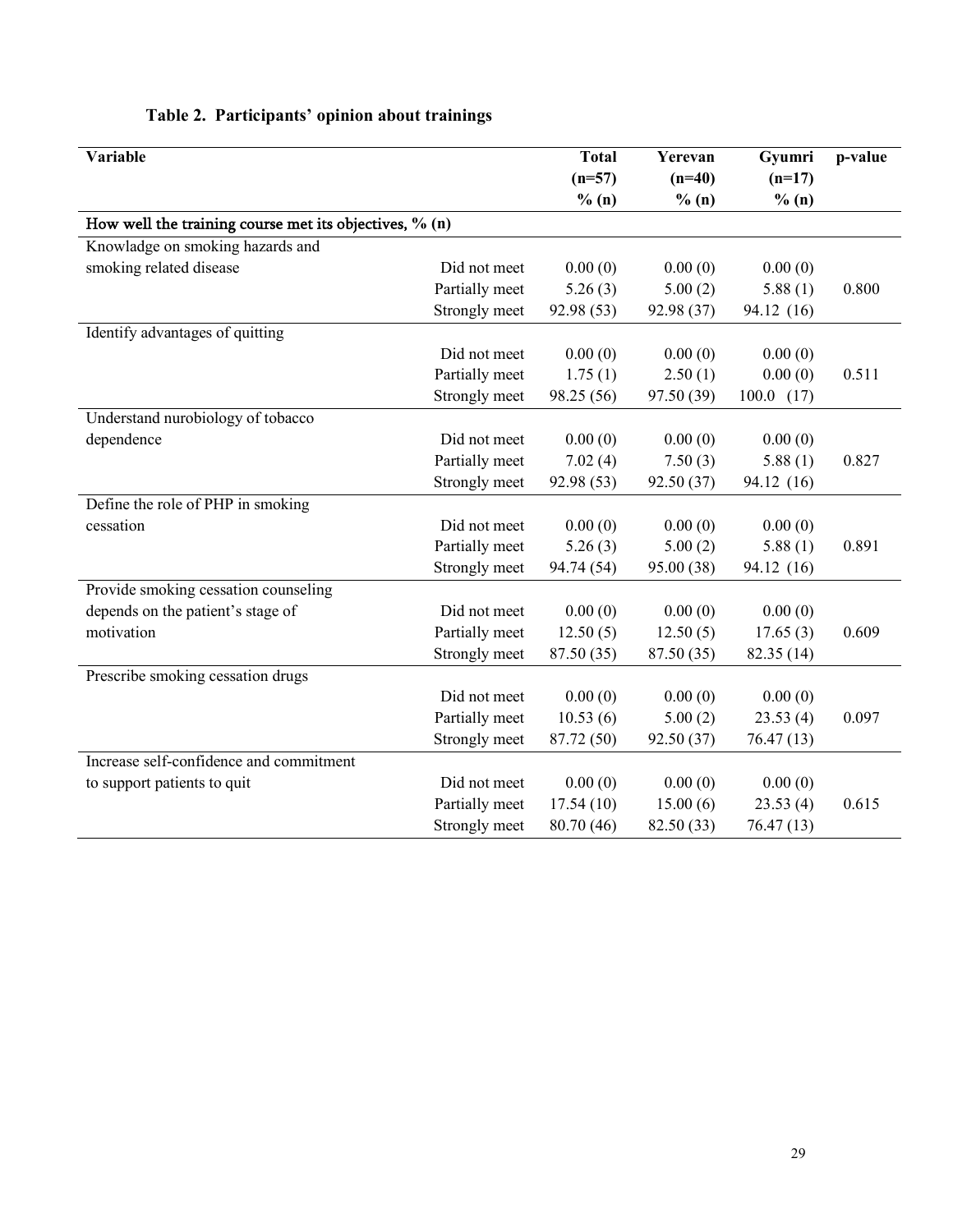| Variable                                                |                   | <b>Total</b><br>$(n=57)$<br>% (n) | Yerevan<br>$(n=40)$<br>% (n) | Gyumri<br>$(n=17)$<br>% (n) | p-value |
|---------------------------------------------------------|-------------------|-----------------------------------|------------------------------|-----------------------------|---------|
| Shared impressions with the following statements, % (n) |                   |                                   |                              |                             |         |
| The training was well organized                         |                   |                                   |                              |                             |         |
|                                                         | Strongly disagree | 0.00(0)                           | 0.00(0)                      | 0.00(0)                     |         |
|                                                         | Disagree          | 0.00(0)                           | 0.00(0)                      | 0.00(0)                     | 0.360   |
|                                                         | Agree             | 7.02(4)                           | 5.00(2)                      | 1.76(2)                     |         |
|                                                         | Strongly agree    | 92.98 (53)                        | 9.50(38)                     | 88.24 (15)                  |         |
| The training sessions were relevant to my               |                   |                                   |                              |                             |         |
| expectations                                            | Strongly disagree | 0.00(0)                           | 0.00(0)                      | 0.00(0)                     |         |
|                                                         | Disagree          | 1.75(1)                           | 2.50(1)                      | 0.00(0)                     | 0.241   |
|                                                         | Agree             | 17.54(10)                         | 22.50(9)                     | 5.88(1)                     |         |
|                                                         | Strongly agree    | 80.70 (46)                        | 75.00 (30)                   | 94.12 (16)                  |         |
| The training sessions were relevant to my               |                   |                                   |                              |                             |         |
| needs                                                   | Strongly disagree | 0.00(0)                           | 0.00(0)                      | 0.00(0)                     |         |
|                                                         | Disagree          | 0.00(0)                           | 0.00(0)                      | 0.00(0)                     | 0.932   |
|                                                         | Agree             | 22.81(13)                         | 22.50(9)                     | 23.53(4)                    |         |
|                                                         | Strongly agree    | 77.19 (44)                        | 77.50 (31)                   | 76.47(13)                   |         |
| The training enhanced my knowledge and                  |                   |                                   |                              |                             |         |
| skills in smoking cessation                             | Strongly disagree | 0.00(0)                           | 0.00(0)                      | 0.00(0)                     |         |
|                                                         | Disagree          | 0.00(0)                           | 0.00(0)                      | 0.00(0)                     | 0.312   |
|                                                         | Agree             | 7.02(4)                           | 10.00(4)                     | 0.00(0)                     |         |
|                                                         | Strongly agree    | 91.23(52)                         | 87.50 (35)                   | 100.00(17)                  |         |
| I expect to use the knowledge and skills                |                   |                                   |                              |                             |         |
| gained from this training                               | Strongly disagree | 0.00(0)                           | 0.00(0)                      | 0.00(0)                     |         |
|                                                         | Disagree          | 0.00(0)                           | 0.00(0)                      | 0.00(0)                     | 0.407   |
|                                                         | Agree             | 29.82 (17)                        | 25.00(10)                    | 41.18(7)                    |         |
|                                                         | Strongly agree    | 68.42 (39)                        | 75.50 (29)                   | 58.82 (10)                  |         |
| The content was well organized and easy                 |                   |                                   |                              |                             |         |
| to follow                                               | Strongly disagree | 0.00(0)                           | 0.00(0)                      | 0.00(0)                     |         |
|                                                         | Disagree          | 0.00(0)                           | 0.00(0)                      | 0.00(0)                     | 0.596   |
|                                                         | Agree             | 10.53(6)                          | 12.50(5)                     | 5.88(1)                     |         |
|                                                         | Strongly agree    | 87.72 (50)                        | 85.00 (34)                   | 94.12 (16)                  |         |
| The materials distributed were helpful                  |                   |                                   |                              |                             |         |
|                                                         | Strongly disagree | 0.00(0)                           | 0.00(0)                      | 0.00(0)                     |         |
|                                                         | Disagree          | 0.00(0)                           | 0.00(0)                      | 0.00(0)                     | 0.131   |
|                                                         | Agree             | 17.54(10)                         | 22.50(9)                     | 5.88(1)                     |         |
|                                                         | Strongly agree    | 82.46 (47)                        | 77.50 (31)                   | 94.12 (16)                  |         |
| The trainer was knowledgeable about                     |                   |                                   |                              |                             |         |
| the training topics                                     | Strongly disagree | 0.00(0)                           | 0.00(0)                      | 0.00(0)                     |         |
|                                                         | Disagree          | 0.00(0)                           | 0.00(0)                      | 0.00(0)                     | 0.891   |
|                                                         | Agree             | 5.26(3)                           | 5.00(2)                      | 5.88(1)                     |         |
|                                                         | Strongly agree    | 94.74 (54)                        | 95.00 (38)                   | 94.12 (16)                  |         |
|                                                         |                   |                                   |                              |                             |         |

### Table 3. Participants' impressions with the design and delivery process of the trainings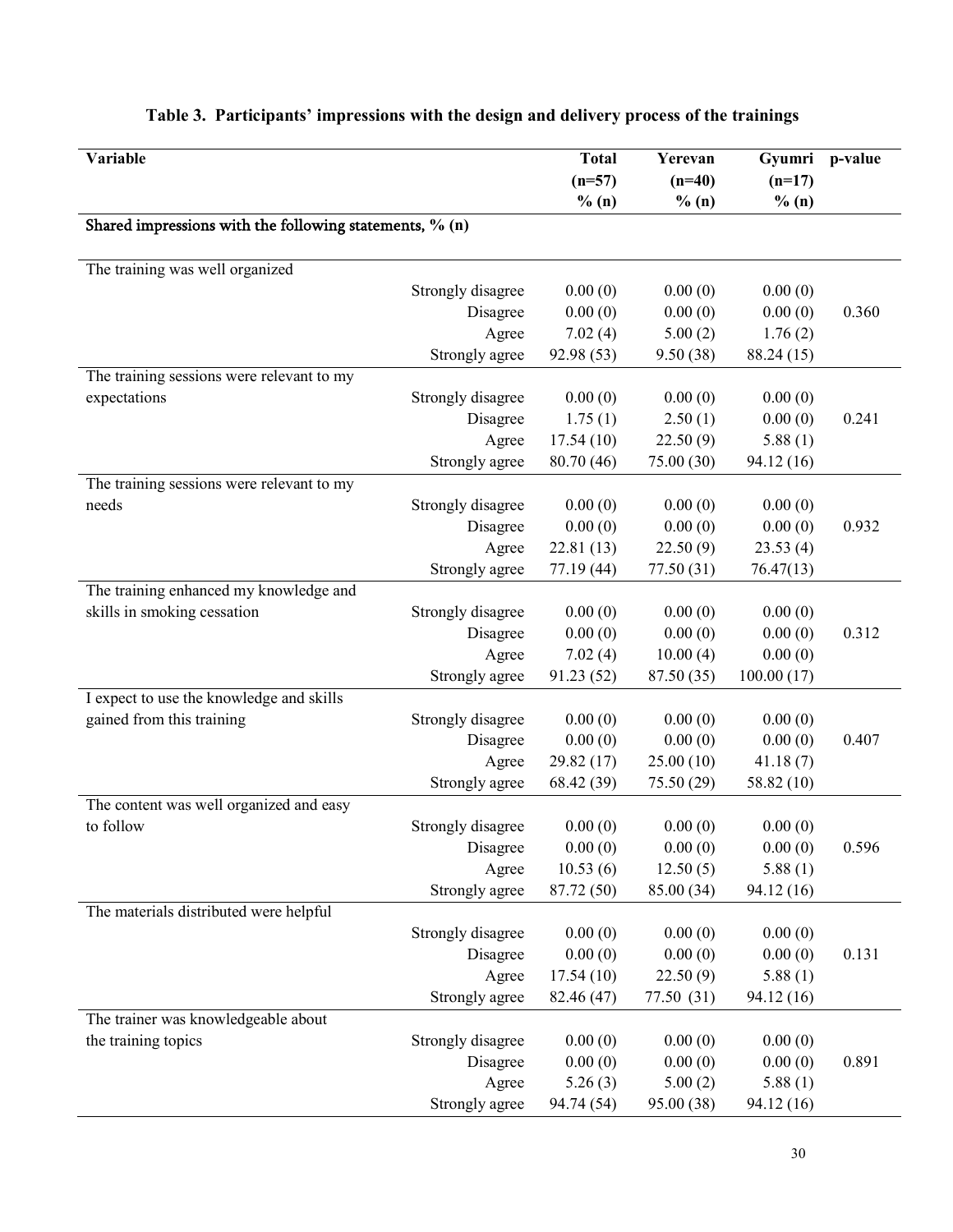| Variable                                   |                   | <b>Total</b> | Yerevan    | Gyumri     | p-value |
|--------------------------------------------|-------------------|--------------|------------|------------|---------|
|                                            |                   | $(n=57)$     | $(n=40)$   | $(n=17)$   |         |
|                                            |                   | % (n)        | % (n)      | % (n)      |         |
| The teaching quality was high              |                   |              |            |            |         |
|                                            | Strongly disagree | 0.00(0)      | 0.00(0)    | 0.00(0)    |         |
|                                            | Disagree          | 0.00(0)      | 0.00(0)    | 0.00(0)    | 0.456   |
|                                            | Agree             | 10.53(6)     | 12.50(5)   | 5.88(1)    |         |
|                                            | Strongly agree    | 89.47 (51)   | 87.50 (35) | 94.12(16)  |         |
| The course content matched the learning    |                   |              |            |            |         |
| objectives                                 | Strongly disagree | 0.00(0)      | 0.00(0)    | 0.00(0)    |         |
|                                            | Disagree          | 0.00(0)      | 0.00(0)    | 0.00(0)    | 0.596   |
|                                            | Agree             | 10.53(6)     | 12.50(5)   | 5.88(1)    |         |
|                                            | Strongly agree    | 87.72 (50)   | 85.00 (34) | 94.12 (16) |         |
| The trainers were receptive to participant |                   |              |            |            |         |
| comments and questions                     | Strongly disagree | 0.00(0)      | 0.00(0)    | 0.00(0)    |         |
|                                            | Disagree          | 0.00(0)      | 0.00(0)    | 0.00(0)    | 0.700   |
|                                            | Agree             | 8.77(5)      | 10.00(4)   | 5.88(1)    |         |
|                                            | Strongly agree    | 89.47 (51)   | 87.50 (35) | 94.12 (16) |         |
| There was enough time allocated for        |                   |              |            |            |         |
| questions and discussion                   | Strongly disagree | 0.00(0)      | 0.00(0)    | 0.00(0)    |         |
|                                            | Disagree          | 1.75(1)      | 2.50(1)    | 0.00(0)    | 0.755   |
|                                            | Agree             | 8.77(5)      | 10.00(4)   | 5.88(1)    |         |
|                                            | Strongly agree    | 87.72 (50)   | 85.00 (34) | 94.12 (16) |         |
| Overall, I am satisfied with the training  |                   |              |            |            |         |
| course                                     | Strongly disagree | 0.00(0)      | 0.00(0)    | 0.00(0)    |         |
|                                            | Disagree          | 0.00(0)      | 0.00(0)    | 0.00(0)    | 0.596   |
|                                            | Agree             | 10.53(6)     | 12.50(5)   | 5.88(1)    |         |
|                                            | Strongly agree    | 87.72 (50)   | 85.00 (34) | 94.12 (16) |         |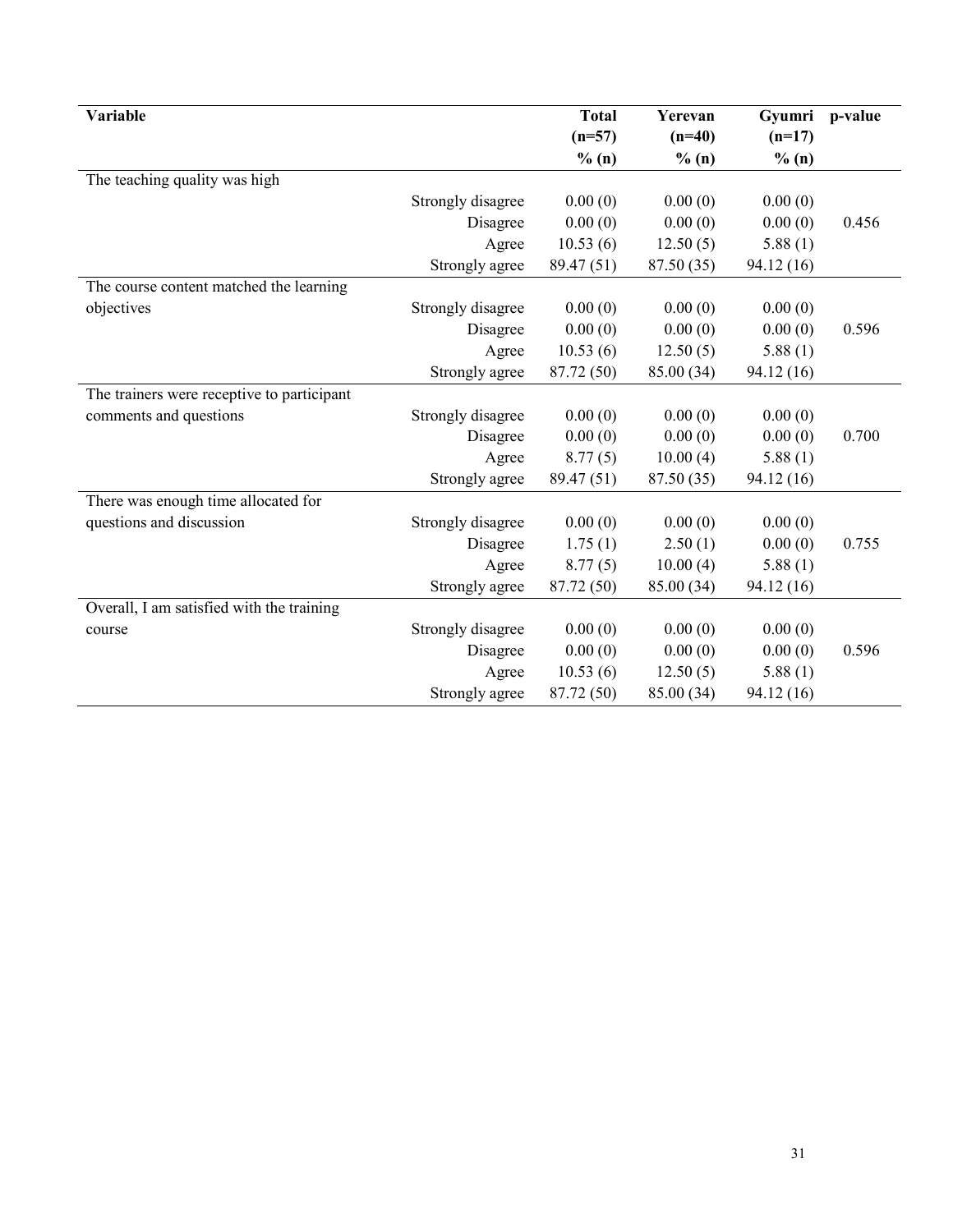| Variable                                                                                   | <b>Total</b><br>$(n=57)$<br>% (n) | Yerevan<br>$(n=40)$<br>% (n) | Gyumri<br>$(n=17)$<br>% (n) | p-value |
|--------------------------------------------------------------------------------------------|-----------------------------------|------------------------------|-----------------------------|---------|
| Positive aspects of the training                                                           |                                   |                              |                             |         |
| Clear content                                                                              | 38.18(21)                         | 25.00(10)                    | 73.33(11)                   | 0.004   |
| High quality of trainers                                                                   | 10.91(6)                          | 7.50(3)                      | 20.00(3)                    | 0.179   |
| Teaching style                                                                             | 16.36(9)                          | 2.50(1)                      | 53.33(8)                    | < 0.001 |
| Up-to-date information                                                                     | 14.55(8)                          | 12.50(5)                     | 20.00(3)                    | 0.350   |
| Well-organized training                                                                    | 10.91(6)                          | 10.00(4)                     | 13.33(2)                    | 0.350   |
| Other                                                                                      | 81.82 (45)                        | 80.00(32)                    | 86.67(13)                   | 0.310   |
| Negative aspects of the training                                                           |                                   |                              |                             |         |
| Short duration of the training                                                             | 32.50(13)                         | 30.00(9)                     | 40.00(4)                    | 0.743   |
| Other                                                                                      | 30.00(12)                         | 30.00(9)                     | 30.00(3)                    | 0.678   |
| Skills or lessons learned during the training that will be taken back to worksite/practice |                                   |                              |                             |         |
| Motivational interviewing skills                                                           | 61.40(35)                         | 57.50 (23)                   | 70.59(12)                   | 0.245   |
| Conselling skills                                                                          | 15.79(9)                          | 15.00(6)                     | 17.65(3)                    | 0.254   |
| Pharmacotherapy                                                                            | 58.93 (33)                        | 50.00(20)                    | 81.25(13)                   | 0.092   |
| CO monitor measurments                                                                     | 7.02(4)                           | 2.50(1)                      | 17.65(3)                    | 0.045   |
| Relapse prevention                                                                         | 8.77(5)                           | 7.50(3)                      | 11.76(2)                    | 0.238   |
| Other                                                                                      | 29.82 (17)                        | 25.00(10)                    | 41.18(7)                    | 0.190   |

### Table 4. Participants' specific feedback on the trainings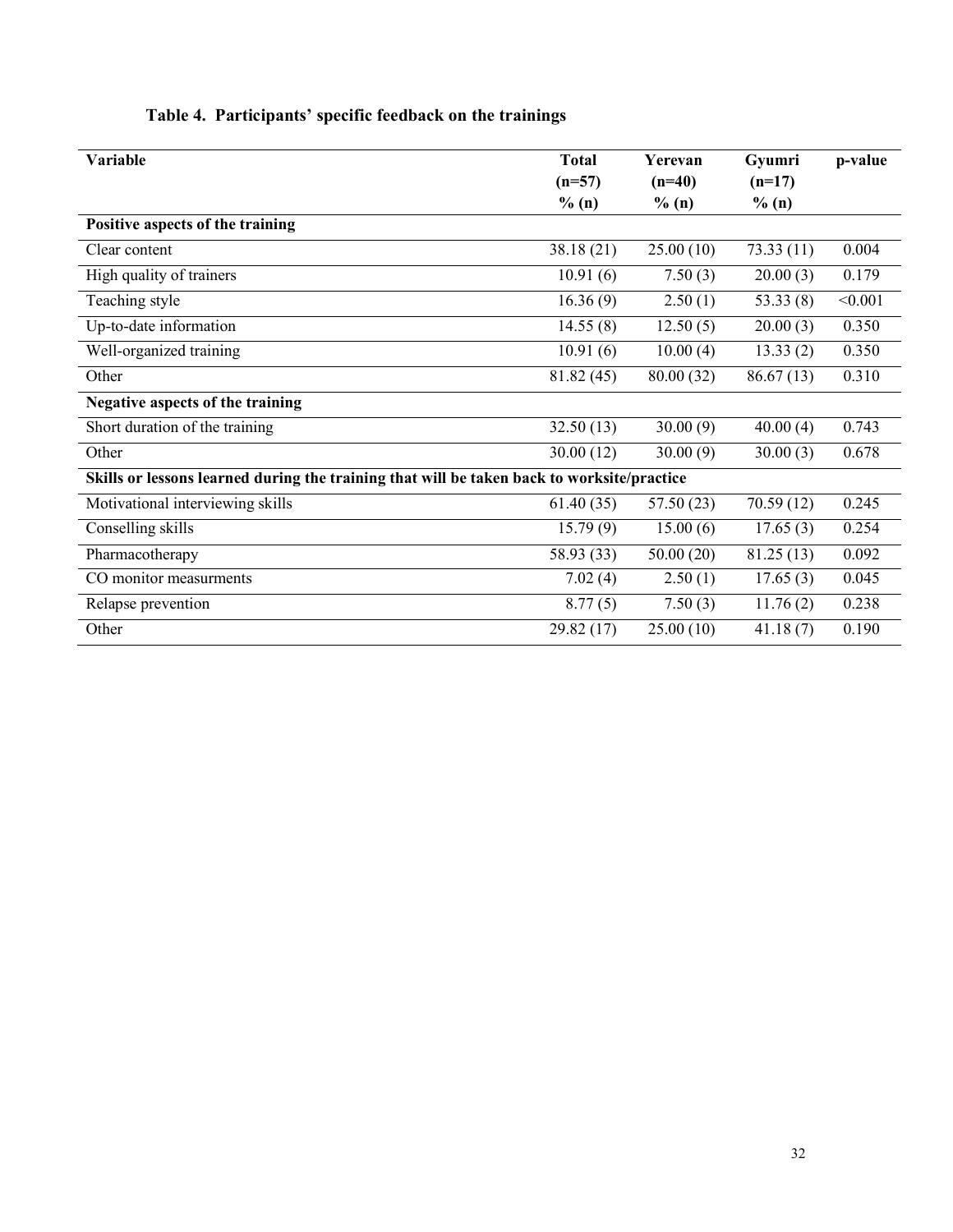### Table 5. Pre-and post-training test responses

| <b>Questions</b>                                                                  |                              | Pre-training<br>$(n=58)$<br>$\%$ (n) | Post-training<br>$(n=58)$<br>$\%$ (n) | p-value |
|-----------------------------------------------------------------------------------|------------------------------|--------------------------------------|---------------------------------------|---------|
| Ex-smoker is a person who                                                         |                              |                                      |                                       |         |
|                                                                                   |                              |                                      |                                       |         |
| 1. has not smoked more than 100 cigarettes in his/her life-time                   |                              | 3.45(2)                              | 22.41(13)                             |         |
| 2. has smoked, but not on a daily basis                                           |                              | 0(0)                                 | 0(0)                                  | < 0.001 |
| 3. has quitted smoking at least six months ago*                                   |                              | 74.14 (43)                           | 75.86 (44)                            |         |
| 4. has quitted smoking at least two months ago                                    |                              | 22.41(13)                            | 1.72(1)                               |         |
| Relapse is                                                                        |                              |                                      |                                       |         |
| A. a return to regular smoking by someone who has quitted                         |                              |                                      |                                       |         |
| B. smoking of any number of cigarettes once a week                                |                              |                                      |                                       |         |
| C. smoking less than one cigarette per day in up to three days in one week before |                              |                                      |                                       |         |
| any scheduled visit                                                               |                              |                                      |                                       |         |
| D. regular smoking for at least three days after a period of at least 24 hours    |                              |                                      |                                       |         |
| without any smoking                                                               |                              |                                      |                                       |         |
|                                                                                   | 1 A.B                        | 36.21(21)                            | 0(0)                                  | < 0.001 |
|                                                                                   | 2 A.C                        | 8.62(5)                              | 6.90(4)                               |         |
|                                                                                   | 3 A.D                        | 34.48(20)                            | 91.38(53)                             |         |
|                                                                                   | 4B.C                         | 10.34(6)                             | 0(0)                                  |         |
|                                                                                   | checked only one option      | 8.63(5)                              | 1.72(1)                               |         |
|                                                                                   | missing                      | 1.72(1)                              | 0(0)                                  |         |
| Which one is TRUE about motivational interviewing?                                |                              |                                      |                                       |         |
| 1. should be offered only to those smokers who want to quit                       |                              | 15.52(9)                             | 5.17(3)                               |         |
| 2. counselor should provide a patient/smoker with an advice on changing smoking   |                              | 29.31(17)                            | 32.76(19)                             |         |
| behavior                                                                          |                              |                                      |                                       | 0.164   |
| 3. aims to promote initial motivation for smoking cessation                       |                              | 43.10(25)                            | 48.28 (28)                            |         |
| 4. is applicable only for tobacco dependence treatment                            |                              | 6.90(4)                              | 13.79(8)                              |         |
|                                                                                   | checked more than one option | 3.45(2)                              | 0(0)                                  |         |
|                                                                                   | missing                      | 1.72(1)                              | 0(0)                                  |         |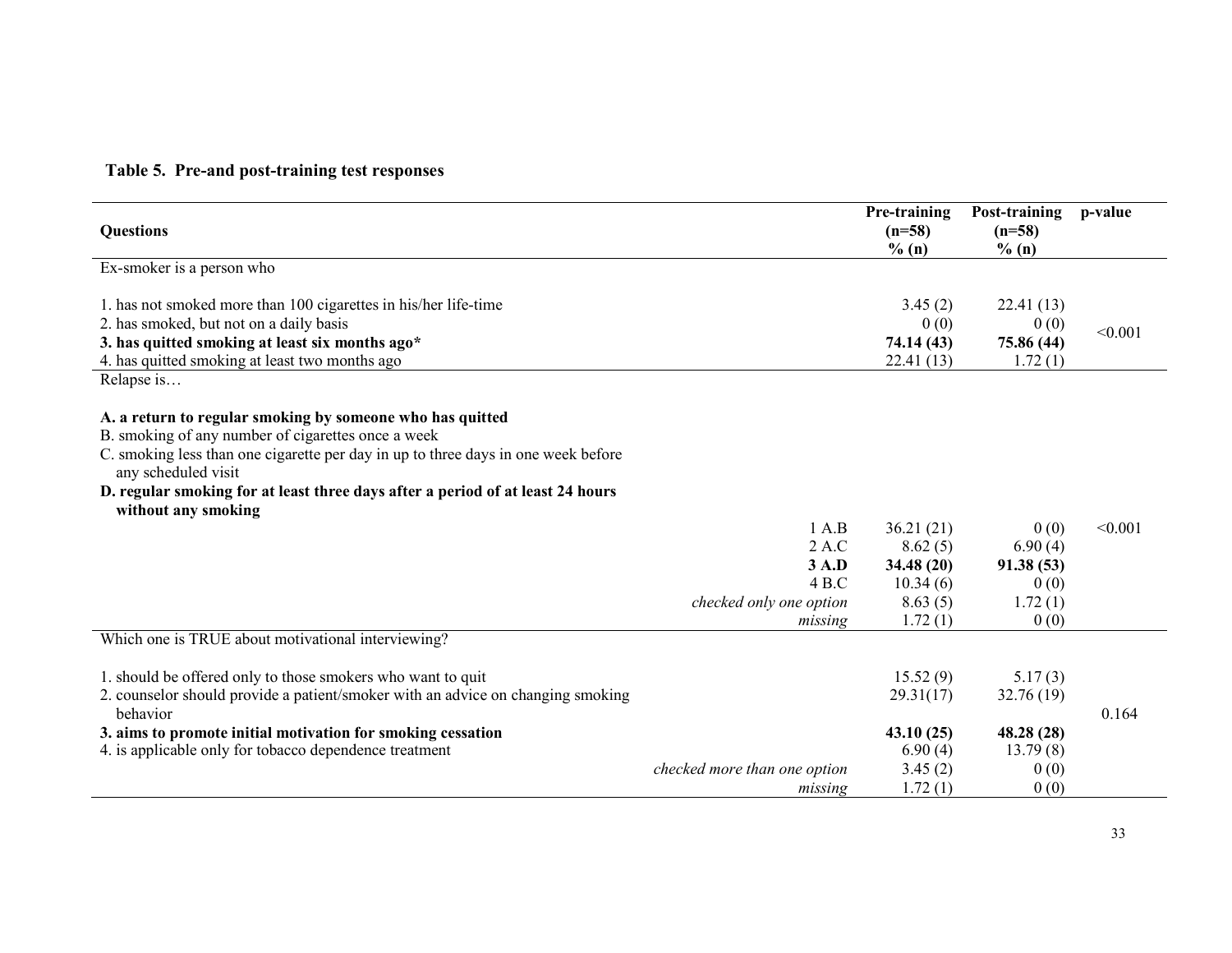| <b>Questions</b>                                                                                                                                                                                                |                                         | Pre-training<br>$(n=58)$<br>% (n)                                    | Post-training<br>$(n=58)$<br>% (n)                        | p-value |
|-----------------------------------------------------------------------------------------------------------------------------------------------------------------------------------------------------------------|-----------------------------------------|----------------------------------------------------------------------|-----------------------------------------------------------|---------|
| Which of the following is TRUE about tobacco-related mortality?                                                                                                                                                 |                                         |                                                                      |                                                           |         |
| 1. tobacco kills around 3 million people each year<br>2.50-60 % of smokers die because of tobacco- related disease<br>3. approximately 50% of tobacco- related deaths occur in low- and middle-income countries |                                         | 24.14(14)<br>50.00(29)<br>10.34(6)                                   | 8.62(5)<br>67.24(39)<br>6.90(4)                           | 0.072   |
| 4. by 2030, there will be around 5 million deaths every year                                                                                                                                                    | checked more than one option<br>missing | 12.07(7)<br>0(0)<br>3.45(2)                                          | 15.52(9)<br>1.72(1)<br>0(0)                               |         |
| Which of the following is FALSE about nicotine?                                                                                                                                                                 |                                         |                                                                      |                                                           |         |
| 1. nicotine is a drug able to induce an addiction as strong as that of heroin or<br>cocaine                                                                                                                     |                                         | 31.03(18)                                                            | 8.62(5)                                                   |         |
| 2. nicotine is carcinogen                                                                                                                                                                                       |                                         | 29.31(17)                                                            | 84.48 (49)                                                |         |
| 3. inhaled nicotine reaches the arterial blood circulation of the brain via the<br>lungs in as little as 7 seconds                                                                                              |                                         | 5.17(3)                                                              | 3.45(2)                                                   | < 0.001 |
| 4. the half-life of nicotine is about 120 minutes                                                                                                                                                               |                                         | 31.03(18)                                                            | 3.45(2)                                                   |         |
|                                                                                                                                                                                                                 | checked more than one option<br>missing | 3.45(2)<br>0(0)                                                      | 0(0)<br>0(0)                                              |         |
| Withdrawal symptoms reach their maximum intensity in the first 24 to 72 hours.                                                                                                                                  |                                         |                                                                      |                                                           |         |
|                                                                                                                                                                                                                 | <b>True</b><br>False<br>Missing         | 96.55(56)<br>3.45(2)<br>0(0)                                         | 98.28 (57)<br>1.72(1)<br>0(0)                             | 0.496   |
| Craving usually lasts:                                                                                                                                                                                          |                                         |                                                                      |                                                           |         |
| 1.24-72 hours<br>$2.3 - 5$ minutes<br>3.3 - 5 hours<br>4.3-5 days                                                                                                                                               | checked more than one option<br>missing | 55.17 (32)<br>15.52(9)<br>8.62(5)<br>17.24(10)<br>1.72(1)<br>1.72(1) | 29.31(17)<br>68.97(40)<br>0(0)<br>1.72(1)<br>0(0)<br>0(0) | < 0.001 |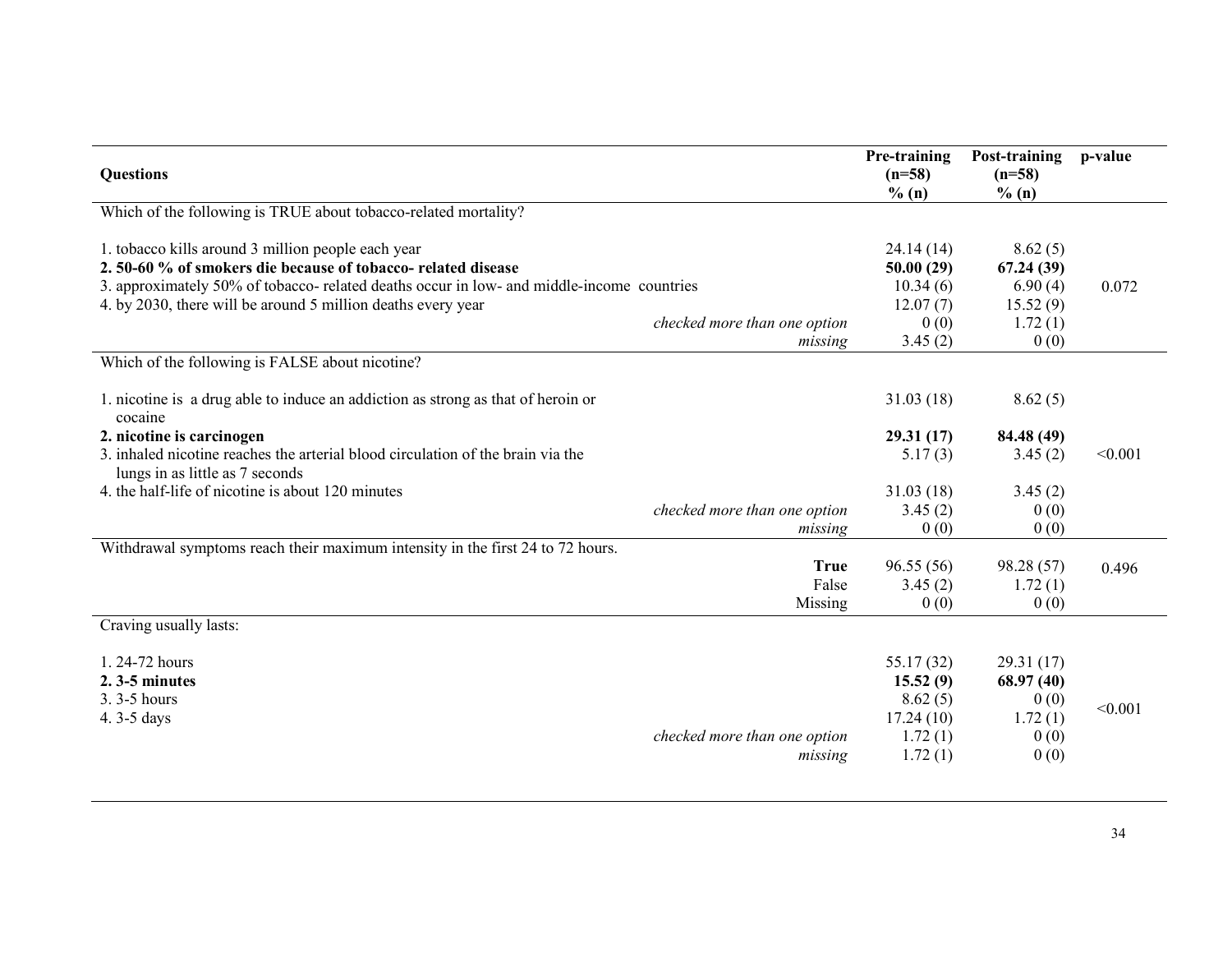|                                                                                                                 |             | Pre-training | Post-training | p-value |
|-----------------------------------------------------------------------------------------------------------------|-------------|--------------|---------------|---------|
| <b>Questions</b>                                                                                                |             | $(n=58)$     | $(n=58)$      |         |
|                                                                                                                 |             | % (n)        | % (n)         |         |
| Please choose the correct order of 5 A's components                                                             |             |              |               |         |
|                                                                                                                 |             |              |               |         |
| 1. assess, advise, ask, arrange, assist                                                                         |             | 6.90(4)      | 0(0)          | < 0.001 |
| 2. ask, assess, advice, assist, arrange                                                                         |             | 55.17(32)    | 27.59(16)     |         |
| 3. ask, advice, assess, assist, arrange                                                                         |             | 13.79(8)     | 72.41 (42)    |         |
| 4. arrange, ask, advice, assess, assist                                                                         |             | 1.72(1)      | 0(0)          |         |
| 5. assess, advice, assist, ask, arrange                                                                         |             | 13.79(8)     | 0(0)          |         |
|                                                                                                                 | missing     | 8.62(5)      | 0(0)          |         |
| The combination of counseling and pharmacotherapy is the most effective method for treating nicotine dependence |             |              |               |         |
| and should be offered to each patient trying to quit.                                                           |             |              |               |         |
|                                                                                                                 | <b>True</b> | 51.72(30)    | 96.55(56)     | < 0.001 |
|                                                                                                                 | False       | 44.83(26)    | 3.45(2)       |         |
|                                                                                                                 | missing     | 3.45(2)      | 0(0)          |         |
| Which of the following is the most effective for treating tobacco dependence?                                   |             |              |               |         |
|                                                                                                                 |             |              |               |         |
| 1. Nicotine gum                                                                                                 |             | 8.62(5)      | 0(0)          | < 0.001 |
| 2. Bupropion                                                                                                    |             | 3.45(2)      | 1.72(1)       |         |
| 3. Combination nicotine replacement therapy (NRT)                                                               |             | 67.24(39)    | 77.59(45)     |         |
| 4. Nicotine patch                                                                                               |             | 1.72(1)      | 0(0)          |         |
| 5. Cytisine                                                                                                     |             | 3.45(2)      | 18.97(11)     |         |
|                                                                                                                 | missing     | 15.52(9)     | 1.72(1)       |         |
| Which questions are used in shorter version of Fagerström Test for nicotine dependence to assess nicotine       |             |              |               |         |
| dependence level?                                                                                               |             |              |               |         |
|                                                                                                                 |             |              |               |         |
| A. How soon after you wake up do you smoke your first cigarette?                                                |             |              |               |         |
| B. Do you find it difficult to refrain from smoking in places where it is forbidden (e.g., in                   |             |              |               |         |
| church, in the cinema, in the train, in the restaurant, etc.)?                                                  |             |              |               |         |
| C. How many cigarettes do you smoke per day?                                                                    |             |              |               |         |
| D. Do you smoke more frequently during the first hours after waking than during the rest of                     |             |              |               | < 0.001 |
| the day?                                                                                                        |             |              |               |         |
|                                                                                                                 | 1 A. B      | 13.79(8)     | 1.72(1)       |         |
|                                                                                                                 | 2 A.C       | 39.66 (23)   | 91.38(53)     |         |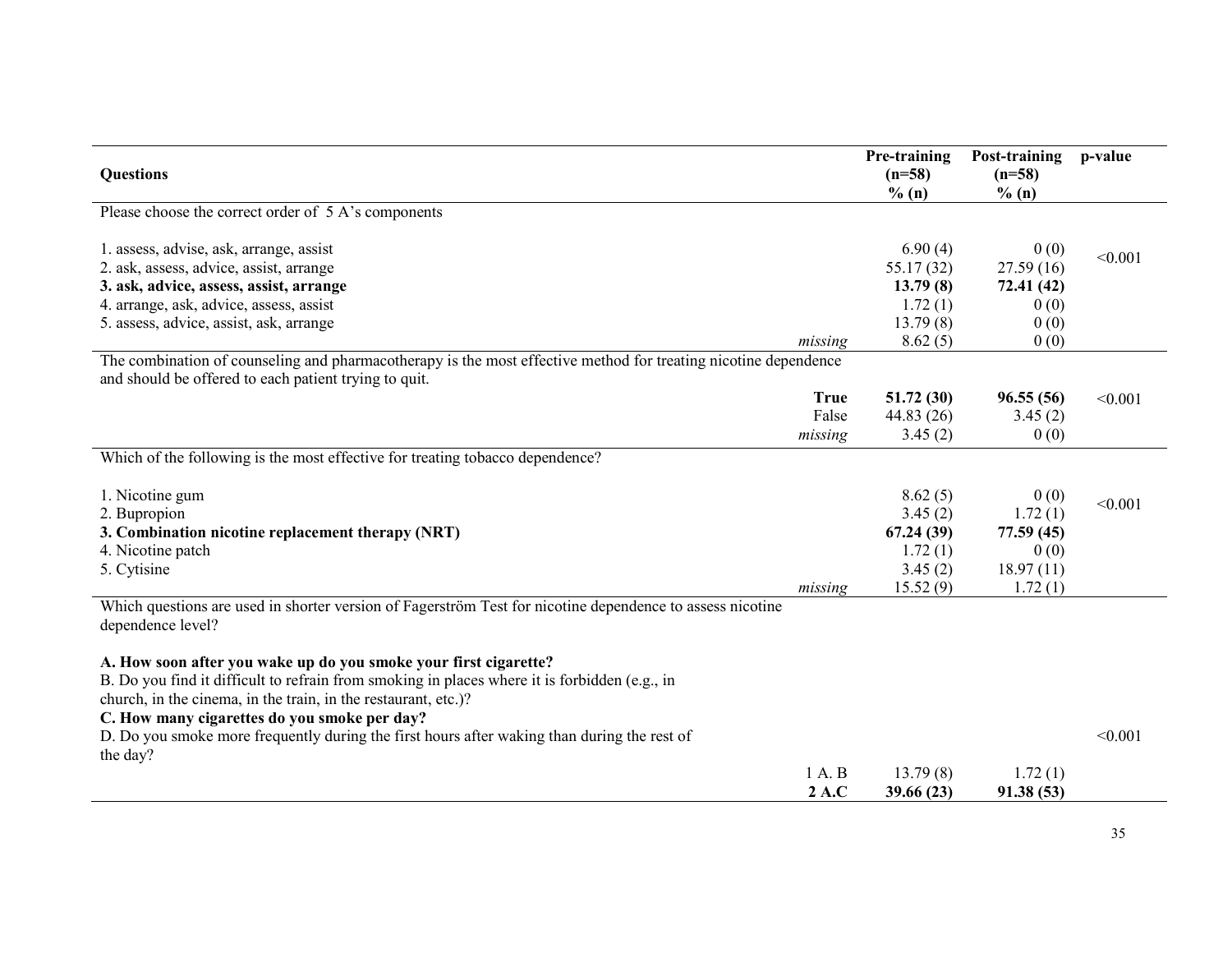|                                                                                                                         |                              | Pre-training | Post-training | p-value |
|-------------------------------------------------------------------------------------------------------------------------|------------------------------|--------------|---------------|---------|
| <b>Questions</b>                                                                                                        |                              | $(n=58)$     | $(n=58)$      |         |
|                                                                                                                         |                              | % (n)        | % (n)         |         |
|                                                                                                                         | 3 A.D                        | 12.06(7)     | 6.90(4)       |         |
|                                                                                                                         | 4 B.C                        | 6.90(4)      | 0(0)          |         |
|                                                                                                                         | checked only one option      | 6.90(4)      | 0(0)          |         |
|                                                                                                                         | missing                      | 20.69(12)    | 0(0)          |         |
| Which is the most commonly reported side effect associated with Varenicline?                                            |                              |              |               |         |
| 1. Visual disturbance                                                                                                   |                              | 1.72(1)      | 0(0)          | < 0.001 |
| 2. Nausea                                                                                                               |                              | 41.38(24)    | 91.38(53)     |         |
| 3. Headache                                                                                                             |                              | 17.24(10)    | 0(0)          |         |
| 4. Insomnia                                                                                                             |                              | 5.17(3)      | 8.62(5)       |         |
|                                                                                                                         | checked more than one option | 0(0)         | 0(0)          |         |
|                                                                                                                         | missing                      | 34.48 (20)   | 0(0)          |         |
| What is the mechanism of action of Cytisine?                                                                            |                              |              |               |         |
| 1. Blocks nicotinic acetylcholine receptors and inhibits the re-uptake of noradrenaline and<br>dopamine in the synapses |                              | 24.14(14)    | 17.24(10)     |         |
| 2. as a type of nicotine replacement therapy it delivers nicotine to the body                                           |                              | 17.24(10)    | 1.72(1)       | < 0.001 |
| 3. agonist of $\alpha$ 4 $\beta$ 2 nicotinic acetylcholine receptors                                                    |                              | 6.90(4)      | 5.17(3)       |         |
| 4. partial agonist of $\alpha$ 4 $\beta$ 2 nicotinic acetylcholine receptors                                            |                              | 1.72(1)      | 72.41 (42)    |         |
|                                                                                                                         | checked more than one option | 0(0)         | 1.72(1)       |         |
|                                                                                                                         | missing                      | 50.00(29)    | 1.72(1)       |         |
| Which of the following is true about nicotine gum?                                                                      |                              |              |               |         |
| 1. should be used as ordinary chewing gum                                                                               |                              | 13.79(8)     | 0(0)          |         |
| 2. shouldn't eat or drink 15 minutes before or during use of the gum                                                    |                              | 34.48 (20)   | 93.10(54)     |         |
| 3. initial dose is 1-2 gum per 4 hours                                                                                  |                              | 8.62(5)      | 6.90(4)       | < 0.001 |
| 4. can cause allergic reactions                                                                                         |                              | 8.62(5)      | 0(0)          |         |
|                                                                                                                         | checked more than one option | 1.72(1)      | 0(0)          |         |
|                                                                                                                         | missing                      | 32.76 (19)   | 0(0)          |         |
|                                                                                                                         |                              |              |               |         |

\*Correct answers are highlighted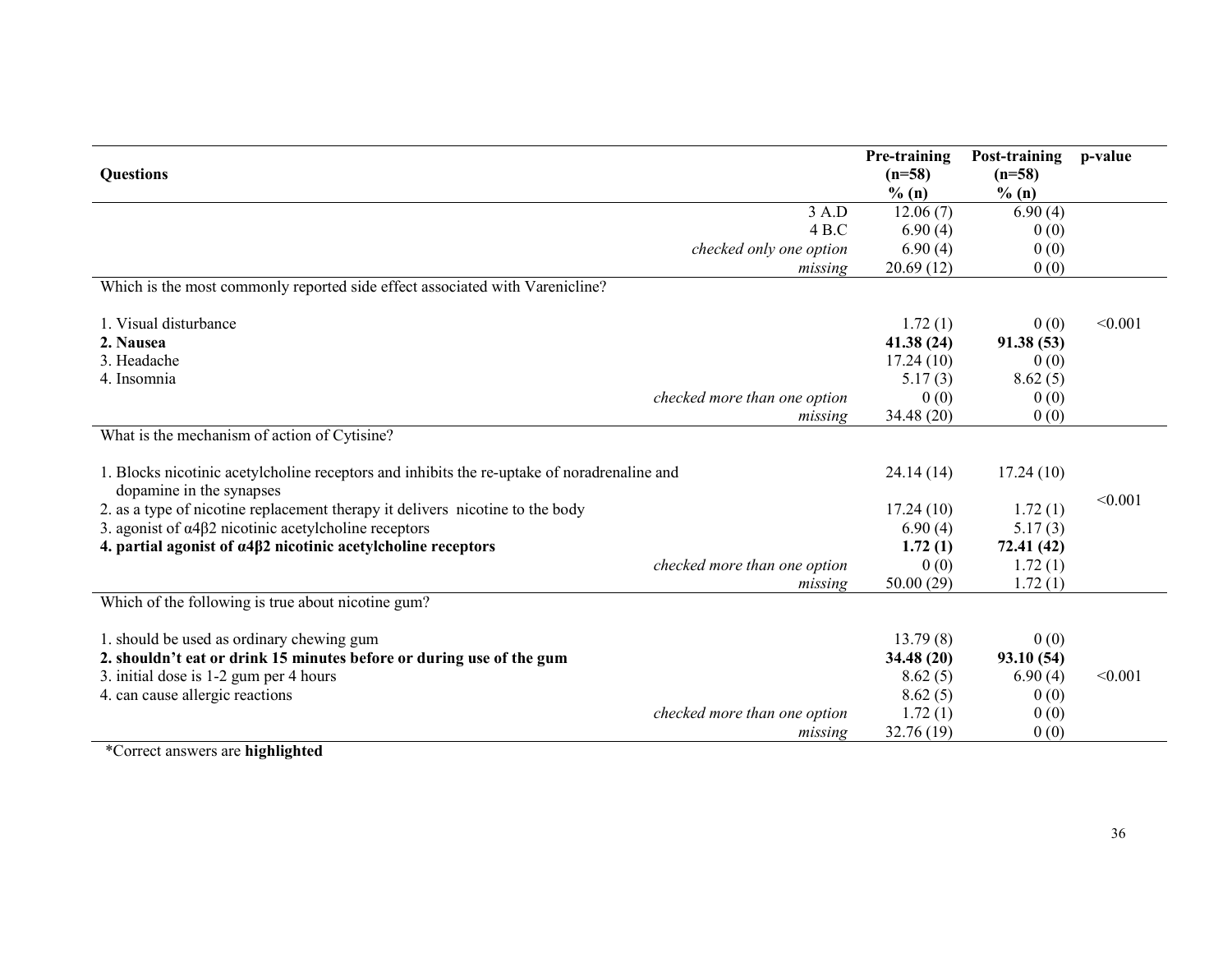|  |  | Table 6. Pre-and post-training test scores |  |
|--|--|--------------------------------------------|--|
|--|--|--------------------------------------------|--|

|                                                          |                                  | Pre-training<br>score    | Post-training<br>score    | Post and pre-training<br>score difference | p-value*     |
|----------------------------------------------------------|----------------------------------|--------------------------|---------------------------|-------------------------------------------|--------------|
| Total $(n=58)$                                           | Mean<br>SD.<br>Range             | 5.93<br>2.01<br>$1 - 11$ | 11.29<br>1.83<br>$4 - 14$ | 5.36<br>2.34<br>$-3-11$                   | $\leq 0.001$ |
| Group 1<br>$n=19(32.8\%)$                                | Mean<br>SD <sub>1</sub><br>Range | 6.26<br>1.76<br>$3-9$    | 11.21<br>1.39<br>$8 - 13$ | 4.94<br>2.27<br>$0-8$                     | $\leq 0.001$ |
| Group $2**$<br>$n=18(31.0\%)$                            | Mean<br>SD <sub>1</sub><br>Range | 6.33<br>1.57<br>$3 - 8$  | 11.83<br>1.72<br>$7 - 14$ | 5.50<br>1.46<br>$3 - 8$                   | $\leq 0.001$ |
| Group 3<br>$n=21$ (36.2%)<br>and the control of the con- | Mean<br><b>SD</b><br>Range       | 5.28<br>2.45<br>$1 - 11$ | 10.90<br>2.21<br>$4 - 14$ | 5.61<br>2.99<br>$-3-11$                   | $\leq 0.001$ |

\* Paired t-test

\*\*Gyumri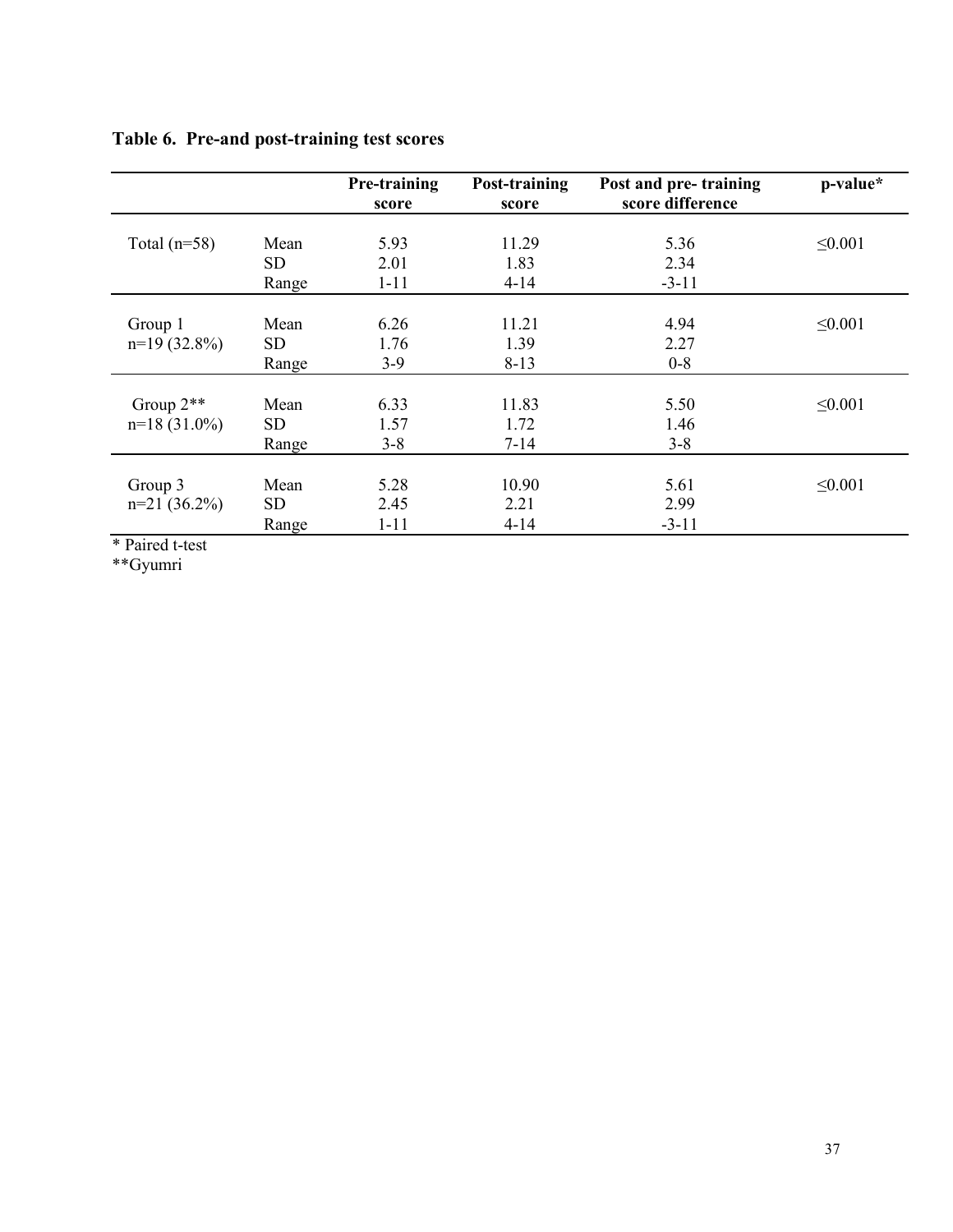# Table 7. Participants' knowledge about tobacco dependence treatment

| <b>Statement</b><br>Please indicate if the following statements are true or false                                                              | <b>Total</b><br>$(n=108)$ | Intervention<br>$(n=57)$ | Control<br>$(n=51)$ | p-value |
|------------------------------------------------------------------------------------------------------------------------------------------------|---------------------------|--------------------------|---------------------|---------|
|                                                                                                                                                | % (n)                     | % (n)                    | % (n)               |         |
| Patients should only be asked about their smoking history if they<br>have a smoking related disease/illness.                                   |                           |                          |                     |         |
| True                                                                                                                                           | 13.89(15)                 | 14.04(8)                 | 13.73(7)            | 0.319   |
| False                                                                                                                                          | 82.41 (89)                | 84.21 (48)               | 80.39(41)           |         |
| Don't know                                                                                                                                     | 1.85(2)                   | 0.00(0)                  | 3.92(2)             |         |
| Most smokers will successfully quit smoking on their own without<br>assistance.                                                                |                           |                          |                     |         |
| True                                                                                                                                           | 12.96(14)                 | 8.77(5)                  | 17.65(9)            | 0.166   |
| False                                                                                                                                          | 71.30 (77)                | 71.93 (41)               | 70.59 (36)          |         |
| Don't know                                                                                                                                     | 12.96(14)                 | 17.54(10)                | 7.84(4)             |         |
| Patients who have their first cigarette within half an hour of waking<br>are likely to be less dependent on nicotine than patients who have it |                           |                          |                     |         |
| much later in the day.                                                                                                                         |                           |                          | 19.61(10)           | 0.215   |
| True<br>False                                                                                                                                  | 16.67(18)<br>58.33 (63)   | 14.04(8)<br>66.67 (38)   | 49.02 (25)          |         |
| Don't know                                                                                                                                     | 24.07 (26)                | 19.30(11)                | 29.41 (15)          |         |
| Smoking cessation advice given by a health professional to a                                                                                   |                           |                          |                     |         |
| patient increases the patient's chances of quitting.<br>True                                                                                   | 89.81 (97)                | 91.23(52)                | 88.24 (45)          | 0.868   |
| False                                                                                                                                          | 1.85(2)                   | 1.75(1)                  | 1.96(1)             |         |
| Don't know                                                                                                                                     | 8.33(9)                   | 7.02(4)                  | 9.80(5)             |         |
| When advising patients to stop smoking, the advice should never be                                                                             |                           |                          |                     |         |
| linked to the patient's current health/illness.                                                                                                |                           |                          |                     |         |
| True                                                                                                                                           | 87.04 (94)                | 91.23 (52)               | 82.35 (42)          | 0.170   |
| False                                                                                                                                          | 12.96(14)                 | 8.77(5)                  | 17.65(9)            |         |
| Don't know                                                                                                                                     | 0.00(0)                   | 0.00(0)                  | 0.00(0)             |         |
| Counseling patients on smoking cessation includes assisting the<br>patient to set a quit date.                                                 |                           |                          |                     |         |
| True                                                                                                                                           | 56.48(61)                 | 61.40(35)                | 50.98(26)           | 0.570   |
| False                                                                                                                                          | 14.81(16)                 | 12.28(7)                 | 17.65(9)            |         |
| Don't know                                                                                                                                     | 27.78 (30)                | 26.32(15)                | 29.41 (15)          |         |
| A common withdrawal symptom that occurs after quitting smoking                                                                                 |                           |                          |                     |         |
| is weight loss.                                                                                                                                |                           |                          |                     |         |
| True                                                                                                                                           | 9.26(10)                  | 3.51(2)                  | 15.69(8)            | 0.055   |
| False                                                                                                                                          | 73.15 (79)                | 75.44 (43)               | 70.59 (36)          |         |
| Don't know                                                                                                                                     | 16.67(18)                 | 21.05(12)                | 11.76(6)            |         |
| Most of the withdrawal symptoms from smoking cessation                                                                                         |                           |                          |                     |         |
| disappear within 4 weeks of abstinence.<br>True                                                                                                | 55.56 (60)                |                          | 52.94(27)           | 0.483   |
| False                                                                                                                                          | 12.04(13)                 | 57.89 (33)<br>8.77(5)    | 15.69(8)            |         |
| Don't know                                                                                                                                     | 30.56(33)                 | 33.33(19)                | 27.45(14)           |         |
|                                                                                                                                                |                           |                          |                     |         |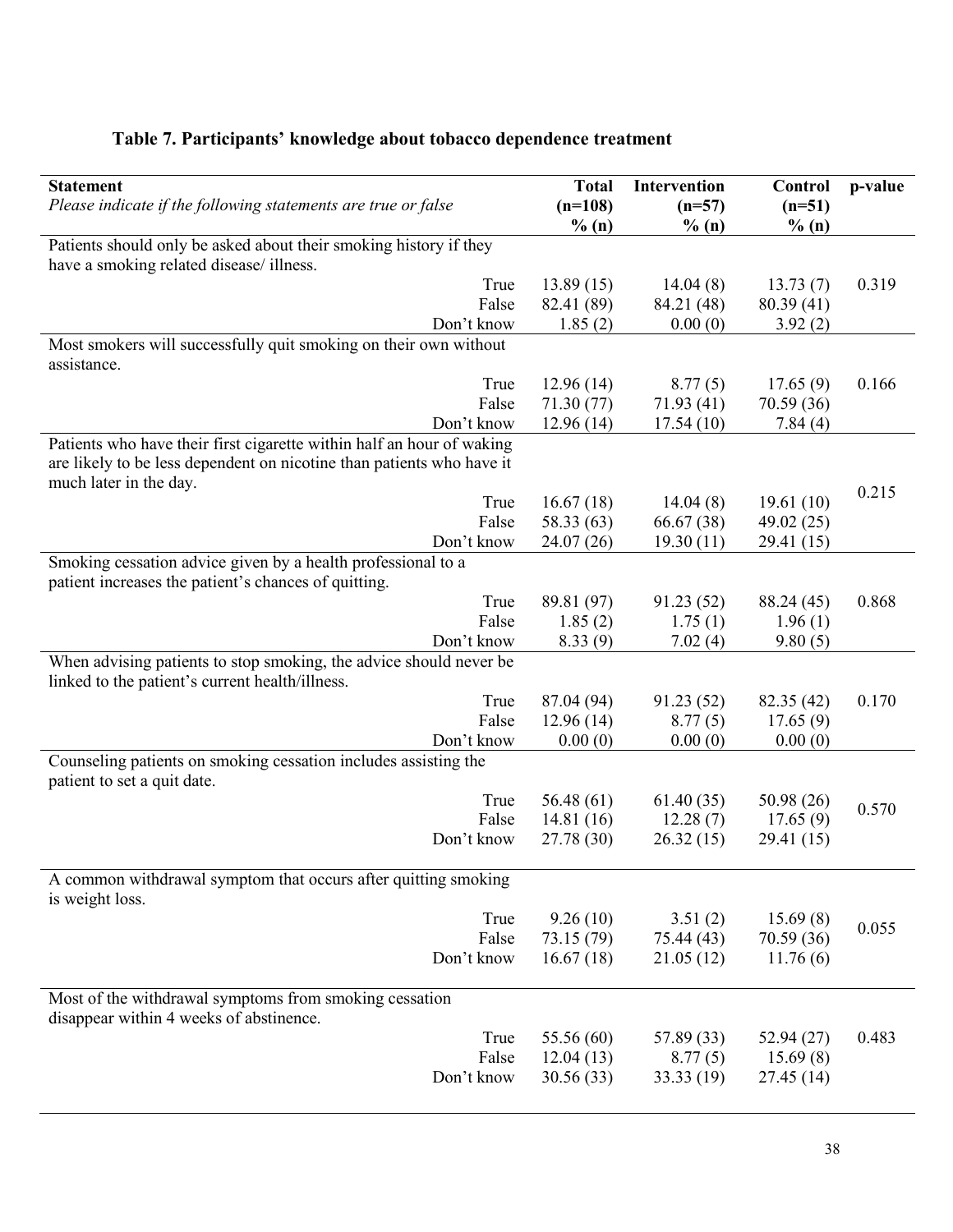| <b>Statement</b><br>Please indicate if the following statements are true or false | <b>Total</b><br>$(n=108)$<br>% (n) | Intervention<br>$(n=57)$<br>% (n) | Control<br>$(n=51)$<br>% (n) | p-value |
|-----------------------------------------------------------------------------------|------------------------------------|-----------------------------------|------------------------------|---------|
| Follow-up appointments should be made for the patients who are                    |                                    |                                   |                              |         |
| willing to stop smoking within the first week after quitting.                     |                                    |                                   |                              |         |
| True                                                                              | 70.37 (76)                         | 78.95 (45)                        | 60.78(31)                    | 0.102   |
| False<br>Don't know                                                               | 7.41(8)<br>19.44(21)               | 3.51(2)<br>15.79(9)               | 11.76(6)<br>23.53(12)        |         |
| There is no need of advising elderly patients who smoke (those                    |                                    |                                   |                              |         |
| above 60 years) to quit as the damage from smoking is already                     |                                    |                                   |                              |         |
| present and cannot be reversed.                                                   |                                    |                                   |                              | 0.019   |
| True<br>False                                                                     | 15.74(17)                          | 7.02(4)                           | 25.49(13)<br>72.55(37)       |         |
| Don't know                                                                        | 79.63 (86)<br>4.63(5)              | 85.96 (49)<br>7.02(4)             | 1.96(1)                      |         |
| Smoking is a chronic disorder associated with relapse.                            |                                    |                                   |                              |         |
| True                                                                              | 84.26 (91)                         | 85.96 (49)                        | 82.35 (42)                   |         |
| False                                                                             | 8.33(9)                            | 8.77(5)                           | 7.84(4)                      | 0.977   |
| Don't know                                                                        | 5.56(6)                            | 5.26(3)                           | 5.88(3)                      |         |
| Nicotine replacement therapies are contraindicated for people with                |                                    |                                   |                              |         |
| cardiovascular disease.                                                           |                                    |                                   |                              |         |
| True                                                                              | 28.70 (31)                         | 21.05(12)                         | 37.25(19)                    | 0.130   |
| False                                                                             | 36.11(39)                          | 42.11(24)                         | 29.41 (15)                   |         |
| Don't know                                                                        | 33.33 (36)                         | 36.84(21)                         | 29.41 (15)                   |         |
| Smokers who quit at any age reduce their risk of premature death.                 |                                    |                                   |                              |         |
| True                                                                              | 92.59 (100)                        | 89.47 (51)                        | 96.08(49)                    | 0.196   |
| False                                                                             | 5.56(6)                            | 8.77(5)                           | 1.96(1)                      |         |
| Don't know                                                                        | 0.93(1)                            | 1.75(1)                           | 0.00(0)                      |         |
| Nicotine is as addictive as other drugs such as heroin or cocaine.                |                                    |                                   |                              |         |
| True                                                                              | 61.11(66)                          | 61.40(35)                         | 60.78(31)                    | 0.743   |
| False                                                                             | 26.85(29)                          | 29.82(17)                         | 23.53(12)                    |         |
| Don't know<br>Use of nicotine patch increases successful quitting.                | 10.19(11)                          | 8.77(5)                           | 11.76(6)                     |         |
| True                                                                              | 62.96(68)                          | 61.40(35)                         | 64.71 (33)                   |         |
| False                                                                             | 7.41(8)                            | 3.51(2)                           | 11.76(6)                     | 0.145   |
| Don't know                                                                        | 27.78 (30)                         | 33.33 (19)                        | 21.57(11)                    |         |
| Medication is effective only when accompanied by counseling.                      |                                    |                                   |                              |         |
| True                                                                              | 90.74 (98)                         | 91.23(52)                         | 90.20(46)                    |         |
| False                                                                             | 0.00(0)                            | 0.00(0)                           | 0.00(0)                      | 0.853   |
| Don't know                                                                        | 9.26(10)                           | 8.77(5)                           | 9.80(5)                      |         |
| Knowledge score*                                                                  |                                    |                                   |                              |         |
| Mean                                                                              | 9.98                               | 10.35                             | 9.57                         | 0.095   |
| <b>SD</b>                                                                         | 2.43                               | 2.39                              | 2.43                         |         |
| Percent score                                                                     | 62.38                              | 64.69                             | 59.80                        |         |

\* Max possible score was 16.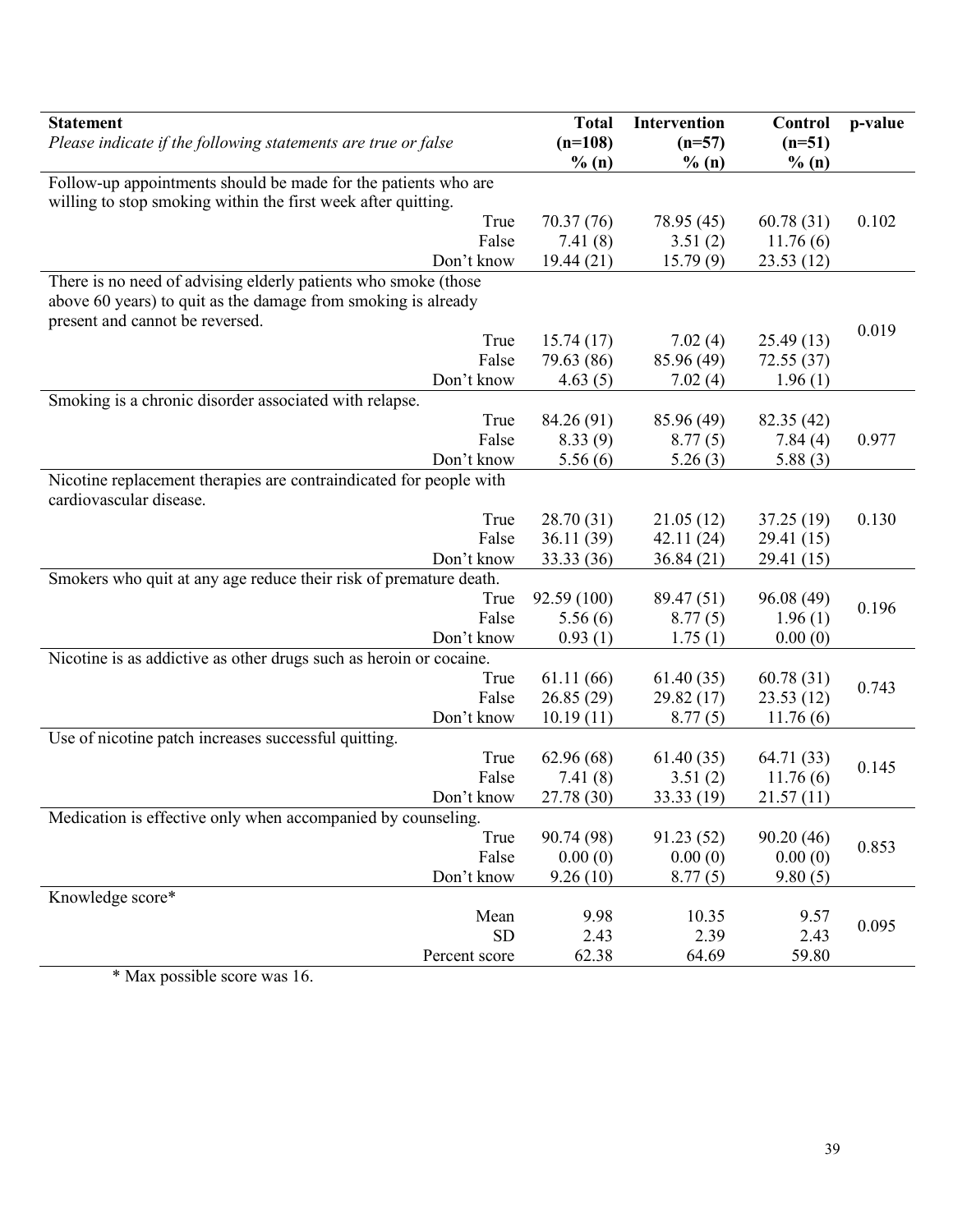| <b>Statement</b><br>Please indicate if the following statements are true or false |                          | <b>Intervention</b><br>$(n=57)$ |         |                          | <b>Control</b><br>$(n=48)$ |         |
|-----------------------------------------------------------------------------------|--------------------------|---------------------------------|---------|--------------------------|----------------------------|---------|
|                                                                                   | <b>Baseline</b><br>% (n) | <b>Follow-up</b><br>% (n)       | p-value | <b>Baseline</b><br>% (n) | Follow-up<br>% (n)         | p-value |
| Patients should only be asked about their smoking history if                      |                          |                                 |         |                          |                            |         |
| they have a smoking related disease/ illness.                                     |                          |                                 | 0.739   |                          |                            | 0.366   |
| True/Don't know                                                                   | 14.04(8)                 | 10.53(6)                        |         | 14.59(7)                 | 20.83(10)                  |         |
| False                                                                             | 84.21 (48)               | 87.72 (50)                      |         | 83.33 (40)               | 77.08 (37)                 |         |
| Most smokers will successfully quit without assistance.                           |                          |                                 |         |                          |                            |         |
| True/Don't know                                                                   | 26.31(15)                | 10.52(6)                        | 0.013   | 22.92(11)                | 18.75(9)                   | 0.439   |
| False                                                                             | 71.93 (41)               | 89.47 (51)                      |         | 72.92(35)                | 81.25 (39)                 |         |
| Patients who have their first cigarette within half an hour of                    |                          |                                 |         |                          |                            |         |
| waking are likely to be less dependent on nicotine than                           |                          |                                 |         |                          |                            |         |
| patients who have it much later in the day.                                       |                          |                                 | 0.012   |                          |                            | 0.157   |
| True/Don't know                                                                   | 33.34(19)                | 14.03(8)                        |         | 50.00(24)                | 37.50 (18)                 |         |
| False                                                                             | 66.67 (38)               | 84.21 (48)                      |         | 47.92 (23)               | 60.42(29)                  |         |
| Smoking cessation advice given by a health professional to a                      |                          |                                 |         |                          |                            |         |
| patient increases the patient's chances of quitting.                              |                          |                                 |         |                          |                            |         |
| True                                                                              | 91.23(52)                | 96.49(55)                       | 0.103   | 87.50 (42)               | 87.50 (42)                 | 1.000   |
| False/Don't know                                                                  | 8.77(5)                  | 1.75(1)                         |         | 12.50(6)                 | 12.50(6)                   |         |
| When advising patients to stop smoking, the advice should                         |                          |                                 |         |                          |                            |         |
| never be linked to the patient's current health/illness.                          |                          |                                 |         |                          |                            |         |
| True/Don't know                                                                   | 91.23(52)                | 92.98 (53)                      | 0.706   | 83.33 (40)               | 87.50 (42)                 | 0.206   |
| False                                                                             | 8.77(5)                  | 7.02(4)                         |         | 16.67(8)                 | 8.33(4)                    |         |
| Counseling patients on smoking cessation includes assisting                       |                          |                                 |         |                          |                            |         |
| the patient to set a quit date.                                                   |                          |                                 |         |                          |                            |         |
| True                                                                              | 61.40(35)                | 82.46 (47)                      | 0.007   | 52.08(25)                | 58.33 (28)                 | 0.655   |
| False/Don't know                                                                  | 38.60 (22)               | 14.04(8)                        |         | 45.81 (22)               | 41.67(20)                  |         |
| A common withdrawal symptom that occurs after quitting                            |                          |                                 |         |                          |                            |         |
| smoking is weight loss.                                                           |                          |                                 |         |                          |                            |         |
| True/Don't know                                                                   | 24.56(14)                | 26.31(15)                       | 0.842   | 25.00(12)                | 31.25(15)                  | 0.491   |
| False                                                                             | 75.44 (43)               | 71.93(41)                       |         | 72.92(35)                | 68.75 (33)                 |         |
|                                                                                   |                          |                                 |         |                          |                            |         |

# Table 8. Participants' knowledge about tobacco dependence treatment: baseline vs. follow-up (paired analysis)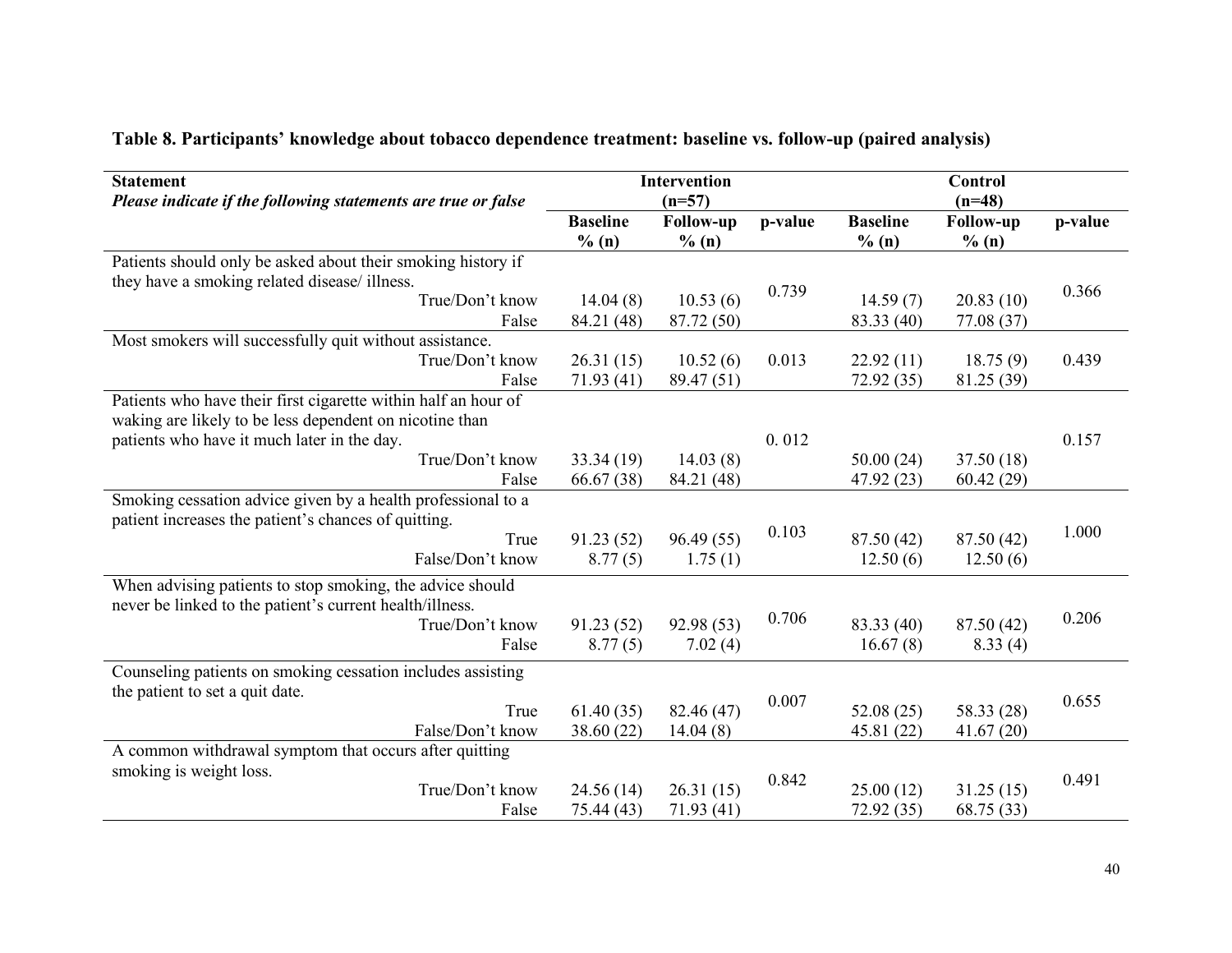| <b>Statement</b><br>Please indicate if the following statements are true or false |                          | <b>Intervention</b><br>$(n=57)$ |             |                          | <b>Control</b><br>$(n=48)$ |         |
|-----------------------------------------------------------------------------------|--------------------------|---------------------------------|-------------|--------------------------|----------------------------|---------|
|                                                                                   | <b>Baseline</b><br>% (n) | <b>Follow-up</b><br>% (n)       | p-value     | <b>Baseline</b><br>% (n) | Follow-up<br>% (n)         | p-value |
| Most of the withdrawal symptoms from smoking cessation                            |                          |                                 |             |                          |                            |         |
| disappear within 4 weeks of abstinence.                                           |                          |                                 |             |                          |                            |         |
| True                                                                              | 57.89 (33)               | 92.98 (53)                      | < 0.001     | 52.08(25)                | 54.17 (26)                 | 1.000   |
| False/Don't know                                                                  | 42.10(24)                | 1.75(1)                         |             | 45.84 (22)               | 45.84 (22)                 |         |
| Follow-up appointments should be made for the patients who                        |                          |                                 |             |                          |                            |         |
| are willing to stop smoking within the first week after                           |                          |                                 |             |                          |                            |         |
| quitting.                                                                         |                          |                                 | 0.021       |                          |                            | 0.046   |
| True                                                                              | 78.95 (45)               | 91.23(52)                       |             | 62.50(30)                | 81.25 (39)                 |         |
| False/Don't know                                                                  | 19.30(11)                | 3.51(2)                         |             | 33.33(16)                | 18.75(9)                   |         |
| There is no need of advising elderly patients who smoke                           |                          |                                 |             |                          |                            |         |
| (those above 60 years) to quit as the damage from smoking is                      |                          |                                 |             |                          |                            |         |
| already present and cannot be reversed.                                           |                          |                                 | 0.103       |                          |                            | 1.000   |
| True/Don't know                                                                   | 14.04(8)                 | 7.02(4)                         |             | 27.08(13)                | 27.08(13)                  |         |
| False                                                                             | 85.96 (49)               | 91.23(52)                       |             | 72.92 (35)               | 72.92(35)                  |         |
| Smoking is a chronic disorder associated with relapse.                            |                          |                                 |             |                          |                            | 0.739   |
| True                                                                              | 85.96 (49)               | 96.49 (55)                      | 0.034       | 83.33 (40)               | 87.50 (42)                 |         |
| False/Don't know                                                                  | 14.03(8)                 | 3.51(2)                         |             | 12.50(6)                 | 10.42(5)                   |         |
| Nicotine replacement therapies are contraindicated for people                     |                          |                                 |             |                          |                            |         |
| with cardiovascular disease.                                                      |                          |                                 | < 0.001     |                          |                            | 0.134   |
| True/Don't know                                                                   | 57.89 (33)               | 14.03(8)                        |             | 66.67(32)                | 78.72 (37)                 |         |
| False                                                                             | 42.11(24)                | 80.70 (46)                      |             | 29.17(14)                | 17.02(8)                   |         |
| Smokers who quit smoking at any age reduce their risk of                          |                          |                                 |             |                          |                            |         |
| premature death.                                                                  |                          |                                 | 0.014       |                          |                            | 0.180   |
| True                                                                              | 89.47 (51)               | 98.25 (56)                      |             | 95.83 (46)               | 89.58 (43)                 |         |
| False/Don't know                                                                  | 10.52(6)                 | 0.00(0)                         |             | 2.08(1)                  | 8.33(4)                    |         |
| Nicotine is as addictive as other drugs such as heroin or                         |                          |                                 |             |                          |                            |         |
| cocaine.                                                                          |                          |                                 | 0.018       |                          |                            | 0.467   |
| True                                                                              | 61.40(35)                | 78.95 (45)                      |             | 62.50(30)                | 70.83 (34)                 |         |
| False/Don't know                                                                  | 38.59(21)                | 19.30(11)                       |             | 33.33 (16)               | 29.16(14)                  |         |
| Use of nicotine patch increases successful quitting.                              |                          |                                 |             |                          |                            |         |
| True                                                                              | 61.40(35)                | 94.74 (54)                      | ${}< 0.001$ | 64.58 (31)               | 68.75 (33)                 | 0.670   |
| False/Don't know                                                                  | 36.84(21)                | 3.51(2)                         |             | 33.34(16)                | 31.25(15)                  |         |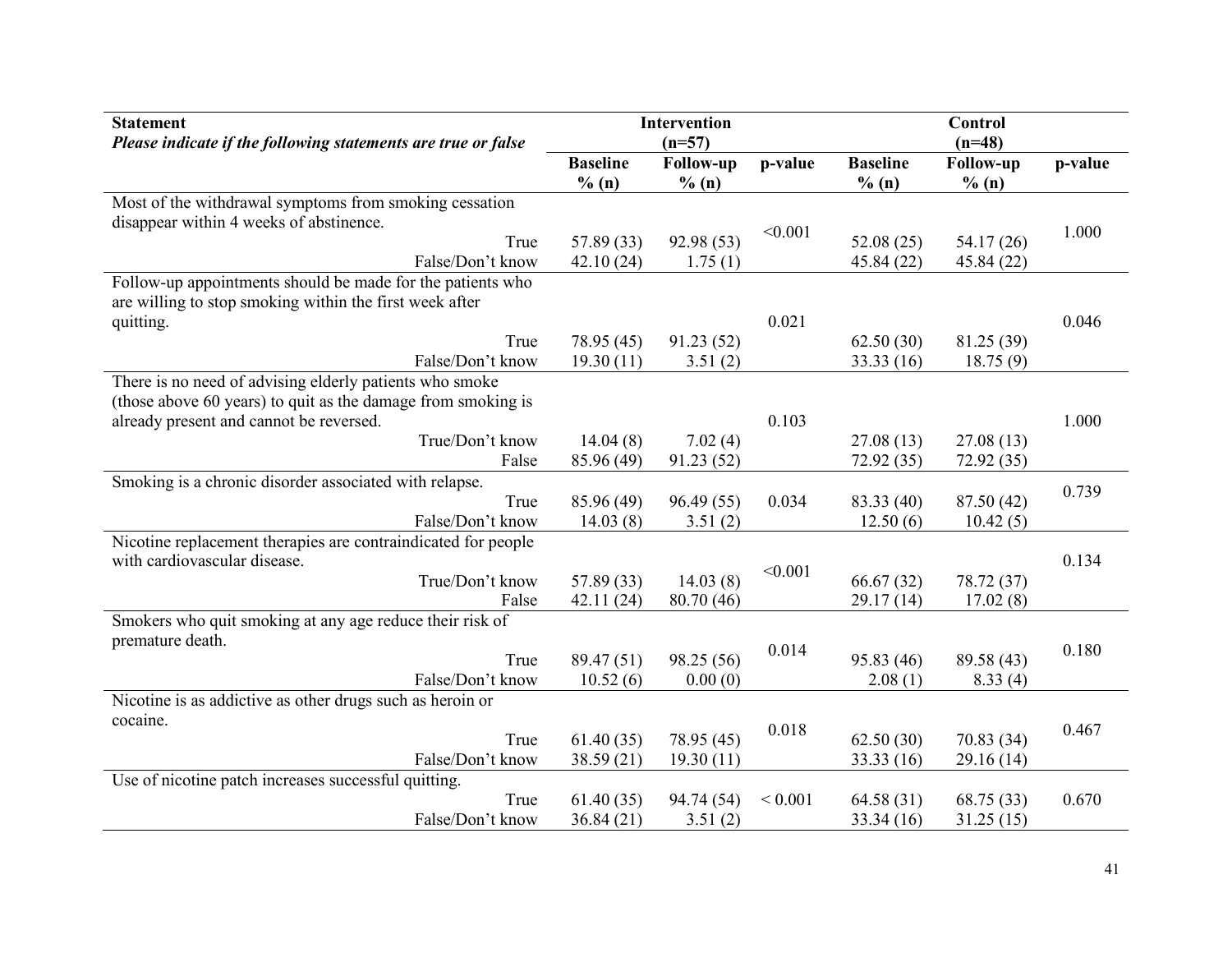| <b>Statement</b><br>Please indicate if the following statements are true or false |                             | <b>Intervention</b><br>$(n=57)$ |              |                             | Control<br>$(n=48)$          |         |
|-----------------------------------------------------------------------------------|-----------------------------|---------------------------------|--------------|-----------------------------|------------------------------|---------|
|                                                                                   | <b>Baseline</b><br>$\%$ (n) | <b>Follow-up</b><br>$\%$ (n)    | p-value      | <b>Baseline</b><br>$\%$ (n) | <b>Follow-up</b><br>$\%$ (n) | p-value |
| Medication is effective only when accompanied by                                  |                             |                                 |              |                             |                              |         |
| counseling.<br>True/Don't know<br>False                                           | 100.00(57)<br>0.00(0)       | 98.24 (56)<br>1.75(1)           | 0.317        | 100.00(48)<br>0.00(0)       | 97.92(47)<br>2.08(1)         | 0.317   |
| Knowledge score*                                                                  |                             |                                 |              |                             |                              |         |
| Mean<br><b>SD</b>                                                                 | 10.23<br>2.46               | 12.46<br>1.57                   | ${}_{0.001}$ | 9.56<br>2.43                | 9.85<br>2.48                 | 0.529   |
| Percent score                                                                     | 63.93                       | 77.85                           |              | 59.77                       | 61.59                        |         |

\*Max possible score was 16.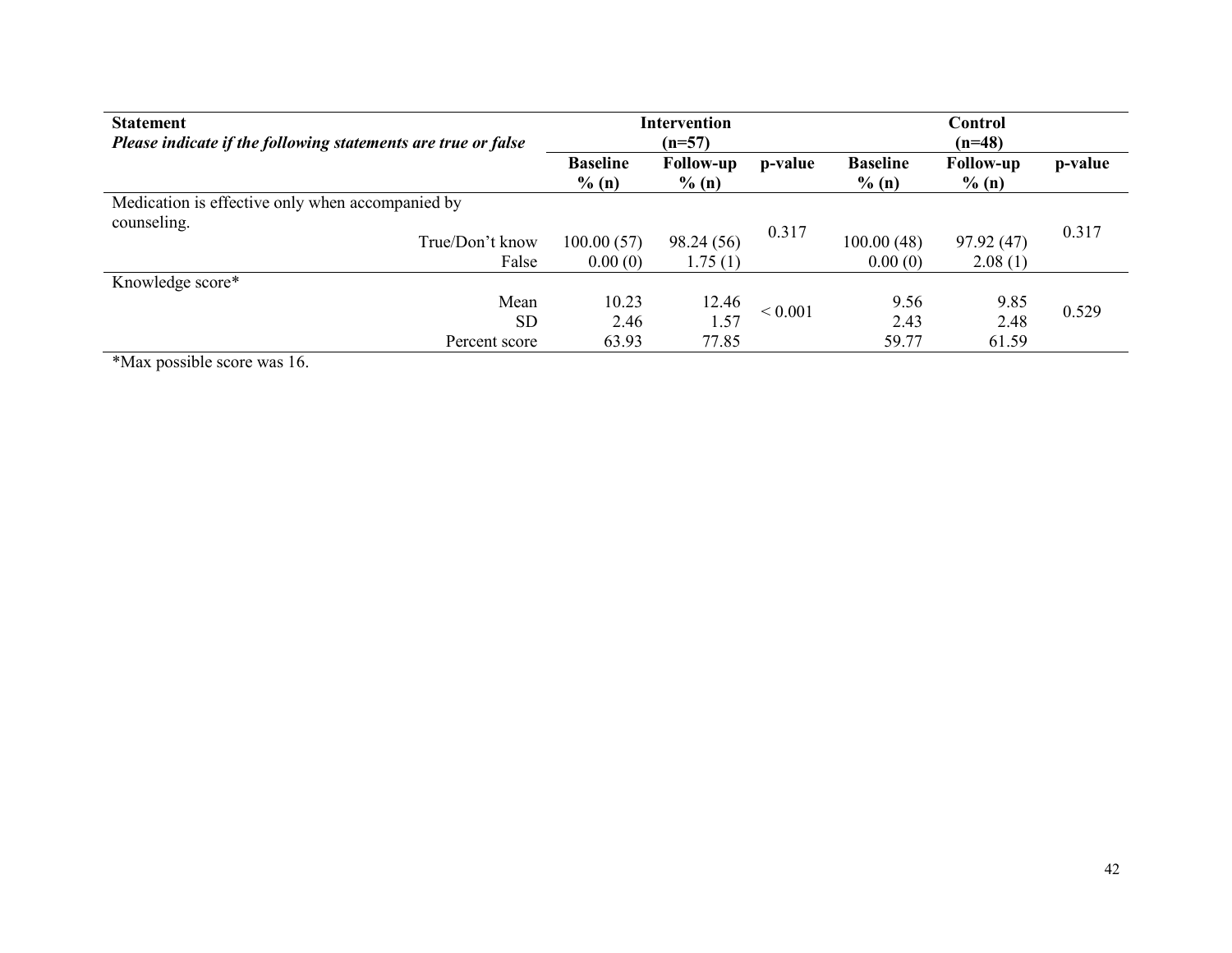| Which of the following medications are     |                | <b>Total</b> | <b>Intervention</b> | Control    | p-value |
|--------------------------------------------|----------------|--------------|---------------------|------------|---------|
| recommended for the treatment of tobacco   |                | $(n=108)$    | $(n=57)$            | $(n=51)$   |         |
| dependence in smoking patients             |                | % (n)        | % (n)               | % (n)      |         |
| (YES for those that are recommended and NO |                |              |                     |            |         |
| for those not recommended)                 |                |              |                     |            |         |
| Nicotine gum                               |                |              |                     |            |         |
|                                            | Yes            | 74.07 (80)   | 82.46 (47)          | 64.71 (33) | 0.093   |
|                                            | N <sub>o</sub> | 5.56(6)      | 1.75(1)             | 9.80(5)    |         |
|                                            | Don't know     | 18.52 (20)   | 15.79(9)            | 21.57(11)  |         |
| Nicotine patch                             |                |              |                     |            |         |
|                                            | Yes            | 74.07 (80)   | 80.70 (46)          | 66.67 (34) | 0.085   |
|                                            | N <sub>o</sub> | 6.48(7)      | 1.75(1)             | 11.76(6)   |         |
|                                            | Don't know     | 16.67(18)    | 15.79(9)            | 17.65(9)   |         |
| Nicotine syrup                             |                |              |                     |            |         |
|                                            | Yes            | 20.37(22)    | 26.32(15)           | 13.73(7)   | 0.355   |
|                                            | N <sub>o</sub> | 23.15(25)    | 24.56 (14)          | 21.57(11)  |         |
|                                            | Don't know     | 48.15 (52)   | 45.61 (26)          | 50.98 (26) |         |
| Nicotine lozenges                          |                |              |                     |            |         |
|                                            | Yes            | 40.74 (44)   | 49.12 (28)          | 31.37 (16) | 0.300   |
|                                            | N <sub>o</sub> | 12.96(14)    | 12.28(7)            | 13.73(7)   |         |
|                                            | Don't know     | 40.74 (44)   | 36.84(21)           | 45.10 (23) |         |
| <b>Bupropion tablets</b>                   |                |              |                     |            |         |
|                                            | Yes            | 12.04(13)    | 15.79(9)            | 7.84(4)    | 0.157   |
|                                            | No             | 15.74(17)    | 10.53(6)            | 21.57(11)  |         |
|                                            | Don't know     | 62.96 (68)   | 66.67 (38)          | 58.82 (30) |         |
| Carbamazepine tablets                      |                |              |                     |            |         |
|                                            | Yes            | 3.70(4)      | 5.26(3)             | 1.96(1)    | 0.250   |
|                                            | N <sub>o</sub> | 43.52 (47)   | 50.88 (29)          | 35.29 (18) |         |
|                                            | Don't know     | 43.52 (47)   | 38.60 (22)          | 49.02 (25) |         |
| Cytisine                                   |                |              |                     |            |         |
|                                            | Yes            | 12.04(13)    | 19.30(11)           | 3.92(2)    | 0.071   |
|                                            | N <sub>o</sub> | 30.56 (33)   | 29.82 (17)          | 31.37(16)  |         |
|                                            | Don't know     | 48.15 (52)   | 45.61 (26)          | 50.98 (26) |         |
| Medication knowledge score*                |                |              |                     |            |         |
|                                            | Mean           | 2.80         | 3.23                | 2.31       | 0.002   |
|                                            | <b>SD</b>      | 1.59         | 1.60                | 1.44       |         |
|                                            | Percent score  | 39.95        | 46.12               | 33.05      |         |

#### Table 9. Participants'knowledge about smoking cessation medications

\* Max possible score was 7.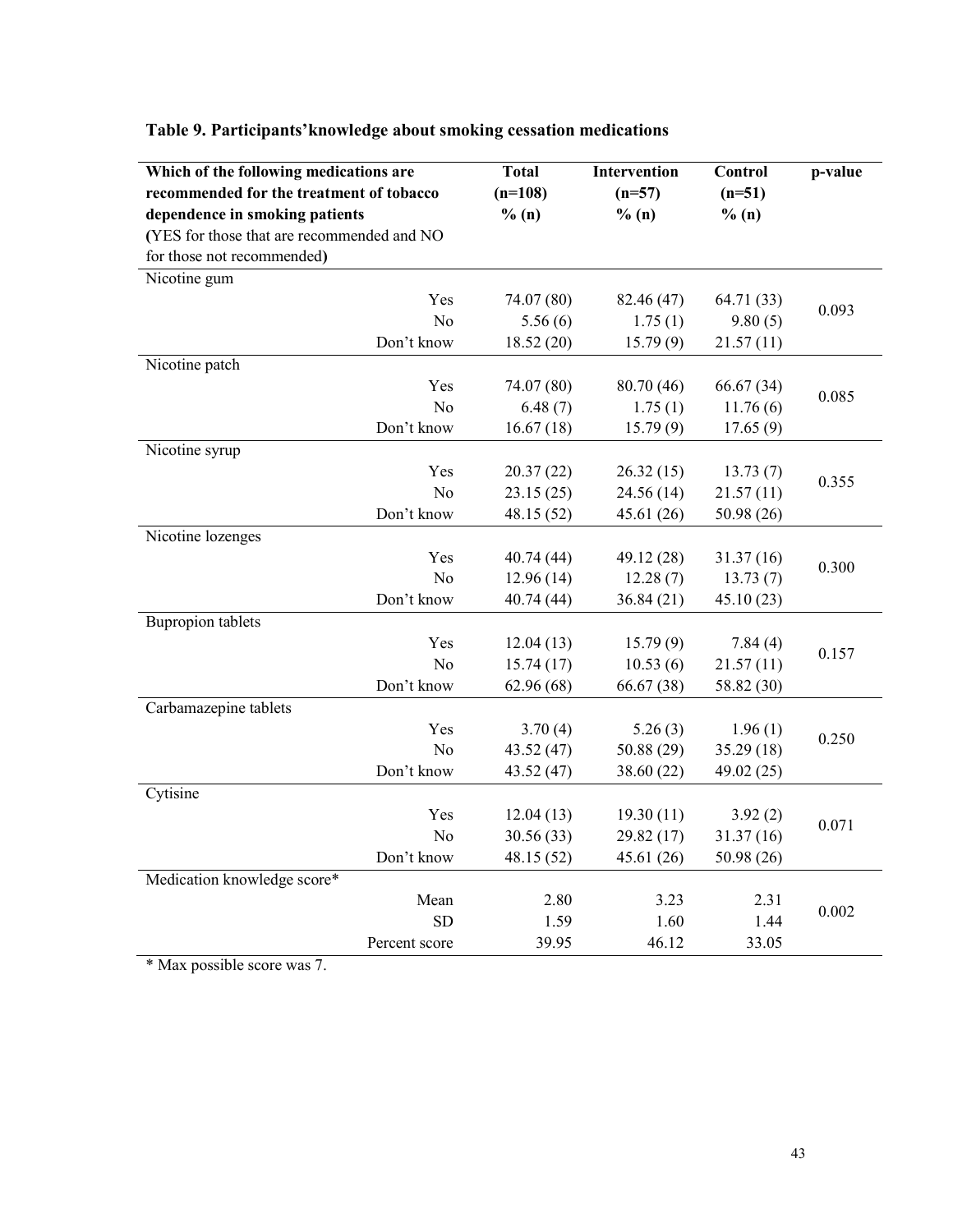| Which of the following medications are recommended<br>for the treatment of tobacco dependence |                          | <b>Intervention</b><br>$(n=57)$ |         |                          | Control<br>$(n=48)$       |         |  |
|-----------------------------------------------------------------------------------------------|--------------------------|---------------------------------|---------|--------------------------|---------------------------|---------|--|
| (YES for recommended and NO for not recommended)                                              | <b>Baseline</b><br>% (n) | <b>Follow-up</b><br>% (n)       | p-value | <b>Baseline</b><br>% (n) | <b>Follow-up</b><br>% (n) | p-value |  |
| Nicotine gum                                                                                  |                          |                                 |         |                          |                           |         |  |
| Yes                                                                                           | 82.46 (47)               | 98.25(56)                       | 0.002   | 66.67 (32)               | 75.00(36)                 | 0.317   |  |
| No/Don't know                                                                                 | 17.54(10)                | 0.00(0)                         |         | 29.16(14)                | 18.75(9)                  |         |  |
| Nicotine patch                                                                                |                          |                                 |         |                          |                           |         |  |
| Yes                                                                                           | 80.70 (46)               | 98.25 (56)                      | 0.007   | 68.75 (33)               | 77.08 (37)                | 0.593   |  |
| No/Don't know                                                                                 | 17.54(10)                | 1.75(1)                         |         | 27.09(13)                | 18.75(9)                  |         |  |
| Nicotine syrup                                                                                |                          |                                 |         |                          |                           |         |  |
| Yes/Don't know                                                                                | 71.93(41)                | 36.84(21)                       | 0.001   | 64.58(31)                | 60.42(29)                 | 0.739   |  |
| N <sub>0</sub>                                                                                | 24.56(14)                | 43.86 (25)                      |         | 20.83(10)                | 27.08(13)                 |         |  |
| Nicotine lozenges                                                                             |                          |                                 |         |                          |                           |         |  |
| Yes                                                                                           | 49.12 (28)               | 73.68(42)                       | 0.002   | 31.25(15)                | 50.00(24)                 | 0.025   |  |
| No/Don't know                                                                                 | 49.12 (28)               | 21.05(12)                       |         | 58.33 (28)               | 41.67(20)                 |         |  |
| <b>Bupropion tablets</b>                                                                      |                          |                                 |         |                          |                           |         |  |
| Yes                                                                                           | 15.79(9)                 | 77.19(44)                       | < 0.001 | 8.33(4)                  | 10.42(5)                  | 0.655   |  |
| No/Don't know                                                                                 | 77.20 (44)               | 10.53(6)                        |         | 79.16 (38)               | 79.16 (38)                |         |  |
| Carbamezapine tablets                                                                         |                          |                                 |         |                          |                           |         |  |
| Yes/Don't know                                                                                | 43.86(25)                | 5.26(3)                         | < 0.001 | 50.00(24)                | 60.42(29)                 | 0.285   |  |
| No                                                                                            | 50.88 (29)               | 75.44 (43)                      |         | 35.42(17)                | 29.17(14)                 |         |  |
| Cytisine                                                                                      |                          |                                 |         |                          |                           |         |  |
| Yes                                                                                           | 19.30(11)                | 84.21 (48)                      | < 0.001 | 4.17(2)                  | 10.42(5)                  | 0.157   |  |
| No/Don't know                                                                                 | 75.43 (43)               | 12.28(7)                        |         | 81.25 (39)               | 79.16 (38)                |         |  |
| Medication knowledge score*                                                                   |                          |                                 |         |                          |                           |         |  |
| Mean                                                                                          | 3.23                     | 5.51                            | < 0.001 | 2.35                     | 2.79                      | 0.120   |  |
| <b>SD</b>                                                                                     | 1.60                     | 1.15                            |         | 1.44                     | 1.49                      |         |  |
| Percent score                                                                                 | 46.12                    | 78.70                           |         | 33.63                    | 39.88                     |         |  |

Table 10. Participants' knowledge about smoking cessation medications: baseline vs. follow-up (paired analysis)

\* Max possible score was 7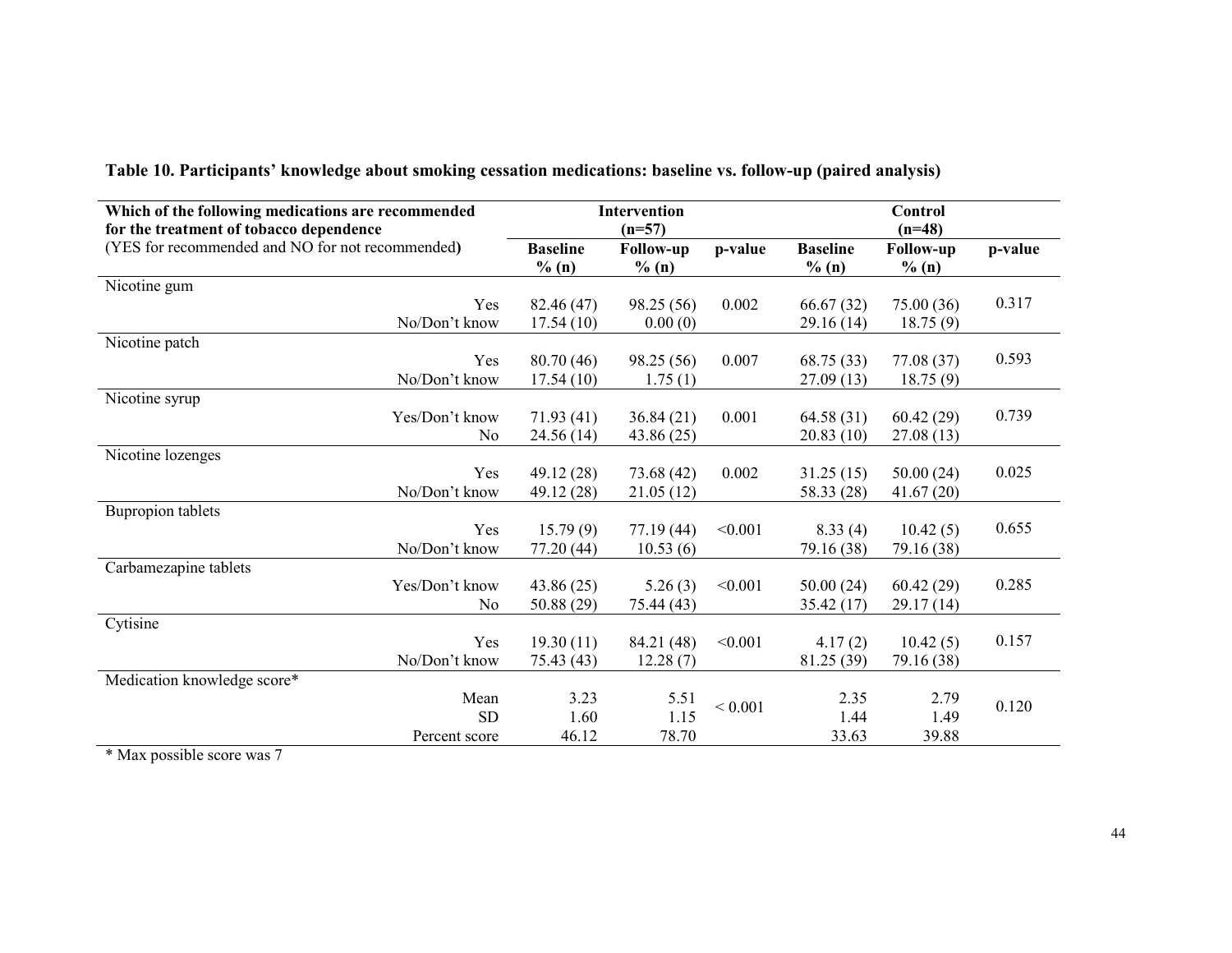| <b>Statement</b>                                                            | <b>Total</b>          | Intervention          | Control               | p-value |
|-----------------------------------------------------------------------------|-----------------------|-----------------------|-----------------------|---------|
| Please indicate if you agree or disagree with the following                 | $(n=108)$             | $(n=57)$              | $(n=51)$              |         |
| statements.                                                                 | % (n)                 | % (n)                 | % (n)                 |         |
| I consider nicotine/tobacco dependence as a chronic relapsing               |                       |                       |                       |         |
| disease, thus I diagnose and treat tobacco dependence as any other          |                       |                       |                       |         |
| chronic disease.                                                            |                       |                       |                       |         |
| Agree                                                                       | 81.48 (88)            | 89.47 (51)            | 72.55 (37)            | 0.015   |
| Disagree                                                                    | 14.81 (16)            | 7.02(4)               | 23.53(12)             |         |
| It is my responsibility to assist patients to stop smoking.                 |                       |                       |                       |         |
| Agree                                                                       | 99.07 (107)           | 100.00(57)            | 98.04 (50)            | 0.288   |
| Disagree                                                                    | 0.93(1)               | 0.00(0)               | 1.96(1)               |         |
| It is my responsibility to routinely ask about patient's smoking<br>habits. |                       |                       |                       |         |
| Agree                                                                       | 93.52 (101)           | 100.00(57)            | 86.27 (44)            | 0.013   |
| Disagree                                                                    | 4.63(5)               | 0.00(0)               | 9.80(5)               |         |
| It is my responsibility to routinely advise smoking patients to quit        |                       |                       |                       |         |
| smoking.                                                                    |                       |                       |                       |         |
| Agree                                                                       | 99.07 (107)           | 98.25 (56)            | 100.00(51)            | 0.342   |
| Disagree                                                                    | 0.93(1)               | 1.75(1)               | 0.00(0)               |         |
| I serve as role model for my patients and the public.                       |                       |                       |                       |         |
| Agree                                                                       | 93.52 (101)           | 92.98 (53)            | 94.12 (48)            | 0.498   |
| Disagree                                                                    | 5.56(6)               | 7.02(4)               | 3.92(2)               |         |
| A patient's chances of quitting smoking are doubled if I advise             |                       |                       |                       |         |
| him/her to quit.                                                            |                       |                       |                       |         |
| Agree                                                                       | 75.00 (81)            | 75.44 (43)            | 74.51 (38)            | 0.911   |
| Disagree                                                                    | 25.00(27)             | 24.56(14)             | 25.49(13)             |         |
| It's not worth discussing benefits of smoking cessation with                |                       |                       |                       |         |
| patients as patients already know they should quit.                         |                       |                       |                       | 0.133   |
| Agree                                                                       | 28.70 (31)            | 22.81(13)             | 35.29(18)             |         |
| Disagree                                                                    | 70.37 (76)            | 77.19 (44)            | 62.75 (32)            |         |
| It is my responsibility to motivate patients to stop smoking.               |                       |                       |                       | 0.813   |
| Agree<br>Disagree                                                           | 91.67 (99)<br>6.48(7) | 91.23 (52)<br>7.02(4) | 92.16 (47)<br>5.88(3) |         |
| My patients' acute health problems take precedence over smoking             |                       |                       |                       |         |
| cessation counseling/advice.                                                |                       |                       |                       |         |
| Agree                                                                       | 17.59(19)             | 5.26(3)               | 31.37(16)             | 0.001   |
| Disagree                                                                    | 80.56 (87)            | 91.23 (52)            | 68.63 (35)            |         |
| Patients are not receptive to receiving smoking cessation assistance        |                       |                       |                       |         |
| from healthcare providers.                                                  |                       |                       |                       |         |
| Agree                                                                       | 14.81(16)             | 10.53(6)              | 19.61(10)             | 0.157   |
| Disagree                                                                    | 83.33 (90)            | 89.47(51)             | 76.47 (39)            |         |
| Smoking Cessation counseling improves my relationship with                  |                       |                       |                       |         |
| patients.                                                                   |                       |                       |                       | 0.441   |
| Agree                                                                       | 79.63 (86)            | 82.46 (47)            | 76.47 (39)            |         |
| Disagree                                                                    | 20.37(22)             | 17.54(10)             | 23.53(12)             |         |

#### Table 11. Participants' attitude towards tobacco dependence treatment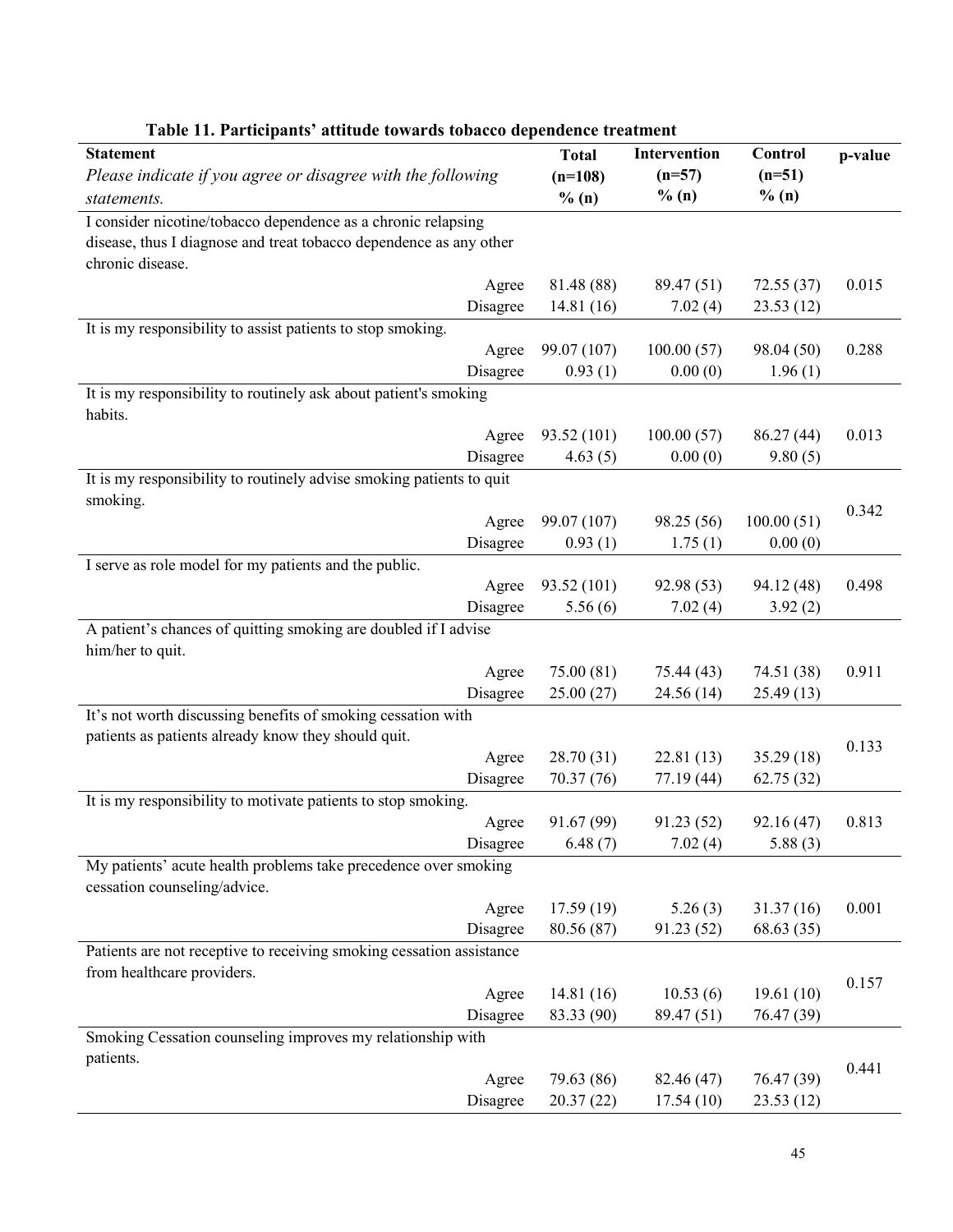| <b>Statement</b>                                                      | <b>Total</b> | Intervention | <b>Control</b> | p-value |
|-----------------------------------------------------------------------|--------------|--------------|----------------|---------|
| Please indicate if you agree or disagree with the following           | $(n=108)$    | $(n=57)$     | $(n=51)$       |         |
| statements.                                                           | % (n)        | % (n)        | % (n)          |         |
| Quitting smoking is an individual choice. It's not up me to advice a  |              |              |                |         |
| patient to quit smoking.                                              |              |              |                |         |
| Agree                                                                 | 5.56(6)      | 5.26(3)      | 5.88(3)        | 0.869   |
| Disagree                                                              | 93.52 (101)  | 94.74 (54)   | 92.16 (47)     |         |
| I do not have sufficient time to provide advice and counseling to all |              |              |                |         |
| my patients who smoke during routine consultations.                   |              |              |                |         |
| Agree                                                                 | 21.30(23)    | 12.28(7)     | 31.37(16)      | 0.011   |
| Disagree                                                              | 76.85 (83)   | 87.72 (50)   | 64.71 (33)     |         |
| It is uncomfortable to counsel my smoking patients on quitting        |              |              |                |         |
| smoking.                                                              |              |              |                |         |
| Agree                                                                 | 0.93(1)      | 0.00(0)      | 0.00(0)        |         |
| Disagree                                                              | 99.07 (107)  | 100.00(57)   | 98.04 (50)     |         |
| Counseling on health harms from smoking usually helps with            |              |              |                |         |
| smoking cessation.                                                    |              |              |                | 0.889   |
| Agree                                                                 | 91.67 (99)   | 92.98 (53)   | 90.20 (46)     |         |
| Disagree                                                              | 3.70(4)      | 3.51(2)      | 3.92(2)        |         |
| I should help patients who are motivated to stop smoking.             |              |              |                |         |
| Agree                                                                 | 93.52 (101)  | 96.49(55)    | 90.20(46)      | 0.132   |
| Disagree                                                              | 4.63(5)      | 1.75(1)      | 7.84(4)        |         |
| I should monitor patients' progress in attempting to quit.            |              |              |                |         |
| Agree                                                                 | 87.96 (95)   | 96.49(55)    | 78.43 (40)     | 0.007   |
| Disagree                                                              | 11.11(12)    | 3.51(2)      | 19.61(10)      |         |
| I should discuss relapse with patients.                               |              |              |                |         |
| Agree                                                                 | 94.44 (102)  | 98.25 (56)   | 90.20(46)      | 0.127   |
| Disagree                                                              | 4.63(5)      | 1.75(1)      | 7.84(4)        |         |
| Attitude score*                                                       |              |              |                |         |
| Mean                                                                  | 15.84        | 16.54        | 15.06          | < 0.001 |
| <b>SD</b>                                                             | 2.18         | 1.44         | 2.57           |         |
| Percent score<br>$*Mox$ negative accuracy $10$                        | 88.01        | 91.91        | 83.66          |         |

\*Max possible score was 18.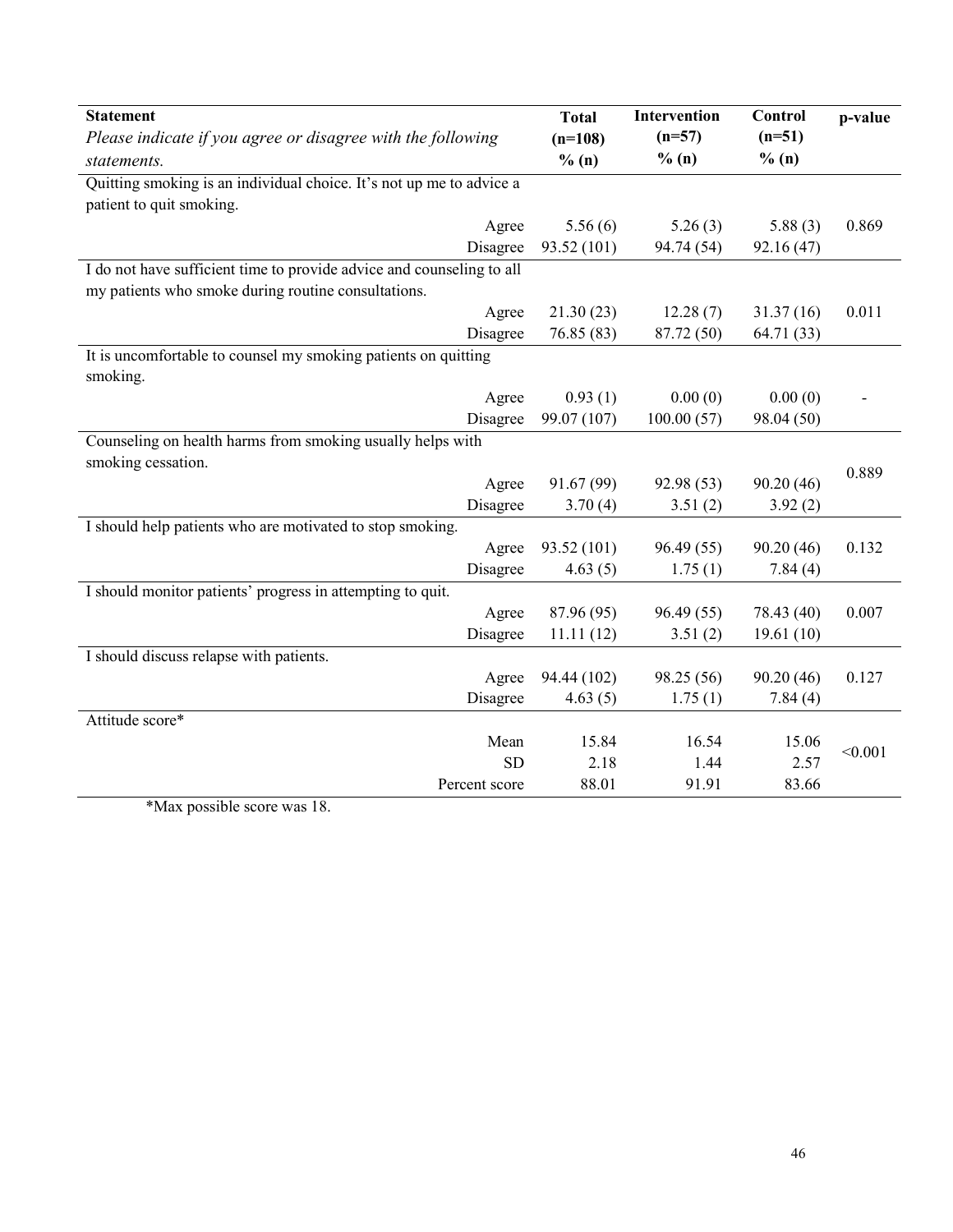| <b>Statement</b>                                                     |                 | <b>Intervention</b> |                |                 | Control          |         |
|----------------------------------------------------------------------|-----------------|---------------------|----------------|-----------------|------------------|---------|
| Please indicate if you agree or disagree with the following          |                 | $(n=57)$            |                |                 | $(n=48)$         |         |
| statements.                                                          | <b>Baseline</b> | <b>Follow-up</b>    | p-value        | <b>Baseline</b> | <b>Follow-up</b> | p-value |
|                                                                      | $\%$ (n)        | % (n)               |                | % (n)           | % (n)            |         |
| I consider nicotine/tobacco dependence as a chronic relapsing        |                 |                     |                |                 |                  |         |
| disease, thus I diagnose and treat tobacco dependence as any other   |                 |                     |                |                 |                  |         |
| chronic disease.                                                     |                 |                     | 0.046          |                 |                  | 0.001   |
| Agree                                                                | 89.47 (51)      | 98.25 (56)          |                | 72.92(35)       | 93.75 (45)       |         |
| Disagree                                                             | 7.02(4)         | 0.00(0)             |                | 22.92(11)       | 2.08(1)          |         |
| It is my responsibility to assist patients to stop smoking.          |                 |                     |                |                 |                  |         |
| Agree                                                                | 100.00(57)      | 100.00(57)          | $\overline{a}$ | 97.92(47)       | 93.75 (45)       | 0.157   |
| Disagree                                                             | 0.00(0)         | 0.00(0)             |                | 2.08(1)         | 6.25(3)          |         |
| It is my responsibility to routinely ask about patient's smoking     |                 |                     |                |                 |                  |         |
| habits.                                                              |                 |                     | 0.157          |                 |                  | 0.180   |
| Agree                                                                | 100.00(57)      | 96.49 (55)          |                | 87.50 (42)      | 95.83 (46)       |         |
| Disagree                                                             | 0.00(0)         | 3.51(2)             |                | 8.33(4)         | 2.08(1)          |         |
| It is my responsibility to routinely advise smoking patients to quit |                 |                     |                |                 |                  |         |
| smoking.                                                             |                 |                     |                |                 |                  | 0.317   |
| Agree                                                                | 98.25 (56)      | 100.00(57)          | 0.317          | 100.00(48)      | 97.92 (47)       |         |
| Disagree                                                             | 1.75(1)         | 0.00(0)             |                | 0.00(0)         | 2.08(1)          |         |
| I serve as role model for my patients and the public.                |                 |                     |                |                 |                  |         |
| Agree                                                                | 92.98 (53)      | 91.23(52)           | 0.655          | 93.75 (45)      | 93.75 (45)       | 0.655   |
| Disagree                                                             | 7.02(4)         | 7.02(4)             |                | 4.17(2)         | 6.25(3)          |         |
| A patient's chances of quitting smoking are doubled if I advise      |                 |                     |                |                 |                  |         |
| him/her to quit.                                                     |                 |                     |                |                 |                  |         |
| Agree                                                                | 75.44(43)       | 87.72 (50)          | 0.071          | 77.08(37)       | 87.50 (42)       | 0.059   |
| Disagree                                                             | 24.56 (14)      | 12.28(7)            |                | 22.92(11)       | 12.50(6)         |         |

# Table 12. Participants' attitude towards tobacco dependence treatment: baseline vs. follow-up (paired analysis)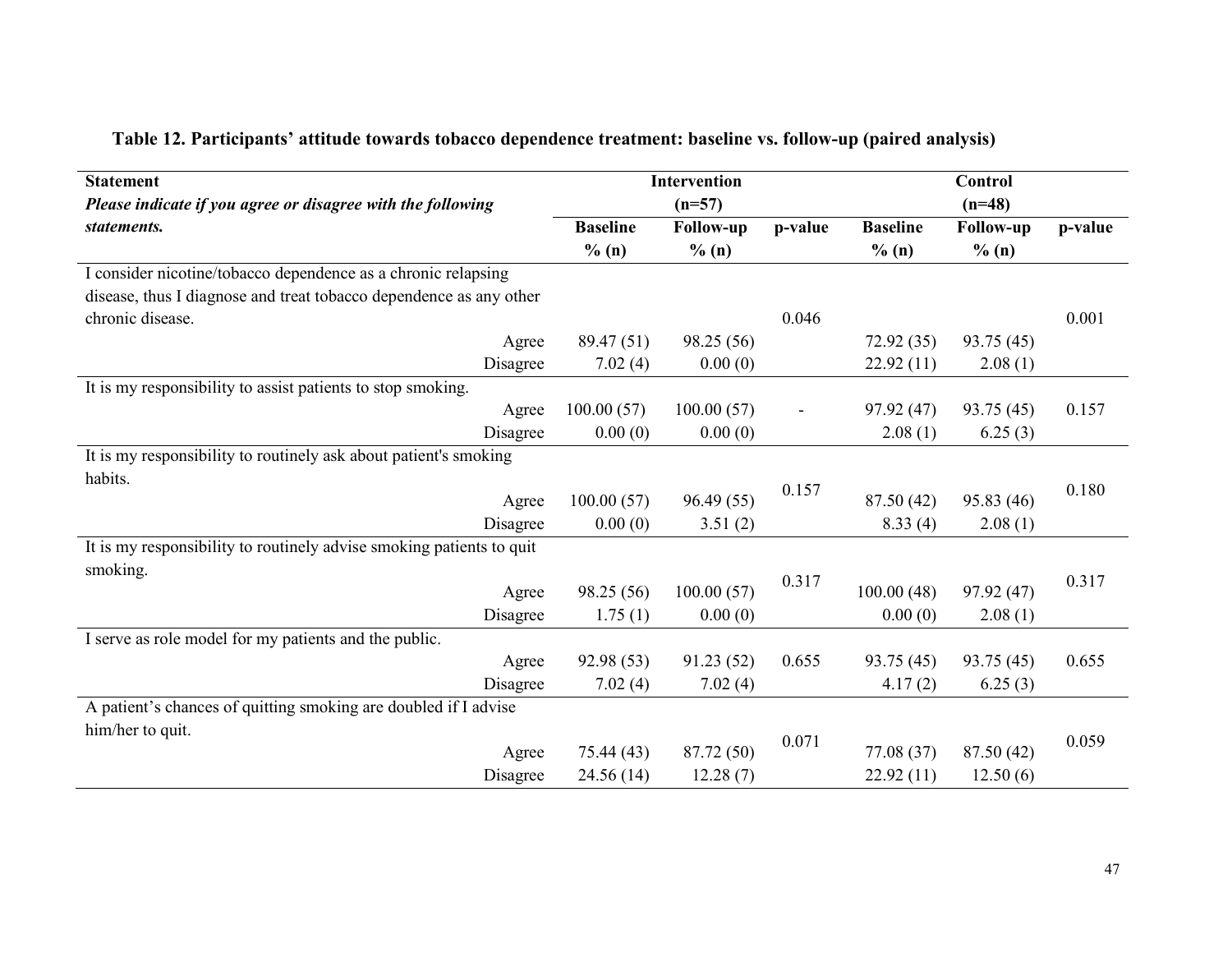| <b>Statement</b>                                                   |          |                 | <b>Intervention</b> |         |                 | <b>Control</b> |         |
|--------------------------------------------------------------------|----------|-----------------|---------------------|---------|-----------------|----------------|---------|
| Please indicate if you agree or disagree with the following        |          |                 | $(n=57)$            |         |                 | $(n=48)$       |         |
| statements.                                                        |          | <b>Baseline</b> | Follow-up           | p-value | <b>Baseline</b> | Follow-up      | p-value |
|                                                                    |          | % (n)           | % (n)               |         | % (n)           | % (n)          |         |
| It's not worth discussing benefits of smoking cessation with       |          |                 |                     |         |                 |                |         |
| patients as patients already know they should quit.                |          |                 |                     | 0.808   |                 |                | 0.655   |
|                                                                    | Agree    | 22.81(13)       | 21.05(12)           |         | 31.25(15)       | 35.42(17)      |         |
|                                                                    | Disagree | 77.19(44)       | 78.95 (45)          |         | 66.67(32)       | 64.58 (31)     |         |
| It is my responsibility to motivate patients to stop smoking.      |          |                 |                     |         |                 |                |         |
|                                                                    | Agree    | 91.23(52)       | 98.25 (56)          | 0.046   | 91.67(44)       | 93.75 (45)     | 1.000   |
|                                                                    | Disagree | 7.02(4)         | 1.75(1)             |         | 6.25(3)         | 6.25(3)        |         |
| My patients' acute health problems take precedence over smoking    |          |                 |                     |         |                 |                |         |
| cessation counseling/advice.                                       |          |                 |                     | 0.655   |                 |                | 0.059   |
|                                                                    | Agree    | 5.26(3)         | 7.02(4)             |         | 31.25(15)       | 14.58(7)       |         |
|                                                                    | Disagree | 91.23 (52)      | 92.98 (53)          |         | 68.57 (33)      | 85.42 (41)     |         |
| Patients are not receptive to receiving smoking cessation          |          |                 |                     |         |                 |                |         |
| assistance from healthcare providers.                              |          |                 |                     | 1.000   |                 |                | 1.000   |
|                                                                    | Agree    | 10.53(6)        | 10.53(6)            |         | 20.83(10)       | 20.83(10)      |         |
|                                                                    | Disagree | 89.47 (51)      | 89.47 (51)          |         | 75.00 (36)      | 79.17 (38)     |         |
| Smoking cessation counseling improves my relationship with         |          |                 |                     |         |                 |                |         |
| patients.                                                          |          |                 |                     |         |                 |                | 0.366   |
|                                                                    | Agree    | 82.46 (47)      | 89.47 (51)          | 0.206   | 77.08(37)       | 68.75 (33)     |         |
|                                                                    | Disagree | 17.54(10)       | 10.53(6)            |         | 22.92(11)       | 29.17(14)      |         |
| Quitting smoking is an individual choice. It's not up me to advice |          |                 |                     |         |                 |                |         |
| a patient to quit smoking.                                         |          |                 |                     |         |                 |                |         |
|                                                                    | Agree    | 5.26(3)         | 3.51(2)             | 0.655   | 4.17(2)         | 2.08(1)        | 0.564   |
|                                                                    | Disagree | 94.74 (54)      | 94.74 (54)          |         | 93.75 (45)      | 97.92 (47)     |         |
| I do not have sufficient time to provide advice and counseling to  |          |                 |                     |         |                 |                |         |
| all my patients who smoke during routine consultations.            |          |                 |                     |         |                 |                |         |
|                                                                    | Agree    | 12.28(7)        | 35.09 (20)          | 0.002   | 29.17(14)       | 18.75(9)       | 0.166   |
|                                                                    | Disagree | 87.72 (50)      | 63.16(36)           |         | 66.67(32)       | 81.25 (39)     |         |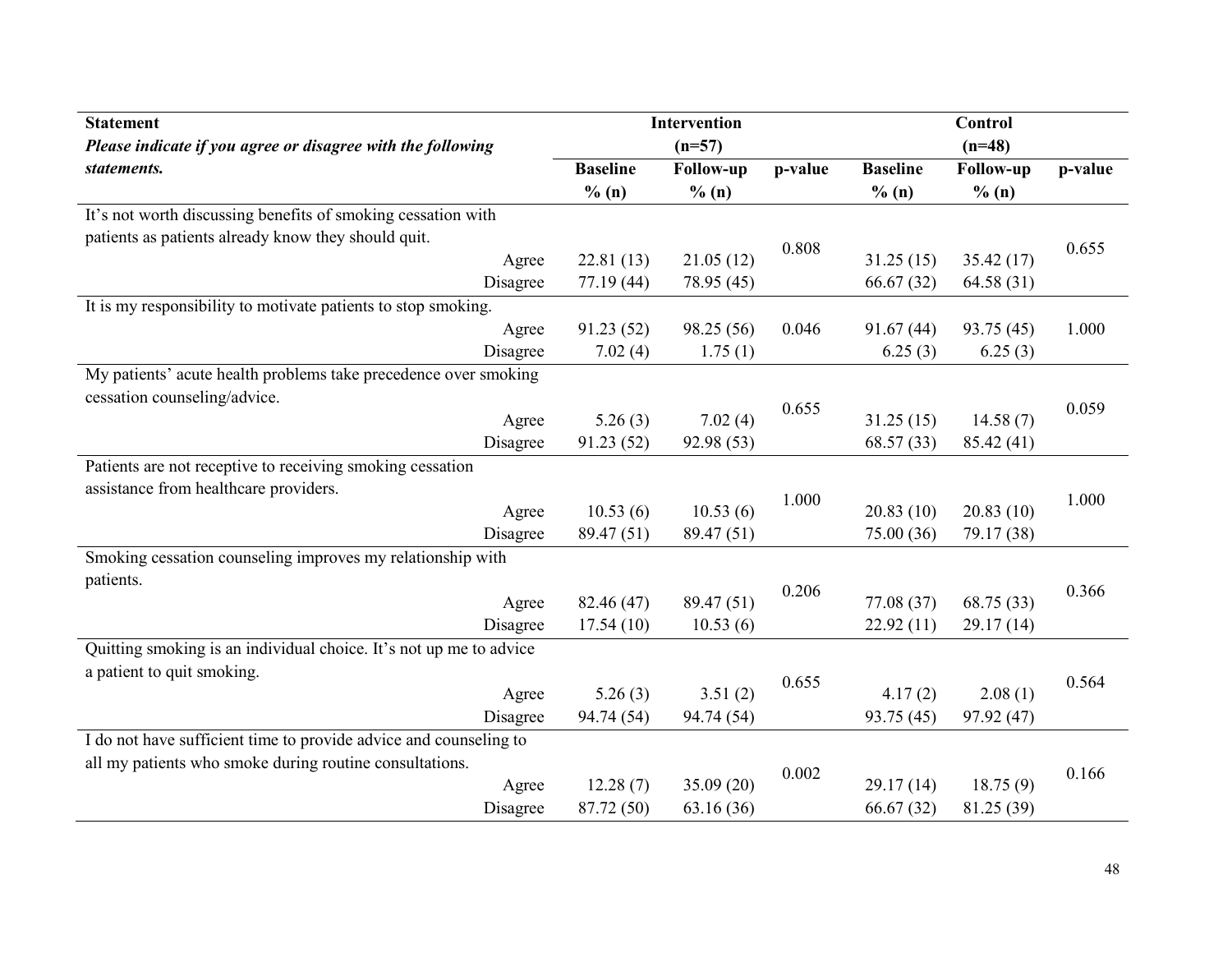| <b>Statement</b>                                               |                 | <b>Intervention</b> |         |                 | <b>Control</b>   |         |
|----------------------------------------------------------------|-----------------|---------------------|---------|-----------------|------------------|---------|
| Please indicate if you agree or disagree with the following    |                 | $(n=57)$            |         |                 | $(n=48)$         |         |
| statements.                                                    | <b>Baseline</b> | <b>Follow-up</b>    | p-value | <b>Baseline</b> | <b>Follow-up</b> | p-value |
|                                                                | % (n)           | % (n)               |         | % (n)           | % (n)            |         |
| It is uncomfortable to counsel my smoking patients on quitting |                 |                     |         |                 |                  |         |
| smoking.                                                       |                 |                     |         |                 |                  |         |
| Agree                                                          | 100.00(57)      | 98.25 (56)          |         | 97.92(47)       | 97.92(47)        |         |
| Disagree                                                       | 0.00(0)         | 1.75(1)             |         | 2.08(1)         | 2.08(1)          |         |
| Counseling on health harms from smoking usually helps with     |                 |                     |         |                 |                  |         |
| smoking cessation.                                             |                 |                     | 0.564   |                 |                  | 0.414   |
| Agree                                                          | 92.98 (53)      | 96.49(55)           |         | 89.58 (43)      | 91.67(44)        |         |
| Disagree                                                       | 3.51(2)         | 1.75(1)             |         | 4.17(2)         | 8.33(4)          |         |
| I should help patients who are motivated to stop smoking.      |                 |                     |         |                 |                  |         |
| Agree                                                          | 96.49(55)       | 96.49(55)           | 1.000   | 89.58 (43)      | 89.58 (43)       | 1.000   |
| Disagree                                                       | 1.75(1)         | 1.75(1)             |         | 8.33(4)         | 8.33(4)          |         |
| I should monitor patients' progress in attempting to quit.     |                 |                     |         |                 |                  |         |
| Agree                                                          | 96.49(55)       | 96.49(55)           | 0.564   | 81.25 (39)      | 83.33 (40)       | 1.000   |
| Disagree                                                       | 3.51(2)         | 1.75(1)             |         | 16.67(8)        | 14.58(7)         |         |
| I should discuss relapse with patients.                        |                 |                     |         |                 |                  |         |
| Agree                                                          | 98.25 (56)      | 96.49(55)           | 1.000   | 93.75 (45)      | 85.42(41)        | 0.059   |
| Disagree                                                       | 1.75(1)         | 3.51(2)             |         | 4.17(2)         | 14.58(7)         |         |
| Attitude score*                                                |                 |                     |         |                 |                  |         |
| Mean                                                           | 16.54           | 16.65               | 0.681   | 15.21           | 15.81            | 0.194   |
| <b>SD</b>                                                      | 1.44            | 1.49                |         | 2.53            | 2.61             |         |
| Percent score                                                  | 91.91           | 92.50               |         | 84.49           | 87.85            |         |

\*Max possible score was 18.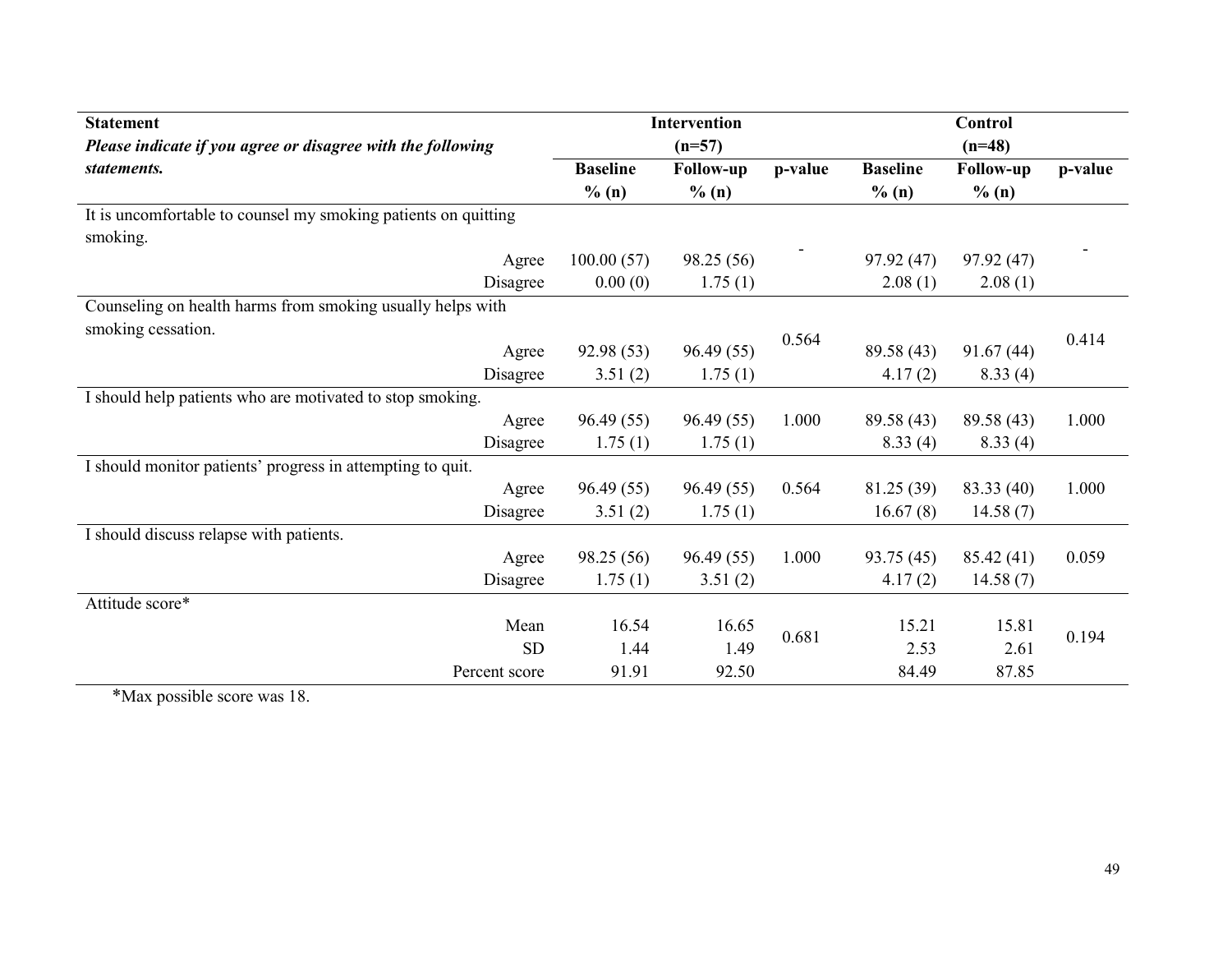| In your daily interactions with patients, how often do you      | <b>Total</b><br>$(n=108)$ | <b>Intervention</b><br>$(n=57)$ | Control<br>$(n=51)$   | p-value |
|-----------------------------------------------------------------|---------------------------|---------------------------------|-----------------------|---------|
| perform the following procedures?                               | % (n)                     | % (n)                           | % (n)                 |         |
| <b>ASK</b>                                                      |                           |                                 |                       |         |
| I ask about the patients smoking status.                        |                           |                                 |                       |         |
| Never                                                           | 0.93(1)                   | 0.00(0)                         | 1.96(1)               | 0.376   |
| Sometimes                                                       | 24.07(26)                 | 21.05(12)                       | 27.45(14)             |         |
| Always                                                          | 74.07 (80)                | 78.95 (45)                      | 68.63 (35)            |         |
| I ask about the number of cigarettes smoked per day.            |                           |                                 |                       |         |
| Never                                                           | 0.93(1)                   | 0.00(0)                         | 1.96(1)               | 0.499   |
| Sometimes                                                       | 27.78 (30)                | 26.32(15)                       | 29.41 (15)            |         |
| Always                                                          | 70.37 (76)                | 73.68 (42)                      | 66.67(34)             |         |
| I ask about the time of the first cigarette.                    |                           |                                 |                       |         |
| Never<br>Sometimes                                              | 12.96(14)                 | 3.51(2)                         | 23.53(12)             | 0.001   |
|                                                                 | 44.44 (48)                | 57.89 (33)                      | 29.41 (15)            |         |
| Always                                                          | 39.81 (43)                | 38.60 (22)                      | 41.18(21)             |         |
| I ask if the patient smokes indoor at home.<br>Never            | 9.26(10)                  | 8.77(5)                         |                       |         |
| Sometimes                                                       | 25.00(27)                 | 21.05(12)                       | 9.80(5)<br>29.41 (15) | 0.520   |
| Always                                                          | 64.81 (70)                | 70.18 (40)                      | 58.82 (30)            |         |
| I ask about the previous quit attempts of smoking patients.     |                           |                                 |                       |         |
| Never                                                           | 2.78(3)                   | 1.75(1)                         | 3.92(2)               |         |
| Sometimes                                                       | 37.04(40)                 | 33.33 (19)                      | 41.18(21)             | 0.548   |
| Always                                                          | 59.26 (64)                | 63.16 (36)                      | 54.90 (28)            |         |
| I record the patients smoking history in the medical records.   |                           |                                 |                       |         |
| Never                                                           | 30.56(33)                 | 24.56(14)                       | 37.25(19)             |         |
| Sometimes                                                       | 39.81 (43)                | 45.61(26)                       | 33.33(17)             | 0.295   |
| Always                                                          | 29.63 (32)                | 29.82(17)                       | 29.41 (15)            |         |
| In order to diagnose nicotine dependence among smokers I mostly |                           |                                 |                       |         |
| use Classification of tobacco dependence in the ICD10CM.        |                           |                                 |                       |         |
| Never                                                           | 82.41 (89)                | 89.47 (51)                      | 74.51 (38)            | 0.545   |
| Sometimes                                                       | 7.41(8)                   | 5.26(3)                         | 9.80(5)               |         |
| Always                                                          | 3.70(4)                   | 3.51(2)                         | 3.92(2)               |         |
| <b>ADVISE</b>                                                   |                           |                                 |                       |         |
| I advise a smoking patient on the need to quit.                 |                           |                                 |                       |         |
| Never                                                           | 1.85(2)                   | 1.75(1)                         | 1.96(1)               |         |
| Sometimes                                                       | 9.26(10)                  | 7.02(4)                         | 11.76(6)              | 0.671   |
| Always                                                          | 87.96 (95)                | 91.23(52)                       | 84.31 (43)            |         |
| I advise to reduce the number of daily cigarettes.              |                           |                                 |                       |         |
| Never                                                           | 7.41(8)                   | 3.51(2)                         | 11.76(6)              |         |
| Sometimes                                                       | 32.41 (35)                | 35.09(20)                       | 29.41 (15)            | 0.250   |
| Always                                                          | 60.19(65)                 | 61.40(35)                       | 58.82 (32)            |         |
| I advise to stop smoking abruptly.                              |                           |                                 |                       |         |
| Never                                                           | 12.04(13)                 | 10.53(6)                        | 13.73(7)              |         |
| Sometimes                                                       | 34.26(37)                 | 38.60(22)                       | 29.41 (15)            | 0.646   |
| Always                                                          | 51.85 (56)                | 50.88(29)                       | 52.94(27)             |         |
|                                                                 |                           |                                 |                       |         |

### Table 13. Participants' practice related to tobacco dependence treatment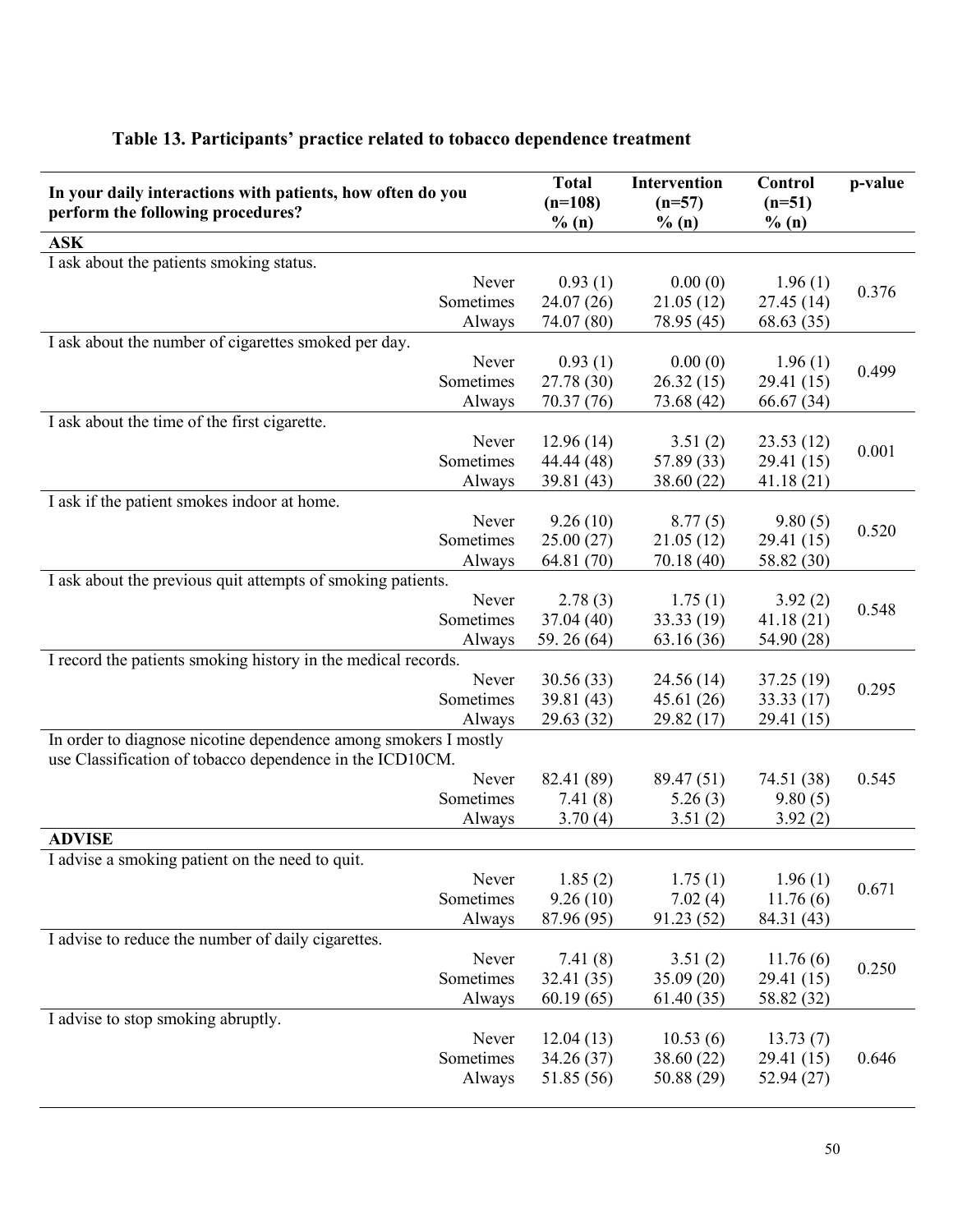| In your daily interactions with patients, how often do you<br>perform the following procedures?        | <b>Total</b><br>$(n=108)$<br>% (n) | Intervention<br>$(n=57)$<br>$\%$ (n) | Control<br>$(n=51)$<br>% (n) | p-value |
|--------------------------------------------------------------------------------------------------------|------------------------------------|--------------------------------------|------------------------------|---------|
| <b>ASSESS</b>                                                                                          |                                    |                                      |                              |         |
| I assess if patients who smoke are willing to quit at that particular<br>time.                         |                                    |                                      |                              |         |
| Never                                                                                                  | 12.96(14)                          | 15.79(9)                             | 9.80(5)                      | 0.470   |
| Sometimes                                                                                              | 30.56 (33)                         | 33.33(19)                            | 27.45(14)                    |         |
| Always                                                                                                 | 53.70 (58)                         | 49.12 (28)                           | 58.82 (30)                   |         |
| I ask if the patient intends to stop smoking.                                                          |                                    |                                      |                              |         |
| Never                                                                                                  | 1.85(2)                            | 0.00(0)                              | 3.92(2)                      | 0.042   |
| Sometimes                                                                                              | 25.00(27)                          | 17.54(10)                            | 33.33(17)                    |         |
| Always<br><b>ASSIST</b>                                                                                | 73.15 (79)                         | 82.46 (47)                           | 62.75(32)                    |         |
|                                                                                                        |                                    |                                      |                              |         |
| I assess nicotine dependence among smokers using the Fagerström<br>nicotine dependence test (FTND) ask |                                    |                                      |                              |         |
| Never                                                                                                  | 77.78 (84)                         | 80.70(46)                            | 74.51 (38)                   | 0.710   |
| Sometimes                                                                                              | 13.89(15)                          | 12.28(7)                             | 15.69(8)                     |         |
| Always<br>I discuss the risks of smoking and benefits of quitting smoking with                         | 4.63(5)                            | 3.51(2)                              | 5.88(3)                      |         |
| patients.                                                                                              |                                    |                                      |                              |         |
| Never                                                                                                  | 3.70(4)                            | 1.75(1)                              | 5.88(3)                      | 0.373   |
| Sometimes                                                                                              | 19.44(21)                          | 22.81(13)                            | 15.69(8)                     |         |
| Always<br>I discuss personal barriers to cessation.                                                    | 76.85 (83)                         | 75.44 (43)                           | 78.43 (40)                   |         |
| Never                                                                                                  | 10.19(11)                          | 8.77(5)                              | 11.76(6)                     |         |
| Sometimes                                                                                              | 39.81 (43)                         | 45.61 (26)                           | 33.33 (17)                   | 0.463   |
| Always                                                                                                 | 49.07 (53)                         | 45.61(26)                            | 52.94 (27)                   |         |
| I discuss the use of pharmacological aids such as nicotine<br>replacement therapy with patients.       |                                    |                                      |                              |         |
| Never                                                                                                  | 37.04(40)                          | 40.35(23)                            | 33.33(17)                    | 0.204   |
| Sometimes                                                                                              | 41.67(45)                          | 45.61(26)                            | 37.25 (19)                   |         |
| Always                                                                                                 | 20.37(22)                          | 14.04(8)                             | 27.45(14)                    |         |
| I propose to help the patient in quitting.                                                             |                                    |                                      |                              |         |
| Never<br>Sometimes                                                                                     | 18.52(20)<br>39.81 (43)            | 17.54(10)<br>36.84(21)               | 19.61(10)<br>43.14 (22)      | 0.677   |
| Always                                                                                                 | 41.67(45)                          | 45.61(26)                            | 37.25 (19)                   |         |
| I advise on behavioral "tricks".                                                                       |                                    |                                      |                              |         |
| Never                                                                                                  | 20.37(22)                          | 22.81(13)                            | 17.65(9)                     |         |
| Sometimes                                                                                              | 49.07 (53)                         | 47.37(27)                            | 50.98 (26)                   | 0.813   |
| Always                                                                                                 | 29.63 (32)                         | 29.82(17)                            | 29.41 (15)                   |         |
| I give a practical advice to prevent relapse.                                                          |                                    |                                      |                              |         |
| Never                                                                                                  | 17.59(19)                          | 22.81(13)                            | 11.76(6)                     | 0.192   |
| Sometimes                                                                                              | 36.11(39)                          | 38.60(22)                            | 33.33(17)                    |         |
| Always<br>I give self-help materials.                                                                  | 43.52 (47)                         | 36.84(21)                            | 50.98 (26)                   |         |
| Never                                                                                                  | 62.04(67)                          | 64.91 (37)                           | 58.82 (30)                   |         |
| Sometimes                                                                                              | 33.33 (36)                         | 29.82(17)                            | 37.25(19)                    | 0.737   |
| Always                                                                                                 | 3.70(4)                            | 3.51(2)                              | 3.92(2)                      |         |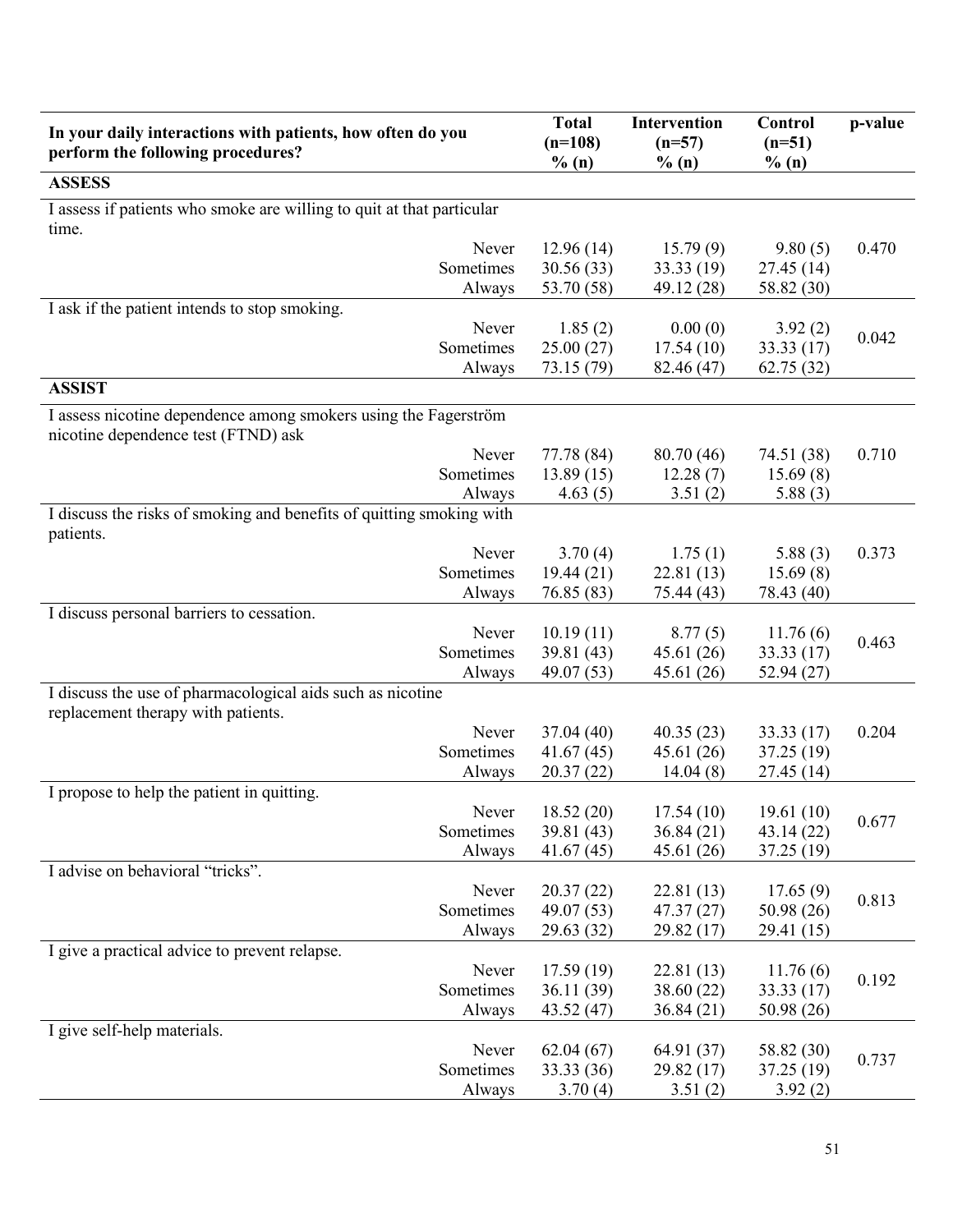| I assist the smoking patient to set up a target quit date.<br>Never<br>Sometimes<br>Always<br>I refer the patient to other specialists.<br>Never<br>Sometimes | % (n)<br>25.00(27)<br>51.85 (56)<br>19.44(21)<br>65.74(71)<br>24.07(26) | % (n)<br>22.81(13)<br>43.86 (25)<br>29.82 (17)<br>71.93(41) | % (n)<br>27.45(14)<br>60.78(31)<br>7.84(4) | 0.015 |
|---------------------------------------------------------------------------------------------------------------------------------------------------------------|-------------------------------------------------------------------------|-------------------------------------------------------------|--------------------------------------------|-------|
|                                                                                                                                                               |                                                                         |                                                             |                                            |       |
|                                                                                                                                                               |                                                                         |                                                             |                                            |       |
|                                                                                                                                                               |                                                                         |                                                             |                                            |       |
|                                                                                                                                                               |                                                                         |                                                             |                                            |       |
|                                                                                                                                                               |                                                                         |                                                             |                                            |       |
|                                                                                                                                                               |                                                                         |                                                             | 58.82 (30)                                 | 0.695 |
|                                                                                                                                                               |                                                                         | 26.32(15)                                                   | 21.57(11)                                  |       |
| Always                                                                                                                                                        | 0.93(1)                                                                 | 1.75(1)                                                     | 0.00(0)                                    |       |
| I prescribe Cytisine.                                                                                                                                         |                                                                         |                                                             |                                            |       |
| Never                                                                                                                                                         | 54.63 (59)                                                              | 66.67 (38)                                                  | 41.18(21)                                  | 0.029 |
| Sometimes                                                                                                                                                     | 37.04(40)                                                               | 28.07(16)                                                   | 47.06 (24)                                 |       |
| Always                                                                                                                                                        | 3.70(4)                                                                 | 1.75(1)                                                     | 5.88(3)                                    |       |
| I prescribe NRT (gum).                                                                                                                                        |                                                                         |                                                             |                                            |       |
| Never                                                                                                                                                         | 49.53(53)                                                               | 51.79(29)                                                   | 47.06(24)                                  | 0.904 |
| Sometimes                                                                                                                                                     | 38.32(41)                                                               | 37.50(21)                                                   | 39.22 (20)                                 |       |
| Always                                                                                                                                                        | 4.67(5)                                                                 | 5.36(3)                                                     | 3.92(2)                                    |       |
| I prescribe Varenicline.                                                                                                                                      |                                                                         |                                                             |                                            |       |
| Never                                                                                                                                                         | 84.26 (91)                                                              | 82.46 (47)                                                  | 86.27 (44)                                 | 0.319 |
| Sometimes                                                                                                                                                     | 5.56(6)                                                                 | 7.02(4)                                                     | 3.92(2)                                    |       |
| Always                                                                                                                                                        | 1.85(2)                                                                 | 3.51(2)                                                     | 0.00(0)                                    |       |
| I prescribe other pharmacological treatment.                                                                                                                  |                                                                         |                                                             |                                            |       |
| Never                                                                                                                                                         | 85.19 (92)                                                              | 80.70 (46)                                                  | 90.20(46)                                  | 0.230 |
| Sometimes                                                                                                                                                     | 10.19(11)                                                               | 14.04(8)                                                    | 5.88(3)                                    |       |
| Always                                                                                                                                                        | 0.93(1)                                                                 | 1.75(1)                                                     | 0.00(0)                                    |       |
| I use another strategy.                                                                                                                                       |                                                                         |                                                             |                                            |       |
| Never                                                                                                                                                         | 65.74(71)                                                               | 63.16(36)                                                   | 68.63(35)                                  |       |
| Sometimes                                                                                                                                                     | 21.30(33)                                                               | 26.32(15)                                                   | 15.69(8)                                   | 0.432 |
| Always                                                                                                                                                        | 7.41(8)                                                                 | 8.77(5)                                                     | 5.88(3)                                    |       |
| <b>ARRANGE</b>                                                                                                                                                |                                                                         |                                                             |                                            |       |
| I set up a follow up appointment to review the progress of patients                                                                                           |                                                                         |                                                             |                                            |       |
| on quitting smoking.                                                                                                                                          |                                                                         |                                                             |                                            |       |
| Never                                                                                                                                                         | 41.67(45)                                                               | 38.60(22)                                                   | 45.10(23)                                  |       |
| Sometimes                                                                                                                                                     | 42.59(46)                                                               | 40.35(23)                                                   | 45.10(23)                                  | 0.167 |
| Always                                                                                                                                                        | 14.81(16)                                                               | 21.05(12)                                                   | 7.84(4)                                    |       |
| Practice score 1*                                                                                                                                             |                                                                         |                                                             |                                            |       |
| Mean                                                                                                                                                          | 9.92                                                                    | 10.21                                                       | 9.59                                       |       |
| <b>SD</b>                                                                                                                                                     | 5.00                                                                    | 4.86                                                        | 5.17                                       | 0.521 |
| Percent score                                                                                                                                                 | 35.43                                                                   | 36.46                                                       | 34.25                                      |       |
| Practice score 2*                                                                                                                                             |                                                                         |                                                             |                                            |       |
| Mean                                                                                                                                                          | 14.12                                                                   | 14.43                                                       | 13.77                                      |       |
| <b>SD</b>                                                                                                                                                     | 4.06                                                                    | 3.54                                                        | 4.59                                       | 0.405 |
| Percent score                                                                                                                                                 | 50.43                                                                   | 51.54                                                       | 49.18                                      |       |

\*Max possible score was 28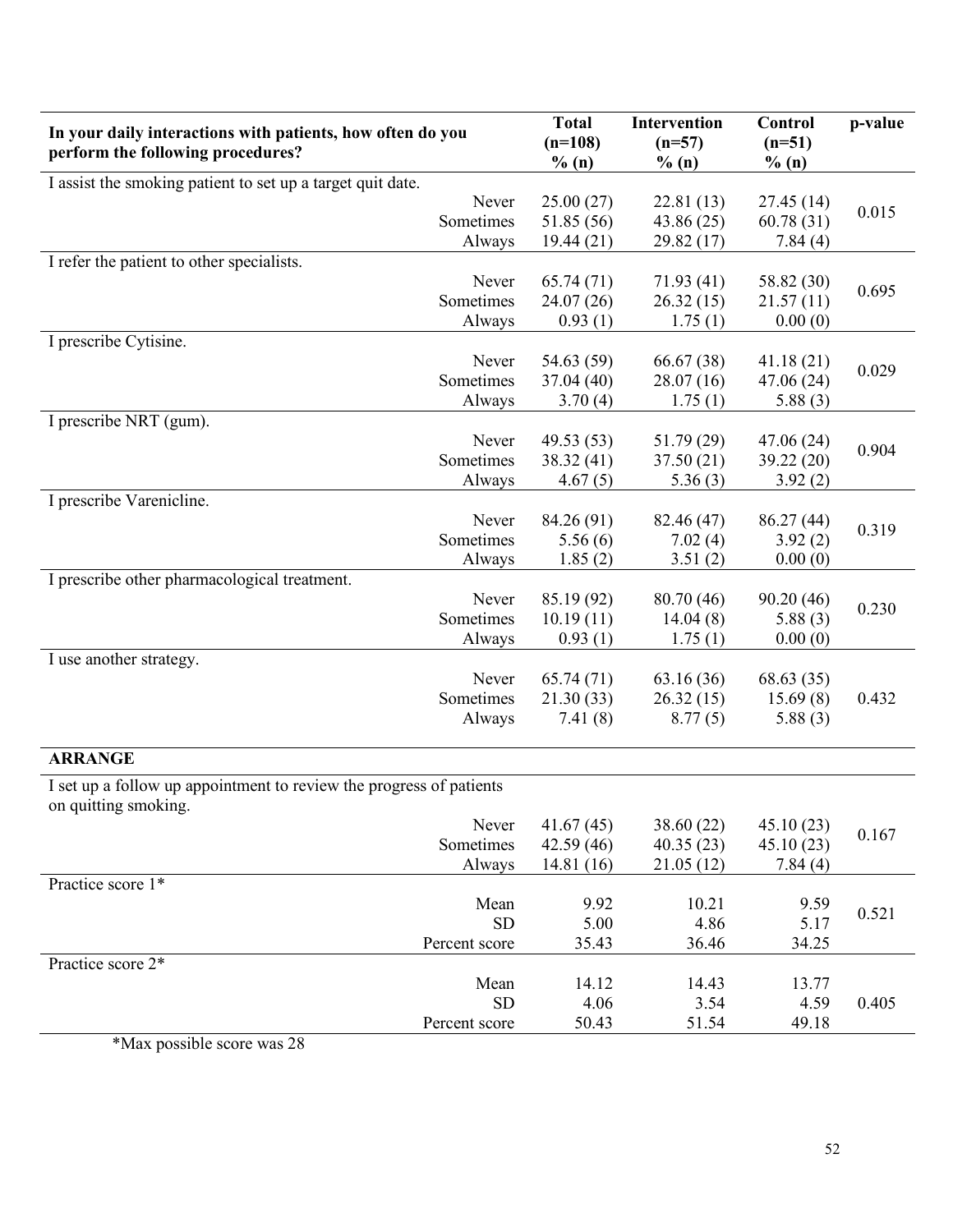| In your daily interactions with patients, how often do you<br>perform the following procedures? |                          | Intervention<br>$(n=57)$  |         |                          | Control<br>$(n=48)$       |         |
|-------------------------------------------------------------------------------------------------|--------------------------|---------------------------|---------|--------------------------|---------------------------|---------|
|                                                                                                 | <b>Baseline</b><br>% (n) | <b>Follow-up</b><br>% (n) | p-value | <b>Baseline</b><br>% (n) | <b>Follow-up</b><br>% (n) | p-value |
| <b>ASK</b>                                                                                      |                          |                           |         |                          |                           |         |
| I ask about the patients smoking status.                                                        |                          |                           |         |                          |                           |         |
| Never                                                                                           | 0.00(0)                  | 1.75(1)                   |         | 0.00(0)                  | 2.08(1)                   |         |
| Sometimes                                                                                       | 21.05(12)                | 19.30(11)                 | 0.973   | 27.08(13)                | 20.83(10)                 | 0.557   |
| Always                                                                                          | 78.95 (45)               | 77.19(44)                 |         | 70.83 (34)               | 77.08 (37)                |         |
| I ask about the number of cigarettes smoked per day.                                            |                          |                           |         |                          |                           |         |
| Never                                                                                           | 0.00(0)                  | 3.51(2)                   |         | 2.08(1)                  | 2.08(1)                   |         |
| Sometimes                                                                                       | 26.32(15)                | 12.28(7)                  | 0.104   | 27.08(13)                | 33.33(16)                 | 0.439   |
| Always                                                                                          | 73.68 (42)               | 82.46 (47)                |         | 68.75 (33)               | 64.58(31)                 |         |
| I ask about the time of the first cigarette.                                                    |                          |                           |         |                          |                           |         |
| Never                                                                                           | 3.51(2)                  | 3.51(2)                   |         | 22.92(11)                | 10.42(5)                  |         |
| Sometimes                                                                                       | 57.89 (33)               | 31.58 (18)                | 0.003   | 29.17(14)                | 45.83(22)                 | 0.323   |
| Always                                                                                          | 38.60 (22)               | 63.16(36)                 |         | 41.67(20)                | 43.75(21)                 |         |
| I ask if the patient smokes indoor at home.                                                     |                          |                           |         |                          |                           |         |
| Never                                                                                           | 8.77(5)                  | 1.75(1)                   |         | 8.33(4)                  | 10.42(5)                  |         |
| Sometimes                                                                                       | 21.05(12)                | 21.05(12)                 | 0.051   | 29.17(14)                | 41.67(20)                 | 0.159   |
| Always                                                                                          | 70.18 (40)               | 75.44 (43)                |         | 60.42(29)                | 43.75 (21)                |         |
| I ask about the previous quit attempts of smoking patients.                                     |                          |                           |         |                          |                           |         |
| Never                                                                                           | 1.75(1)                  | 0.00(0)                   | 0.019   | 0.00(0)                  | 4.17(2)                   | 0.771   |
| Sometimes                                                                                       | 33.33 (19)               | 19.30(11)                 |         | 41.67(20)                | 37.50(18)                 |         |
| Always                                                                                          | 63.16(36)                | 80.70 (46)                |         | 58.33 (28)               | 58.33 (28)                |         |
| I record the patients smoking history in the medical records.                                   |                          |                           |         |                          |                           |         |
| Never                                                                                           | 24.56(14)                | 17.54(10)                 | 0.259   | 35.42(17)                | 20.83(10)                 | 0.173   |
| Sometimes                                                                                       | 45.61(26)                | 43.86 (25)                |         | 33.33 (16)               | 43.75(21)                 |         |
| Always                                                                                          | 29.82 (17)               | 38.60 (22)                |         | 31.25(15)                | 35.42(17)                 |         |

# Table 14. Participants' practice related totobacco dependence treatment: baseline vs. follow-up (paired analysis)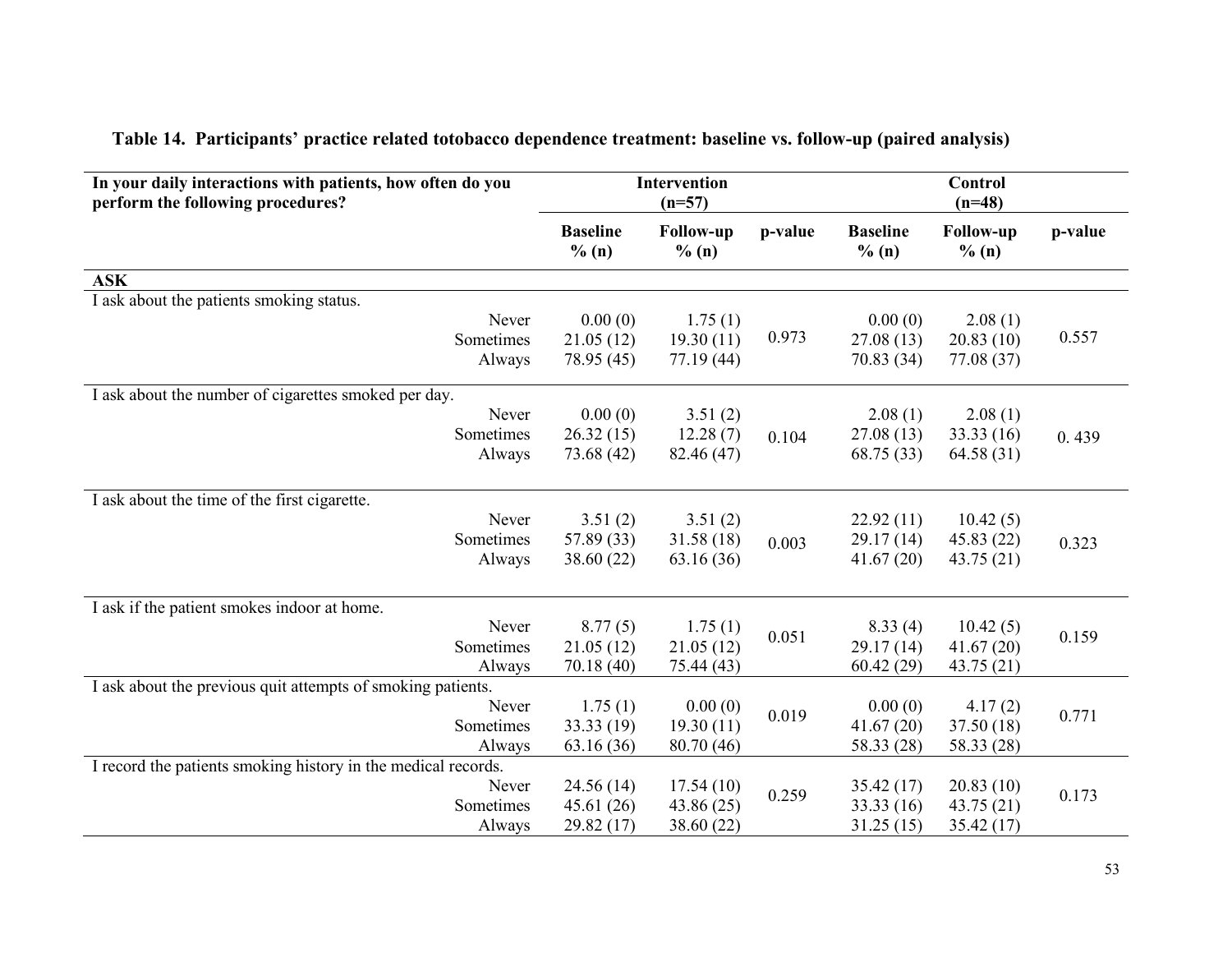| In your daily interactions with patients, how often do you<br>perform the following procedures? |                          | Intervention<br>$(n=57)$  |         |                          | Control<br>$(n=48)$       |         |
|-------------------------------------------------------------------------------------------------|--------------------------|---------------------------|---------|--------------------------|---------------------------|---------|
|                                                                                                 | <b>Baseline</b><br>% (n) | <b>Follow-up</b><br>% (n) | p-value | <b>Baseline</b><br>% (n) | <b>Follow-up</b><br>% (n) | p-value |
| In order to diagnose nicotine dependence among smokers I                                        |                          |                           |         |                          |                           |         |
| mostly use Classification of tobacco dependence in the                                          |                          |                           |         |                          |                           |         |
| ICD10CM.                                                                                        |                          |                           | < 0.001 |                          |                           | 0.348   |
| Never                                                                                           | 89.47 (51)               | 43.86(25)                 |         | 75.00 (36)               | 70.83 (34)                |         |
| Sometimes                                                                                       | 5.26(3)                  | 38.60 (22)                |         | 10.42(5)                 | 14.58(7)                  |         |
| Always                                                                                          | 3.51(2)                  | 15.79(9)                  |         | 4.17(2)                  | 6.25(3)                   |         |
| <b>ADVISE</b>                                                                                   |                          |                           |         |                          |                           |         |
| I advise a smoking patient on the need to quit.                                                 |                          |                           |         |                          |                           |         |
| Never<br>Sometimes                                                                              | 1.75(1)                  | 0.00(0)                   | 0.025   | 2.08(1)                  | 0.00(0)                   | 0.404   |
| Always                                                                                          | 7.02(4)<br>91.23(52)     | 0.00(0)<br>100.00(57)     |         | 8.33(4)<br>89.58 (43)    | 6.25(3)<br>93.75 (45)     |         |
| I advise to reduce the number of daily cigarettes.                                              |                          |                           |         |                          |                           |         |
| Never                                                                                           | 3.51(2)                  | 10.53(6)                  |         | 12.50(6)                 | 6.25(3)                   |         |
| Sometimes                                                                                       | 35.09(20)                | 26.32(15)                 | 0.456   | 27.08(13)                | 35.42(17)                 | 0.627   |
| Always                                                                                          | 61.40(35)                | 61.40(35)                 |         | 60.42(29)                | 56.25(27)                 |         |
| I advise to stop smoking abruptly.                                                              |                          |                           |         |                          |                           |         |
| Never                                                                                           | 10.53(6)                 | 10.53(6)                  |         | 12.50(6)                 | 10.42(5)                  |         |
| Sometimes                                                                                       | 38.60 (22)               | 40.35(23)                 | 0.855   | 29.17(14)                | 27.08(13)                 | 0.963   |
| Always                                                                                          | 50.88(29)                | 49.12 (28)                |         | 54.17 (26)               | 56.25(27)                 |         |
| <b>ASSESS</b>                                                                                   |                          |                           |         |                          |                           |         |
| I assess if patients who smoke are willing to quit at that<br>particular time.                  |                          |                           |         |                          |                           |         |
| Never                                                                                           | 15.79(9)                 | 0.00(0)                   | 0.005   | 6.25(3)                  | 8.33(4)                   | 0.146   |
| Sometimes                                                                                       | 33.33(19)                | 33.33 (19)                |         | 29.17(14)                | 43.75 (21)                |         |
| Always                                                                                          | 49.12 (28)               | 66.67 (38)                |         | 60.42(29)                | 47.92 (23)                |         |
| I ask if the patient intends to stop smoking.                                                   |                          |                           |         |                          |                           |         |
| Never                                                                                           | 0.00(0)                  | 0.00(0)                   |         | 4.17(2)                  | 2.08(1)                   |         |
| Sometimes                                                                                       | 17.54(10)                | 14.04(8)                  | 0.414   | 31.25(15)                | 27.08(13)                 | 0.417   |
| Always                                                                                          | 82.46 (47)               | 85.96 (49)                |         | 64.58 (31)               | 70.83 (34)                |         |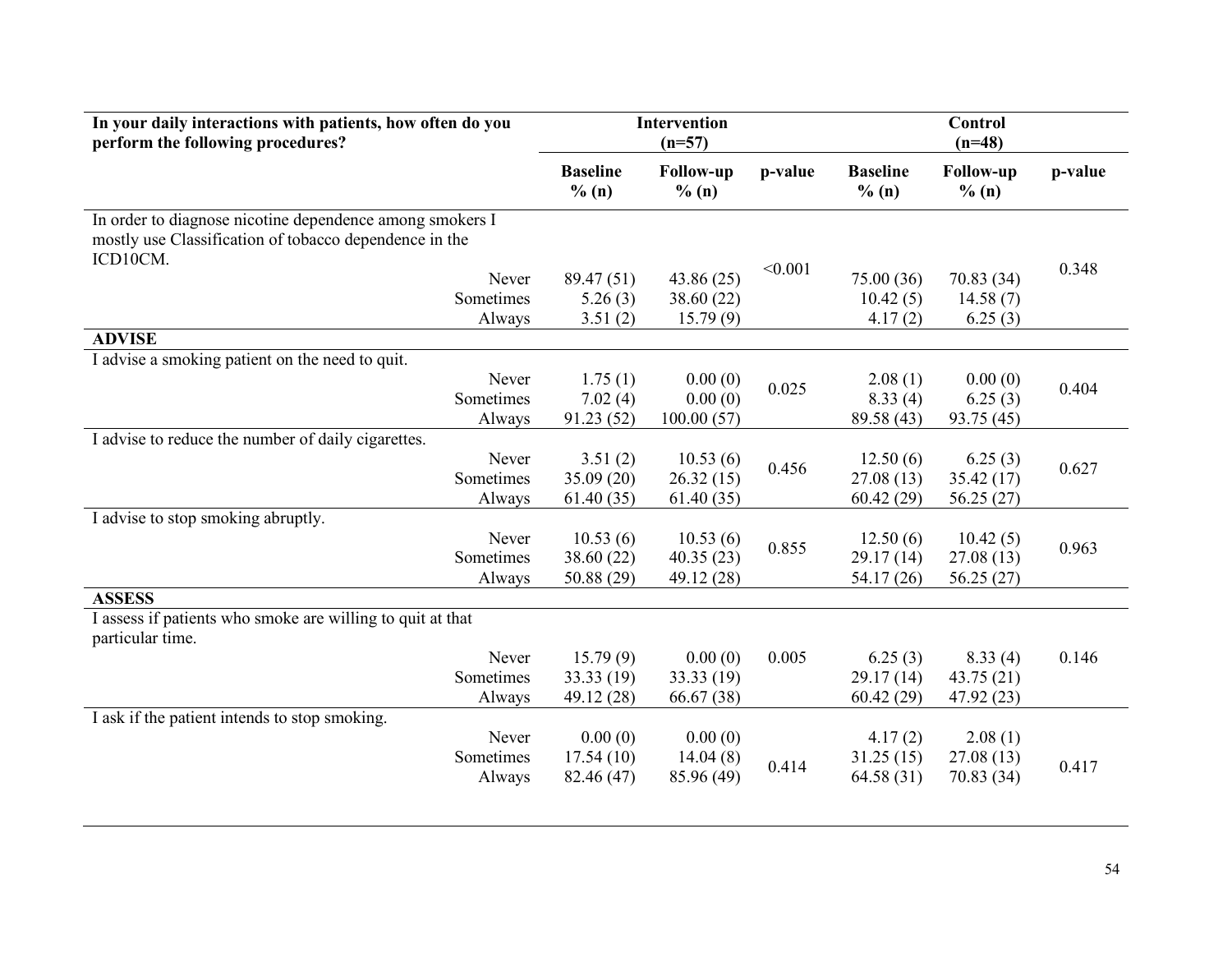| In your daily interactions with patients, how often do you<br>perform the following procedures?    |                             | <b>Intervention</b><br>$(n=57)$ |         |                          | <b>Control</b><br>$(n=48)$ |         |
|----------------------------------------------------------------------------------------------------|-----------------------------|---------------------------------|---------|--------------------------|----------------------------|---------|
|                                                                                                    | <b>Baseline</b><br>$\%$ (n) | <b>Follow-up</b><br>% (n)       | p-value | <b>Baseline</b><br>% (n) | <b>Follow-up</b><br>% (n)  | p-value |
| <b>ASSIST</b>                                                                                      |                             |                                 |         |                          |                            |         |
| I assess nicotine dependence among smokers using the<br>Fagerström nicotine dependence test (FTND) |                             |                                 |         |                          |                            |         |
| Never                                                                                              | 80.70(46)                   | 19.30(11)                       | < 0.001 | 75.00 (36)               | 75.00(36)                  | 0.622   |
| Sometimes                                                                                          | 12.28(7)                    | 35.09 (20)                      |         | 14.58(7)                 | 14.58(7)                   |         |
| Always                                                                                             | 3.51(2)                     | 43.86 (25)                      |         | 6.25(3)                  | 10.42(5)                   |         |
| I discuss the risks of smoking and benefits of quitting smoking<br>with patients.                  |                             |                                 |         |                          |                            |         |
| Never                                                                                              | 1.75(1)                     | 0.00(0)                         | 0.085   | 4.17(2)                  | 4.17(2)                    | 0.968   |
| Sometimes                                                                                          | 22.81(13)                   | 12.28(7)                        |         | 14.58(7)                 | 12.50(6)                   |         |
| Always                                                                                             | 75.44 (43)                  | 87.72 (50)                      |         | 81.25 (39)               | 83.33 (40)                 |         |
| I discuss personal barriers to cessation.                                                          |                             |                                 |         |                          |                            |         |
| Never                                                                                              | 8.77(5)                     | 3.51(2)                         |         | 8.33(4)                  | 2.08(1)                    |         |
| Sometimes                                                                                          | 45.61(26)                   | 38.60 (22)                      | 0.067   | 35.42(17)                | 45.83(22)                  | 0.859   |
| Always                                                                                             | 45.61(26)                   | 56.14 (32)                      |         | 54.17 (26)               | 50.00(24)                  |         |
| I discuss the use of pharmacological aids such as nicotine<br>replacement therapy with patients.   |                             |                                 |         |                          |                            |         |
| Never                                                                                              | 40.35(23)                   | 5.26(3)                         | < 0.001 | 31.25(15)                | 25.00(12)                  | 0.736   |
| Sometimes                                                                                          | 45.61(26)                   | 35.09 (20)                      |         | 39.58 (19)               | 60.42(29)                  |         |
| Always                                                                                             | 14.04(8)                    | 59.65 (34)                      |         | 27.08(13)                | 14.58(7)                   |         |
| I propose to help the patient in quitting.                                                         |                             |                                 |         |                          |                            |         |
| Never                                                                                              | 17.54(10)                   | 3.51(2)                         |         | 16.67(8)                 | 12.50(6)                   |         |
| Sometimes                                                                                          | 36.84(21)                   | 10.53(6)                        | < 0.001 | 45.83 (22)               | 47.92(23)                  | 0.362   |
| Always                                                                                             | 45.61(26)                   | 85.96 (49)                      |         | 37.50 (18)               | 39.58 (19)                 |         |
| I advise on behavioral "tricks".                                                                   |                             |                                 |         |                          |                            |         |
| Never                                                                                              | 22.81(13)                   | 7.02(4)                         | < 0.001 | 14.58(7)                 | 18.75(9)                   | 0.298   |
| Sometimes                                                                                          | 47.37(27)                   | 28.07(16)                       |         | 54.17 (26)               | 35.42(17)                  |         |
| Always                                                                                             | 29.82(17)                   | 64.91 (37)                      |         | 29.17(14)                | 39.58 (19)                 |         |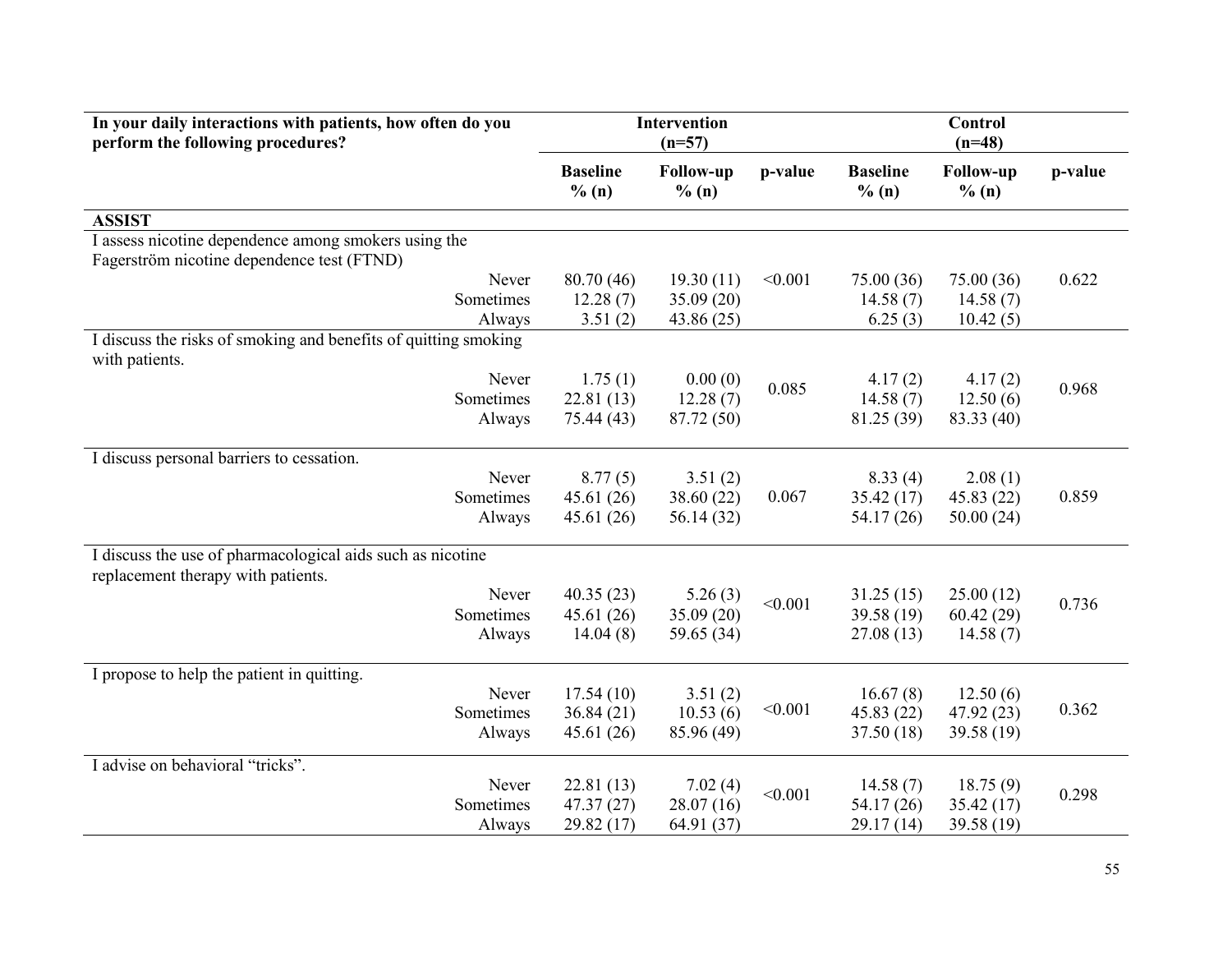| In your daily interactions with patients, how often do you<br>perform the following procedures? | <b>Intervention</b><br>$(n=57)$ |                          |         |                          | Control<br>$(n=48)$       |         |  |
|-------------------------------------------------------------------------------------------------|---------------------------------|--------------------------|---------|--------------------------|---------------------------|---------|--|
|                                                                                                 | <b>Baseline</b><br>% (n)        | Follow-up<br>% (n)       | p-value | <b>Baseline</b><br>% (n) | <b>Follow-up</b><br>% (n) | p-value |  |
| I give a practical advice to prevent relapse.                                                   |                                 |                          |         |                          |                           |         |  |
| Never                                                                                           | 22.81(13)                       | 3.51(2)                  |         | 10.42(5)                 | 8.33(4)                   |         |  |
| Sometimes                                                                                       | 38.60 (22)                      | 21.05(12)                | < 0.001 | 33.33 (16)               | 41.67(20)                 | 0.829   |  |
| Always                                                                                          | 36.84(21)                       | 73.68 (42)               |         | 52.08(25)                | 50.00(24)                 |         |  |
| I give self-help materials.                                                                     |                                 |                          |         |                          |                           |         |  |
| Never                                                                                           | 64.91 (37)                      | 22.81(13)                |         | 58.33 (54)               | 43.75(21)                 |         |  |
| Sometimes                                                                                       | 29.82(17)                       | 45.61(26)                | < 0.001 | 37.50 (18)               | 45.83 (22)                | 0.182   |  |
| Always                                                                                          | 3.51(2)                         | 31.58 (18)               |         | 4.17(2)                  | 4.17(2)                   |         |  |
| I assist the smoking patient to set up a target quit date.                                      |                                 |                          |         |                          |                           |         |  |
| Never                                                                                           | 22.81(13)                       | 8.77(5)                  | < 0.001 | 25.00(12)                | 27.08(13)                 | 0.184   |  |
| Sometimes                                                                                       | 43.86(25)                       | 17.54(10)                |         | 62.50(30)                | 39.58 (19)                |         |  |
| Always                                                                                          | 29.82(17)                       | 73.68 (42)               |         | 8.33(4)                  | 31.25(15)                 |         |  |
| I refer the patient to other specialists.                                                       |                                 |                          |         |                          |                           |         |  |
| Never<br>Sometimes                                                                              | 71.93(41)<br>26.32(15)          | 49.12 (28)<br>33.33 (19) | 0.007   | 56.25(27)<br>22.92(11)   | 58.33 (28)<br>31.25(15)   | 0.564   |  |
| Always                                                                                          | 1.75(1)                         | 7.02(4)                  |         | 0.00(0)                  | 2.08(1)                   |         |  |
| I prescribe Cytisine.                                                                           |                                 |                          |         |                          |                           |         |  |
| Never                                                                                           | 66.67 (38)                      | 22.81(13)                |         | 41.67(20)                | 54.17 (26)                | 0.582   |  |
| Sometimes                                                                                       | 28.07(16)                       | 49.12 (28)               | < 0.001 | 45.83 (22)               | 31.25(15)                 |         |  |
| Always                                                                                          | 1.75(1)                         | 24.56(14)                |         | 6.25(3)                  | 8.33(4)                   |         |  |
| I prescribe NRT (gum).                                                                          |                                 |                          |         |                          |                           |         |  |
| Never                                                                                           | 51.79(29)                       | 15.79(9)                 |         | 45.83(22)                | 45.83 (22)                |         |  |
| Sometimes                                                                                       | 37.50(21)                       | 54.39 (31)               | < 0.001 | 39.58 (19)               | 39.58 (19)                | 0.278   |  |
| Always                                                                                          | 5.36(3)                         | 24.56 (14)               |         | 4.17(2)                  | 6.25(3)                   |         |  |
| I prescribe Varenicline.                                                                        |                                 |                          |         |                          |                           |         |  |
| Never                                                                                           | 82.46 (47)                      | 50.88 (29)               |         | 85.42 (41)               | 77.08 (37)                |         |  |
| Sometimes                                                                                       | 7.02(4)                         | 35.09 (20)               | < 0.001 | 4.17(2)                  | 12.50(6)                  | 0.052   |  |
| Always                                                                                          | 3.51(2)                         | 8.77(5)                  |         | 0.00(0)                  | 6.25(3)                   |         |  |
|                                                                                                 |                                 |                          |         |                          |                           |         |  |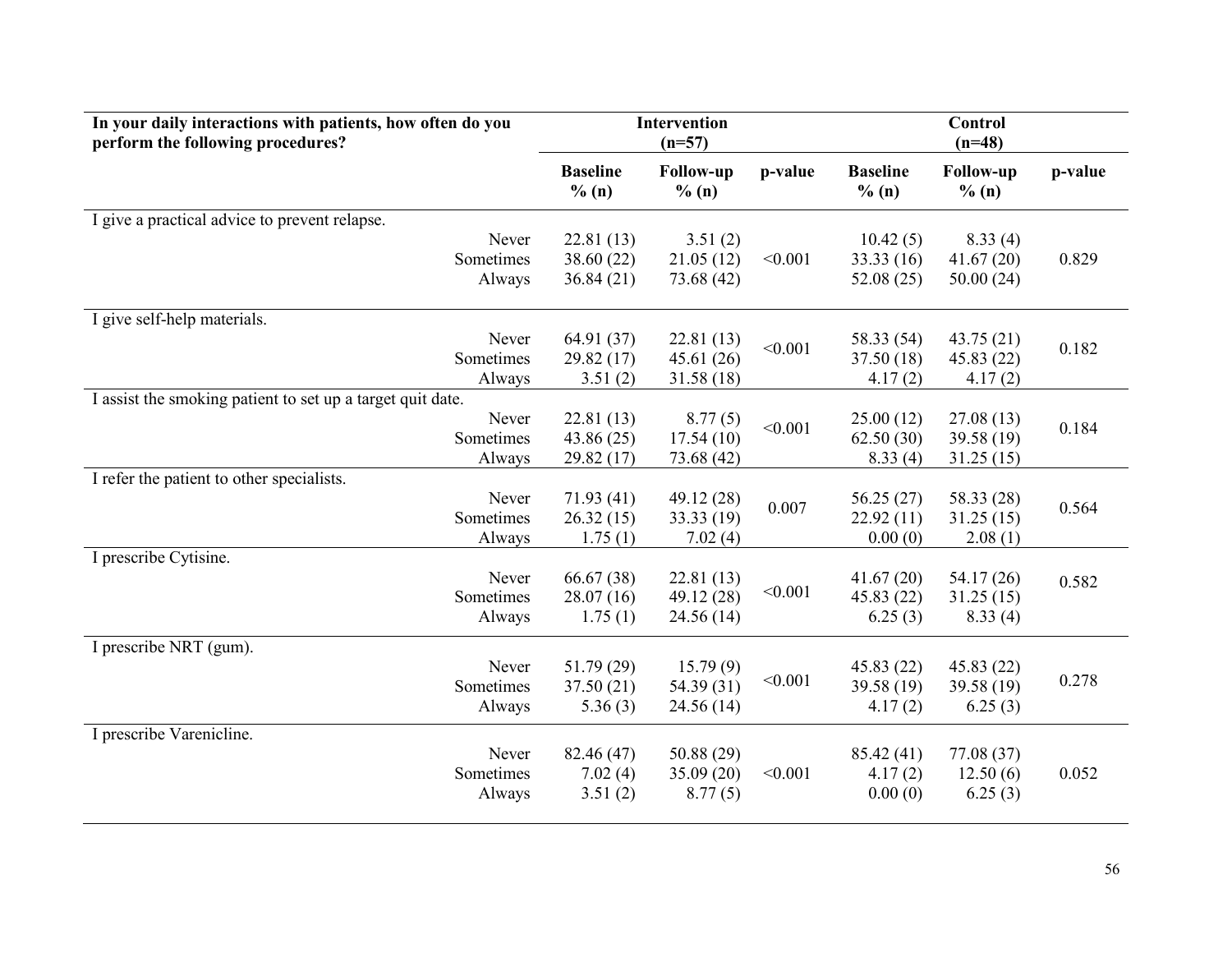| In your daily interactions with patients, how often do you<br>perform the following procedures? |                                      | <b>Intervention</b><br>$(n=57)$    |         |                                   | <b>Control</b><br>$(n=48)$         |         |
|-------------------------------------------------------------------------------------------------|--------------------------------------|------------------------------------|---------|-----------------------------------|------------------------------------|---------|
|                                                                                                 | <b>Baseline</b><br>% (n)             | <b>Follow-up</b><br>% (n)          | p-value | <b>Baseline</b><br>% (n)          | <b>Follow-up</b><br>% (n)          | p-value |
| I prescribe other pharmacological treatment.                                                    |                                      |                                    |         |                                   |                                    |         |
| Never<br>Sometimes<br>Always                                                                    | 80.70 (46)<br>14.04(8)<br>1.75(1)    | 71.93(41)<br>19.30(11)<br>1.75(1)  | 0.768   | 91.67(44)<br>4.17(2)<br>0.00(0)   | 75.00 (36)<br>18.75(9)<br>2.08(1)  | 0.003   |
| I use another strategy.                                                                         |                                      |                                    |         |                                   |                                    |         |
| Never<br>Sometimes<br>Always                                                                    | 63.16(36)<br>26.32(15)<br>8.77(5)    | 63.16(36)<br>24.56 (14)<br>5.26(3) | 0.575   | 68.75 (33)<br>14.58(7)<br>6.25(3) | 47.92(23)<br>35.42(17)<br>4.17(2)  | 0.116   |
| <b>ARRANGE</b>                                                                                  |                                      |                                    |         |                                   |                                    |         |
| I set up a follow up appointment to review the progress of<br>patients on quitting smoking.     |                                      |                                    |         |                                   |                                    |         |
| Never<br>Sometimes<br>Always                                                                    | 38.60 (22)<br>40.35(23)<br>21.05(12) | 7.02(4)<br>42.11(24)<br>50.88 (29) | < 0.001 | 41.67(20)<br>47.92(23)<br>8.33(4) | 43.75(21)<br>31.25(15)<br>18.75(9) | 0.448   |
| Practice score 1*                                                                               |                                      |                                    |         |                                   |                                    |         |
| Mean<br><b>SD</b><br>Percent score                                                              | 10.34<br>4.74<br>36.93               | 14.96<br>5.83<br>53.43             | < 0.001 | 10.03<br>4.84<br>35.82            | 10.25<br>5.19<br>36.61             | 0.739   |
| Practice score 2*                                                                               |                                      |                                    |         |                                   |                                    |         |
| Mean<br><b>SD</b><br>Percent score                                                              | 14.30<br>3.63<br>51.07               | 18.97<br>4.07<br>67.75             | < 0.001 | 13.94<br>4.43<br>49.79            | 14.88<br>4.04<br>53.14             | 0.117   |

\*Max possible score was 28.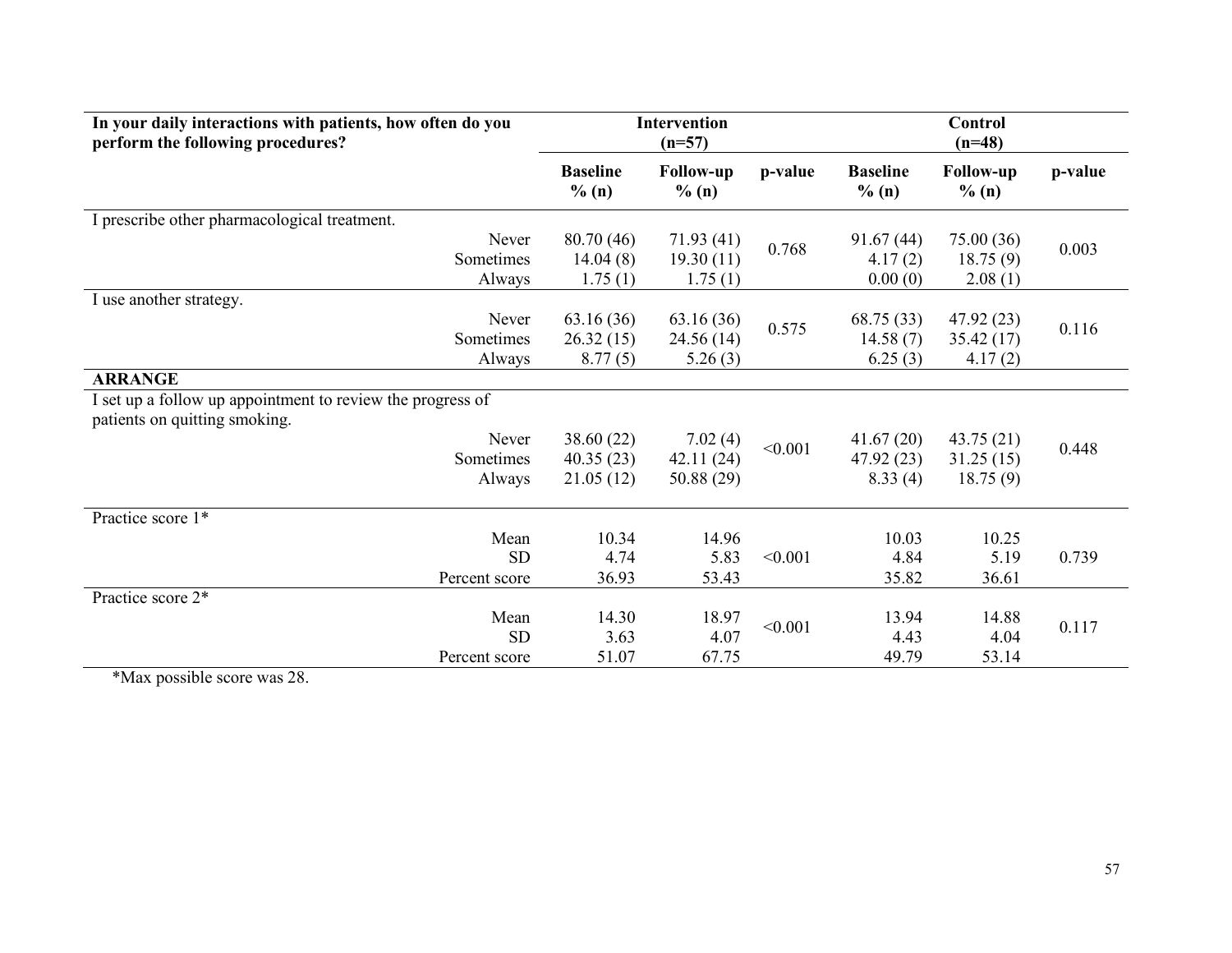| % (n)<br>% (n)<br>% (n)<br>Educating patients on the general health risks of smoking.<br>Not at all confident<br>3.70(4)<br>1.75(1)<br>5.88(3)<br>0.467<br>A little confident<br>18.52(20)<br>17.54(10)<br>19.61(10)<br>Confident<br>76.85 (83)<br>80.70 (46)<br>72.55(37)<br>Advising smokers on how to quit smoking.<br>Not at all confident<br>10.19(11)<br>7.02(4)<br>13.73(7)<br>0.369<br>A little confident<br>25.00(27)<br>22.81(13)<br>27.45 (14)<br>Confident<br>62.96(68)<br>68.42 (39)<br>56.86 (29)<br>Assessing the willingness of the patient to quit smoking.<br>Not at all confident<br>10.19(11)<br>10.53(6)<br>9.80(5)<br>0.858<br>A little confident<br>27.78 (30)<br>29.82(17)<br>25.49(13)<br>Confident<br>62.04(67)<br>59.65 (34)<br>64.71 (33)<br>Discussing various smoking cessation options with patients.<br>Not at all confident<br>22.22(24)<br>17.54(10)<br>27.45(14)<br>0.167<br>A little confident<br>27.78 (30)<br>19.61(10)<br>35.09(20)<br>Confident<br>49.07 (53)<br>47.37(27)<br>50.98 (26)<br>Recommending appropriate smoking cessation medications for the<br>patient.<br>Not at all confident<br>45.37 (49)<br>42.11(24)<br>49.02(25)<br>0.575<br>A little confident<br>24.07(26)<br>28.07(16)<br>19.61(10)<br>Confident<br>30.56 (33)<br>29.82(17)<br>31.37(16)<br>Motivating patients to consider quitting.<br>Not at all confident<br>12.04(13)<br>19.61(10)<br>5.26(3)<br>0.066<br>A little confident<br>27.78 (30)<br>31.58(18)<br>23.53(12)<br>Confident<br>58.33 (63)<br>61.40(35)<br>54.90 (28)<br>Negotiating a target quit date for the patient to stop smoking.<br>Not at all confident<br>33.33 (36)<br>22.81(13)<br>45.10(23)<br>0.019<br>A little confident<br>27.79(30)<br>28.07(16)<br>27.45(14)<br>Confident<br>37.96(41)<br>49.12 (28)<br>25.49(13)<br>Helping recent quitters learn how to cope with withdrawal<br>symptoms.<br>Not at all confident<br>21.30(23)<br>15.79(9)<br>27.45 (14)<br>0.295<br>A little confident<br>35.09(20)<br>31.48 (34)<br>27.45(14)<br>Confident<br>44.44 (48)<br>47.37(27)<br>41.18(21)<br>Confidence score*<br>Mean<br>4.22<br>4.44<br>3.98<br>0.367<br><b>SD</b><br>2.62<br>2.61<br>2.65<br>52.78<br>55.48<br>49.75<br>Percent score | Please rate your confidence in performing the following to help | <b>Total</b><br>$(n=108)$ | Intervention<br>$(n=57)$ | Control<br>$(n=51)$ | p-value |
|------------------------------------------------------------------------------------------------------------------------------------------------------------------------------------------------------------------------------------------------------------------------------------------------------------------------------------------------------------------------------------------------------------------------------------------------------------------------------------------------------------------------------------------------------------------------------------------------------------------------------------------------------------------------------------------------------------------------------------------------------------------------------------------------------------------------------------------------------------------------------------------------------------------------------------------------------------------------------------------------------------------------------------------------------------------------------------------------------------------------------------------------------------------------------------------------------------------------------------------------------------------------------------------------------------------------------------------------------------------------------------------------------------------------------------------------------------------------------------------------------------------------------------------------------------------------------------------------------------------------------------------------------------------------------------------------------------------------------------------------------------------------------------------------------------------------------------------------------------------------------------------------------------------------------------------------------------------------------------------------------------------------------------------------------------------------------------------------------------------------------------------------------------------------------------------------------------------------------------|-----------------------------------------------------------------|---------------------------|--------------------------|---------------------|---------|
|                                                                                                                                                                                                                                                                                                                                                                                                                                                                                                                                                                                                                                                                                                                                                                                                                                                                                                                                                                                                                                                                                                                                                                                                                                                                                                                                                                                                                                                                                                                                                                                                                                                                                                                                                                                                                                                                                                                                                                                                                                                                                                                                                                                                                                    | your patients quit smoking:                                     |                           |                          |                     |         |
|                                                                                                                                                                                                                                                                                                                                                                                                                                                                                                                                                                                                                                                                                                                                                                                                                                                                                                                                                                                                                                                                                                                                                                                                                                                                                                                                                                                                                                                                                                                                                                                                                                                                                                                                                                                                                                                                                                                                                                                                                                                                                                                                                                                                                                    |                                                                 |                           |                          |                     |         |
|                                                                                                                                                                                                                                                                                                                                                                                                                                                                                                                                                                                                                                                                                                                                                                                                                                                                                                                                                                                                                                                                                                                                                                                                                                                                                                                                                                                                                                                                                                                                                                                                                                                                                                                                                                                                                                                                                                                                                                                                                                                                                                                                                                                                                                    |                                                                 |                           |                          |                     |         |
|                                                                                                                                                                                                                                                                                                                                                                                                                                                                                                                                                                                                                                                                                                                                                                                                                                                                                                                                                                                                                                                                                                                                                                                                                                                                                                                                                                                                                                                                                                                                                                                                                                                                                                                                                                                                                                                                                                                                                                                                                                                                                                                                                                                                                                    |                                                                 |                           |                          |                     |         |
|                                                                                                                                                                                                                                                                                                                                                                                                                                                                                                                                                                                                                                                                                                                                                                                                                                                                                                                                                                                                                                                                                                                                                                                                                                                                                                                                                                                                                                                                                                                                                                                                                                                                                                                                                                                                                                                                                                                                                                                                                                                                                                                                                                                                                                    |                                                                 |                           |                          |                     |         |
|                                                                                                                                                                                                                                                                                                                                                                                                                                                                                                                                                                                                                                                                                                                                                                                                                                                                                                                                                                                                                                                                                                                                                                                                                                                                                                                                                                                                                                                                                                                                                                                                                                                                                                                                                                                                                                                                                                                                                                                                                                                                                                                                                                                                                                    |                                                                 |                           |                          |                     |         |
|                                                                                                                                                                                                                                                                                                                                                                                                                                                                                                                                                                                                                                                                                                                                                                                                                                                                                                                                                                                                                                                                                                                                                                                                                                                                                                                                                                                                                                                                                                                                                                                                                                                                                                                                                                                                                                                                                                                                                                                                                                                                                                                                                                                                                                    |                                                                 |                           |                          |                     |         |
|                                                                                                                                                                                                                                                                                                                                                                                                                                                                                                                                                                                                                                                                                                                                                                                                                                                                                                                                                                                                                                                                                                                                                                                                                                                                                                                                                                                                                                                                                                                                                                                                                                                                                                                                                                                                                                                                                                                                                                                                                                                                                                                                                                                                                                    |                                                                 |                           |                          |                     |         |
|                                                                                                                                                                                                                                                                                                                                                                                                                                                                                                                                                                                                                                                                                                                                                                                                                                                                                                                                                                                                                                                                                                                                                                                                                                                                                                                                                                                                                                                                                                                                                                                                                                                                                                                                                                                                                                                                                                                                                                                                                                                                                                                                                                                                                                    |                                                                 |                           |                          |                     |         |
|                                                                                                                                                                                                                                                                                                                                                                                                                                                                                                                                                                                                                                                                                                                                                                                                                                                                                                                                                                                                                                                                                                                                                                                                                                                                                                                                                                                                                                                                                                                                                                                                                                                                                                                                                                                                                                                                                                                                                                                                                                                                                                                                                                                                                                    |                                                                 |                           |                          |                     |         |
|                                                                                                                                                                                                                                                                                                                                                                                                                                                                                                                                                                                                                                                                                                                                                                                                                                                                                                                                                                                                                                                                                                                                                                                                                                                                                                                                                                                                                                                                                                                                                                                                                                                                                                                                                                                                                                                                                                                                                                                                                                                                                                                                                                                                                                    |                                                                 |                           |                          |                     |         |
|                                                                                                                                                                                                                                                                                                                                                                                                                                                                                                                                                                                                                                                                                                                                                                                                                                                                                                                                                                                                                                                                                                                                                                                                                                                                                                                                                                                                                                                                                                                                                                                                                                                                                                                                                                                                                                                                                                                                                                                                                                                                                                                                                                                                                                    |                                                                 |                           |                          |                     |         |
|                                                                                                                                                                                                                                                                                                                                                                                                                                                                                                                                                                                                                                                                                                                                                                                                                                                                                                                                                                                                                                                                                                                                                                                                                                                                                                                                                                                                                                                                                                                                                                                                                                                                                                                                                                                                                                                                                                                                                                                                                                                                                                                                                                                                                                    |                                                                 |                           |                          |                     |         |
|                                                                                                                                                                                                                                                                                                                                                                                                                                                                                                                                                                                                                                                                                                                                                                                                                                                                                                                                                                                                                                                                                                                                                                                                                                                                                                                                                                                                                                                                                                                                                                                                                                                                                                                                                                                                                                                                                                                                                                                                                                                                                                                                                                                                                                    |                                                                 |                           |                          |                     |         |
|                                                                                                                                                                                                                                                                                                                                                                                                                                                                                                                                                                                                                                                                                                                                                                                                                                                                                                                                                                                                                                                                                                                                                                                                                                                                                                                                                                                                                                                                                                                                                                                                                                                                                                                                                                                                                                                                                                                                                                                                                                                                                                                                                                                                                                    |                                                                 |                           |                          |                     |         |
|                                                                                                                                                                                                                                                                                                                                                                                                                                                                                                                                                                                                                                                                                                                                                                                                                                                                                                                                                                                                                                                                                                                                                                                                                                                                                                                                                                                                                                                                                                                                                                                                                                                                                                                                                                                                                                                                                                                                                                                                                                                                                                                                                                                                                                    |                                                                 |                           |                          |                     |         |
|                                                                                                                                                                                                                                                                                                                                                                                                                                                                                                                                                                                                                                                                                                                                                                                                                                                                                                                                                                                                                                                                                                                                                                                                                                                                                                                                                                                                                                                                                                                                                                                                                                                                                                                                                                                                                                                                                                                                                                                                                                                                                                                                                                                                                                    |                                                                 |                           |                          |                     |         |
|                                                                                                                                                                                                                                                                                                                                                                                                                                                                                                                                                                                                                                                                                                                                                                                                                                                                                                                                                                                                                                                                                                                                                                                                                                                                                                                                                                                                                                                                                                                                                                                                                                                                                                                                                                                                                                                                                                                                                                                                                                                                                                                                                                                                                                    |                                                                 |                           |                          |                     |         |
|                                                                                                                                                                                                                                                                                                                                                                                                                                                                                                                                                                                                                                                                                                                                                                                                                                                                                                                                                                                                                                                                                                                                                                                                                                                                                                                                                                                                                                                                                                                                                                                                                                                                                                                                                                                                                                                                                                                                                                                                                                                                                                                                                                                                                                    |                                                                 |                           |                          |                     |         |
|                                                                                                                                                                                                                                                                                                                                                                                                                                                                                                                                                                                                                                                                                                                                                                                                                                                                                                                                                                                                                                                                                                                                                                                                                                                                                                                                                                                                                                                                                                                                                                                                                                                                                                                                                                                                                                                                                                                                                                                                                                                                                                                                                                                                                                    |                                                                 |                           |                          |                     |         |
|                                                                                                                                                                                                                                                                                                                                                                                                                                                                                                                                                                                                                                                                                                                                                                                                                                                                                                                                                                                                                                                                                                                                                                                                                                                                                                                                                                                                                                                                                                                                                                                                                                                                                                                                                                                                                                                                                                                                                                                                                                                                                                                                                                                                                                    |                                                                 |                           |                          |                     |         |
|                                                                                                                                                                                                                                                                                                                                                                                                                                                                                                                                                                                                                                                                                                                                                                                                                                                                                                                                                                                                                                                                                                                                                                                                                                                                                                                                                                                                                                                                                                                                                                                                                                                                                                                                                                                                                                                                                                                                                                                                                                                                                                                                                                                                                                    |                                                                 |                           |                          |                     |         |
|                                                                                                                                                                                                                                                                                                                                                                                                                                                                                                                                                                                                                                                                                                                                                                                                                                                                                                                                                                                                                                                                                                                                                                                                                                                                                                                                                                                                                                                                                                                                                                                                                                                                                                                                                                                                                                                                                                                                                                                                                                                                                                                                                                                                                                    |                                                                 |                           |                          |                     |         |
|                                                                                                                                                                                                                                                                                                                                                                                                                                                                                                                                                                                                                                                                                                                                                                                                                                                                                                                                                                                                                                                                                                                                                                                                                                                                                                                                                                                                                                                                                                                                                                                                                                                                                                                                                                                                                                                                                                                                                                                                                                                                                                                                                                                                                                    |                                                                 |                           |                          |                     |         |
|                                                                                                                                                                                                                                                                                                                                                                                                                                                                                                                                                                                                                                                                                                                                                                                                                                                                                                                                                                                                                                                                                                                                                                                                                                                                                                                                                                                                                                                                                                                                                                                                                                                                                                                                                                                                                                                                                                                                                                                                                                                                                                                                                                                                                                    |                                                                 |                           |                          |                     |         |
|                                                                                                                                                                                                                                                                                                                                                                                                                                                                                                                                                                                                                                                                                                                                                                                                                                                                                                                                                                                                                                                                                                                                                                                                                                                                                                                                                                                                                                                                                                                                                                                                                                                                                                                                                                                                                                                                                                                                                                                                                                                                                                                                                                                                                                    |                                                                 |                           |                          |                     |         |
|                                                                                                                                                                                                                                                                                                                                                                                                                                                                                                                                                                                                                                                                                                                                                                                                                                                                                                                                                                                                                                                                                                                                                                                                                                                                                                                                                                                                                                                                                                                                                                                                                                                                                                                                                                                                                                                                                                                                                                                                                                                                                                                                                                                                                                    |                                                                 |                           |                          |                     |         |
|                                                                                                                                                                                                                                                                                                                                                                                                                                                                                                                                                                                                                                                                                                                                                                                                                                                                                                                                                                                                                                                                                                                                                                                                                                                                                                                                                                                                                                                                                                                                                                                                                                                                                                                                                                                                                                                                                                                                                                                                                                                                                                                                                                                                                                    |                                                                 |                           |                          |                     |         |
|                                                                                                                                                                                                                                                                                                                                                                                                                                                                                                                                                                                                                                                                                                                                                                                                                                                                                                                                                                                                                                                                                                                                                                                                                                                                                                                                                                                                                                                                                                                                                                                                                                                                                                                                                                                                                                                                                                                                                                                                                                                                                                                                                                                                                                    |                                                                 |                           |                          |                     |         |
|                                                                                                                                                                                                                                                                                                                                                                                                                                                                                                                                                                                                                                                                                                                                                                                                                                                                                                                                                                                                                                                                                                                                                                                                                                                                                                                                                                                                                                                                                                                                                                                                                                                                                                                                                                                                                                                                                                                                                                                                                                                                                                                                                                                                                                    |                                                                 |                           |                          |                     |         |
|                                                                                                                                                                                                                                                                                                                                                                                                                                                                                                                                                                                                                                                                                                                                                                                                                                                                                                                                                                                                                                                                                                                                                                                                                                                                                                                                                                                                                                                                                                                                                                                                                                                                                                                                                                                                                                                                                                                                                                                                                                                                                                                                                                                                                                    |                                                                 |                           |                          |                     |         |
|                                                                                                                                                                                                                                                                                                                                                                                                                                                                                                                                                                                                                                                                                                                                                                                                                                                                                                                                                                                                                                                                                                                                                                                                                                                                                                                                                                                                                                                                                                                                                                                                                                                                                                                                                                                                                                                                                                                                                                                                                                                                                                                                                                                                                                    |                                                                 |                           |                          |                     |         |
|                                                                                                                                                                                                                                                                                                                                                                                                                                                                                                                                                                                                                                                                                                                                                                                                                                                                                                                                                                                                                                                                                                                                                                                                                                                                                                                                                                                                                                                                                                                                                                                                                                                                                                                                                                                                                                                                                                                                                                                                                                                                                                                                                                                                                                    |                                                                 |                           |                          |                     |         |
|                                                                                                                                                                                                                                                                                                                                                                                                                                                                                                                                                                                                                                                                                                                                                                                                                                                                                                                                                                                                                                                                                                                                                                                                                                                                                                                                                                                                                                                                                                                                                                                                                                                                                                                                                                                                                                                                                                                                                                                                                                                                                                                                                                                                                                    |                                                                 |                           |                          |                     |         |
|                                                                                                                                                                                                                                                                                                                                                                                                                                                                                                                                                                                                                                                                                                                                                                                                                                                                                                                                                                                                                                                                                                                                                                                                                                                                                                                                                                                                                                                                                                                                                                                                                                                                                                                                                                                                                                                                                                                                                                                                                                                                                                                                                                                                                                    |                                                                 |                           |                          |                     |         |
|                                                                                                                                                                                                                                                                                                                                                                                                                                                                                                                                                                                                                                                                                                                                                                                                                                                                                                                                                                                                                                                                                                                                                                                                                                                                                                                                                                                                                                                                                                                                                                                                                                                                                                                                                                                                                                                                                                                                                                                                                                                                                                                                                                                                                                    |                                                                 |                           |                          |                     |         |
|                                                                                                                                                                                                                                                                                                                                                                                                                                                                                                                                                                                                                                                                                                                                                                                                                                                                                                                                                                                                                                                                                                                                                                                                                                                                                                                                                                                                                                                                                                                                                                                                                                                                                                                                                                                                                                                                                                                                                                                                                                                                                                                                                                                                                                    |                                                                 |                           |                          |                     |         |

### Table 15. Participants' confidence in providing tobacco dependence treatment

\* Max possible score was 8.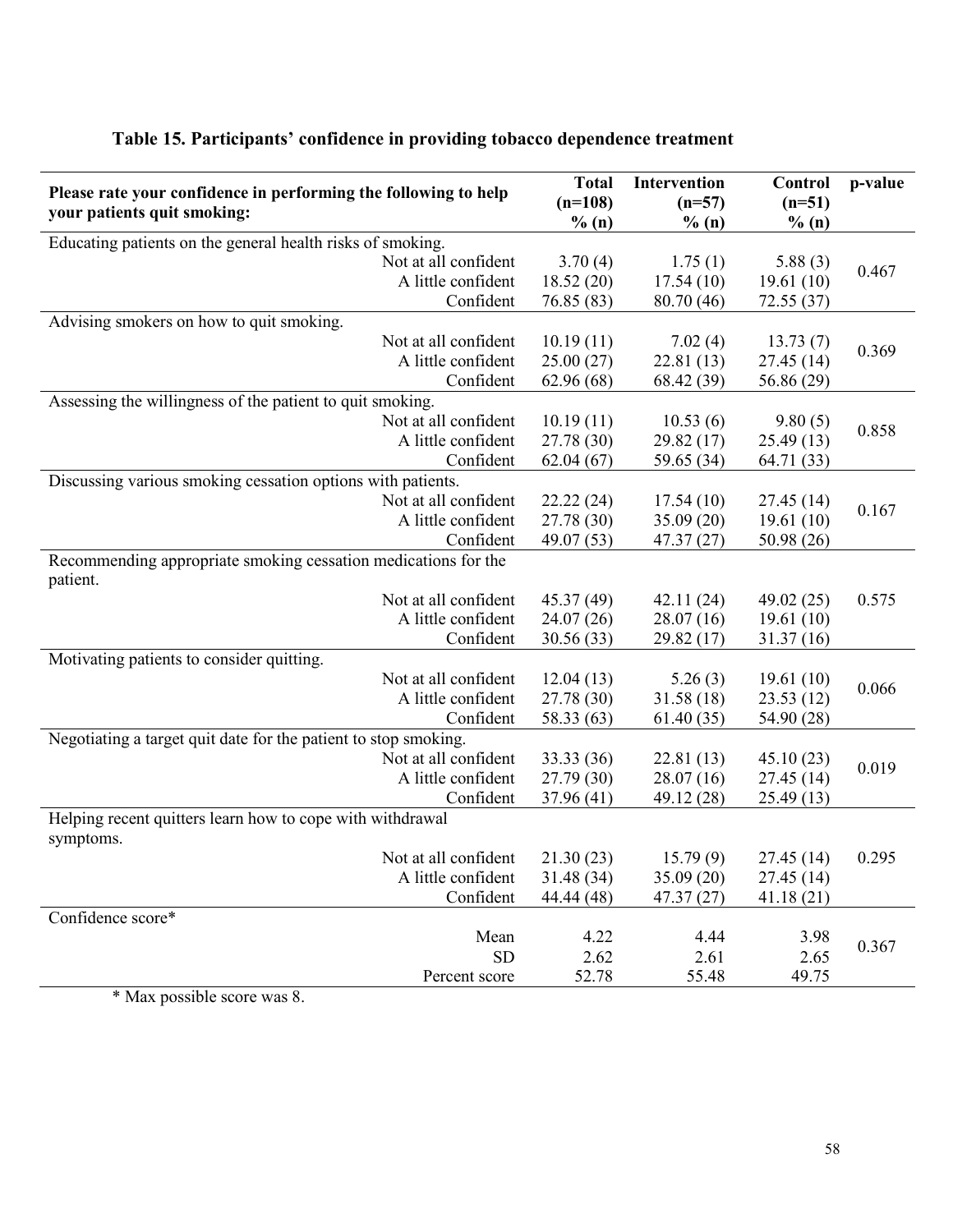| Please rate your confidence in performing the following to<br>help your patients quit smoking: |                 | Intervention<br>$(n=57)$ |         |                 | Control<br>$(n=48)$ |         |
|------------------------------------------------------------------------------------------------|-----------------|--------------------------|---------|-----------------|---------------------|---------|
|                                                                                                | <b>Baseline</b> | <b>Follow-up</b>         | p-value | <b>Baseline</b> | <b>Follow-up</b>    | p-value |
|                                                                                                | % (n)           | % (n)                    |         | % (n)           | % (n)               |         |
| Educating patients on the general health risks of smoking.                                     |                 |                          |         |                 |                     |         |
| Not at all confident                                                                           | 1.75(1)         | 1.75(1)                  | 0.024   | 6.25(3)         | 4.17(2)             | 0.824   |
| A little confident                                                                             | 17.54(10)       | 3.51(2)                  |         | 16.67(8)        | 20.83(10)           |         |
| Confident                                                                                      | 80.70 (46)      | 94.74 (54)               |         | 75.00 (36)      | 75.00 (36)          |         |
| Advising smokers on how to quit smoking.                                                       |                 |                          |         |                 |                     |         |
| Not at all confident                                                                           | 7.02(4)         | 0.00(0)                  | 0.010   | 10.42(5)        | 2.08(1)             | 0.016   |
| A little confident                                                                             | 22.81(13)       | 12.28(7)                 |         | 29.17(14)       | 20.83(10)           |         |
| Confident                                                                                      | 68.42 (39)      | 87.72 (50)               |         | 58.33 (28)      | 75.00 (36)          |         |
| Assessing the willingness of the patient to quit smoking.                                      |                 |                          |         |                 |                     |         |
| Not at all confident                                                                           | 10.53(6)        | 1.75(1)                  | 0.029   | 8.33(4)         | 0.00(0)             | 0.698   |
| A little confident                                                                             | 29.82 (17)      | 21.05(12)                |         | 22.92(11)       | 31.25(15)           |         |
| Confident                                                                                      | 59.65 (34)      | 77.19 (44)               |         | 68.75 (33)      | 68.75 (33)          |         |
| Discussing various smoking cessation options with patients.                                    |                 |                          |         |                 |                     |         |
| Not at all confident                                                                           | 17.54(10)       | 5.26(3)                  |         | 25.00(12)       | 18.75(9)            |         |
| A little confident                                                                             | 35.09(20)       | 17.54(10)                | < 0.001 | 18.75(9)        | 33.33(16)           | 0.940   |
| Confident                                                                                      | 47.37(27)       | 77.19(44)                |         | 54.17 (26)      | 45.83(22)           |         |
| Recommending appropriate smoking cessation medications                                         |                 |                          |         |                 |                     |         |
| for the patient.                                                                               |                 |                          |         |                 |                     |         |
| Not at all confident                                                                           | 42.11(24)       | 5.26(3)                  | < 0.001 | 45.83(22)       | 20.83(10)           | 0.070   |
| A little confident                                                                             | 28.07(16)       | 22.81(13)                |         | 20.83(10)       | 45.83(22)           |         |
| Confident                                                                                      | 29.82(17)       | 71.93(41)                |         | 33.33(16)       | 31.25(15)           |         |
| Motivating patients to consider quitting.                                                      |                 |                          |         |                 |                     |         |
| Not at all confident                                                                           | 5.26(3)         | 1.75(1)                  | 0.047   | 16.67(8)        | 8.33(4)             | 0.041   |
| A little confident                                                                             | 31.58(18)       | 21.05(12)                |         | 25.00(12)       | 16.67(8)            |         |
| Confident                                                                                      | 61.40(35)       | 77.19 (44)               |         | 56.25(27)       | 72.92 (35)          |         |

# Table 16. Participants' confidence in providing tobacco dependence treatment: baseline vs. follow-up (paired analysis)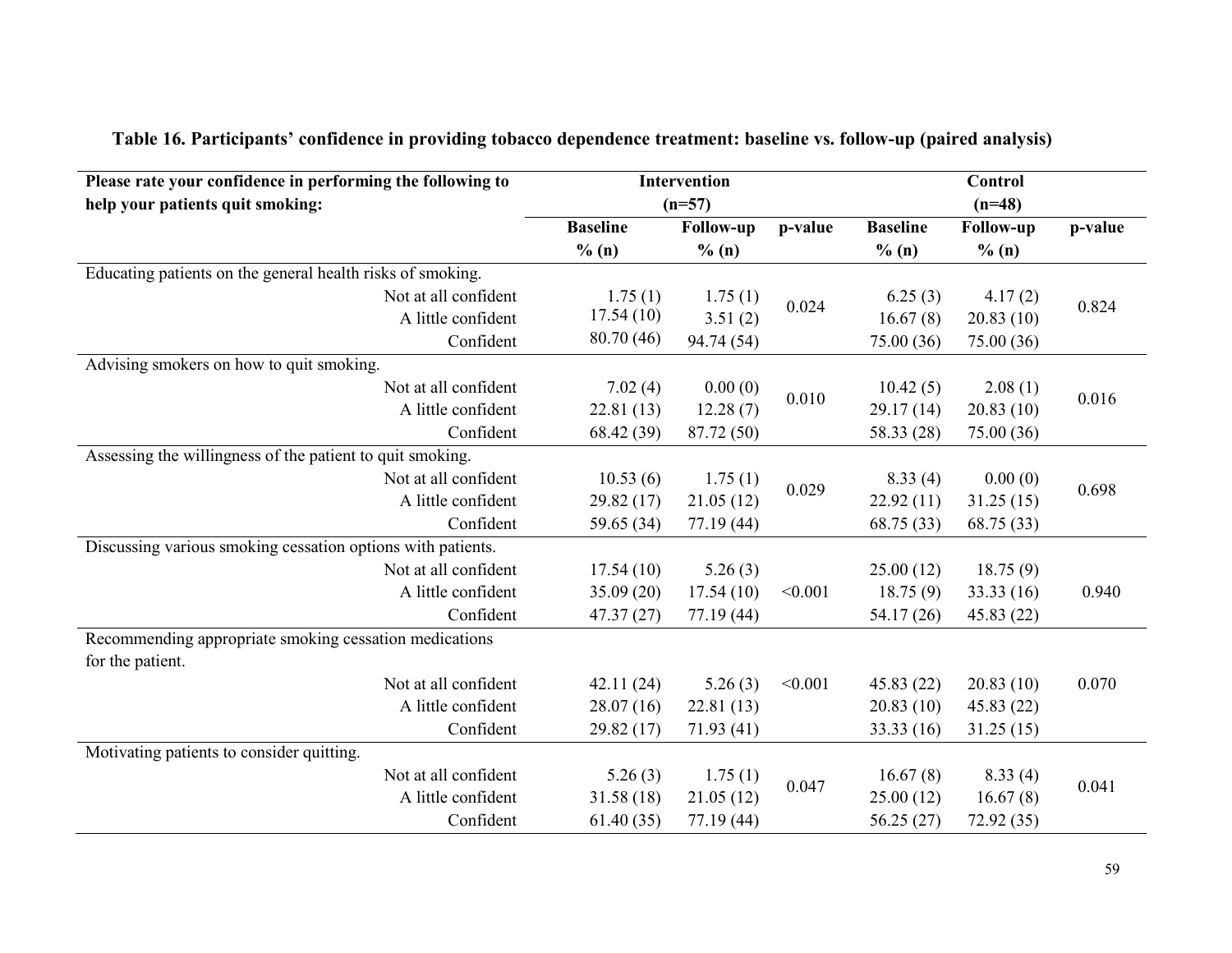|                 | <b>Intervention</b> |          |                  | Control          |         |
|-----------------|---------------------|----------|------------------|------------------|---------|
|                 |                     |          | $(n=48)$         |                  |         |
| <b>Baseline</b> | <b>Follow-up</b>    | p-value  | <b>Baseline</b>  | <b>Follow-up</b> | p-value |
| $\%$ (n)        | % (n)               |          | % (n)            | $\%$ (n)         |         |
|                 |                     |          |                  |                  |         |
| 22.81(13)       | 10.53(6)            |          | 43.75(21)        | 29.17(14)        |         |
| 28.07(16)       | 17.54(10)           |          | 29.17(14)        | 27.08(13)        | 0.031   |
| 49.12 (28)      | 71.93(41)           |          | 25.00(12)        | 41.67(20)        |         |
|                 |                     |          |                  |                  |         |
|                 |                     |          |                  |                  |         |
| 15.79(9)        | 1.75(1)             | 0.002    | 25.00(12)        | 12.50(6)         | 0.119   |
| 35.09(20)       | 28.07(16)           |          | 29.17(14)        | 33.33(16)        |         |
| 47.37(27)       | 70.18(40)           |          | 41.67(20)        | 50.00(24)        |         |
|                 |                     |          |                  |                  |         |
| 4.44            | 6.28                |          | 4.13             | 4.60             |         |
| 2.61            | 2.17                |          | 2.60             | 2.47             | 0.208   |
| 55.48           | 78.51               |          | 51.56            | 57.55            |         |
|                 |                     | $(n=57)$ | 0.001<br>< 0.001 |                  |         |

\* Max possible score was 8.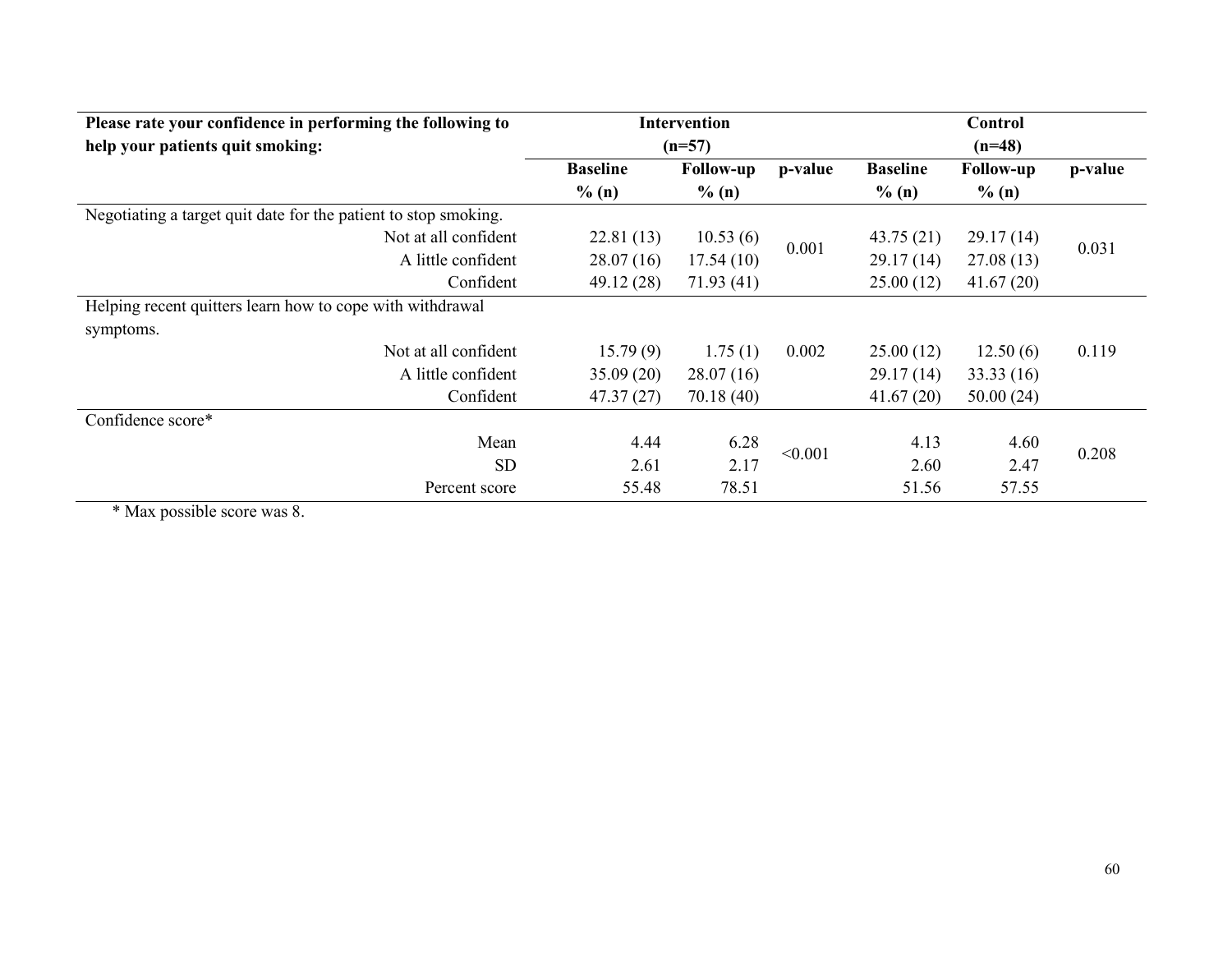| How would you rate the following as barriers that hinder you<br>from helping patients to stop smoking? | <b>Total</b><br>$(n=108)$<br>% (n) | Intervention<br>$(n=57)$<br>$\%$ (n) | Control<br>$(n=51)$<br>% (n) | p-value |
|--------------------------------------------------------------------------------------------------------|------------------------------------|--------------------------------------|------------------------------|---------|
| Patients are not interested in receiving smoking cessation<br>information.                             |                                    |                                      |                              |         |
| Not a barrier                                                                                          | 28.70 (31)                         | 22.81(13)                            | 35.29(18)                    | 0.168   |
| Somewhat a barrier                                                                                     | 46.30(50)                          | 45.61(26)                            | 47.06(24)                    |         |
| Important barrier                                                                                      | 25.00(27)                          | 31.58(18)                            | 17.65(9)                     |         |
| Patients do not comply with information given on smoking<br>cessation.                                 |                                    |                                      |                              |         |
| Not a barrier                                                                                          | 9.26(10)                           | 7.02(4)                              | 11.76(6)                     | 0.193   |
| Somewhat a barrier                                                                                     | 44.44 (48)                         | 38.60 (22)                           | 50.98(26)                    |         |
| Important barrier                                                                                      | 46.30(50)                          | 54.39 (31)                           | 37.25(19)                    |         |
| Lack of time/ time with patients is limited.                                                           |                                    |                                      |                              |         |
| Not a barrier                                                                                          | 19.44(21)                          | 12.28(7)                             | 27.45(14)                    | 0.056   |
| Somewhat a barrier                                                                                     | 50.00(54)                          | 49.12 (28)                           | 50.98 (26)                   |         |
| Important barrier                                                                                      | 30.56 (33)                         | 38.60 (22)                           | 21.57(11)                    |         |
| Patients have more immediate health problems to be addressed.                                          |                                    |                                      |                              |         |
| Not a barrier                                                                                          | 42.59(46)                          | 36.84(21)                            | 49.02 (25)                   | 0.311   |
| Somewhat a barrier                                                                                     | 38.89 (42)                         | 45.61 (26)                           | 31.37(16)                    |         |
| Important barrier                                                                                      | 17.59(19)                          | 17.54(10)                            | 17.65(9)                     |         |
| Lack of smoking cessation specialists to refer patients to for further<br>assistance.                  |                                    |                                      |                              |         |
| Not a barrier                                                                                          | 18.52(20)                          | 14.04(8)                             | 23.53(12)                    | 0.062   |
| Somewhat a barrier                                                                                     | 37.04(40)                          | 31.58 (18)                           | 43.14(22)                    |         |
| Important barrier                                                                                      | 43.52 (47)                         | 54.39 (31)                           | 31.37(16)                    |         |
| Lack of patient education material (brochures/pamphlets).                                              |                                    |                                      |                              |         |
| Not a barrier                                                                                          | 9.26(10)                           | 7.02(4)                              | 11.76(6)                     | 0.008   |
| Somewhat a barrier                                                                                     | 46.30(50)                          | 35.09 (20)                           | 58.82 (30)                   |         |
| Important barrier                                                                                      | 43.52 (47)                         | 57.89 (33)                           | 27.45(14)                    |         |
| Insufficient training on smoking cessation interventions.                                              |                                    |                                      |                              |         |
| Not a barrier                                                                                          | 15.74(17)                          | 8.77(5)                              | 23.53(12)                    | < 0.001 |
| Somewhat a barrier                                                                                     | 38.89 (42)                         | 28.07(16)                            | 50.98 (26)                   |         |
| Important barrier                                                                                      | 45.37 (49)                         | 63.16(36)                            | 25.49 (13)                   |         |
| Lack of awareness of smoking cessation Guidelines.                                                     |                                    |                                      |                              |         |
| Not a barrier                                                                                          | 12.96(14)                          | 5.26(3)                              | 21.57(11)                    | 0.006   |
| Somewhat a barrier                                                                                     | 47.22(51)                          | 43.86 (25)                           | 50.98 (26)                   |         |
| Important barrier                                                                                      | 38.89 (42)                         | 50.88 (29)                           | 25.49(13)                    |         |
| Insufficient knowledge on smoking cessation interventions.                                             |                                    |                                      |                              |         |
| Not a barrier                                                                                          | 11.11(12)                          | 5.26(3)                              | 17.65(9)                     | 0.003   |
| Somewhat a barrier                                                                                     | 46.30(50)                          | 38.60 (22)                           | 54.90 (28)                   |         |
| Important barrier                                                                                      | 41.67(42)                          | 56.14 (32)                           | 25.49(13)                    |         |

### Table 17. Barriers in providing tobacco dependence treatment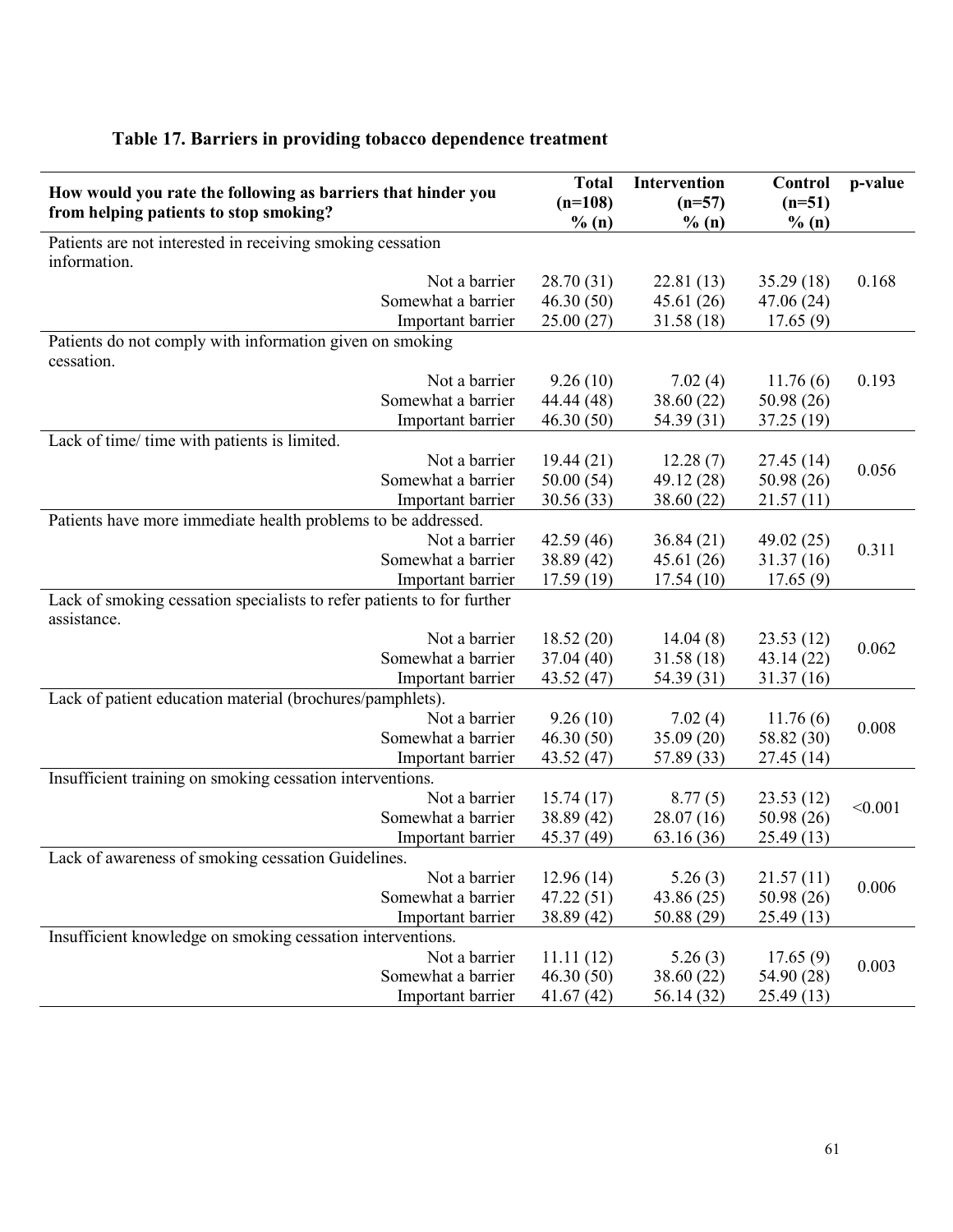| How would you rate the following as barriers that          |                 | Intervention     |         |                 | <b>Control</b>   |         |
|------------------------------------------------------------|-----------------|------------------|---------|-----------------|------------------|---------|
| hinder you from helping patients to stop smoking?          |                 | $(n=57)$         |         |                 | $(n=48)$         |         |
|                                                            | <b>Baseline</b> | <b>Follow-up</b> | p-value | <b>Baseline</b> | <b>Follow-up</b> | p-value |
|                                                            | % (n)           | % (n)            |         | % (n)           | % (n)            |         |
| Patients are not interested in receiving smoking cessation |                 |                  |         |                 |                  |         |
| information.                                               |                 |                  |         |                 |                  |         |
| Not a barrier                                              | 22.81(13)       | 14.04(8)         | 0.359   | 35.42(17)       | 22.92(11)        | 0.364   |
| Somewhat a barrier                                         | 45.61(26)       | 47.37(27)        |         | 45.83(22)       | 54.17 (26)       |         |
| Important barrier                                          | 31.58(18)       | 36.84(21)        |         | 18.75(9)        | 20.83(10)        |         |
| Patients do not comply with information given on smoking   |                 |                  |         |                 |                  |         |
| cessation.                                                 |                 |                  |         |                 |                  |         |
| Not a barrier                                              | 7.02(4)         | 8.77(5)          | 0.246   | 10.42(5)        | 6.25(6)          | 0.532   |
| Somewhat a barrier                                         | 38.60(22)       | 47.37(27)        |         | 50.00(24)       | 62.50(30)        |         |
| Important barrier                                          | 54.39 (31)      | 42.11(24)        |         | 39.58 (19)      | 29.17(14)        |         |
| Lack of time/ time with patients is limited.               |                 |                  |         |                 |                  |         |
| Not a barrier                                              | 12.28(7)        | 7.02(4)          | 0.683   | 25.00(12)       | 25.00(12)        | 0.367   |
| Somewhat a barrier                                         | 49.12(28)       | 61.40(35)        |         | 52.08(25)       | 39.58 (19)       |         |
| Important barrier                                          | 38.60 (22)      | 29.82 (17)       |         | 22.92(11)       | 33.33(16)        |         |
| Patients have more immediate health problems to be         |                 |                  |         |                 |                  |         |
| addressed.                                                 |                 |                  |         |                 |                  |         |
| Not a barrier                                              | 36.84(21)       | 38.60(2)         | 0.583   | 47.92(23)       | 43.75(21)        | 0.273   |
| Somewhat a barrier                                         | 45.61(26)       | 49.12 (28)       |         | 31.25(15)       | 22.92(11)        |         |
| Important barrier                                          | 17.54(10)       | 10.53(6)         |         | 18.75(9)        | 29.17(14)        |         |
| Lack of smoking cessation specialists to refer patients to |                 |                  |         |                 |                  |         |
| for further assistance.                                    |                 |                  |         |                 |                  |         |
| Not a barrier                                              | 14.04(8)        | 15.79(9)         | 0.027   | 18.75(9)        | 10.42(5)         | 0.051   |
| Somewhat a barrier                                         | 31.58(18)       | 52.63 $(30)$     |         | 45.83 (22)      | 35.42(17)        |         |
| Important barrier                                          | 54.39 (31)      | 29.82 (17)       |         | 33.33 (16)      | 47.92 (23)       |         |
|                                                            |                 |                  |         |                 |                  |         |

# Table 18. Barriers in providing tobacco dependence treatment: baseline vs. follow-up (paired analysis)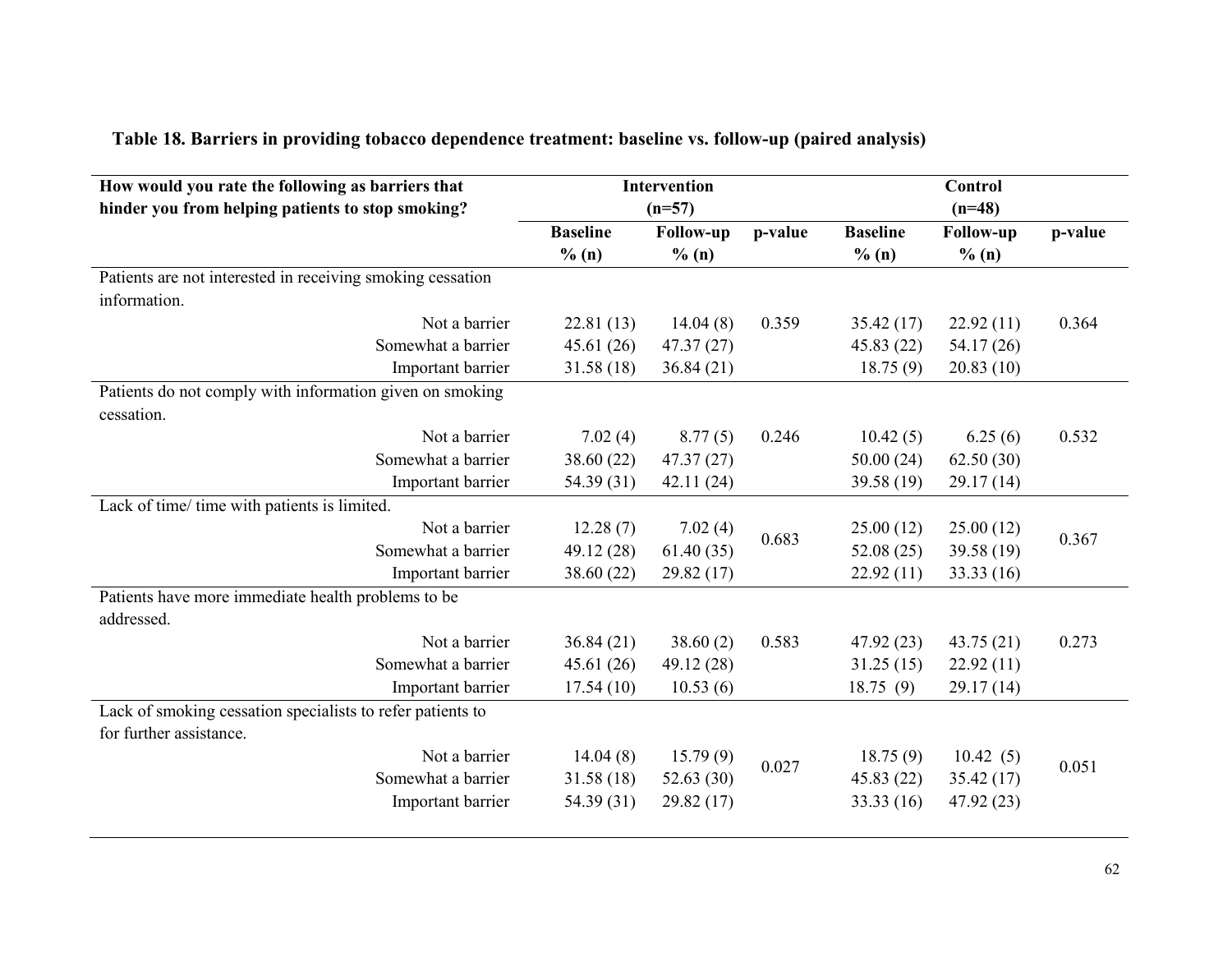| How would you rate the following as barriers that          |                 | Intervention     |         |                 | Control          |         |
|------------------------------------------------------------|-----------------|------------------|---------|-----------------|------------------|---------|
| hinder you from helping patients to stop smoking?          |                 | $(n=57)$         |         | $(n=48)$        |                  |         |
|                                                            | <b>Baseline</b> | <b>Follow-up</b> | p-value | <b>Baseline</b> | <b>Follow-up</b> | p-value |
|                                                            | % (n)           | $\%$ (n)         |         | $\%$ (n)        | % (n)            |         |
| Lack of patient education material (brochures/pamphlets).  |                 |                  |         |                 |                  |         |
| Not a barrier                                              | 7.02(4)         | 1.75(1)          | 0.389   | 10.42<br>(5)    | 16.67(8)         | 0.273   |
| Somewhat a barrier                                         | 35.09(20)       | 52.63(30)        |         | 58.33 (28)      | 35.42(17)        |         |
| Important barrier                                          | 57.89 (33)      | 43.86 (25)       |         | 29.17(14)       | 45.83(22)        |         |
| Insufficient training on smoking cessation interventions.  |                 |                  |         |                 |                  |         |
| Not a barrier                                              | 8.77(5)         | 15.79(9)         | 0.003   | 20.83(10)       | 12.50(6)         | 0.009   |
| Somewhat a barrier                                         | 28.07(16)       | 50.88(29)        |         | 52.08(25)       | 33.33(16)        |         |
| Important barrier                                          | 63.16(36)       | 29.82(17)        |         | 27.08(13)       | 52.08(25)        |         |
| Lack of awareness of smoking cessation Guidelines.         |                 |                  |         |                 |                  |         |
| Not a barrier                                              | 5.26(3)         | 7.02(4)          |         | 20.83(10)       | 12.50(6)         |         |
| Somewhat a barrier                                         | 43.86(25)       | 52.63(30)        | 0.191   | 50.00(24)       | 31.25(15)        | 0.015   |
| Important barrier                                          | 50.88(29)       | 38.60 (22)       |         | 27.08(13)       | 50.00(24)        |         |
| Insufficient knowledge on smoking cessation interventions. |                 |                  |         |                 |                  |         |
| Not a barrier                                              | 5.26(3)         | 12.28(7)         |         | 16.67(8)        | 16.67(8)         |         |
| Somewhat a barrier                                         | 38.60(22)       | 49.12 (28)       | 0.011   | 54.17(26)       | 35.42(17)        | 0.114   |
| Important barrier                                          | 56.14 (32)      | 36.84(21)        |         | 27.08(13)       | 45.83(22)        |         |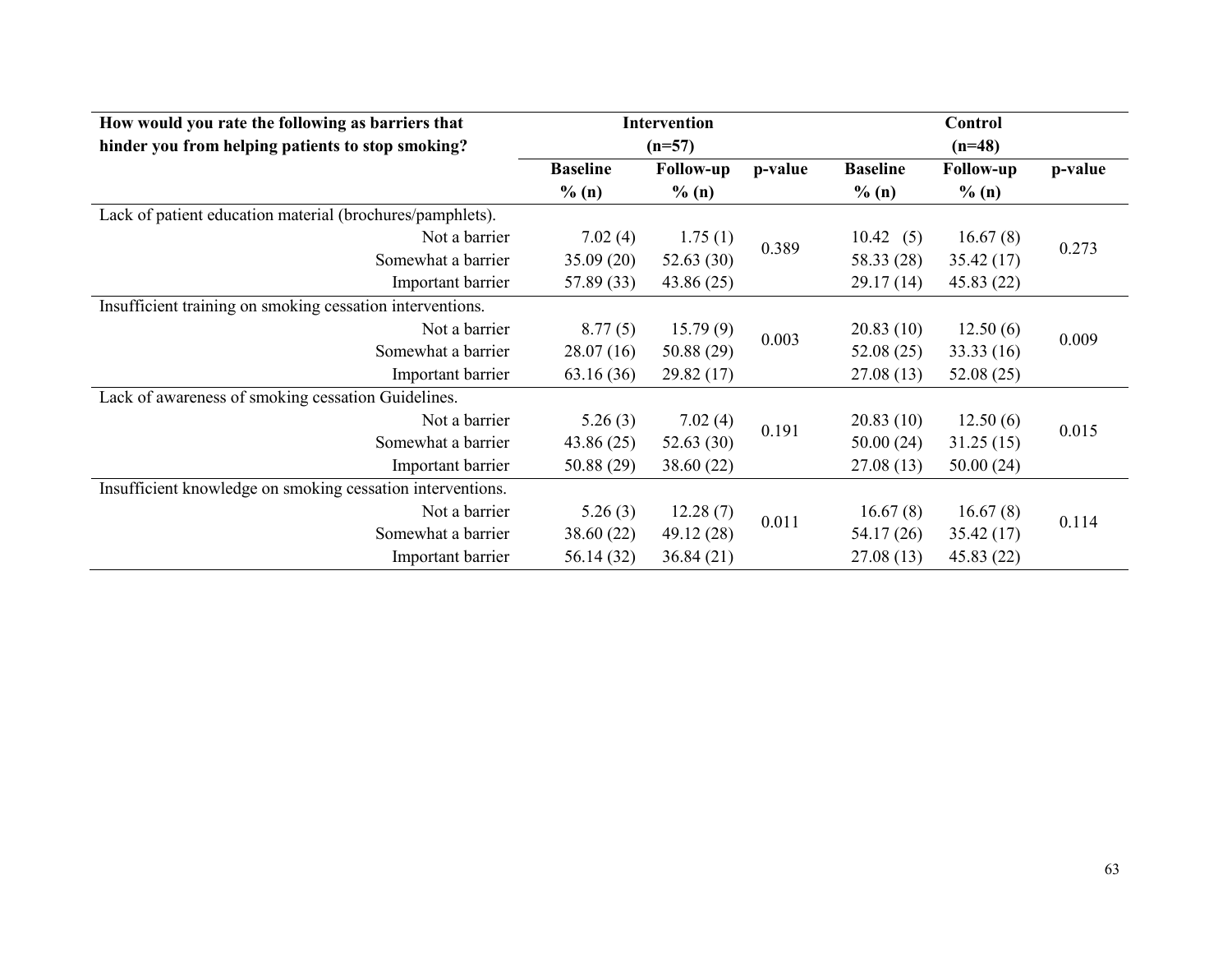#### **APPENDICES**





Source: Clinical Practice Guideline: Treating Tobacco Use and Dependence: 2008 Update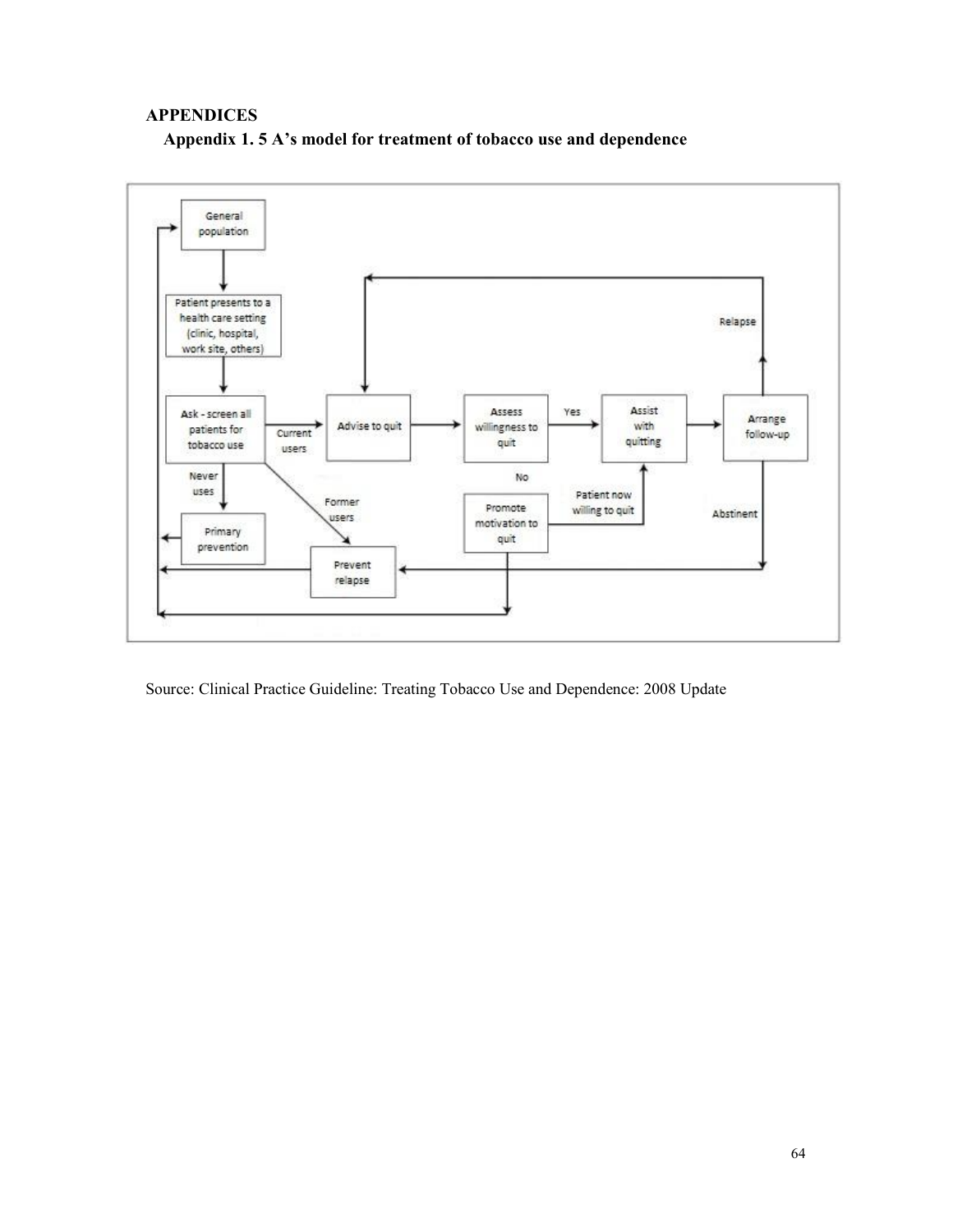#### Appendix 2. The 2-day training (English and Armenian versions)

#### Learning Objectives:

Upon completion of the training, participant will be able to:

1. Define smoking as a chronic disease and describe the scope of the problem.

2. Describe the neurobiology of tobacco dependence.

3. Define the role and responsibilities of primary healthcare physicians in tobacco control, particularly in tobacco dependence treatment.

4. Define the fundamental elements of evidence based tobacco treatment delivery and techniques for addressing smoking with patients using the 5 A's, 5 R's, and motivational interviewing skills for smoking cessation in clinical settings.

5. Deliver effective advice to quit smoking to patients.

6. Describe principles in the use of pharmacotherapy and best practices in the use of first-line pharmacotherapy for smoking cessation.

7. Be familiar with the practice tools (Patient tobacco use survey, Documentation and evaluation forms etc.) and protocols for applying them in their practice setting.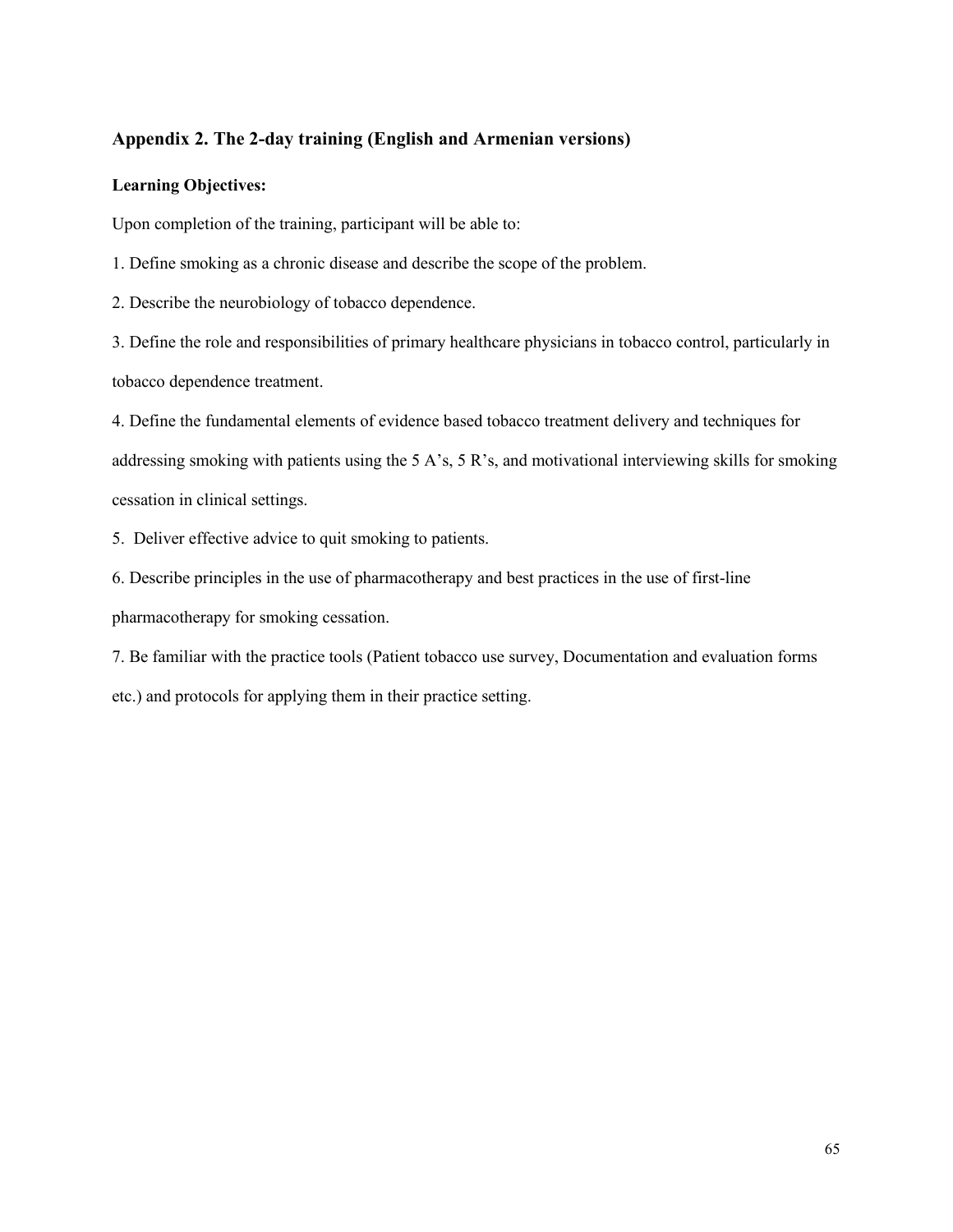# Ծխախոտային կախվածության բուժման դասընթաց առողջության առաջնային պահպանման օղակի բուժաշխատողների համար

Դասընթացի նպատակները/խնդիրները:

Դասընթացի ավարտին մասնակիցները կկարողանան՝

- 1. Ձևակերպել ծխախոտի օգտագործումը որպես քրոնիկ ախտադարձային հիվանդություն և սահմանել խնդրի արդիականությունը:
- 2. Նկարագրել ծխախոտային կախվածության նյարդակենսաբանական մեխանիզմները:
- 3. Սահմանել առողջության առաջնային պահպանման օղակի բուժաշխատողների դերը և գործառույթները ծխախոտային կախվածության բուժման գործընթացում:
- 4. Կլինիկական պրակտիկայում կիրառել ծխախոտային կախվածության բուժման հինգ «A» երի և հինգ «R»-ի ռազմավարությունը, ինչպես նաև իրականացնել ծխելը դադարեցնելուն ուղղված մոտիվացնող հարցազրույց:
- 5. Տրամադրել ծխելը դադարեցնելուն ուղղված արդյունավետ համառոտ խորհրդատվություն:
- 6. Կլինիկական պրակտիկայում կիրառել ծխախոտային կախվածության բուժման առաջին շարքի դեղորայքի օգտագործումը:
- 7. Կլինիկական պրակտիկայում կիրառել մի շարք աշխատանքային «գործիքներ», ինչպիսիք են՝ ծխախոտի օգտագործման պացիենտի հարցարանը, գրանցման և գնահատման թերթիկները և այլն: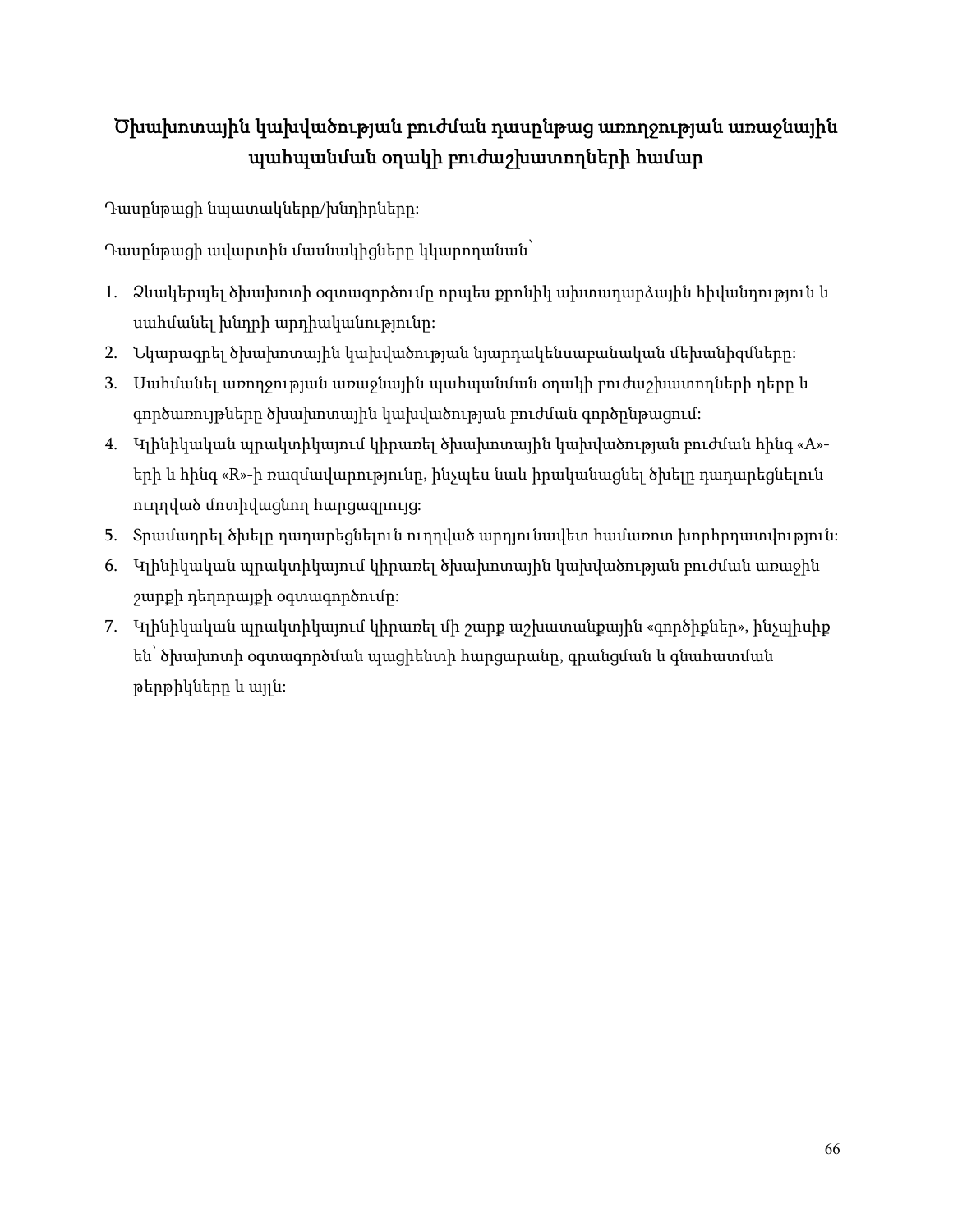## Appendix 3. Training expectation survey (English and Armenian versions) How well the training course met its objectives?

|                | <b>Statement</b>                                    | Did not meet | Partially meet | Strongly meet |
|----------------|-----------------------------------------------------|--------------|----------------|---------------|
|                |                                                     | at all       |                |               |
| $\mathbf{1}$ . | To know about smoking hazards and smoking           |              |                |               |
|                | related disease.                                    |              |                |               |
| 2.             | To identify advantages of quitting.                 |              | ◠              |               |
| 3.             | To understand nurobiology of tobacco dependence.    |              |                |               |
| 4.             | To define the role of primary healthcare physicians |              |                |               |
|                | in smoking cessation.                               |              |                |               |
| 5              | To provide smoking cessation counseling depending   |              |                |               |
|                | on the patient's stage of motivation.               |              |                |               |
| 6.             | To prescribe smoking cessation drugs.               |              |                |               |
| 7.             | To increase self-confidence and commitment to       |              |                |               |
|                | support patients to quit.                           |              |                |               |

### Please share your impressions with the following questions.

|     |                                                                        | Strongly<br>disagree | Disagree       | Agree          | Strongly<br>agree |
|-----|------------------------------------------------------------------------|----------------------|----------------|----------------|-------------------|
| 8.  | The training was well organized.                                       |                      | $\overline{2}$ | $\overline{3}$ | $\overline{4}$    |
| 9.  | The training sessions were relevant to my<br>expectations.             | 1                    | 2              | 3              | 4                 |
| 10. | The training sessions were relevant to my<br>needs.                    | 1                    | 2              | 3              | 4                 |
| 11. | The training enhanced my knowledge and<br>skills in smoking cessation. | 1                    | 2              | 3              | 4                 |
| 12. | I expect to use the knowledge and skills gained<br>from this training. |                      | 2              | 3              | 4                 |
| 13. | The content was well organized and easy to<br>follow.                  |                      | 2              | 3              | 4                 |
| 14. | The materials distributed were helpful.                                | 1                    | $\overline{2}$ | 3              | $\overline{4}$    |
| 15. | The trainer was knowledgeable about<br>the training topics.            |                      | 2              | 3              | 4                 |
| 16. | The teaching quality was high.                                         |                      | $\overline{2}$ | 3              | 4                 |
| 17. | The course content matched the learning<br>objectives.                 |                      | 2              | 3              | 4                 |
| 18. | The trainers were receptive to participant<br>comments and questions.  | 1                    | 2              | 3              | 4                 |
| 19. | There was enough time allocated for questions<br>and discussion.       |                      | 2              | 3              | 4                 |
| 20. | Overall, I am satisfied with the training course.                      |                      | 2              | 3              | 4                 |

21. Please list three positive aspects of this training?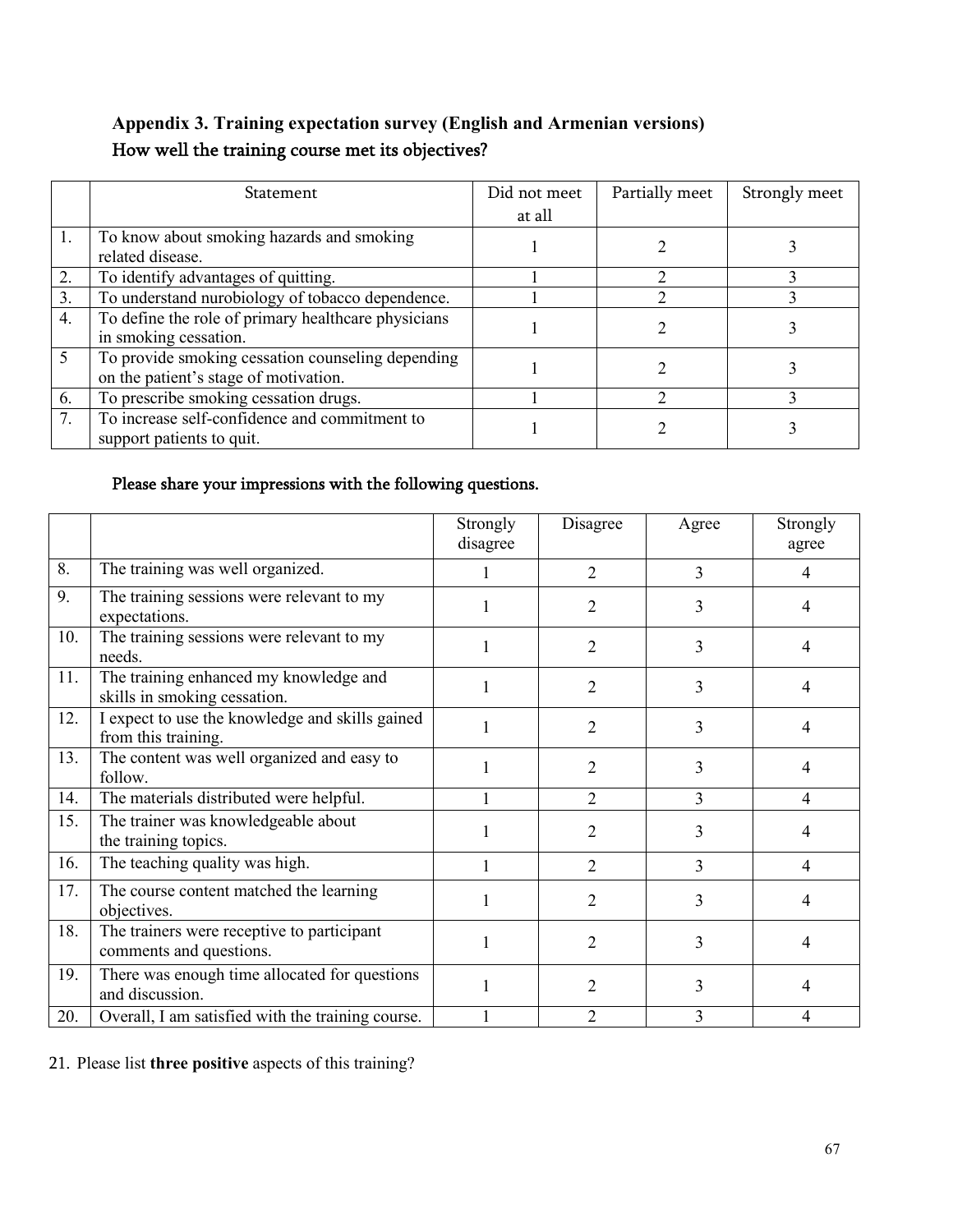22. Please list three negative aspects of this training?

- 23. Please list three skills or lessons that you learned during this training that you will take back to your worksite/practice.
	- a)
	- b)
	- c)
- 24. What information/topics should be added to this training?
- 25. How could the course be improved?
- 26. Other comments:

Thank you for completing this form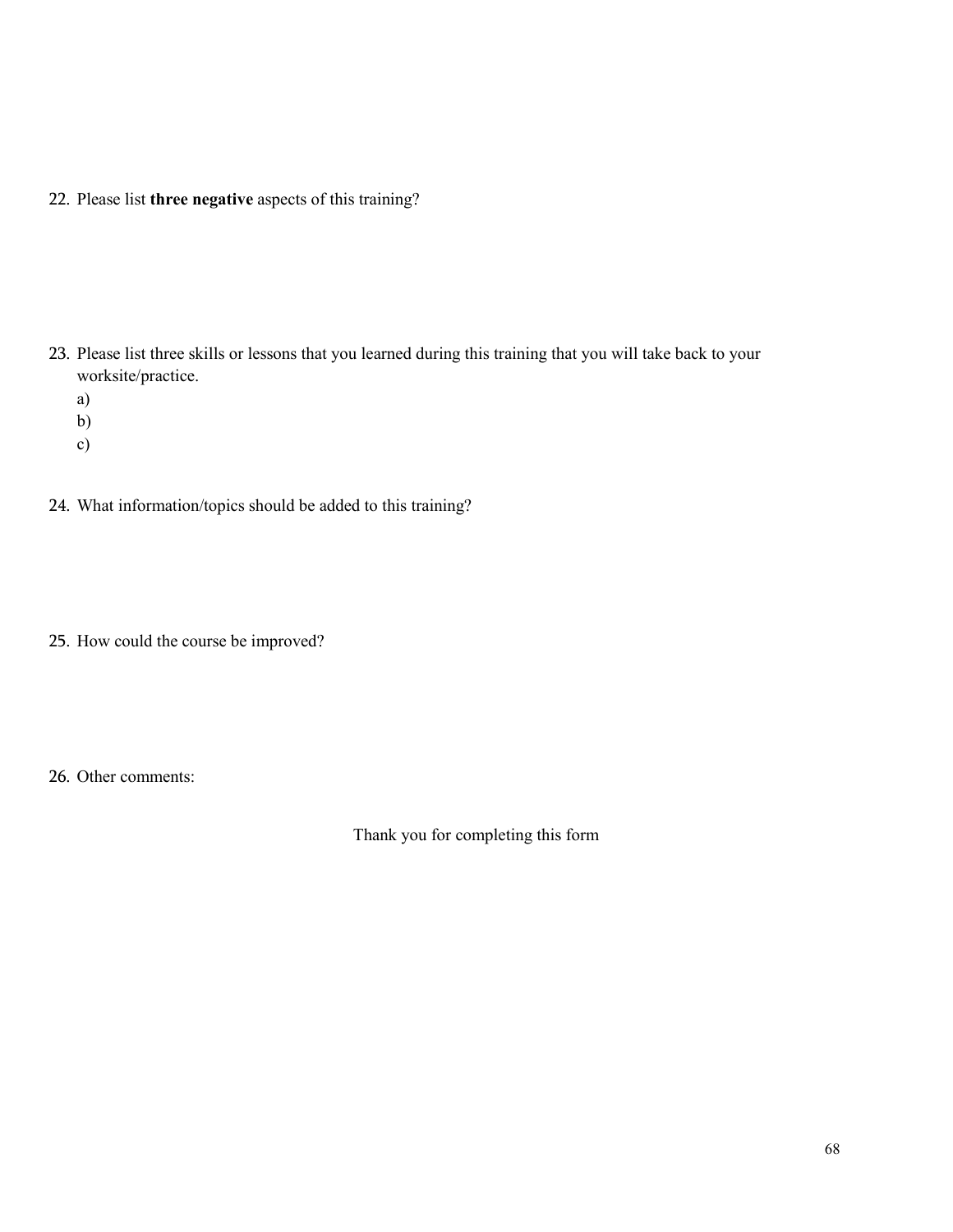# Դասընթացի գնահատման ձև

# Որքանո՞վ է դասընթացը հաջողել իր նպատակներին հասնելու հարցում։

|    | Հարցադրում                                                                                                                        | Բոլորովին չի<br>հաջողել | Մասամբ<br>հաջողել է | Լիովին<br>հաջողել է |
|----|-----------------------------------------------------------------------------------------------------------------------------------|-------------------------|---------------------|---------------------|
| 1. | Իմանալ ծխելու ռիսկերը, ծխելու հետ կապված<br>հիվանդությունները։                                                                    |                         | 2                   | 3                   |
| 2. | Իմանալ ծխելը դադարեցնելու<br>առավելությունները։                                                                                   |                         | $\overline{2}$      | 3                   |
| 3. | Հասկանալ ծխախոտային կախվածության<br>նյարդակենսաբանական մեխանիզմները։                                                              |                         | $\overline{2}$      | 3                   |
| 4. | Պատկերացնել բժշկի դերը ծխելը<br>դադարեցնելու գործընթացում։                                                                        |                         | $\overline{2}$      | 3                   |
| 5  | Տրամադրել ծխելը դադարեցնելուն ուղղված<br>խորհրդատվություն՝ համաձայն հիվանդի<br>մոտիվացիոն փուլի։                                  |                         | $\overline{2}$      | 3                   |
| 6. | Նշանակել դեղամիջոցներ` ծխելը<br>դադարեցնելուն օժանդակելու նպատակով։                                                               |                         | $\overline{2}$      | 3                   |
| 7. | Բարձրացնել սեփական ուժերի նկատմամբ<br>Ձեր վստահությունը և հաստատակամությունը<br>հիվանդին ծխախոտամոլությունից ազատելու<br>hungnuf: |                         | $\overline{2}$      | 3                   |

## Խնդրում եմ նշել Ձեր տպավորությունները հետևյալ հարցերի վերաբերյալ:

|     |                                                                                          | Լիովին   | Zwuu-          | $\lambda$ uusu- | Լիովին  |
|-----|------------------------------------------------------------------------------------------|----------|----------------|-----------------|---------|
|     |                                                                                          | hամա-    | duju           | ձայնեմ          | hwuu-   |
|     |                                                                                          | ձայն չեմ | չեմ            |                 | ձայն եմ |
| 8.  | Դասընթացը լավ կազմակերպված էր։                                                           |          | $\overline{2}$ | 3               |         |
| 9.  | Դասրնթացը համապատասխանում էր իմ<br>սպասելիքներին։                                        |          | $\overline{2}$ | 3               | 4       |
| 10. | Դասրնթացը համապատասխանում էր իմ<br>կարիքներին։                                           |          | $\overline{2}$ | 3               | 4       |
| 11. | Դասընթացը ընդլայնեց իմ գիտելիքները և<br>հմտությունները ծխելը դադարեցնելու<br>վերաբերյալ։ |          | $\overline{2}$ | 3               | 4       |
| 12. | Ես կօգտագործեմ դասընթացից ստացած<br>գիտելիքները և հմտությունները։                        |          | $\overline{2}$ | 3               | 4       |
| 13. | Դասընթացի բովանդակությունը լավ<br>կազմակերպված և մատչելի էր։                             |          | 2              | 3               | 4       |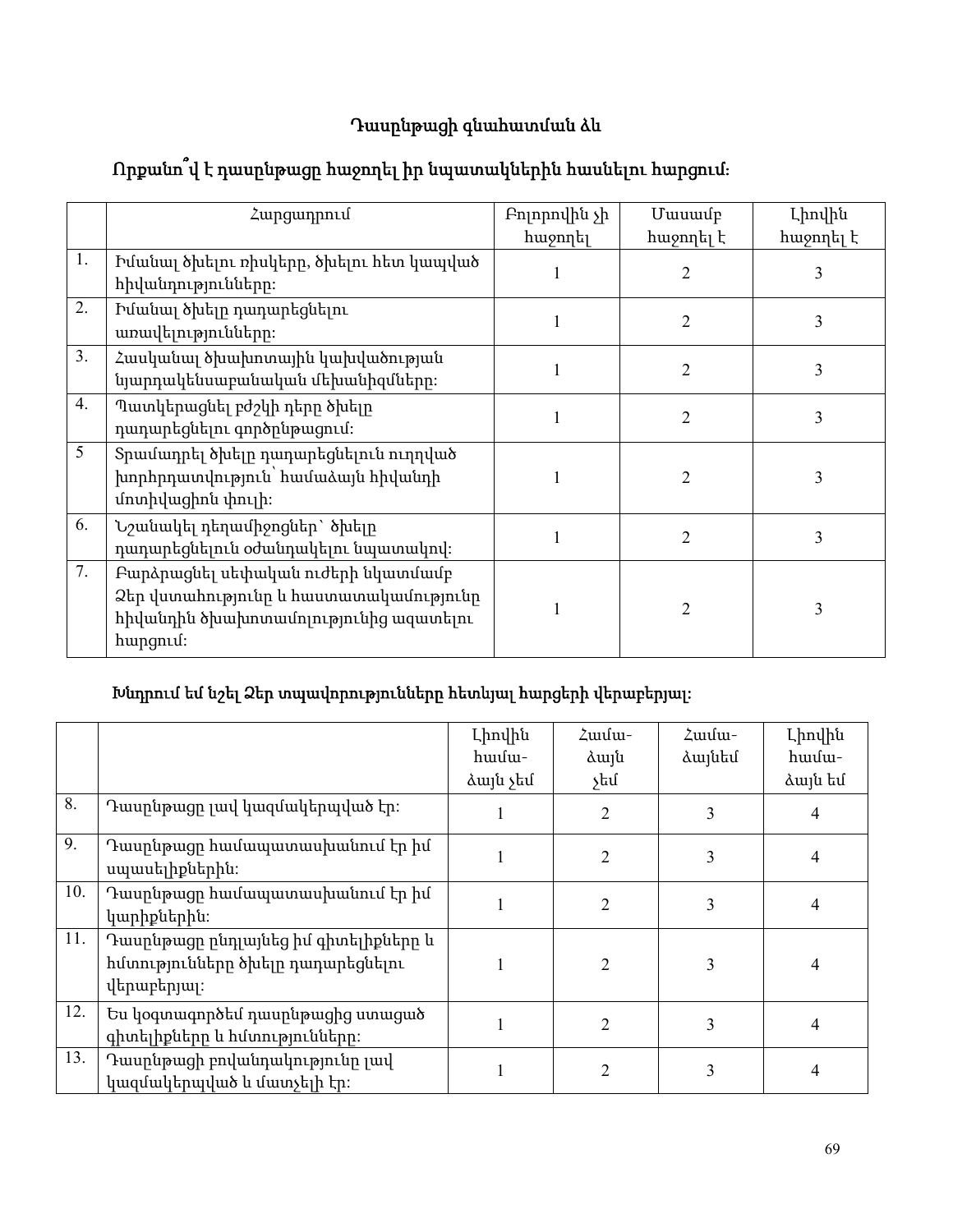| 14. | Տրամադրված նյութերը օգտակար էին և<br>նպատակային։                                  | $\mathfrak{D}$ |   |                |
|-----|-----------------------------------------------------------------------------------|----------------|---|----------------|
| 15. | Դասավանդողները բանիմաց էին և<br>պատրաստված:                                       | 2              | 3 | 4              |
| 16. | Դասավանդման որակը բարձր էր։                                                       | $\overline{2}$ | 3 | $\overline{4}$ |
| 17. | Դասավանդողները գործում էին<br>թրեյնինգի նպատակներին<br><b>h</b> uuuuunuu puuti:   | 2              | 3 | 4              |
| 18. | Դասավանդողները բաց էին<br>մասնակիցների մեկնաբանությունների և<br>հարցերի նկատմամբ։ | $\overline{2}$ | 3 |                |
| 19. | Հարցերի և քննարկումների համար<br>տրամադրվում էր բավարար ժամանակ։                  | $\overline{2}$ | 3 | 4              |
| 20. | Ընդհանուր առմամբ, ես գոհ եմ<br>դասընթացից:                                        | 2              | 3 |                |

21. Խնդրում ենք նշել դասընթացի 3 հիմնական դրական կողմերը։

22. Խնդրում ենք նշել դասընթացում առկա 3 հիմնական թերությունները։

- 23. Խնդրում եմ թվարկել այս դասընթացից ստացած երեք հմտություններ և դասեր, որոնք կկիրառեք Ձեր պրակտիկայում:
	- ա)
	- բ)
	- գ)

24. Ի՞նչտեղեկատվությունկամթեմաներկավելացնեիքդասընթացիմեջ:

- 25. Դասընթացի ո՞ր ասպեկտները կբարելավեիք:
- 26. Այլ մեկնաբանություններ՝

Շնորհակալություն մասնակցության համար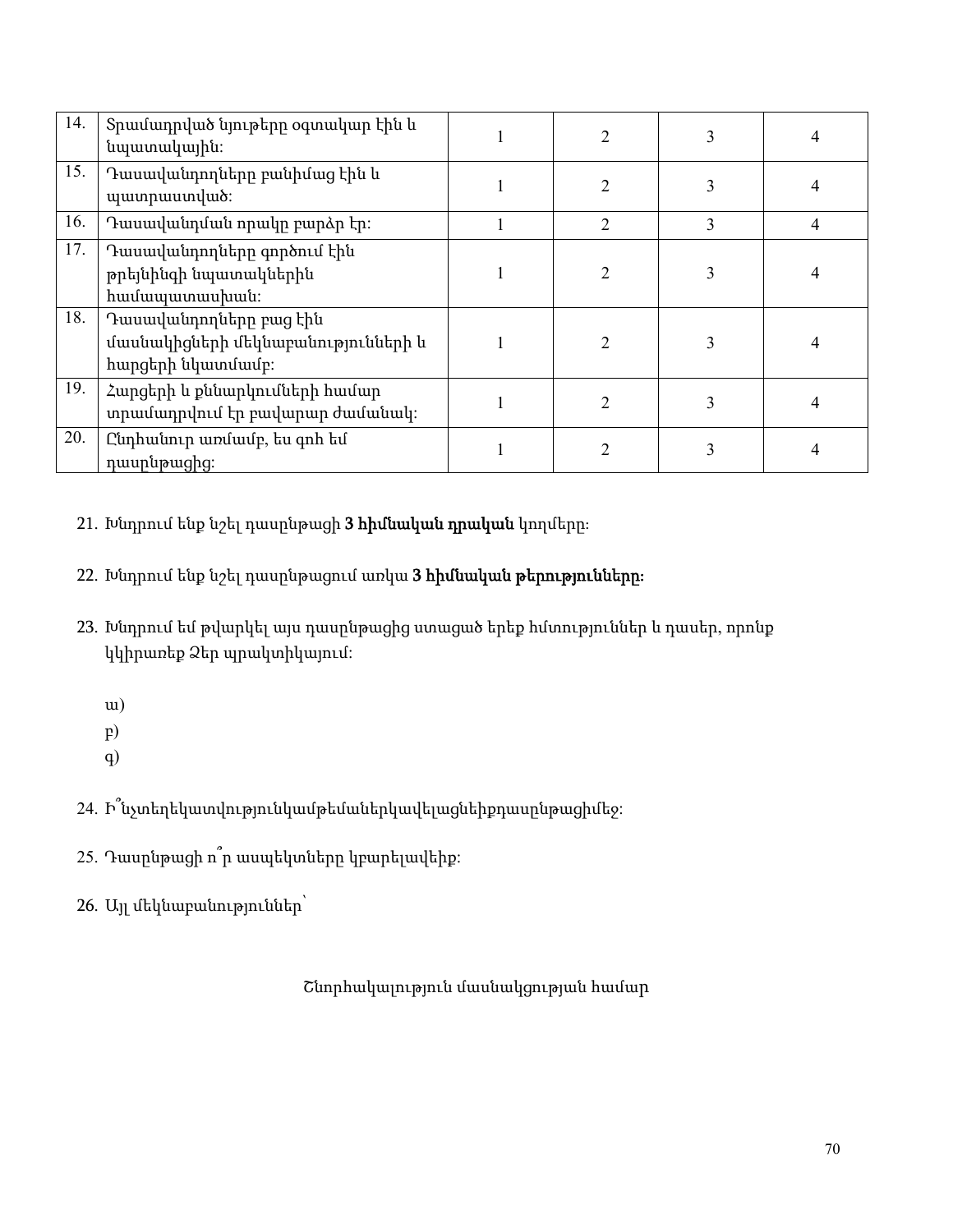### Appendix 4. Pre-and post-training test: training improvement survey (English and Armenian versions)

| ID                   |                                                                                                                                                                                                                                                                                                                                                       |                   | Date $/$ / | (day/month/year) |  |
|----------------------|-------------------------------------------------------------------------------------------------------------------------------------------------------------------------------------------------------------------------------------------------------------------------------------------------------------------------------------------------------|-------------------|------------|------------------|--|
| 1.<br>2.<br>3.<br>4. | 1. Ex-smoker is a person who<br>has not smoked more than 100 cigarettes in his/her life-time<br>has smoked, but not on a daily basis<br>has quitted smoking at least six months ago<br>has quitted smoking at least two months ago                                                                                                                    |                   |            |                  |  |
| A.<br>Β.<br>C.<br>D. | 2. Relapse is<br>a return to regular smoking by someone who has quitted<br>smoking of any number of cigarettes once a week<br>smoking less than one cigarette per day in up to three days in one week before any scheduled visit<br>regular smoking for at least three days after a period of at least 24 hours without any smoking                   |                   |            |                  |  |
|                      | 1. A.B<br>2. A.C.                                                                                                                                                                                                                                                                                                                                     | 3. A.D.<br>4. B.C |            |                  |  |
| 1.<br>2.<br>3.<br>4. | 3. Which one is TRUE about motivational interviewing:<br>should be offered only to those smokers who want to quit<br>counselor should provide a patient/smoker with an advice on changing smoking behavior<br>aims to promote initial motivation for smoking cessation<br>is applicable only for tobacco dependence treatment                         |                   |            |                  |  |
| 1.<br>2.<br>3.<br>4. | 4. Which of the following statements is TRUE about tobacco-related mortality?<br>tobacco kills around 3 million people each year<br>50-60 % of smokers die because of tobacco- related disease<br>approximately 50% of tobacco- related deaths occur in low- and middle-income countries<br>by 2030, there will be around 5 million deaths every year |                   |            |                  |  |
|                      | 5. Which of the following statements is FALSE about nicotine?                                                                                                                                                                                                                                                                                         |                   |            |                  |  |
| 1.<br>2.<br>3.<br>4. | nicotine is a drug able to induce an addiction as strong as that of heroin or cocaine<br>nicotine is cancerogen<br>inhaled nicotine reaches the arterial blood circulation of the brain via the lungs in as little as 7 seconds<br>the half-life of nicotine is about 120 minutes                                                                     |                   |            |                  |  |
|                      |                                                                                                                                                                                                                                                                                                                                                       |                   |            |                  |  |

- 6. Withdrawal symptoms reach their maximum intensity in the first 24 to 72 hours and decrease over 3-4 weeks.
	- 1. True 2. False
- 7. Craving usually lasts:
- 1. 24-72 hours<br>2. 3-5 minutes
- 2. 3-5 minutes<br>3. 3-5 hours
- 3. 3-5 hours<br>4. 3-5 days
- 4. 3-5 days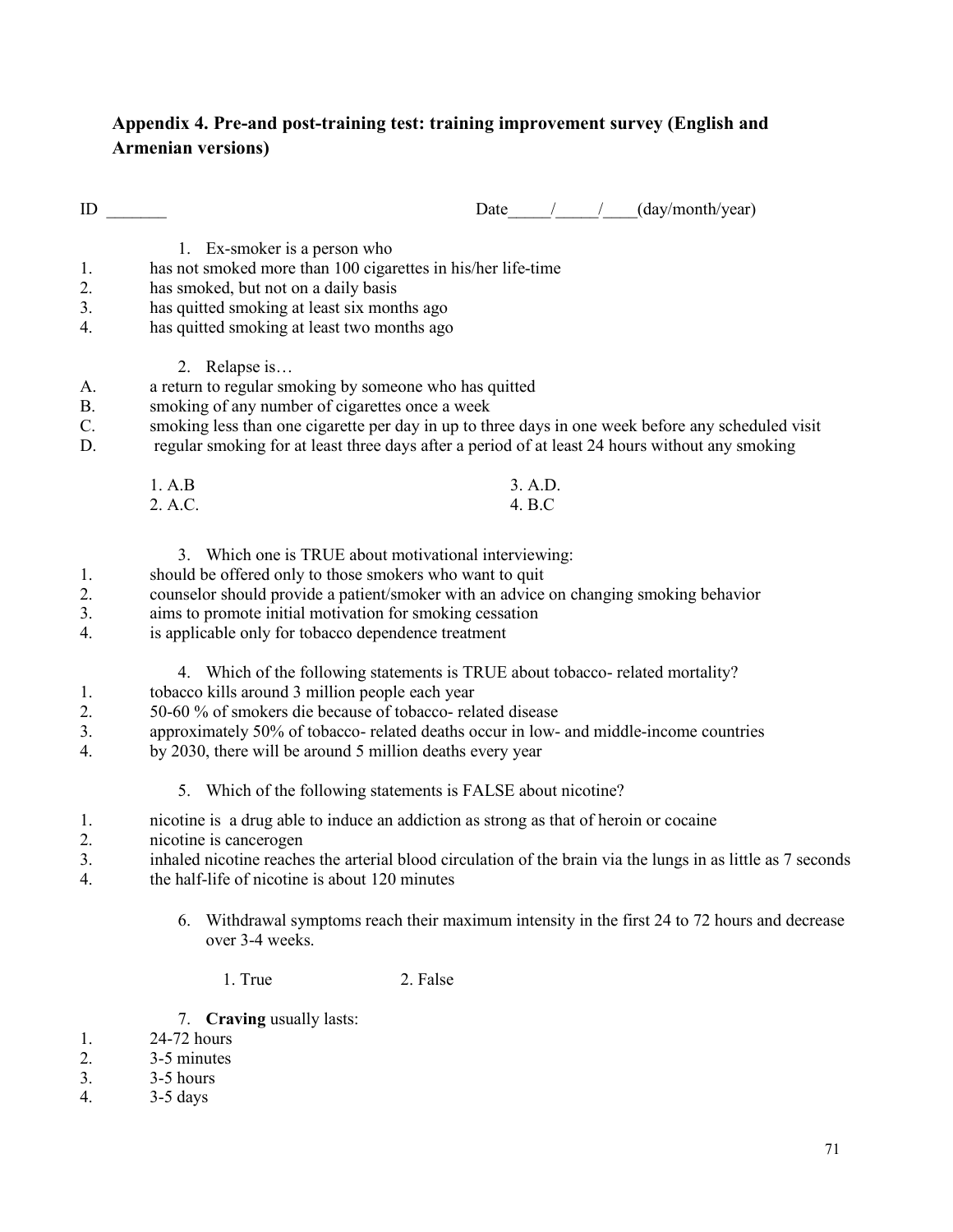- 8. Please choose the correct order of 5 A's components:
- 1. assess, advise, ask, arrange, assist
- 2. ask, assess, advice, assist, arrange
- 3. ask, advice, assess, assist, arrange
- 4. arrange, ask, advice, assess, assist<br>5. assess, advice, assist, ask, arrange
- assess, advice, assist, ask, arrange
	- 9. The combination of counseling and pharmacotherapy is the most effective method for treating nicotine dependence and should be offered to each patient trying to quit.
	- 1. True 2. False

10. Which of the following is the most effective for treating tobacco dependence?

- 1. Nicotine gum
- 2. Bupropion
- 3. Combination nicotine replacement therapy (NRT)
- 4. Nicotine patch
- 5. Cytisine
	- 11. Which questions are used in shorter version of Fagerström Test for Nicotine Dependence to assess nicotine dependence level?

4. B.C.

- A. How soon after you wake up do you smoke your first cigarette?
- B. Do you find it difficult to refrain from smoking in places where it is forbidden (e.g., in church, in the cinema, in the train, in the restaurant, etc.)?
- C. How many cigarettes do you smoke per day?
- D. Do you smoke more frequently during the first hours after waking than during the rest of the day? 1. A.B. 3. A.D.
	- 2. A.C.

12. Which is the most commonly reported side effect associated with Varenicline?

- 1. Visual disturbance
- 2. Nausea
- 3. Headache
- 4. Insomnia

13. What is the mechanism of action of Cytisine?

- 1. Blocks nicotinic acetylcholine receptors and inhibits the re-uptake of noradrenaline and dopamine in the synapses
- 2. as a type of nicotine replacement therapy it delivers nicotine to the body
- 3. agonist of α4β2 nicotinic acetylcholine receptors
- 4. partial agonist of α4β2 nicotinic acetylcholine receptors
	- 14. Which of the following is true about nicotine gum?
- 1. should be used as ordinary chewing gum
- 2. shouldn't eat or drink 15 minutes before or during use of the gum<br>3. initial dose is 1-2 gum per 4 hours
- initial dose is 1-2 gum per 4 hours
- 4. can cause allergic reactions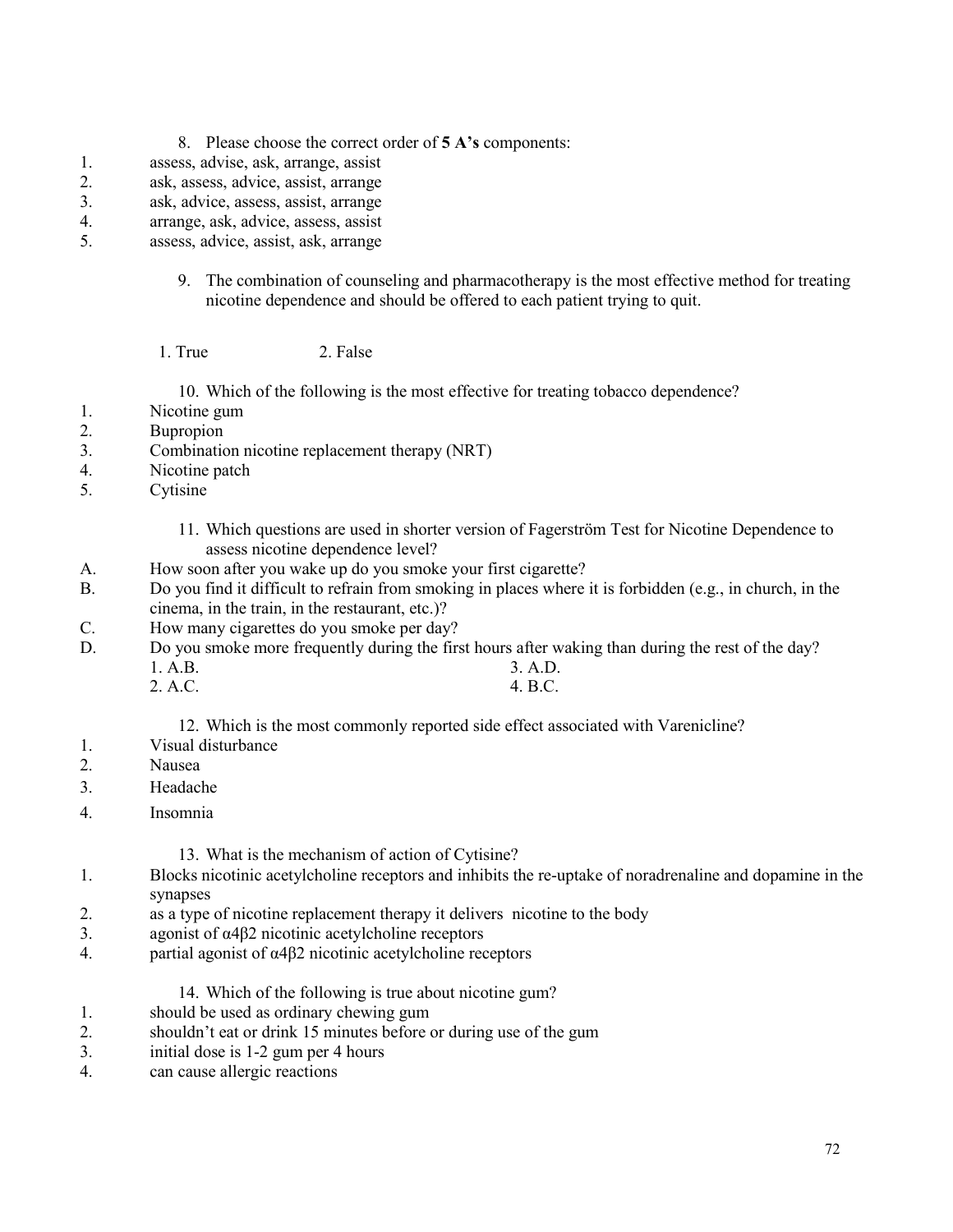## ԹԵՍՏ

 $\text{Supp}$ երակման համար (ID) ` $\text{Using } \mathcal{L}(\mathcal{L})$ 

# 1. «Նախկին ծխող» է համարվում այն անձը, ով

- 1. իր կյանքի ընթացքում չի ծխել ավելին, քան 100 գլանակ
- 2. ծխում է, բայց ոչ ամեն օր

ունեցող երկրներին

2. քաղցկեղածին է

- 
- 
- 
- 
- 
- 
- 
- 
- 
- 3. դադարեցրել է ծխելը առնվազն վեց ամիս առաջ
- 
- 4. դադարեցրել է ծխելը առնվազն երկու ամիս առաջ
- 
- - - 2. Ծխելը դադարեցրած անհատի «**Ախտադարձ»ը**`
	-
- Ա. վերադարձն է կանոնավոր ծխելու վարքագծին
- Բ. ցանկացած քանակի գլանակներ շաբաթական մեկ օր ծխելու իրավիճակը
- 
- 
- 
- 
- 
- 
- 
- 
- Գ. որևէ նախատեսված այցին նախորդող մեկ շաբաթվա ընթացքում առավելագույնը երեք օր՝
- 
- օրական մեկից քիչ գլանակ օգտագործելը
- Դ. ավելի քան 24 ժամ չծխելուց հետո առնվազն երեք օր կանոնավոր ծխելն է
- 3. Ա.Դ.
	- 1. Ա. Բ.
		-
		- 2. Ա. Գ.
		- 4. Բ.Գ.
			-
	-

1. ամբողջ աշխարհում տարեկան 3 միլիոն մարդ է մահանում

5. Նիկոտինի վերաբերյալ ո՞ր պնդումն է սխալ:

հերոինից կամ կոկայինից կախվածությունը

4. կիսատրոհման պարբերությունը՝ 120 րոպե

3. մինչև 7 վայրկյանում թոքերից հասնում է գլխուղեղին

2. խորհրդատուն հիվանդին/այցելուին խորհուրդներ է տալիս ծխախոտ օգտագործելու վարքը փոխելու վերաբերյալ

4. Ո՞ր պնդումն է ճիշտ ծխելու հետևանքով առաջացած մահացության վերաբերյալ:

- 
- 
- 

2. ծխողների 50-60 %-ը մահանում է ծխելու հետևանքով առաջացած հիվանդություններից 3. ծխելու հետևանքով առաջացած մահերի 50% բաժին է ընկնում ցածր և միջին եկամուտ

4. մինչ 2030թ. տարեկան 5 միլիոն մարդ կմահանա ծխախոտի օգտագործման հետևանքով

1. նիկոտինը կարող է առաջացնել կախվածություն, որն առնվազն այնքան ուժեղ է, որքան

- 
- 
- 
- 1. պետք է տրամադրել միայն այն ծխողներին, ովքեր ցանկանում են թողնել ծխելը
- 
- 
- 
- 
- 
- 
- 
- 

3. նպատակ ունի խթանել ծխելը դադարեցնելու նախնական մոտիվացիան 4. կիրառվում է միայն ծխախոտային կախվածության բուժման համար

- 
- 3. Մոտիվացնող հարցազրույցը՝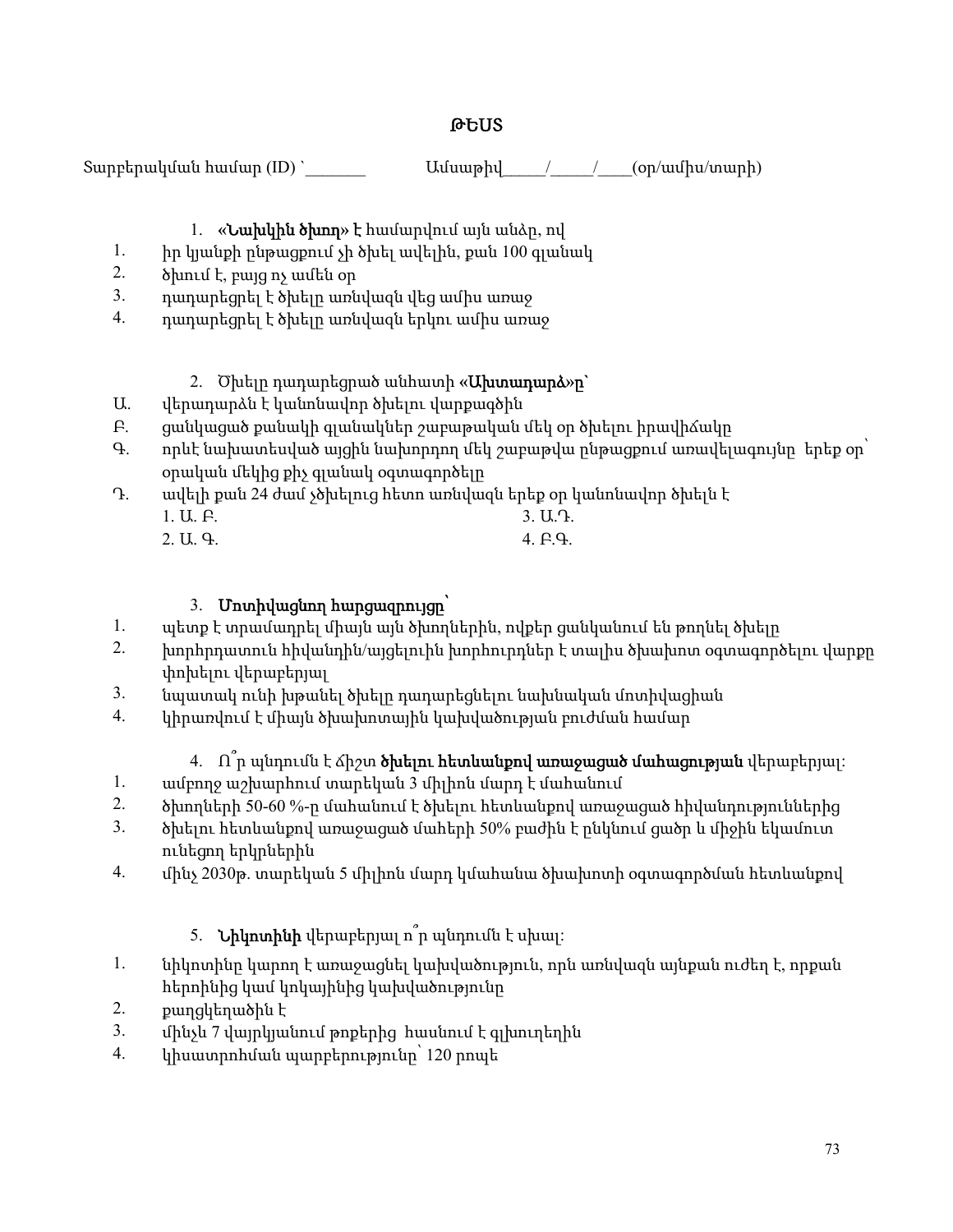- 6. Զրկանքի համախտանիշը առավելագույն ուժգնության են հասնում առաջին 24-ից 72 ժամերի ընթացքում և նվազում են 3-ից 4 շաբաթում
	- 1. ճիշտ 2. Սխալ
- 7. Ծխելու **անհագ ցանկությունը** սովորաբար տևում է՝
- 1. 24-ից 72 ժամ
- 2. 3-ից 5 րոպե
- 3. 3-ից 5 ժամ
- 4. 3-ից 5 օր

#### 8. Ընտրեք 5 «A»-երի մոդելի փուլերի ճիշտ հաջորդականությունը:

- 1. գնահատել, խորհուրդ տալ, հարցնել, կազմակերպել, աջակցել
- 2. հարցնել, գնահատել, խորհուրդ տալ, աջակցել, կազմակերպել
- 3. հարցնել, խորհուրդ տալ, գնահատել, աջակցել, կազմակերպել
- 4. կազմակերպել, հարցնել, խորհուրդ տալ, գնահատել, աջակցել,
- 5. գնահատել, խորհուրդ տալ, , աջակցել, հարցնել, կազմակերպել
	- 9. Դեղորայքային բուժման համակցումը խորհրդատվության հետ ծխախոտային կախվածության բուժման ամենարդյունավետ մեթոդն է և պետք է առաջարկվի յուրաքանչյուր ծխողի:

1. ճիշտ 2. Սխալ

- 10. Նշված ո՞րն է հանդիսանում ամենարդյունավետը ծխախոտային կախվածության բուժման համար:
- 1. Նիկոտինի մաստակը
- 2. Բուպրոպիոնը
- 3. Համակցված նիկոտինային փոխարինող բուժումը
- 4. Նիկոտինային սպեղանին
- 5. Ցիտիզինը
	- 11. Ֆագերստրոմի (Fagerström) նիկոտինային կախվածության թեստի ո՞ր հարցերն են կիրառվում կրճատ տարբերակով նիկոտինային կախվածության աստիճանը գնահարելիս՝
- Ա. արթնանալուց հետո որքա՞ն վաղ եք ծխում առաջին սիգարետը:
- Բ. դժվա՞ր է զերծ մնալ ծխելուց այն վայրերում, ուր ծխելն արգելված է (օր՝ եկեղեցի, կինոթատրոն, գնացքում, ռեստորանում և այլն):
- Գ. քանի՞ սիգարետ եք օրական ծխում:
- Դ. արթնանալուց հետո առաջին ժամերի ընթացքում ավելի՞ հաճախ եք ծխում, քան օրվա մյուս հատվածում:
	- Ա. Բ. Ա.Դ.
	- Ա. Գ. Բ.Գ.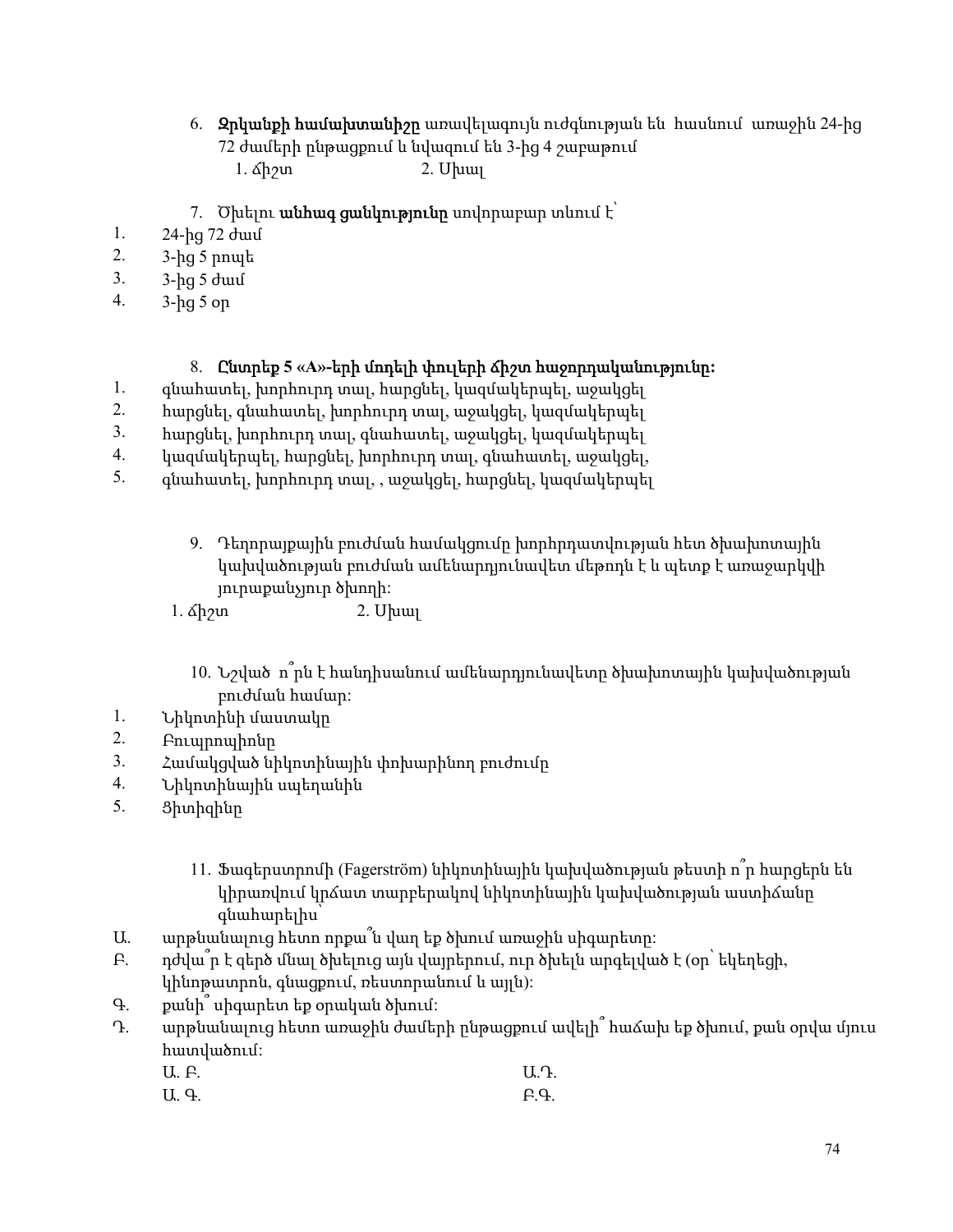- 12. Վարինիկլինի օգտագործման դեպքում ո՞րն է ամենահաճախ հանդիպող կողմնակի ազդեցությունը:
- 1. տեսողության խանգարում
- 2. սրտխառնոց
- 3. գլխացավ
- 4. անքնություն
	- 13.  $\hat{\Pi}$ րն է **ցիտիզինի** ազդեցության մեխանիզմը։
- 1. արգելափակում է հակախոլիներգիկ նիկոտինային ընկալիչները և խոչընդոտում նորադրենալինի և դոֆամինի վերակլանումը նյարդային վերջույթներում
- 2. հանդիսանում է նիկոտինային փոխարինման բուժման տեսակ և օրգանիզիմ
- մատակարարում է նիկոտին
- 3. α4β2 նիկոտինային ացետիլխոլինային ընկալիչների պաշարիչ է
- 4. α4β2 նիկոտինային ացետիլխոլինային ընկալիչների մասնակի ագոնիստ է
	- 14.  $\hat{\Pi}$ րն է ձիշտ նիկոտինային մաստակի վերաբերյալ՝
- 1. պետք է ծամել ինչպես սովորական մաստակը
- 2. օգտագործելուց 15 րոպե առաջ և օգտագործելու ընթացում չպետք է ուտել կամ խմել
- 3. ulge pulge կան դեղաչափը` 1-2 հատ յուրաքանչյուր 4 ժամը մեկ
- 4. կարող է առաջացնել մաշկի ալերգիկ երևույթներ

## Շնորհակալություն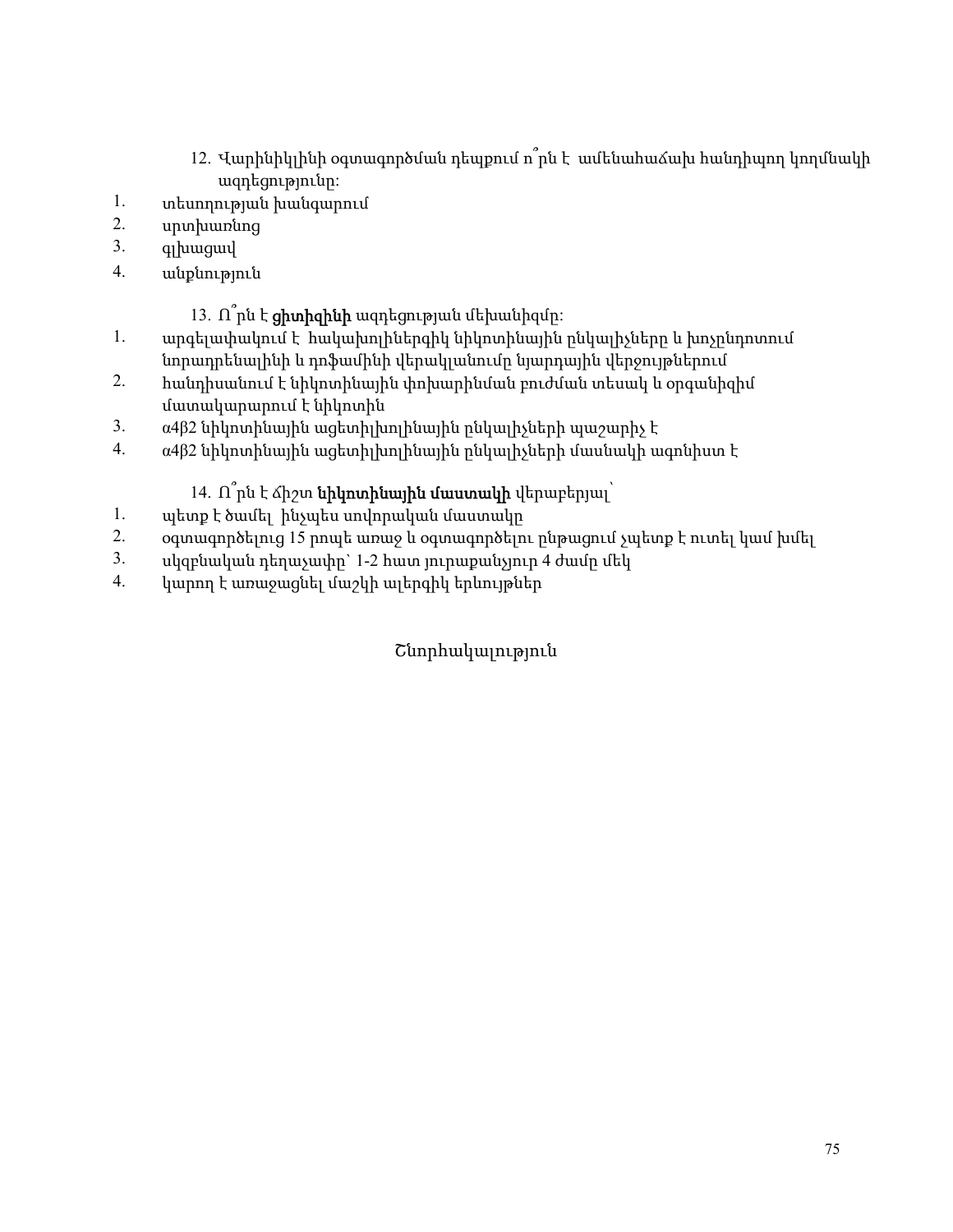## Appendix 5. KAP questionnaire: training effectiveness survey (English and Armenian versions)

| ID number:                                                                                                           | (dd/mm/yy)<br>Date:                      |
|----------------------------------------------------------------------------------------------------------------------|------------------------------------------|
| Age                                                                                                                  | Gender<br>$\Box$ Male<br>$\Box$ Female   |
| How long have you been working as a primary<br>healthcare physician? (Please do not count the<br>clinical residency) |                                          |
| Have you ever participated in smoking cessation<br>training?                                                         | $\Box$ Yes (Please specify)<br>$\Box$ No |
| Are you teaching now?                                                                                                | $\Box$ Yes (Please specify)<br>$\Box$ No |

#### (for evaluating smoking cessation KAP among primary healthcare physicians)

### I. KNOWLEDGE

Please indicate if the following statements are true or false

|                | <b>Statement</b>                                                  | <b>True</b> | False | Don't know |
|----------------|-------------------------------------------------------------------|-------------|-------|------------|
| $\mathbf{1}$   | Patients should only be asked about their smoking history if      |             |       |            |
|                | they have a smoking related disease/ illness.                     |             |       |            |
| $\overline{2}$ | Most smokers will successfully quit smoking on their own          |             |       |            |
|                | without assistance.                                               |             |       |            |
| $\overline{3}$ | Patients who have their first cigarette within half an hour of    |             |       |            |
|                | waking are likely to be less dependent on nicotine than patients  |             |       |            |
|                | who have it much later in the day.                                |             |       |            |
| $\overline{4}$ | Smoking cessation advice given by a health professional to a      |             |       |            |
|                | patient increases the patient's chances of quitting.              |             |       |            |
| 5              | When advising patients to stop smoking, the advice should         |             |       |            |
|                | never be linked to the patient's current health/illness.          |             |       |            |
| 6              | Counseling patients on smoking cessation includes assisting the   |             |       |            |
|                | patient to set a quit date.                                       |             |       |            |
| $\overline{7}$ | A common withdrawal symptom that occurs after quitting            |             |       |            |
|                | smoking is weight loss.                                           |             |       |            |
| 8              | Most of the withdrawal symptoms from smoking cessation            |             |       |            |
|                | disappear within 4 weeks of abstinence.                           |             |       |            |
| 9              | Follow-up appointments should be made for the patients who        |             |       |            |
|                | are willing to stop smoking within the first week after quitting. |             |       |            |
| 10             | There is no need of advising elderly patients who smoke(those     |             |       |            |
|                | above 60 years) to quit as the damage from smoking is already     |             |       |            |
|                | present and cannot be reversed                                    |             |       |            |
| 11             | Smoking is a chronic disorder associated with relapse.            |             |       |            |
| 12             | Nicotine replacement therapies are contraindicated for people     |             |       |            |
|                | with cardiovascular disease.                                      |             |       |            |
| 13             | Smokers who quit smoking at any age reduce their risk of          |             |       |            |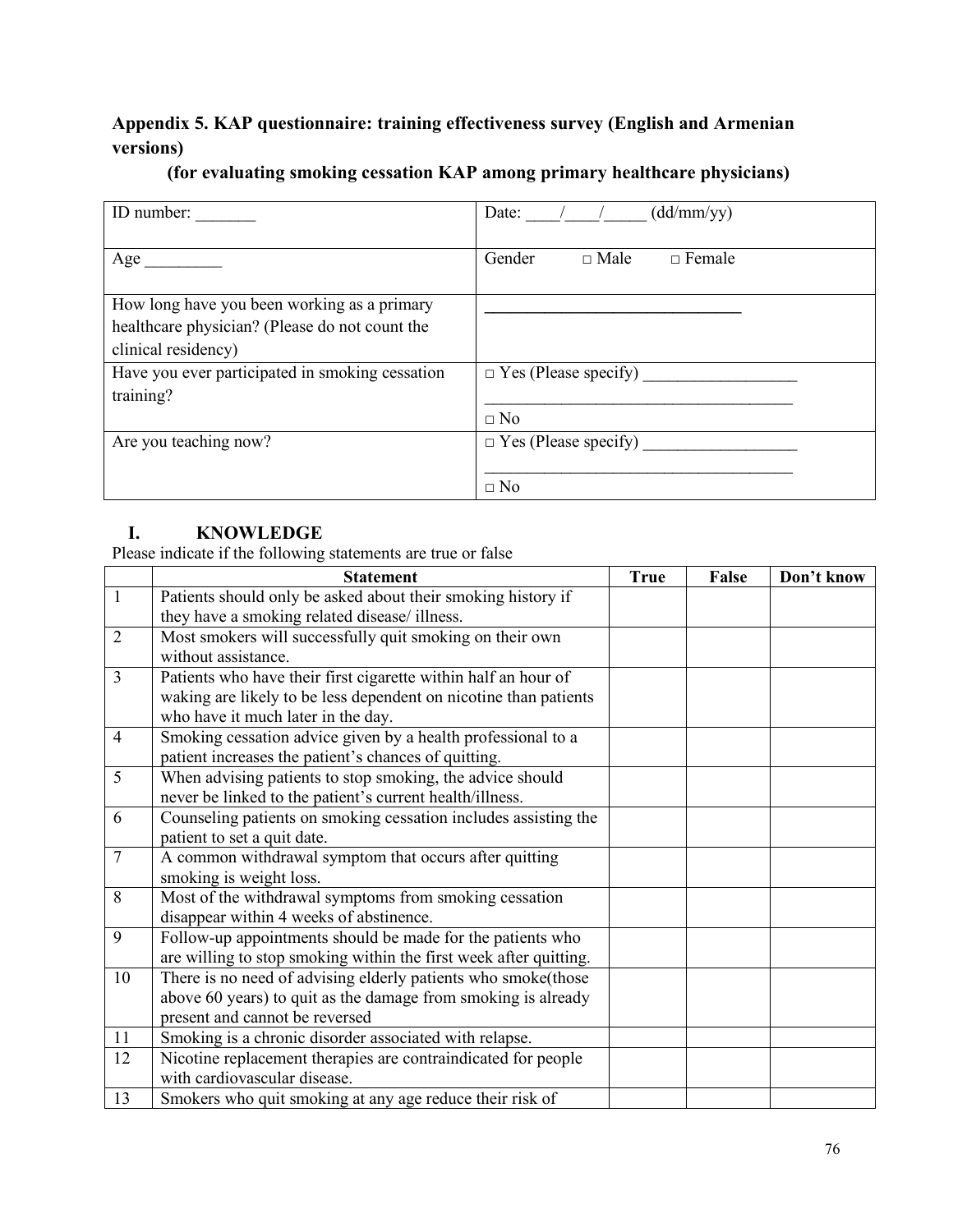|    | <b>Statement</b>                                             | True | <b>False</b> | Don't know |
|----|--------------------------------------------------------------|------|--------------|------------|
|    | premature death.                                             |      |              |            |
| 14 | Nicotine is as addictive as other drugs such as heroin or    |      |              |            |
|    | cocaine.                                                     |      |              |            |
| 15 | Use of nicotine patch increases successful quitting.         |      |              |            |
| 16 | Medication is effective only when accompanied by counseling. |      |              |            |

17. Which of the following medications are recommended for the treatment of tobacco dependence in smoking patients? (Kindly tick YES for those that are recommended and NO for those not recommended).

|               | <b>Medication</b>     | Yes | N <sub>0</sub> | Don't know |
|---------------|-----------------------|-----|----------------|------------|
| a)            | Nicotine gum          |     |                |            |
| b)            | Nicotine patch        |     |                |            |
| $\mathbf{c})$ | Nicotine syrup        |     |                |            |
| $\mathbf{d}$  | Nicotine lozenges     |     |                |            |
| e)            | Bupropion tablets     |     |                |            |
|               | Carbamezapine tablets |     |                |            |
| g)            | Cytisine              |     |                |            |

#### II. ATTITUDE

This section addresses your perceptions on the role of healthcare providers in smoking cessation. Please indicate if you agree or disagree with the following statements. Kindly tick the appropriate answer.

|    | <b>Statement</b>                                                                                  | Agree | <b>Disagree</b> |
|----|---------------------------------------------------------------------------------------------------|-------|-----------------|
| 18 | I consider nicotine/tobacco dependence as a chronic relapsing disease, thus I                     |       |                 |
|    | diagnose and treat tobacco dependence as any other chronic disease.                               |       |                 |
| 19 | It is my responsibility to assist patients to stop smoking.                                       |       |                 |
| 20 | It is my responsibility to routinely ask about patient's smoking habits.                          |       |                 |
| 21 | It is my responsibility to routinely advise smoking                                               |       |                 |
|    | patients to quit smoking                                                                          |       |                 |
| 22 | I serve as role model for my patients and the public.                                             |       |                 |
| 23 | A patient's chances of quitting smoking are doubled if I advise him/her to                        |       |                 |
|    | quit.                                                                                             |       |                 |
| 24 | It's not worth discussing benefits of smoking cessation with patients as                          |       |                 |
|    | patients already know they should quit.                                                           |       |                 |
| 25 | It is my responsibility to motivate patients to stop smoking.                                     |       |                 |
| 26 | My patients' acute health problems take precedence over smoking cessation<br>counseling/advice.   |       |                 |
| 27 | Patients are not receptive to receiving smoking cessation assistance from<br>healthcare providers |       |                 |
| 28 | Smoking Cessation counseling improves my relationship with patients.                              |       |                 |
| 29 | Quitting smoking is an individual choice. It's not up me to advice a patient                      |       |                 |
|    | to quit smoking.                                                                                  |       |                 |
| 30 | I do not have sufficient time to provide advice and counseling to all my                          |       |                 |
|    | patients who smoke during routine consultations.                                                  |       |                 |
| 31 | It is uncomfortable to counsel my smoking patients on quitting smoking.                           |       |                 |
| 32 | Counseling on health harms from smoking usually helps with smoking                                |       |                 |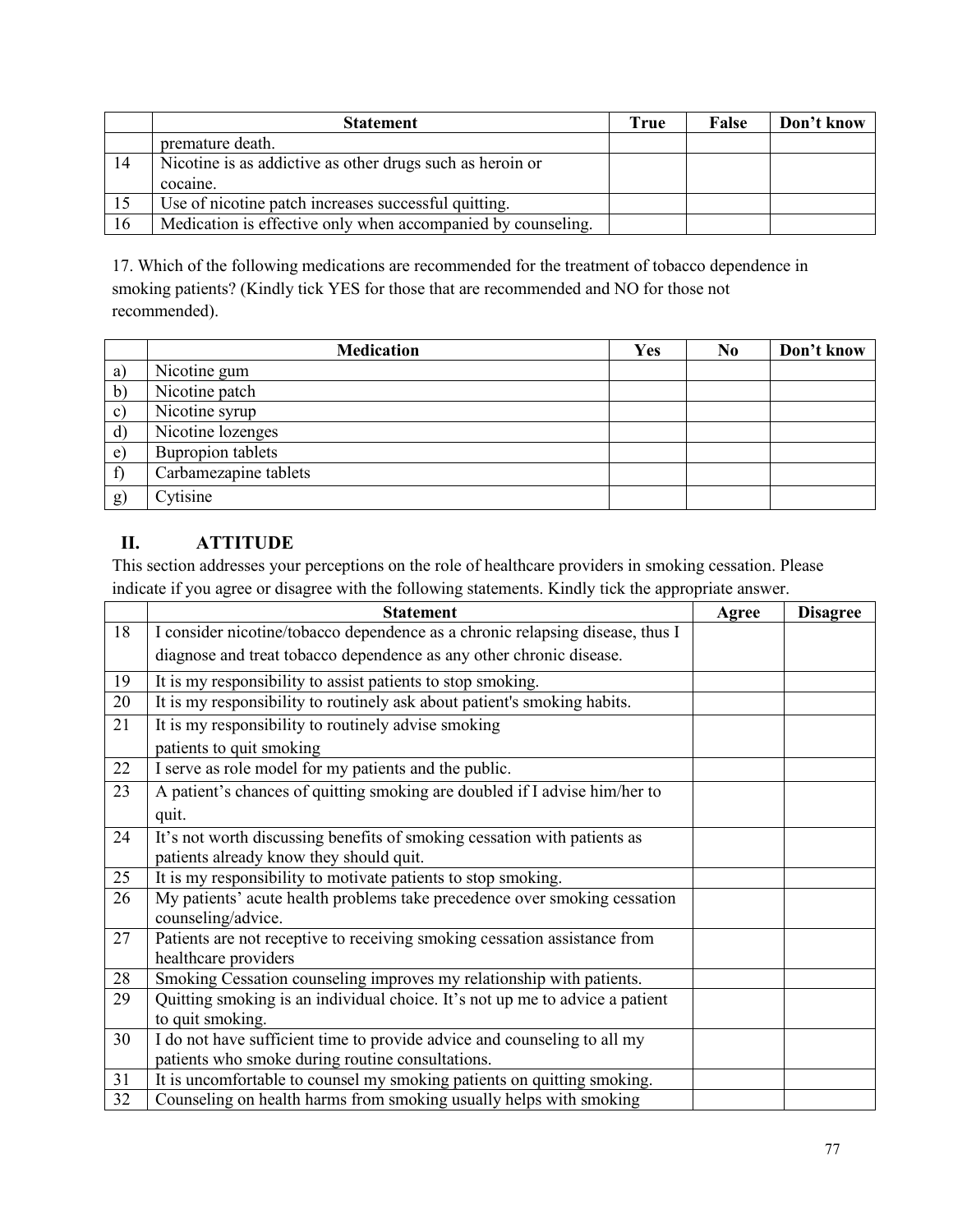|    | <b>Statement</b>                                           | Agree | <b>Disagree</b> |
|----|------------------------------------------------------------|-------|-----------------|
|    | cessation.                                                 |       |                 |
| 33 | I should help patients who are motivated to stop smoking.  |       |                 |
| 34 | I should monitor patients' progress in attempting to quit. |       |                 |
| 35 | I should discuss relapse with patients.                    |       |                 |

## III. PRACTICE

This section addresses the range of activities performed by healthcare providers to encourage patients to quit smoking. In your daily interactions with patients, how often do you perform the following

|                 | Procedure                                                       | <b>Never</b> | <b>Sometimes</b> | <b>Always</b> |
|-----------------|-----------------------------------------------------------------|--------------|------------------|---------------|
| 36              | I ask about the patients smoking status.                        |              |                  |               |
| $\overline{37}$ | I ask about the number of cigarettes smoked per day.            |              |                  |               |
| 38              | I ask about the time of the first cigarette.                    |              |                  |               |
| 39              | I assess nicotine dependence among smokers using the            |              |                  |               |
|                 | Fagerström nicotine dependence test (FTND).                     |              |                  |               |
| 40              | I ask if the patient smokes indoor at home.                     |              |                  |               |
| 41              | I ask if the patient intends to stop smoking.                   |              |                  |               |
| 42              | I ask about the previous quit attempts of smoking patients.     |              |                  |               |
| 43              | I record the patients smoking history in the medical records.   |              |                  |               |
| 44              | I advise a smoking patient on the need to quit.                 |              |                  |               |
| 45              | I advise to reduce the number of daily cigarettes.              |              |                  |               |
| 46              | I advise to stop smoking abruptly.                              |              |                  |               |
| 47              | I discuss the risks of smoking and benefits of quitting smoking |              |                  |               |
|                 | with patients.                                                  |              |                  |               |
| 48              | I discuss personal barriers to cessation.                       |              |                  |               |
| 49              | I assess if patients who smoke are willing to quit at that      |              |                  |               |
|                 | particular time.                                                |              |                  |               |
| 50              | I discuss the use of pharmacological aids such as nicotine      |              |                  |               |
|                 | replacement therapy with patients.                              |              |                  |               |
| 51              | I propose to help the patient in quitting.                      |              |                  |               |
| 52              | I advise on behavioral "tricks".                                |              |                  |               |
| 53              | I give a practical advice to prevent relapse.                   |              |                  |               |
| 54              | I give self-help materials.                                     |              |                  |               |
| 55              | I assist the smoking patient to set up a target quit date.      |              |                  |               |
| 56              | I set up a follow up appointment to review the progress of      |              |                  |               |
|                 | patients on quitting smoking.                                   |              |                  |               |
| 57              | I refer the patient to other specialists (please                |              |                  |               |
|                 | specify                                                         |              |                  |               |
| 58              | I prescribe Cytisine.                                           |              |                  |               |
| 59              | I prescribe NRT (gum).                                          |              |                  |               |
| 60              | I prescribe Varenicline.                                        |              |                  |               |
| $\overline{61}$ | I prescribe other pharmacological treatment (please specify     |              |                  |               |

procedures? Kindly tick the appropriate answer.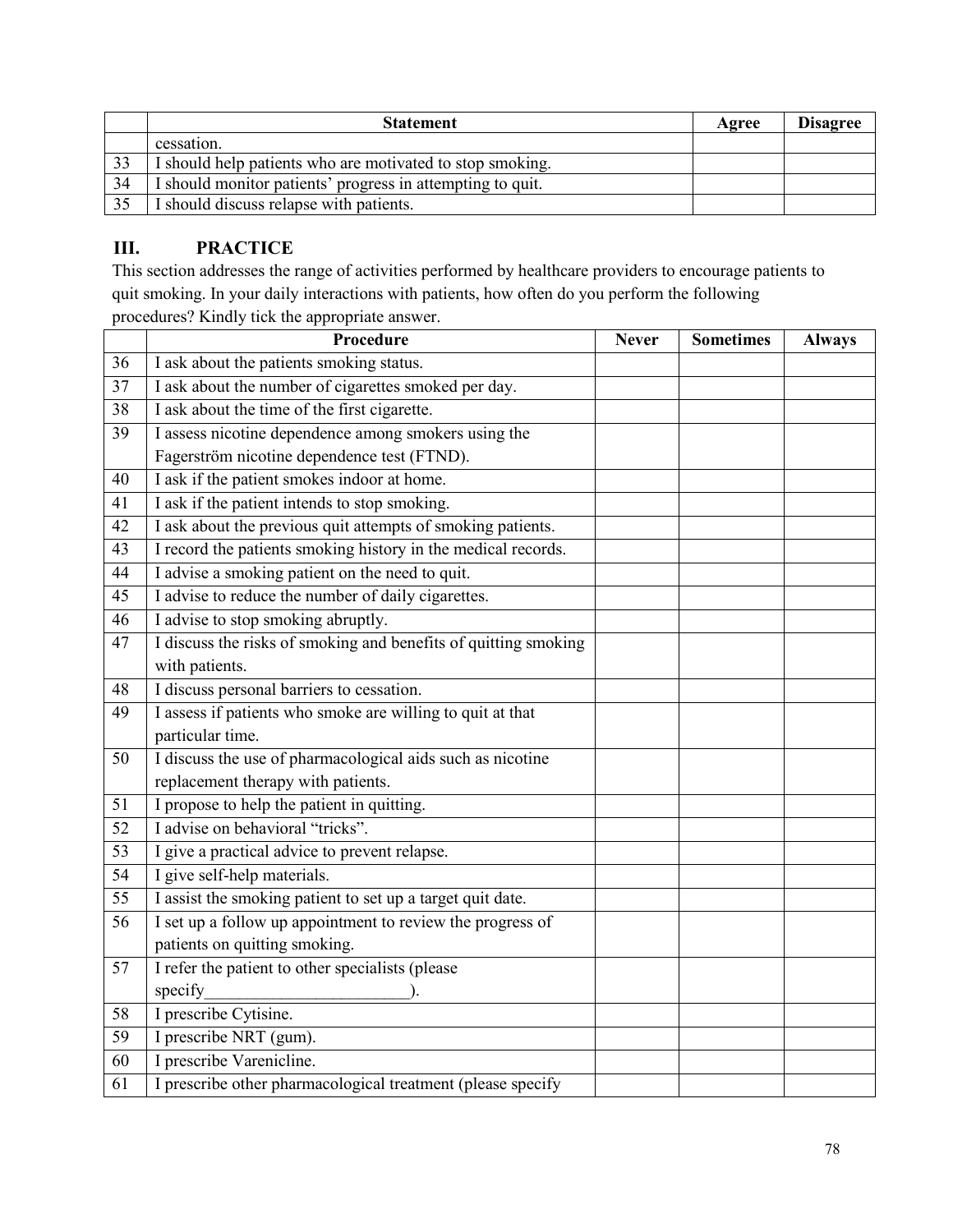|    | Procedure                                                | <b>Never</b> | <b>Sometimes</b> | <b>Always</b> |
|----|----------------------------------------------------------|--------------|------------------|---------------|
|    |                                                          |              |                  |               |
| 62 | I use another strategy (please specify                   |              |                  |               |
|    |                                                          |              |                  |               |
| 63 | In order to diagnose nicotine dependence among smokers I |              |                  |               |
|    | mostly use Classification of tobacco dependence in the   |              |                  |               |
|    | ICD10CM.                                                 |              |                  |               |

#### IV. CONFIDENCE

Please rate your confidence in performing the following to help your patients quit smoking. Kindly tick the appropriate answer.

|    | <b>Statement</b>                                                | Not at all<br>confident | A little<br>confident | Confident |
|----|-----------------------------------------------------------------|-------------------------|-----------------------|-----------|
| 64 | Educating patients on the general healthrisks of smoking.       |                         |                       |           |
| 65 | Advising smokers on how to quit smoking.                        |                         |                       |           |
| 66 | Assessing the willingness of the patient toquit smoking.        |                         |                       |           |
| 67 | Discussing various smoking cessationtreatment options with      |                         |                       |           |
|    | patients.                                                       |                         |                       |           |
| 68 | Recommending appropriate smokingcessation medications           |                         |                       |           |
|    | for the patient.                                                |                         |                       |           |
| 69 | Motivating patients to consider quitting.                       |                         |                       |           |
| 70 | Negotiating a target quit date for the patient to stop smoking. |                         |                       |           |
| 71 | Helping recent quitters learn how to copewith withdrawal        |                         |                       |           |
|    | symptoms.                                                       |                         |                       |           |

## V. BARRIERS

This section addresses barriers that you may face in helping patients quit smoking. How would you rate the following as barriers that hinder you from helping patients to stop smoking? (Kindly tick the appropriate answer).

|    | <b>Statement</b>                                           | Not a barrier | Somewhat  | Important      |
|----|------------------------------------------------------------|---------------|-----------|----------------|
|    |                                                            |               | a barrier | <b>barrier</b> |
| 72 | Patients are not interested in receiving smoking           |               |           |                |
|    | cessation information.                                     |               |           |                |
| 73 | Patients do not comply with information given on           |               |           |                |
|    | smoking cessation.                                         |               |           |                |
| 74 | Lack of time/ time with patients is limited.               |               |           |                |
| 75 | Patients have more immediate health problems to be         |               |           |                |
|    | addressed.                                                 |               |           |                |
| 76 | Lack of smoking cessation specialists to refer patients to |               |           |                |
|    | for further assistance.                                    |               |           |                |
| 77 | Lack of patient education material                         |               |           |                |
|    | (brochures/pamphlets).                                     |               |           |                |
| 76 | Insufficient training on smoking cessation                 |               |           |                |
|    | Interventions                                              |               |           |                |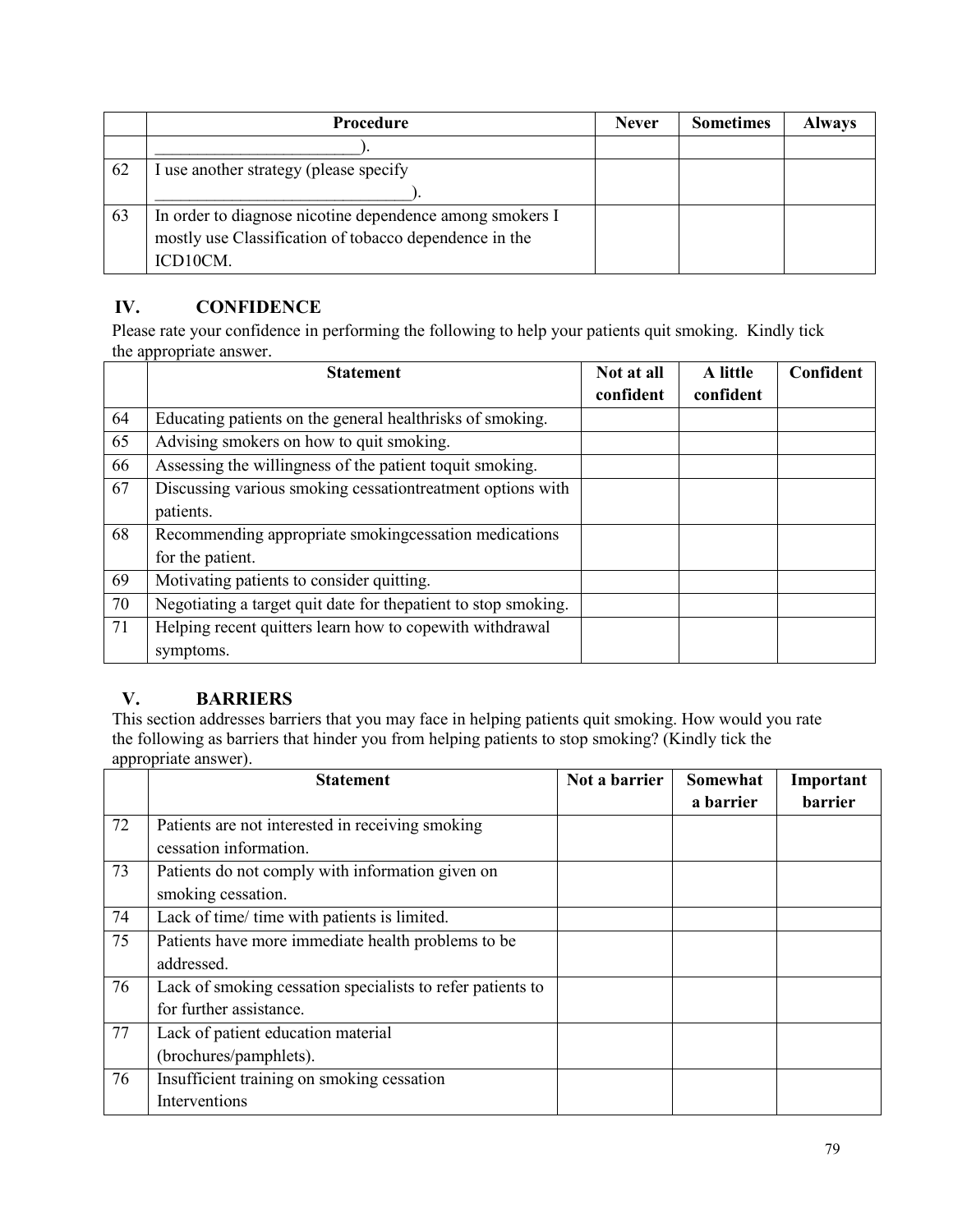| 78 | Lack of awareness of smoking cessation      |  |  |
|----|---------------------------------------------|--|--|
|    | Guidelines                                  |  |  |
| 80 | Insufficient knowledge on smoking cessation |  |  |
|    | Interventions                               |  |  |

81. How well prepared do you believe you are today in counseling your patients to quit smoking? (Circle one)

- 1. Not at all prepared
- 2. Somewhat prepared
- 3. Adequately prepared
- 4. Very well prepared

Thank you!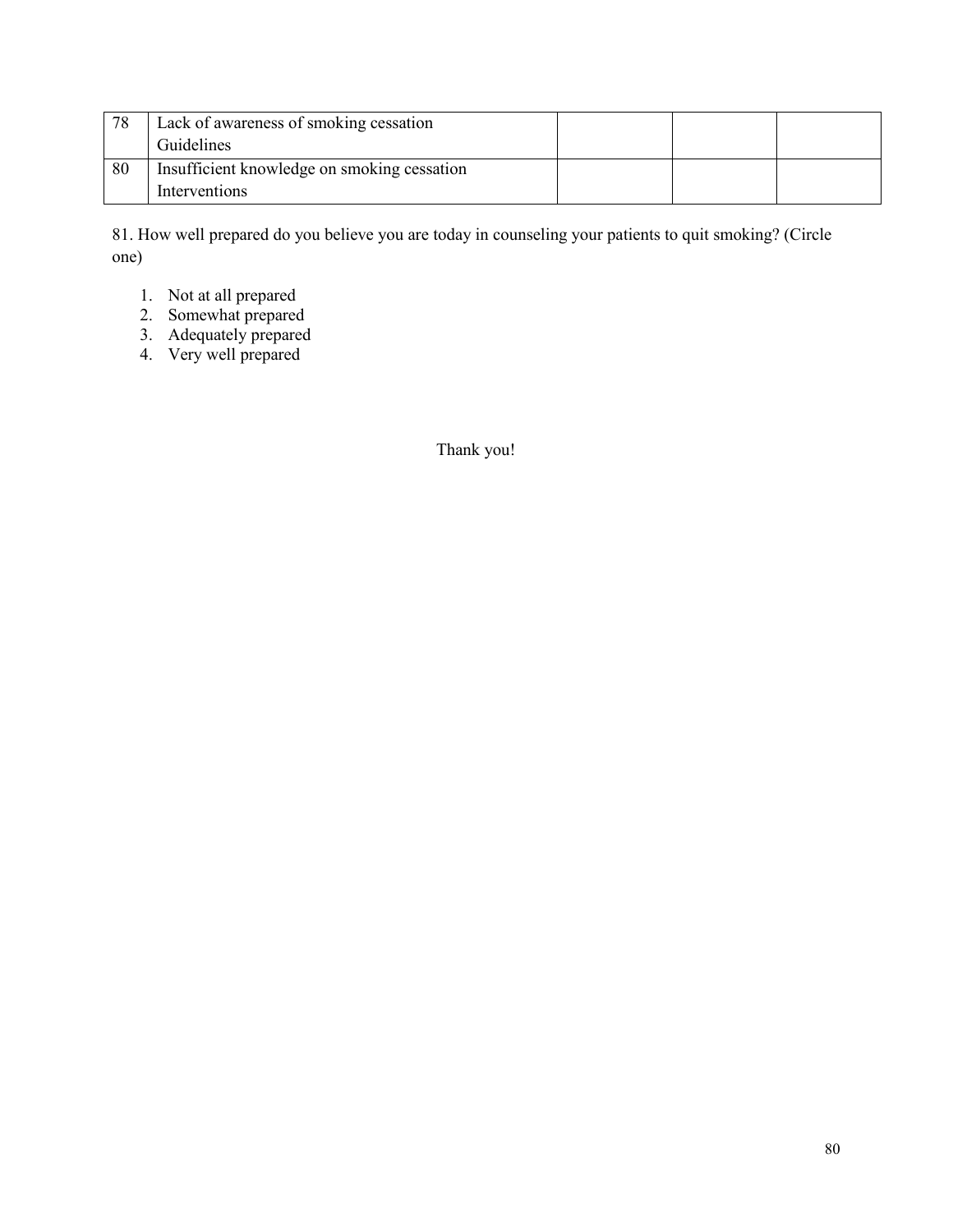# Հարցաշար

(ծխելը դադարեցնելուն ուղղված գիտելիքների, վերաբերմունքի և գործելակերպի գնահատումը առաջնային օղակի բուժաշխատողների շրջանում)

| Sարբերակման համար (ID) `                                                                   | $U$ $U$ անաթիվ / $\qquad$ / $\qquad$ / $\qquad$ (op/wu |
|--------------------------------------------------------------------------------------------|--------------------------------------------------------|
|                                                                                            | Utn<br>$\Box$ Կին<br>$\Box$ Տղամարդ                    |
| Քանի` տարի է, որ Դուք աշխատում եք<br>որպես ԱԱՊ բժիշկ (չհաշված կլինիկական<br>opnhuwunnipwu) |                                                        |
| Երբևէ մասնակցե՞լ եք ծխախոտի<br>դադարեցման վերաբերյալ                                       | $\Box$ Այո (մանրամասնել) ա                             |
| վերապատրաստման/դասընթացի։                                                                  | $\Box$ $\Omega$                                        |
| Ներկայումս Դուք դասավանդո ւմ եք որևէ                                                       | $\Box$ Ujn (մանրամասնել) ____                          |
| կրթական հաստատությունում։                                                                  |                                                        |
|                                                                                            | $\Box$ $\Omega$                                        |

## I) ԳԻՏԵԼԻՔՆԵՐ

Խնդրում եմ նշել արդյո՞ք հետևյալ պնդումները ճիշտ են կամ սխալ:

|    | Պնդումներ                                                | <u> Ճիշտ</u> | $U$ u $\mu$ | Չգիտեմ |
|----|----------------------------------------------------------|--------------|-------------|--------|
| 1. | Հիվանդներին պետք է հարցնել իրենց ծխելու վարքագծի         |              |             |        |
|    | վերաբերյալ միայն այն դեպքում, եթե նրանք ունեն ծխելու հետ |              |             |        |
|    | կապված հիվանդություն։                                    |              |             |        |
| 2. | Ծխողների մեծամասնությունը հաջողությամբ կդադարեցնի        |              |             |        |
|    | ծխելը ինքնուրույն՝ առանց աջակցության։                    |              |             |        |
| 3. | Այն հիվանդները, ովքեր ծխում են իրենց օրվա առաջին         |              |             |        |
|    | ծխախոտը արթնանալուց հետո կես ժամվա ընթացքում, ավելի      |              |             |        |
|    | քիչ կախվածություն ունեն նիկոտինից, քան նրանք, ովքեր      |              |             |        |
|    | առաջին ծխախոտը ծխում են ավելի ուշ։                       |              |             |        |
| 4. | Առողջապահության ոլորտի մասնագետի տրամադրած ծխելը         |              |             |        |
|    | դադարեցնելու խորհրդատվությունը բարձրացնում է             |              |             |        |
|    | հիվանդների` ծխելը դադարեցնելու հնարավորությունները։      |              |             |        |
| 5. | Ծխելը դադարեցնելու խորհրդատվությունը  երբեք չպետք է      |              |             |        |
|    | պայմանավորված լինի հիվանդի ներկայիս առողջական            |              |             |        |
|    | վիձակի/հիվանդության հետ։                                 |              |             |        |
| 6. | Հիվանդներին տրվող ծխելը դադարեցնելու խորհրդատվությունը   |              |             |        |
|    | ներառում է ծխելը թողնելու օրվա սահմանումը։               |              |             |        |
| 7. | Հաձախ հանդիպող զրկանքի ախտանշան է համարվում ծխելը        |              |             |        |
|    | դադարեցնելուց հետո քաշի կորուստը։                        |              |             |        |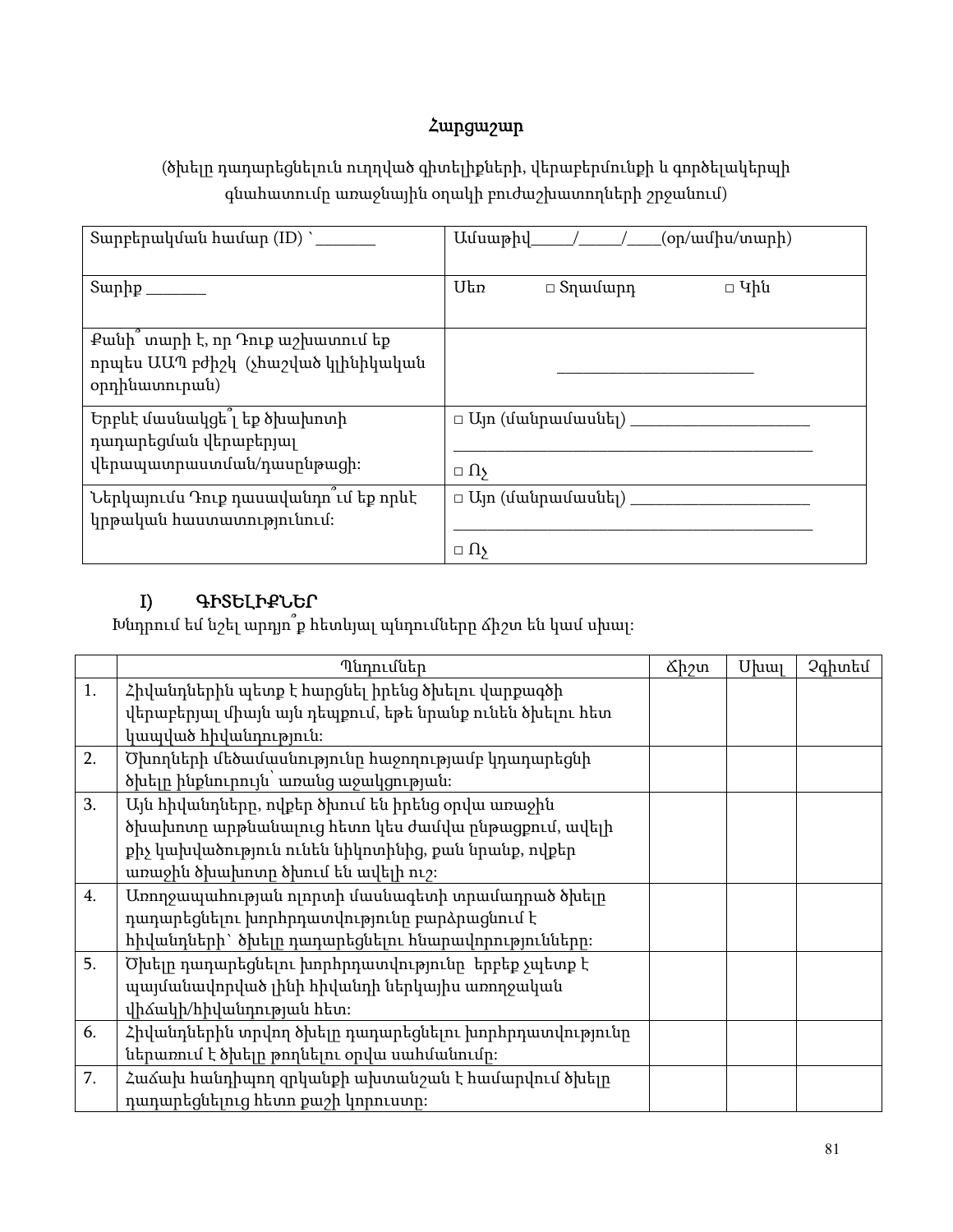|     | Պնդումներ                                                | &իշտ | $U$ u $\mu$ | Չգիտեմ |
|-----|----------------------------------------------------------|------|-------------|--------|
| 8.  | Ծխելը դադարեցնելու հետևանքով ի հայտ եկած զրկանքի         |      |             |        |
|     | ախտանշանների մեծ մասն անհետանում են զրկանքի 4            |      |             |        |
|     | շաբաթների ընթացքում։                                     |      |             |        |
| 9.  | Այն հիվանդների համար, ովքեր ցանկանում են ծխելը թողնելուց |      |             |        |
|     | հետո մեկ շաբաթվա ընթացում դադարեցնել ծխելը, պետք է       |      |             |        |
|     | կազմակերպվեն հերթական այցեր։                             |      |             |        |
| 10. | Կարիք չկա մեծահասակ ծխողներին (60 տարեկանից բարձր)       |      |             |        |
|     | խորհուրդ տալ դադարեցնել ծխելը, քանի որ ծխելու վնասներն   |      |             |        |
|     | արդեն առկա են և դարձելի չեն։                             |      |             |        |
| 11. | Ծխելը քրոնիկ ախտադարձային հիվանդություն է։               |      |             |        |
| 12. | Նիկոտինային փոխարինող բուժումը հակացուցված է սիրտ        |      |             |        |
|     | անոթային հիվանդություններով մարդկանց համար։              |      |             |        |
| 13. | Ցանկացած տարիքում ծխելը դադարեցրած մարդիկ նվազեցնում     |      |             |        |
|     | են իրենց վաղաժամ մահվան ռիսկը։                           |      |             |        |
| 14. | Նիկոտինը կախվածություն առաջացնող այնպիսի թմրանյութ է,    |      |             |        |
|     | ինչպիսիք են` հերոինը կամ կոկայինը։                       |      |             |        |
| 15. | Նիկոտինային սպեղանու օգտագործումը բարձրացնում է ծխելը    |      |             |        |
|     | դադարեցնելու հաջողությունը։                              |      |             |        |
| 16. | Դեղամիջոցներով բուժումը արդյունավետ է միայն այն դեպքում, |      |             |        |
|     | երբ համատեղվում է խորհրդատվության հետ։                   |      |             |        |

17. Նշվածներից ո՞ր դեղամիջոցներն են առաջարկվում ծխող հիվանդների շրջանում ծխախոտային կախվածության բուժման համար: Ընտրե՛ք ԱՅՈ, որոնք առաջարկվում են և ՈՉ, որոնք չեն առաջարկվում:

|              | Դեղամիջոցներ                | $U_{\parallel}$ n | 1ls | Չգիտեմ |
|--------------|-----------------------------|-------------------|-----|--------|
| u)           | Նիկոտինի մաստակ             |                   |     |        |
| $\mathbf{P}$ | Նիկոտինի սպեղանի            |                   |     |        |
| q)           | Նիկոտինի սիրոպ              |                   |     |        |
| $\eta$ )     | Նիկոտինի ենթալեզվային հաբեր |                   |     |        |
| $\mathrm{t}$ | <b>Բուպրոպիոն</b>           |                   |     |        |
| q)           | Կարբամեզապին                |                   |     |        |
| $\ddagger)$  | Ցիտիզին                     |                   |     |        |

## II) ՎԵՐԱԲԵՐՄՈՒՆՔ

Այս բաժինը ծխելը դադարեցնելու գործում առողջապահության ոլորտի մասնագետի դերի մասին Ձեր պատկերացումներին է վերաբերում: Խնդրում եմ նշել արդյո՞ք համաձայն եք կամ համաձայն չեք հետևյալ պնդումների հետ: Ընտրե՛ք համապատասխան պատասխանը: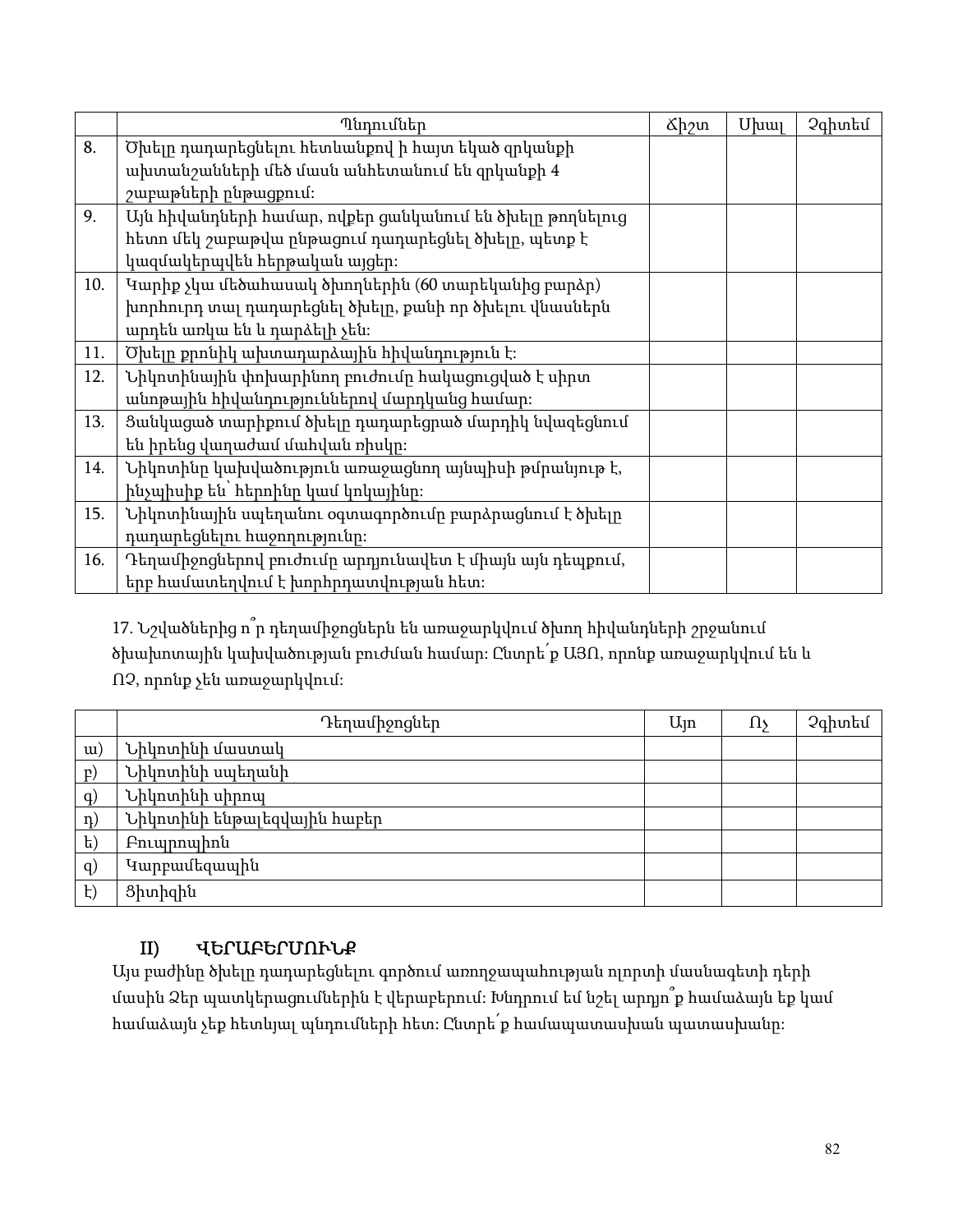|     | Պնդումներ                                                                                                                                                                   | Համաձայն<br>եմ | Համաձայն<br>չեմ |
|-----|-----------------------------------------------------------------------------------------------------------------------------------------------------------------------------|----------------|-----------------|
| 18. | Ես դիտարկում եմ նիկոտինային կախվածությունը որպես քրոնիկ<br>ախտադարձային հիվանդություն` կիրառելով ախտորոշման և<br>քրոնիկ հիվանդության վարման համապատասխան<br>գործառույթները։ |                |                 |
| 19. | Ես պետք է աջակցեմ հիվանդին ծխելը դադարեցնելու գործում։                                                                                                                      |                |                 |
| 20. | Ես պետք է պարբերաբար հարցնեմ հիվանդի ծխելու մասին։                                                                                                                          |                |                 |
| 21. | Ես պետք է պարբերաբար խորհուրդ տամ հիվանդներին<br>դադարեցնել ծխելը։                                                                                                          |                |                 |
| 22. | Ես օրինակ եմ ծառայում իմ հիվանդների և հասարակության<br>hwuup:                                                                                                               |                |                 |
| 23. | Եթե ես խորհուրդ տամ իմ հիվանդներին դադարեցնել ծխելը,<br>նրանց ծխելը դադարեցնելու հնարավորությունները<br>կկրկնապատկվեն։                                                      |                |                 |
| 24. | Կարիք չկա քննարկել ծխելը դադարեցնելու առավելություններն<br>այն հիվանդների հետ, ովքեր արդեն գիտեն, որ պետք է<br>դադարեցնեն ծխելը։                                            |                |                 |
| 25. | Ես պետք է մոտիվացնեմ հիվանդներին դադարեցնել ծխելը։                                                                                                                          |                |                 |
| 26. | Իմ հիվանդների սուր առողջական խնդիրներն ավելի կարևոր են,<br>քան ծխելը դադարեցնելու խորհուրդ/խորհրդատվություն<br>տրամադրելը։                                                  |                |                 |
| 27. | Հիվանդները չեն ընդունում առողջապահության ոլորտի<br>մասնագետի կողմից տրվող ծխելը դադարեցնելու աջակցությունը։                                                                 |                |                 |
| 28. | Ծխելը դադարեցնելու խորհրդատվությունը բարելավում է իմ<br>փոխհարաբերությունները հիվանդի հետ։                                                                                  |                |                 |
| 29. | Ծխելը դադարեցնելը անհատի ընտրությունն է։ Ես պարտավոր չեմ<br>հիվանդներին խորհուրդ տալ դադարեցնել ծխելը։                                                                      |                |                 |
| 30. | Ես չունեմ բավարար ժամանակ իմ բոլոր ծխող հիվանդներին<br>հերթական այցելությունների ժամանակ խորհուրդ կամ<br>խորհրդատվություն տրամադրելու համար։                                |                |                 |
| 31. | Ես անհարմար եմ զգում իմ ծխող հիվանդներին ծխելը<br>դադարեցնելու խորհրդատվություն տրամադրելուց։                                                                               |                |                 |
| 32. | Ծխելու առողջական վնասների մասին խորհրդատվությունը<br>սովորաբար օգնում է ծխելը դադարեցնելու գործընթացին։                                                                     |                |                 |
| 33. | Ես պետք է օգնեմ հիվանդներին, ովքեր մոտիվացված են ծխելը<br>դադարեցնելու հարցում։                                                                                             |                |                 |
| 34. | Ես պետք է վերահսկեմ հիվանդների ծխելը դադարեցնելու                                                                                                                           |                |                 |
|     | փորձերի առաջընթացը։                                                                                                                                                         |                |                 |
| 35. | Ես պետք է հիվանդների հետ քննարկեմ ախտադարձը։                                                                                                                                |                |                 |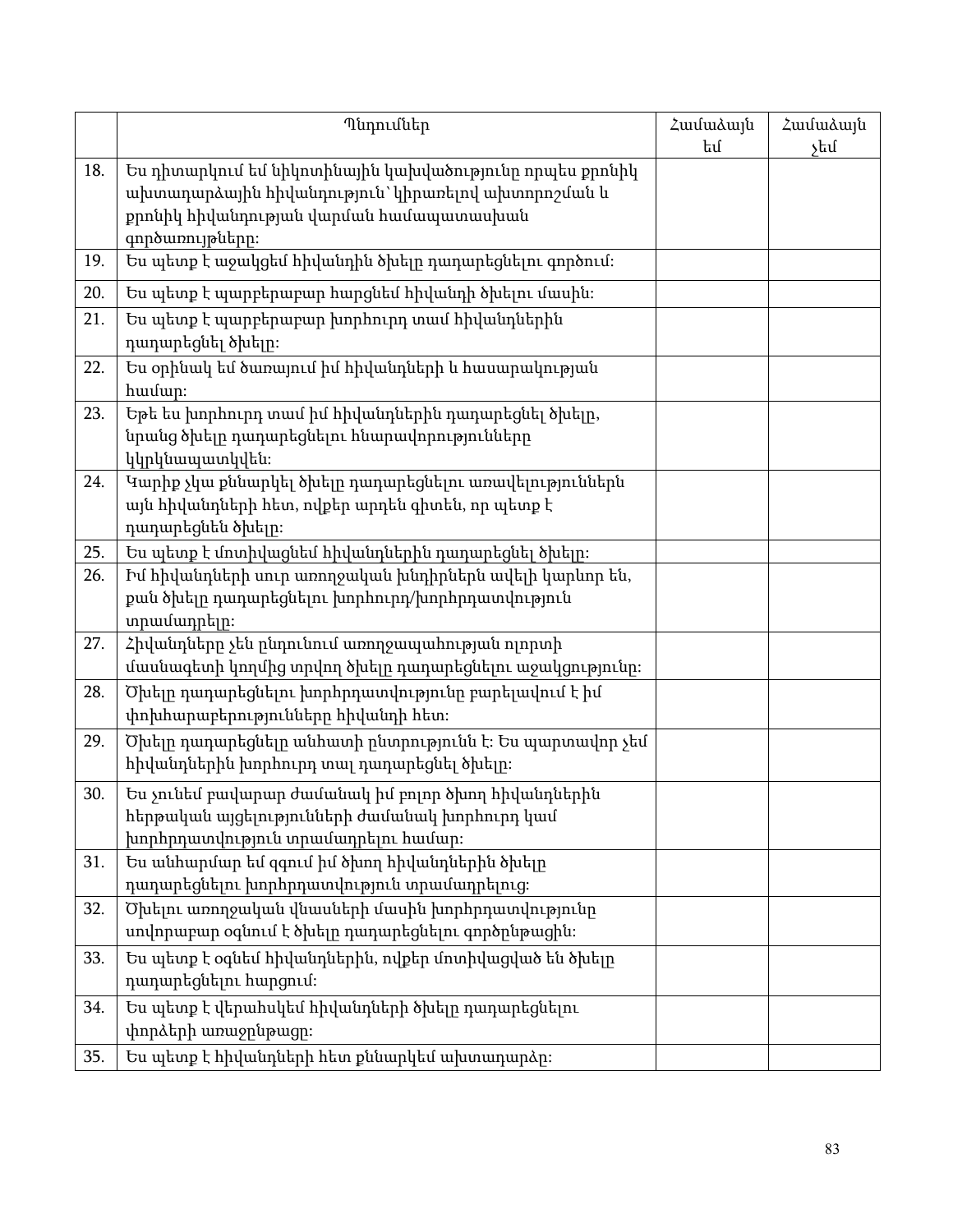## III) ԳՈՐԾԵԼԱԿԵՐՊ

Այս բաժինը վերաբերում է առողջապահության ոլորտի մասնագետի իրականացրած գործունեությանը, որն ուղղված է հիվանդների ծխելը դադարեցնելն աջակցելուն: Հիվանդների հետ Ձեր առօրյա շփման ժամանակ, որքա՞ն հաճախ եք իրականացնում հետևյալ գործընթացները: Ընտրե՛ք համապատասխան պատասխանը:

|     | Գործրնթացներ                                      | Երբեք | Երբեմն | $U_1$ 2m |
|-----|---------------------------------------------------|-------|--------|----------|
| 36. | Ես հարցնում եմ հիվանդներին իրենց ծխելու           |       |        |          |
|     | կարգավիձակի մասին։                                |       |        |          |
| 37. | Ես հարցնում եմ, թե քանի ծխախոտ են օրական          |       |        |          |
|     | oqunwqnponLu:                                     |       |        |          |
| 38. | Ես հարցնում եմ, թե երբ են օգտագործել իրենց առաջին |       |        |          |
|     | ծխախոտր։                                          |       |        |          |
| 39. | Ծխողների շրջանում իրականացնում եմ նիկոտինային     |       |        |          |
|     | կախվածության աստիձանի գնահատում, կիրառելով        |       |        |          |
|     | Ֆագերստրոմի հարցաթերթիկը։                         |       |        |          |
| 40. | Ես հարցնում եմ արդյոք հիվանդր ծխում է տանր։       |       |        |          |
| 41. | Ես հարցնում եմ արդյոք հիվանդը ցանկություն ունի    |       |        |          |
|     | դադարեցնել ծխելը։                                 |       |        |          |
| 42. | Ես հարցնում եմ ծխող հիվանդի ծխելը դադարեցնելու    |       |        |          |
|     | նախորդ փորձերի մասին։                             |       |        |          |
| 43. | Ես գրանցում եմ հիվանդների ծխելու վարքագծի         |       |        |          |
|     | պատմությունը իրենց բժշկական քարտերում։            |       |        |          |
| 44. | Ես ծխող հիվանդներին խորհուրդ եմ տալիս             |       |        |          |
|     | դադարեցնել ծխելը։                                 |       |        |          |
| 45. | Ես խորհուրդ եմ տալիս նվազեցնել օրական             |       |        |          |
|     | օգտագործվող ծխախոտի քանակը։                       |       |        |          |
| 46. | Ես խորհուրդ եմ տալիս դադարեցնել ծխելը միանգամից։  |       |        |          |
| 47. | Ես հիվանդների հետ քննարկում եմ ծխելու ռիսկերը և   |       |        |          |
|     | ծխելը դադարեցնելու առավելությունները։             |       |        |          |
| 48. | Ես քննարկում եմ ծխելը դադարեցնելու անհատական      |       |        |          |
|     | խոչընդոտները։                                     |       |        |          |
| 49. | Ես գնահատում եմ ծխող հիվանդների                   |       |        |          |
|     | համապատասխան ժամանակահատվածում ծխելը              |       |        |          |
|     | դադարեցնելու պատրաստակամությունը։                 |       |        |          |
| 50. | Ես հիվանդների հետ քննարկում եմ դեղամիջոցների      |       |        |          |
|     | օգտագործումը, ինչպիսին է՝ նիկոտինային փոխարինող   |       |        |          |
|     | բուժումը։                                         |       |        |          |
| 51. | Ես իմ օգնությունն եմ առաջարկում հիվանդներին ծխելը |       |        |          |
|     | դադարեցնելու գործում։                             |       |        |          |
| 52. | Ես խորհուրդ եմ տալիս վարքային «հնարքներ»։         |       |        |          |
| 53. | Ես տալիս եմ ախտադարձը կանխարգելելու գործնական     |       |        |          |
|     | խորհուրդներ։                                      |       |        |          |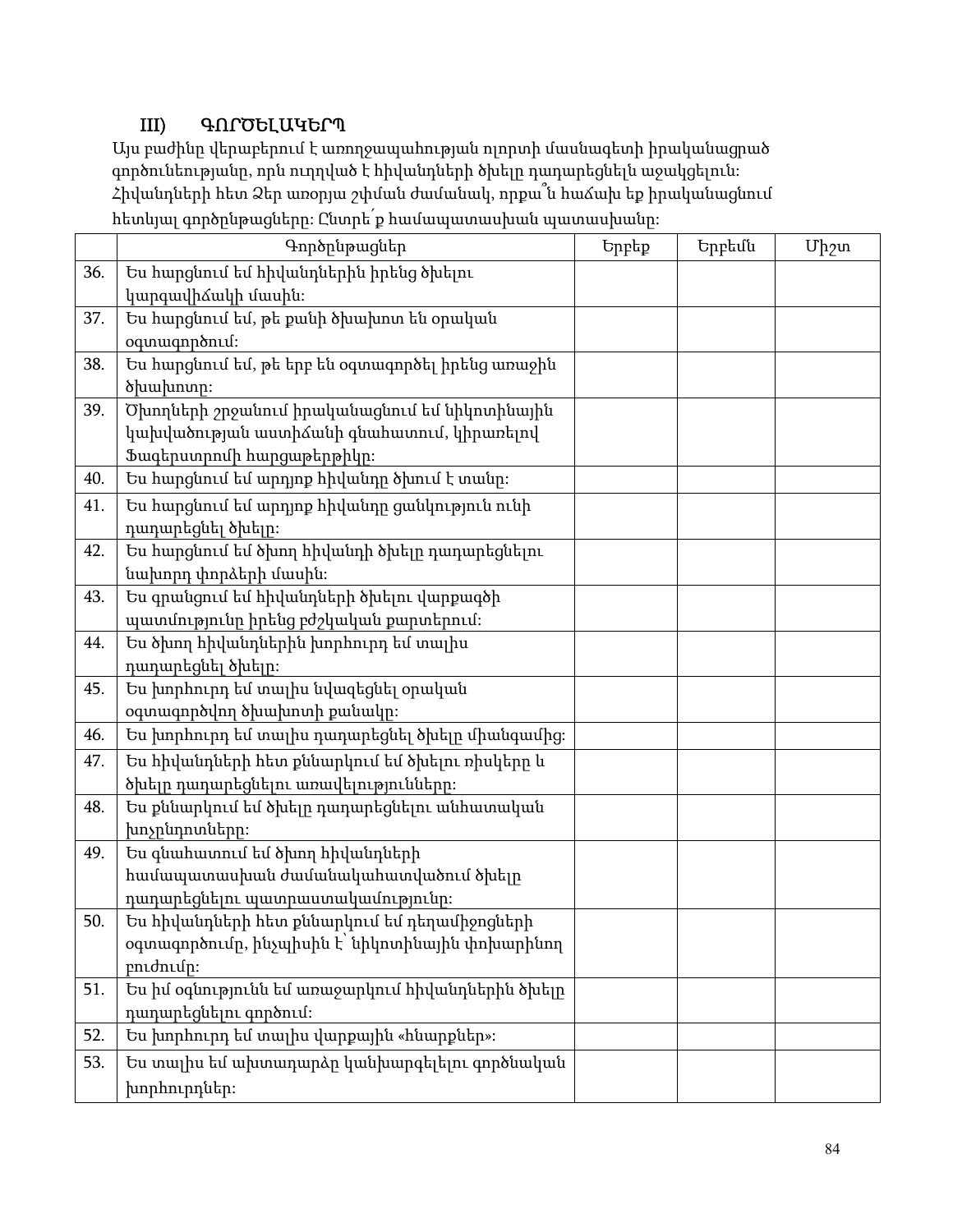|     | Գործընթացներ                                      | Երբեք | Երբեմն | $Up_2$ un |
|-----|---------------------------------------------------|-------|--------|-----------|
| 54. | Ես տալիս եմ ինքնօգնության տպագիր նյութեր։         |       |        |           |
| 55. | Ես աջակցում եմ ծխող հիվանդներին սահմանել ծխելը    |       |        |           |
|     | թողնելու օրը։                                     |       |        |           |
| 56. | Ես կազմակերպում եմ հերթական այց՝ հիվանդների       |       |        |           |
|     | ծխելը դադարեցնելու առաջընթացը վերանայելու         |       |        |           |
|     | hամար։                                            |       |        |           |
| 57. | Ես ուղղորդում եմ հիվանդին այլ մասնագետի մոտ       |       |        |           |
|     | (խնդրում եմ պարզաբանել_                           |       |        |           |
| 58. | Ես նշանակում եմ Ցիտիզին։                          |       |        |           |
| 59. | Ես նշանակում եմ նիկոտինի մաստակ։                  |       |        |           |
| 60. | Ես նշանակում եմ Վարինիկլին։                       |       |        |           |
| 61. | Ես նշանակում եմ այլ դեղորայքային բուժում (խնդրում |       |        |           |
|     | եմ պարզաբանել                                     |       |        |           |
| 62. | Ես օգտագործում եմ այլ ռազմավարություն (խնդրում եմ |       |        |           |
|     | <u>պարզաբանել</u>                                 |       |        |           |
| 63. | Ծխող հիվանդների մոտ նիկոտինային կախվածության      |       |        |           |
|     | առկայության դեպքում կիրառում եմ ախտորոշումը,      |       |        |           |
|     | գրանցելով ՀՄԴ-10 կոդը հաշվետվական ձևերում։        |       |        |           |

## IV) ԻՆՔՆԱՎՍՏԱՀՈՒԹՅՈՒՆ

Խնդրում եմ գնահատել Ձեր ինքնավստահությունը հետևյալ գործընթացները իրականացնելու վերաբերյալ, որոնք միտված են օգնելու հիվանդներին ծխելը դադարեցնելու գործում: Ընտրե՛ք համապատասխան պատասխանը:

|     | Պնդումներ                                      | Վստահ | Փոքր ինչ | Վստահ |
|-----|------------------------------------------------|-------|----------|-------|
|     |                                                | չեմ   | վստահ եմ | եմ    |
| 64. | Մարդկանց տեղեկացնել ծխելու առողջական ռիսկերի   |       |          |       |
|     | մասին։                                         |       |          |       |
| 65. | Խորհուրդ տալ հիվանդների, թե ինչպես դադարեցնեն  |       |          |       |
|     | ծխելը։                                         |       |          |       |
| 66. | Գնահատել հիվանդների ծխելը դադարեցնելու         |       |          |       |
|     | պատրաստակամությունը։                           |       |          |       |
| 67. | Հիվանդների հետ քննարկել ծխելը դադարեցնելու     |       |          |       |
|     | տարբեր բուժման տարբերակներ։                    |       |          |       |
| 68. | Հիվանդներին առաջարկել ծխելը դադարեցնելու       |       |          |       |
|     | համապատասխան դեղամիջոց։                        |       |          |       |
| 69. | Մոտիվացնել հիվանդներին ծխելը դադարեցնելու      |       |          |       |
|     | qnponlu:                                       |       |          |       |
| 70. | Քննարկել հիվանդի ծխելը թողնելու թիրախային օրը։ |       |          |       |
| 71. | Վերջերս ծխելը դադարեցրածներին օգնել հաղթահարել |       |          |       |
|     | զրկանքի ախտանշանները։                          |       |          |       |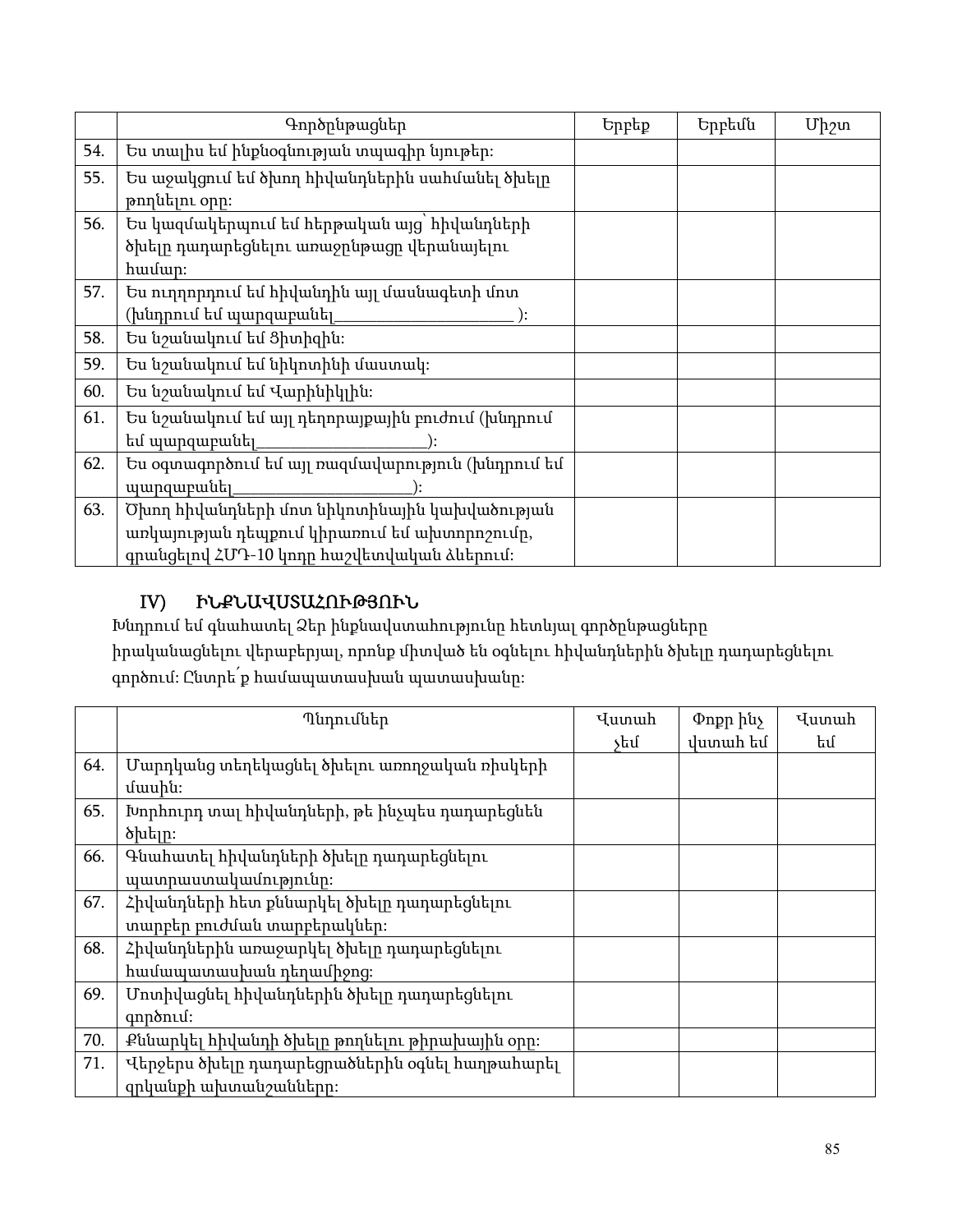## V) ԽՈՉԸՆԴՈՏՆԵՐ

Այս բաժինը վերաբերում է այն խոչընդոտներին, որոնց Դուք կարող եք հանդիպել հիվանդներին ծխելը դադարեցնելու աջակցություն ցուցաբերելու ժամանակ: Ինչպե՞ս կգնահատեք հետևյալ պնդումները՝ որպես խոչընդոտներ, որոնք կարող են հետ պահել Ձեզ հիվանդներին ծխելը դադարեցնելու աջակցություն ցուցաբերելուց: Ընտրե՛ք համապատասխան տարբերակը:

|     | Պնդումներ                                                                                                         | Խոչընդոտ չէ | Ինչ որ չափով<br>խոչընդոտ է | Կարևոր<br>խոչընդոտ է |
|-----|-------------------------------------------------------------------------------------------------------------------|-------------|----------------------------|----------------------|
| 72. | Հիվանդները չեն ուզում ստանալ<br>տեղեկատվություն ծխելը դադարեցնելու<br><u>վերաբերյալ</u> ։                         |             |                            |                      |
| 73. | Հիվանդները չեն հետևում ծխելը դադարեցնելու<br>մասին տրամադրված տեղեկատվությանը։                                    |             |                            |                      |
| 74. | Ժամանակի սղությունը/հիվանդների հետ<br>ժամանակը սահմանափակ է։                                                      |             |                            |                      |
| 75. | Հիվանդներն ունեն ուշադրության արժանի<br>ավելի կարևոր առողջական խնդիրներ, քան<br>ծխելը։                            |             |                            |                      |
| 76. | Ծխելը դադարեցնելու ոլորտում<br>մասնագետների պակասը, որը թույլ չի տալիս<br>հիվանդների ուղեգրել հետագա աջակցության։ |             |                            |                      |
| 77. | Հիվանդների ուսուցողական նյութերի պակասը<br>(բրոշուրներ/թռուցիկներ)                                                |             |                            |                      |
| 78. | Ծխելը դադարեցնելու վերաբերյալ ոչ բավարար<br>վերապատրաստումը։                                                      |             |                            |                      |
| 79. | Ծխելը դադարեցնելու ուղեցույցների պակասը։                                                                          |             |                            |                      |
| 80. | Ծխելը դադարեցնելու միջամտությունների ոչ<br>բավարար իմացություն։                                                   |             |                            |                      |

81. Ձեր կարծիքով Դուք այժմ պատրա՞ստ եք Ձեր հիվանդներին տրամադրել ծխելը

դադարեցնելու աջակցություն/օգնություն: Ընտրե՛ք մեկ տարբերակ:

- 1. Պատրաստ չեմ:
- 2. Ինչ -որ չափով պատրաստ եմ:
- 3. Բավարար պատրաստ եմ:
- 4. Լիովին պատրաստ եմ: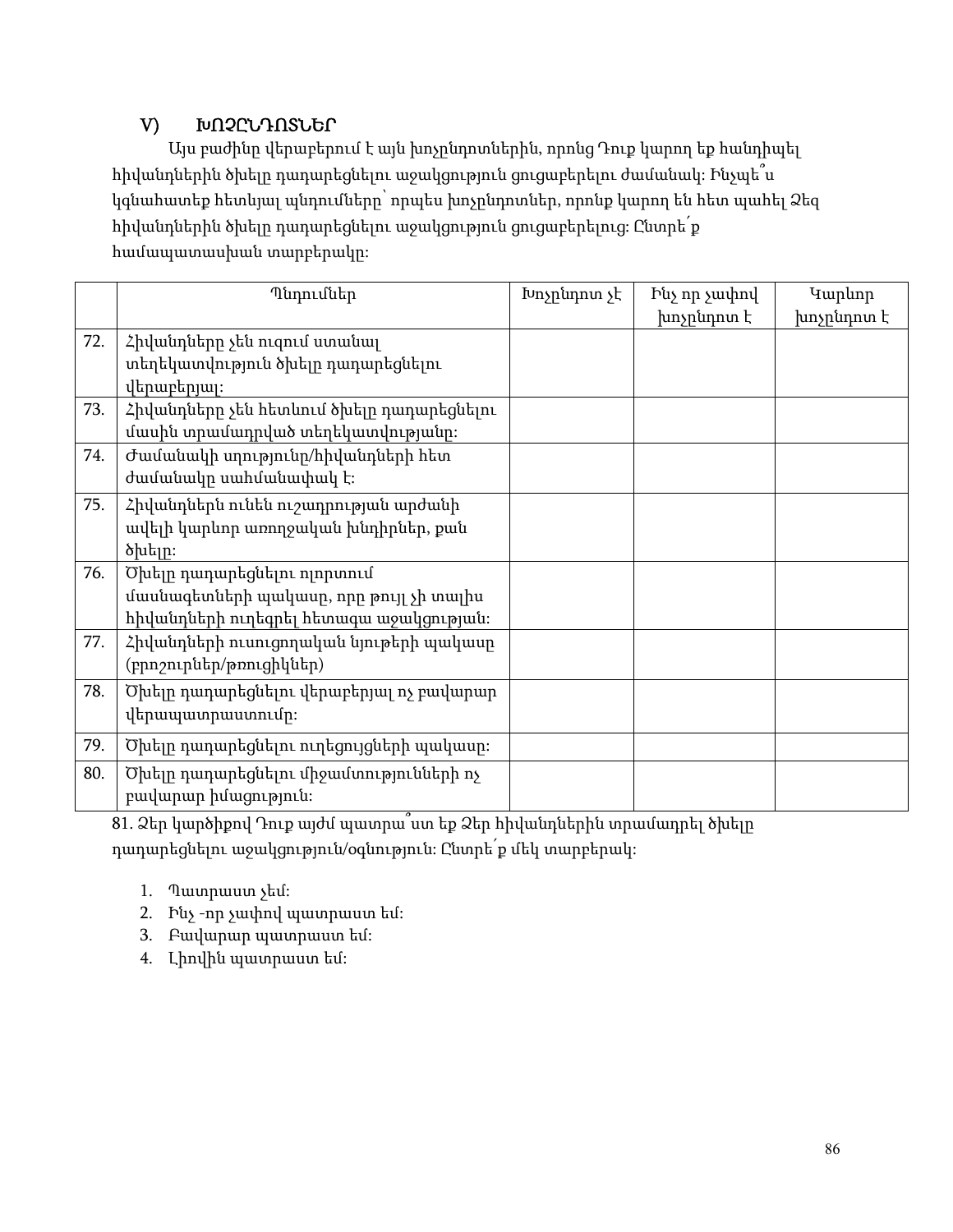## Appendix 6. KAP questionnaire: scoring template

| ID number:                                      | (dd/mm/yy)<br>Date:                    |
|-------------------------------------------------|----------------------------------------|
| Age                                             | Gender<br>$\Box$ Female<br>$\Box$ Male |
| How long have you been working as a primary     |                                        |
| healthcare physician? (Please do not count the  |                                        |
| clinical residency)                             |                                        |
| Have you ever participated in smoking cessation | $\Box$ Yes (Please specify)            |
| training?                                       |                                        |
|                                                 | $\Box$ No                              |
| Are you teaching now?                           | $\Box$ Yes (Please specify)            |
|                                                 |                                        |
|                                                 | $\Box$ No                              |

#### I. KNOWLEDGE

Please indicate if the following statements are true or false

|                | <b>Statement</b>                                                  | <b>True</b>  | False            | Don't know       |
|----------------|-------------------------------------------------------------------|--------------|------------------|------------------|
| $\mathbf{1}$   | Patients should only be asked about their smoking history if they | $\mathbf{0}$ |                  | $\mathbf{0}$     |
|                | have a smoking related disease/illness.                           |              | 1                |                  |
| $\overline{2}$ | Most smokers will successfully quit smoking on their own          | $\theta$     | 1                | $\theta$         |
|                | without assistance.                                               |              |                  |                  |
| $\overline{3}$ | Patients who have their first cigarette within half an hour of    |              |                  |                  |
|                | waking are likely to be less dependent on nicotine than patients  | $\mathbf{0}$ |                  | $\mathbf{0}$     |
|                | who have it much later in the day.                                |              |                  |                  |
| $\overline{4}$ | Smoking cessation advice given by a health professional to a      | 1            | $\mathbf{0}$     | $\mathbf{0}$     |
|                | patient increases the patient's chances of quitting.              |              |                  |                  |
| 5              | When advising patients to stop smoking, the advice should never   | $\mathbf{0}$ | 1                | $\mathbf{0}$     |
|                | be linked to the patient's current health/illness.                |              |                  |                  |
| 6              | Counseling patients on smoking cessation includes assisting the   | 1            | $\theta$         | $\Omega$         |
|                | patient to set a quit date.                                       |              |                  |                  |
| $\overline{7}$ | A common withdrawal symptom that occurs after quitting            | $\Omega$     | 1                | $\Omega$         |
|                | smoking is weight loss.                                           |              |                  |                  |
| 8              | Most of the withdrawal symptoms from smoking cessation            | 1            | $\mathbf{0}$     | $\theta$         |
|                | disappear within 4 weeks of abstinence.                           |              |                  |                  |
| 9              | Follow-up appointments should be made for the patients who        |              | $\mathbf{0}$     | $\mathbf{0}$     |
|                | are willing to stop smoking within the first week after quitting. |              |                  |                  |
| 10             | There is no need of advising elderly patients who smoke(those     |              |                  |                  |
|                | above 60 years) to quit as the damage from smoking is already     | $\theta$     |                  | $\mathbf{0}$     |
|                | present and cannot be reversed                                    |              |                  |                  |
| 11             | Smoking is a chronic disorder associated with relapse.            | $\mathbf{1}$ | $\boldsymbol{0}$ | $\boldsymbol{0}$ |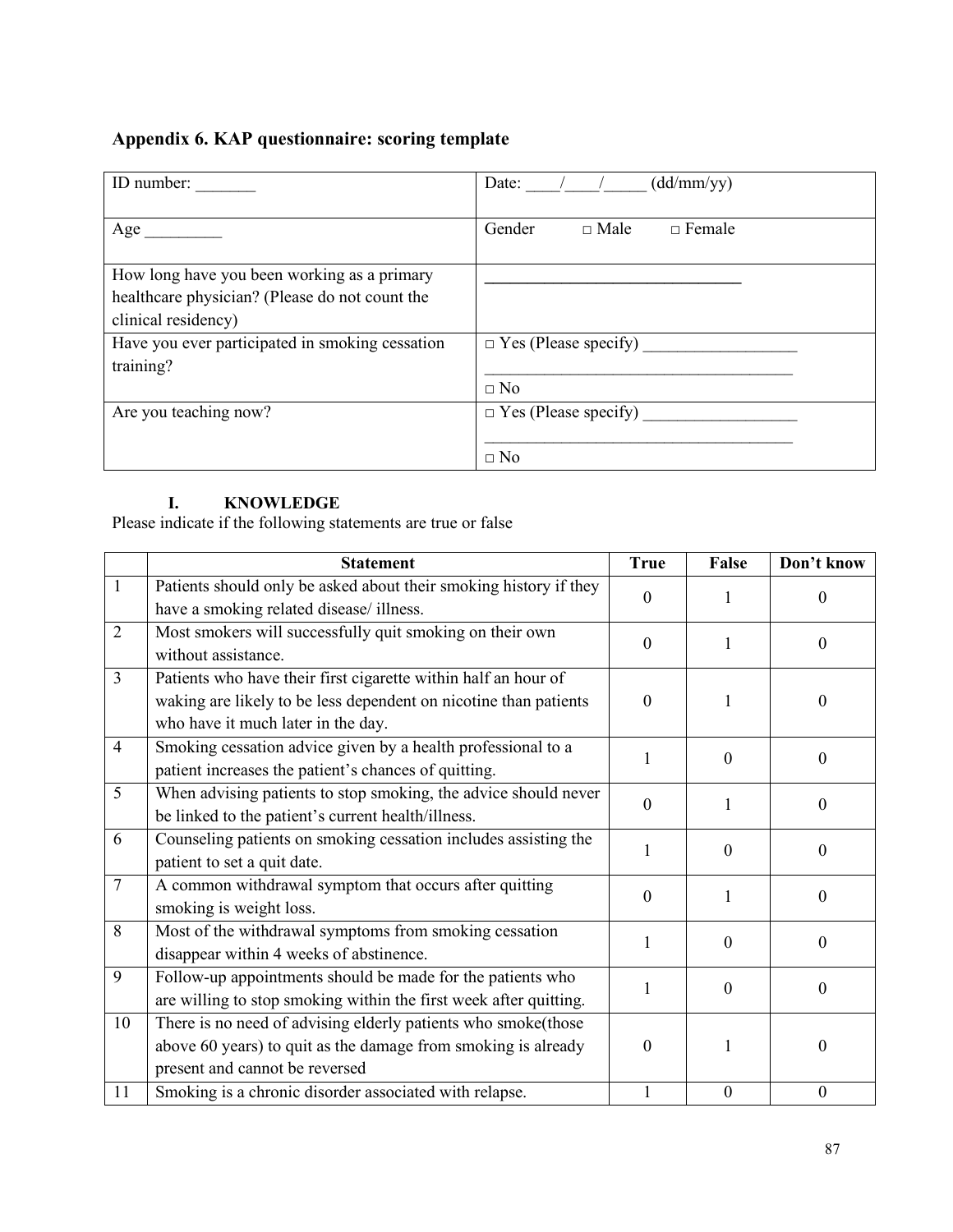|    | <b>Statement</b>                                                   | True | False | Don't know |
|----|--------------------------------------------------------------------|------|-------|------------|
| 12 | Nicotine replacement therapies are contraindicated for people      |      |       |            |
|    | with cardiovascular disease.                                       |      |       |            |
| 13 | Smokers who quit smoking at any age reduce their risk of           |      |       |            |
|    | premature death.                                                   |      |       |            |
| 14 | Nicotine is as addictive as other drugs such as heroin or cocaine. |      |       |            |
| 15 | Use of nicotine patch increases successful quitting.               |      |       |            |
| 16 | Medication is effective only when accompanied by counseling.       |      |       |            |

17. Which of the following medications are recommended for the treatment of tobacco dependence in smoking patients? (Kindly tick YES for those that are recommended and NO for those not recommended)

|               | <b>Medication</b>        | Yes | N <sub>0</sub> | Don't know |
|---------------|--------------------------|-----|----------------|------------|
| a)            | Nicotine gum             |     |                |            |
| $\mathbf{b}$  | Nicotine patch           |     |                |            |
| $\mathbf{c})$ | Nicotine syrup           |     |                |            |
| $\mathbf{d}$  | Nicotine lozenges        |     |                |            |
| e)            | <b>Bupropion tablets</b> |     |                |            |
| f             | Carbamezapine tablets    |     |                |            |
| g)            | Cytisine                 |     |                |            |

#### II. ATTITUDE

This section addresses your perceptions on the role of healthcare providers in smoking cessation. Please indicate if you agree or disagree with the following statements. Kindly tick the appropriate answer.

|    | <b>Statement</b>                                                                                                                                     | Agree    | <b>Disagree</b> |
|----|------------------------------------------------------------------------------------------------------------------------------------------------------|----------|-----------------|
| 18 | I consider nicotine/tobacco dependence as a chronic relapsing disease, thus I<br>diagnose and treat tobacco dependence as any other chronic disease. |          | $\theta$        |
| 19 | It is my responsibility to assist patients to stop smoking.                                                                                          |          | $\Omega$        |
| 20 | It is my responsibility to routinely ask about patient's smoking habits.                                                                             |          | $\theta$        |
| 21 | It is my responsibility to routinely advise smoking patients to quit smoking.                                                                        |          | $\theta$        |
| 22 | I serve as role model for my patients and the public.                                                                                                |          | $\theta$        |
| 23 | A patient's chances of quitting smoking are doubled if I advise him/her to<br>quit.                                                                  |          | $\Omega$        |
| 24 | It's not worth discussing benefits of smoking cessation with patients as<br>patients already know they should quit.                                  | $\theta$ |                 |
| 25 | It is my responsibility to motivate patients to stop smoking.                                                                                        |          | $\Omega$        |
| 26 | My patients' acute health problems take precedence over smoking cessation<br>counseling/advice.                                                      | $\Omega$ |                 |
| 27 | Patients are not receptive to receiving smoking cessation assistance from<br>healthcare providers                                                    | $\Omega$ |                 |
| 28 | Smoking Cessation counseling improves my relationship with patients.                                                                                 |          | $\Omega$        |
| 29 | Quitting smoking is an individual choice. It's not up me to advice a patient                                                                         | 0        |                 |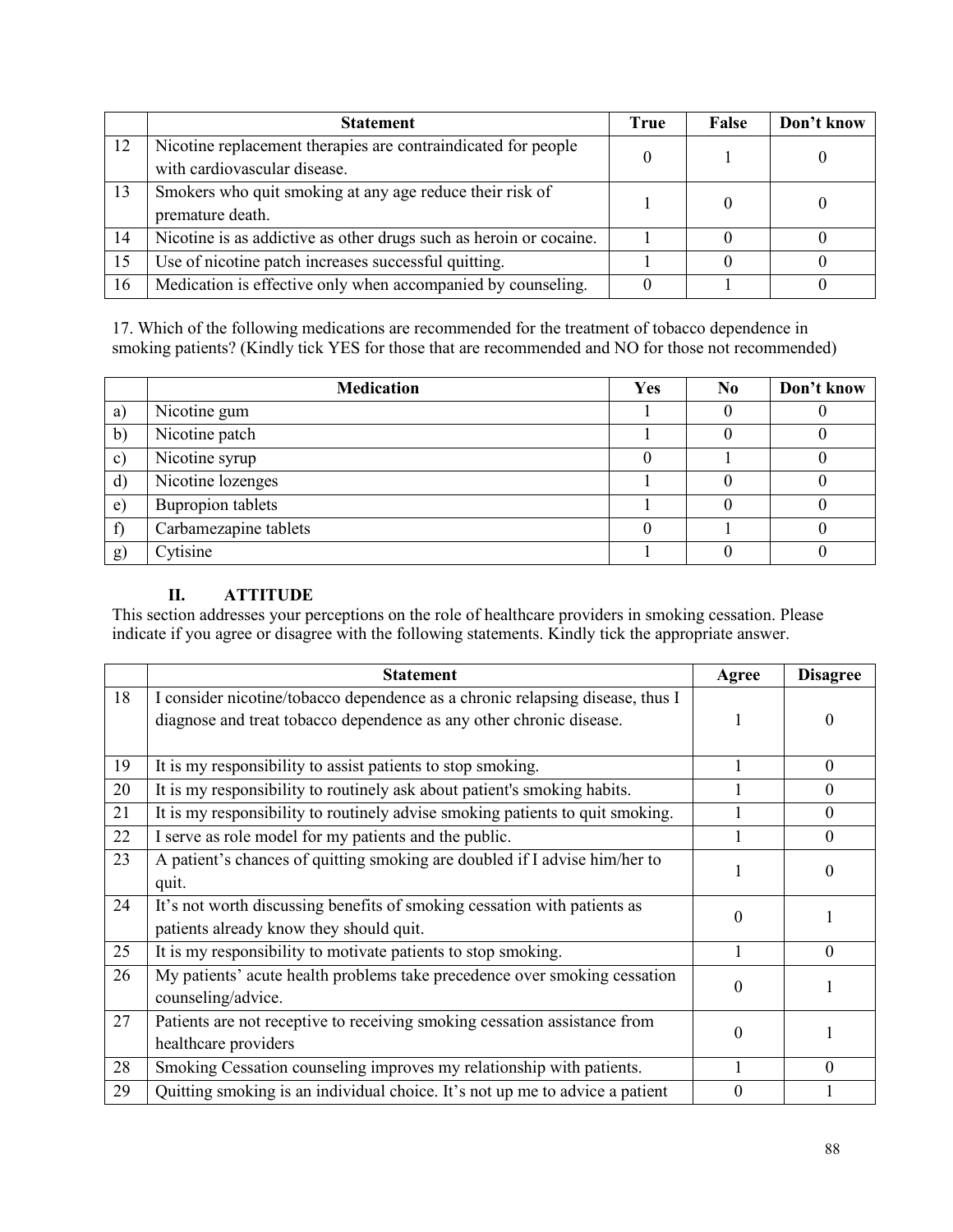|    | <b>Statement</b>                                                                                                             | Agree | <b>Disagree</b> |
|----|------------------------------------------------------------------------------------------------------------------------------|-------|-----------------|
|    | to quit smoking.                                                                                                             |       |                 |
| 30 | I do not have sufficient time to provide advice and counseling to all my<br>patients who smoke during routine consultations. |       |                 |
| 31 | It is uncomfortable to counsel my smoking patients on quitting smoking.                                                      |       |                 |
| 32 | Counseling on health harms from smoking usually helps with smoking<br>cessation.                                             |       | $\Omega$        |
| 33 | I should help patients who are motivated to stop smoking.                                                                    |       | $\theta$        |
| 34 | I should monitor patients' progress in attempting to quit.                                                                   |       | $\Omega$        |
| 35 | I should discuss relapse with patients.                                                                                      |       | $\Omega$        |

#### III. PRACTICE

This section addresses the range of activities performed by healthcare providers to encourage patients to quit smoking. In your daily interactions with patients, how often do you perform the following procedures? Kindly tick the appropriate answer.

|    | Procedure                                                       | <b>Never</b>     | <b>Sometimes</b> | <b>Always</b> |
|----|-----------------------------------------------------------------|------------------|------------------|---------------|
| 36 | I ask about the patients smoking status.                        | $\overline{0}$   | $0$ or $0.5$     | 1             |
| 37 | I ask about the number of cigarettes smoked per day.            | $\overline{0}$   | $0$ or $0.5$     | $\mathbf{1}$  |
| 38 | I ask about the time of the first cigarette.                    | $\mathbf{0}$     | $0$ or $0.5$     | $\mathbf{1}$  |
| 39 | I assess nicotine dependence among smokers using the            | $\overline{0}$   | $0$ or $0.5$     | 1             |
|    | Fagerström nicotine dependence test (FTND)                      |                  |                  |               |
| 40 | I ask if the patient smokes indoor at home.                     | $\mathbf{0}$     | $0$ or $0.5$     | $\mathbf{1}$  |
| 41 | I ask if the patient intends to stop smoking.                   | $\mathbf{0}$     | $0$ or $0.5$     | $\mathbf{1}$  |
| 42 | I ask about the previous quit attempts of smoking patients.     | $\mathbf{0}$     | $0$ or $0.5$     | $\mathbf{1}$  |
| 43 | I record the patients smoking history in the medical records.   | $\boldsymbol{0}$ | $0$ or $0.5$     | $\mathbf{1}$  |
| 44 | I advise a smoking patient on the need to quit.                 | $\mathbf{0}$     | $0$ or $0.5$     | $\mathbf{1}$  |
| 45 | I advise to reduce the number of daily cigarettes.              | $\mathbf{0}$     | $0$ or $0.5$     | $\mathbf{1}$  |
| 46 | I advise to stop smoking abruptly.                              | $\overline{0}$   | $0$ or $0.5$     | $\mathbf{1}$  |
| 47 | I discuss the risks of smoking and benefits of quitting smoking | $\mathbf{0}$     | 0 or 0.5         | 1             |
|    | with patients.                                                  |                  |                  |               |
| 48 | I discuss personal barriers to cessation.                       | $\overline{0}$   | $0$ or $0.5$     | $\mathbf{1}$  |
| 49 | I assess if patients who smoke are willing to quit at that      | $\overline{0}$   | $0$ or $0.5$     | 1             |
|    | particular time.                                                |                  |                  |               |
| 50 | I discuss the use of pharmacological aids such as nicotine      | $\overline{0}$   | $0$ or $0.5$     | 1             |
|    | replacement therapy with patients.                              |                  |                  |               |
| 51 | I propose to help the patient in quitting.                      | $\mathbf{0}$     | $0$ or $0.5$     | $\mathbf{1}$  |
| 52 | I advise on behavioral "tricks".                                | $\mathbf{0}$     | $0$ or $0.5$     | $\mathbf{1}$  |
| 53 | I give a practical advice to prevent relapse.                   | $\boldsymbol{0}$ | $0$ or $0.5$     | $\mathbf{1}$  |
| 54 | I give self-help materials.                                     | $\mathbf{0}$     | $0$ or $0.5$     | $\mathbf{1}$  |
| 55 | I assist the smoking patient to set up a target quit date.      | $\mathbf{0}$     | 0 or 0.5         | $\mathbf{1}$  |
| 56 | I set up a follow up appointment to review the progress of      | $\mathbf{0}$     | 0 or 0.5         | 1             |
|    | patients on quitting smoking.                                   |                  |                  |               |
| 57 | I refer the patient to other specialists (please                | $\mathbf{0}$     | $0$ or $0.5$     | 1             |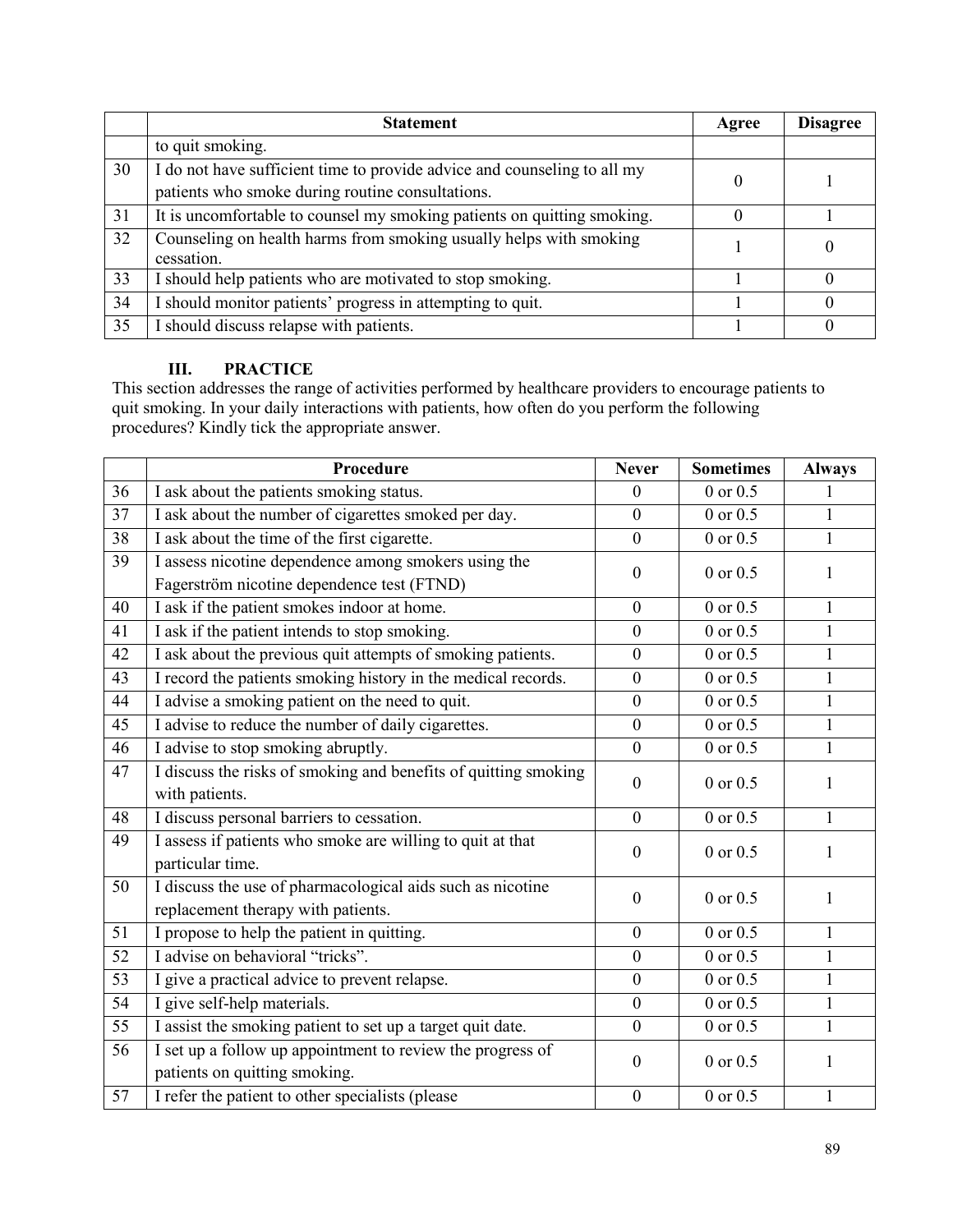|    | Procedure                                                                                                                      | <b>Never</b> | <b>Sometimes</b>    | <b>Always</b> |
|----|--------------------------------------------------------------------------------------------------------------------------------|--------------|---------------------|---------------|
|    | specify                                                                                                                        |              |                     |               |
| 58 | I prescribe Cytisine.                                                                                                          | 0            | $0$ or $0.5$        |               |
| 59 | I prescribe NRT (gum).                                                                                                         | $\theta$     | $0$ or $0.5$        |               |
| 60 | I prescribe Varenicline.                                                                                                       | $\theta$     | $0$ or $0.5$        |               |
| 61 | I prescribe other pharmacological treatment (please specify                                                                    | 0            | $0$ or $0.5$        |               |
| 62 | I use another strategy (please specify                                                                                         | $\Omega$     | $0$ or $0.5$        |               |
| 63 | In order to diagnose nicotine dependence among smokers I<br>mostly use Classification of tobacco dependence in the<br>ICD10CM. | 0            | $0 \text{ or } 0.5$ |               |

#### IV. CONFIDENCE

Please rate your confidence in performing the following to help your patients quit smoking Kindly tick the appropriate answer.

|    | <b>Statement</b>                                                          | Not at all<br>confident | A little<br>confident | Confident |
|----|---------------------------------------------------------------------------|-------------------------|-----------------------|-----------|
| 64 | Educating patients on the general health<br>risks of smoking              | $\Omega$                | $\theta$              |           |
| 65 | Advising smokers on how to quit smoking.                                  | $\Omega$                | $\Omega$              |           |
| 66 | Assessing the willingness of the patient to<br>quit smoking               | $\Omega$                | $\theta$              |           |
| 67 | Discussing various smoking cessation<br>treatment options with patients   | $\Omega$                | $\boldsymbol{0}$      |           |
| 68 | Recommending appropriate smoking<br>cessation medications for the patient | $\Omega$                | $\Omega$              |           |
| 69 | Motivating patients to consider quitting                                  | $\theta$                | $\Omega$              |           |
| 70 | Negotiating a target quit date for the<br>patient to stop smoking         | $\Omega$                | $\Omega$              |           |
| 71 | Helping recent quitters learn how to cope<br>with withdrawal symptoms     | $\theta$                | $\Omega$              |           |

#### V. BARRIERS

This section addresses barriers that you may face in helping patients quit smoking. How would you rate the following as barriers that hinder you from helping patients to stop smoking? (Kindly tick the appropriate answer).

|    | <b>Statement</b>                                 | Not a barrier | Somewhat  | Important |
|----|--------------------------------------------------|---------------|-----------|-----------|
|    |                                                  |               | a barrier | barrier   |
| 72 | Patients are not interested in receiving smoking |               |           |           |
|    | cessation information.                           |               |           |           |
| 73 | Patients do not comply with information given on |               |           |           |
|    | smoking cessation.                               |               |           |           |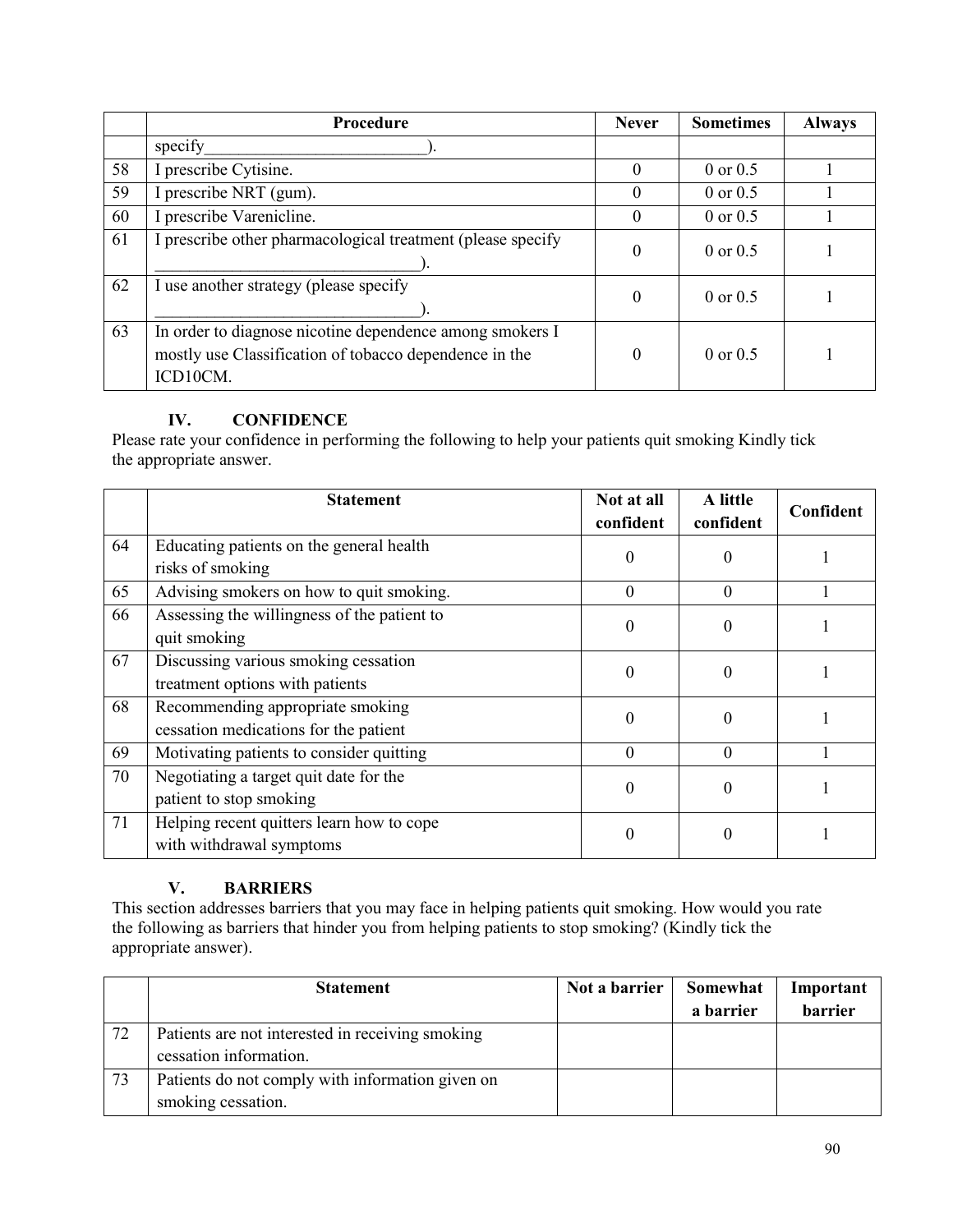| 74 | Lack of time/ time with patients is limited.               |  |  |
|----|------------------------------------------------------------|--|--|
| 75 | Patients have more immediate health problems to be         |  |  |
|    | addressed.                                                 |  |  |
| 76 | Lack of smoking cessation specialists to refer patients to |  |  |
|    | for further assistance.                                    |  |  |
| 77 | Lack of patient education material                         |  |  |
|    | (brochures/pamphlets).                                     |  |  |
| 78 | Insufficient training on smoking cessation                 |  |  |
|    | Interventions                                              |  |  |
| 79 | Lack of awareness of smoking cessation                     |  |  |
|    | Guidelines                                                 |  |  |
| 80 | Insufficient knowledge on smoking cessation                |  |  |
|    | Interventions                                              |  |  |

81. How well prepared do you believe you are today in counseling your patients to quit smoking? (Circle one)

- 1. Not at all prepared
- 2. Somewhat prepared
- 3. Adequately prepared
- 4. Very well prepared

Thank you!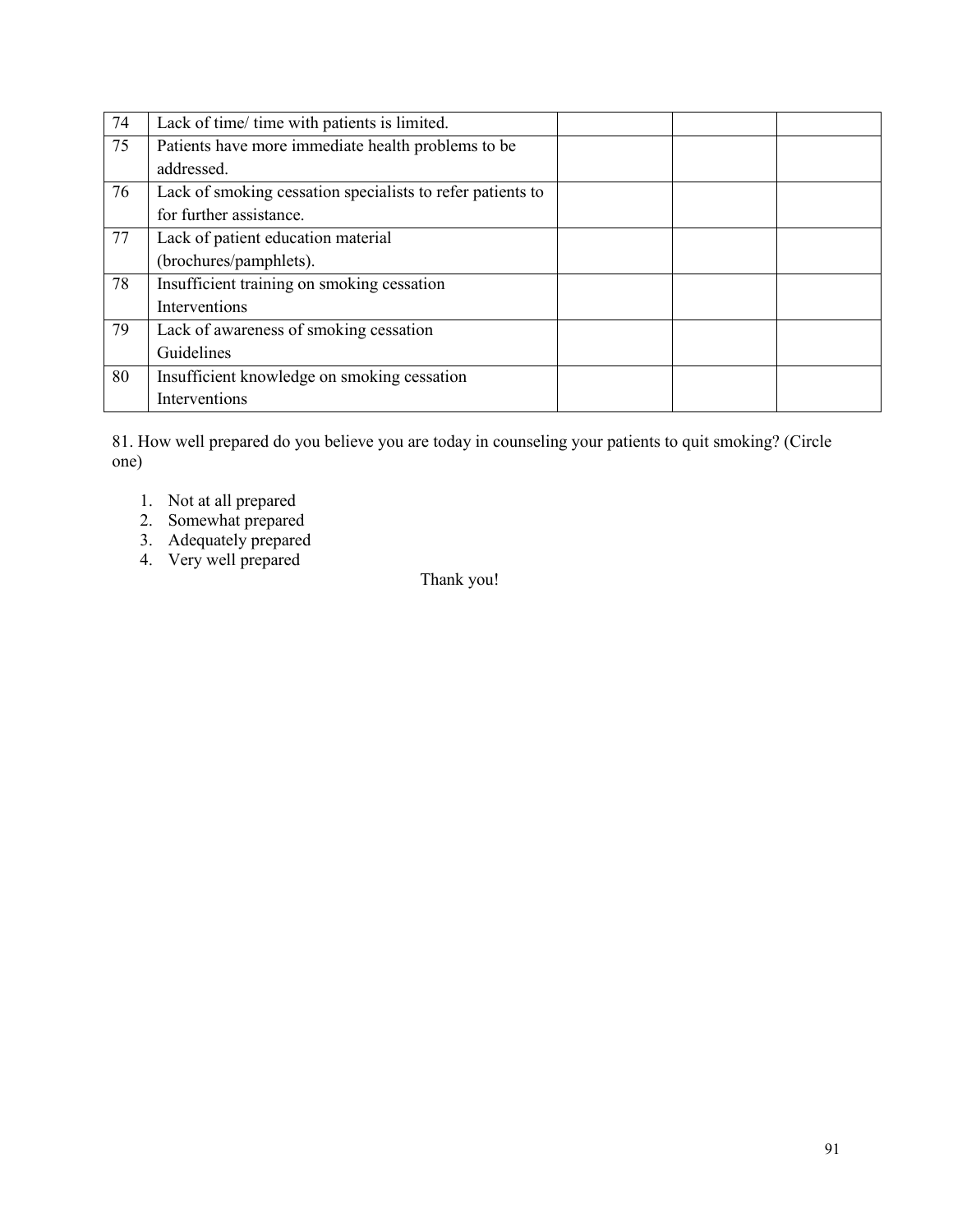#### Appendix 7. Oral consent form (English and Armenian versions)

#### Intervention group

Hello! My name is… I am working at the Center for Health Services Research and Development within the School of Public Health at the American University of Armenia. American University of Armenia (AUA) is conducting a smoking cessation training that aims to improve smoking cessation Knowledge, Attitude and Practice (KAP) among primary healthcare physicians.

You are invited to participate in this survey because currently you are working as a primary healthcare physician and express wiliness to participate in smoking cessation training.

If you agree to participate, you will be asked to individually complete a questionnaire (with the duration of up to 15 minutes) that assess your Knowledge, Attitude and Practice (KAP) related to smoking cessation, one and three months after completion of the training.

The information provided by you will remain confidential and will be used only for current project. The participation in this survey is completely voluntary. You will not be penalized in any way if you decide not to participate.

Participation in this interview does not have any direct benefit or harm to you, but your responses are valuable for us and will contribute to generate reliable information on smoking cessation Knowledge Attitude and Practice (KAP) among primary healthcare physicians.

Here is the card with contact information for the research team. If you have any questions regarding this survey you can call the Principal Investigator Dr. Arusyak Harutyunyan, (+37460) 612621 or (+374 94) 630077 (mobile).

If you feel you have not been treated fairly or think you have been hurt by joining the survey you should contact Dr. Kristina Akopyan, the Human Subject Protection Administrator of the American University of Armenia (37460) 612561.

Do you agree to participate? Thank you. If yes, shall we continue?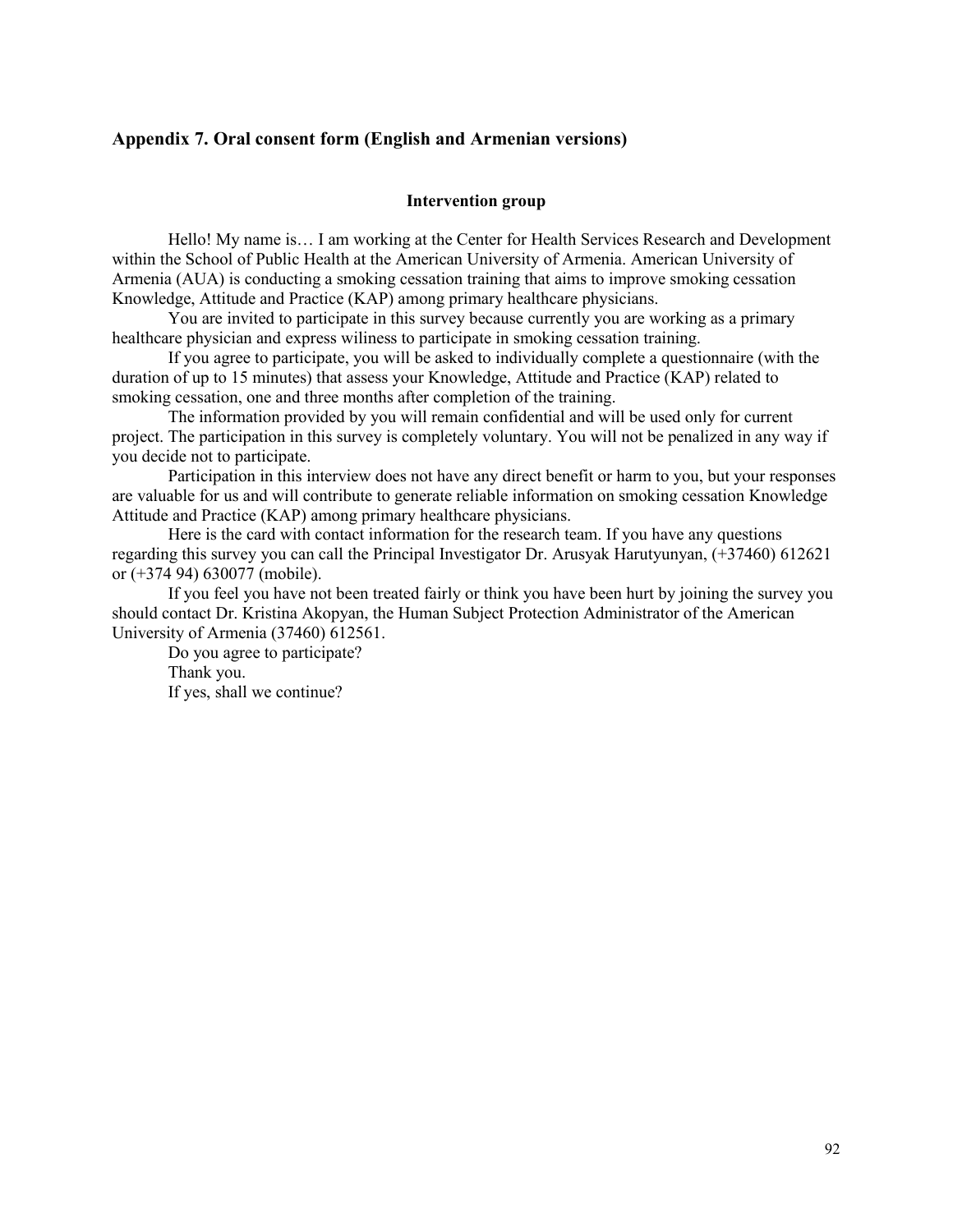#### Միջամտության խումբ

Բարև ձեզ, իմ անունն..... է: Ես աշխատում եմ Հայաստանի ամերիկյան համալսարանի Հանրային առողջապահության ֆակուլտետում: Հայաստանի ամերիկյան համալսարանի Առողջապահական ծառայությունների հետազոտման և զարգացման կենտրոնն իրականացնում է վերապատրաստման դասընթաց, որի նպատակն է առողջության առաջնային պահպանման օղակի բուժաշխատողների շրջանում բարելավել ծխախոտի օգտագործման դադարեցնելու վերաբերյալ գիտելիքները, վերաբերմունքը և գործելակերպը:

Դուք հրավիրված եք մասնակցելու այս հարցմանը, քանի որ հետաքրքրություն եք հայտնել մասնակցելու ծխախոտի օգտագործման դադարեցնելուն վերաբերող դասընթացին և որպես բժիշկ աշխատում եք առողջության առաջնային պահպանման օղակում:

Եթե Դուք համաձայնեք մասնակցել, ապա Ձեզ կխնդրենք այսօր և դասընթացի ավարտից երեք ամիս հետո ինքնուրույն լրացնել հարցաթերթիկը, որը գնահատում է ծխախոտի օգտագործման դադարեցնելուն ուղղված ձեր գիտելիքները, վերաբերմունքը և գործելակերպը: Հարցաթերթիկի լրացումը կտևի մոտավորապես 15 րոպե: Հարցման ընթացքում ձեր կողմից տրամադրված տեղեկատվությունը կպահպանվի գաղտնի և կկիրառվի միայն այս հետազոտության շրջանակում: Ձեր մասնակցությունն այս ծրագրում կամավոր է: Ձեզ ոչինչ չի սպառնում, եթե դուք հրաժարվեք մասնակցել այս հարցմանը:

Ձեր մասնակցությունն այս հարցմանը չի նախատեսում որևէ անմիջական օգուտ կամ վնաս, սակայն Ձեր անկեղծ պատասխանները չափազանց կարևոր են մեզ համար և կնպաստեն հավաստի տեղեկություն ստանալ ծխախոտի օգտագործման դադարեցնելուն ուղղված առողջության առաջնային պահպանման օղակի բուժաշխատողների գիտելիքների, վերաբերմունքի և գործելակերպի վերաբերյալ:

Եթե դուք որևէ հարց ունենաք այս հարցման վերաբերյալ, ապա կարող եք այս այցեքարտում նշված հեռ. համարով զանգահարել գլխավոր հետազոտող Արուսյակ Հարությունյանին (374 60)612621 կամ (374 94) 630077 (բջջային): Եթե դուք կարծում եք, որ ձեզ հետ արդարացի չենք վարվել կամ որևէ կերպ վնաս ենք պատճառել հարցմանը մասնակցելու ընթացքում, ապա խնդրում ենք դիմել Հայաստանի ամերիկյան համալսարանի Էթիկայի հանձնաժողովի համակարգող Քրիստինա Հակոբյանին հետևյալ հեռախոսահամարով ՝ (374 60) 612561:

Դուք ցանկանո՞ւմ եք մասնակցել: Շնորհակալություն: Կարո՞ղ ենք սկսել: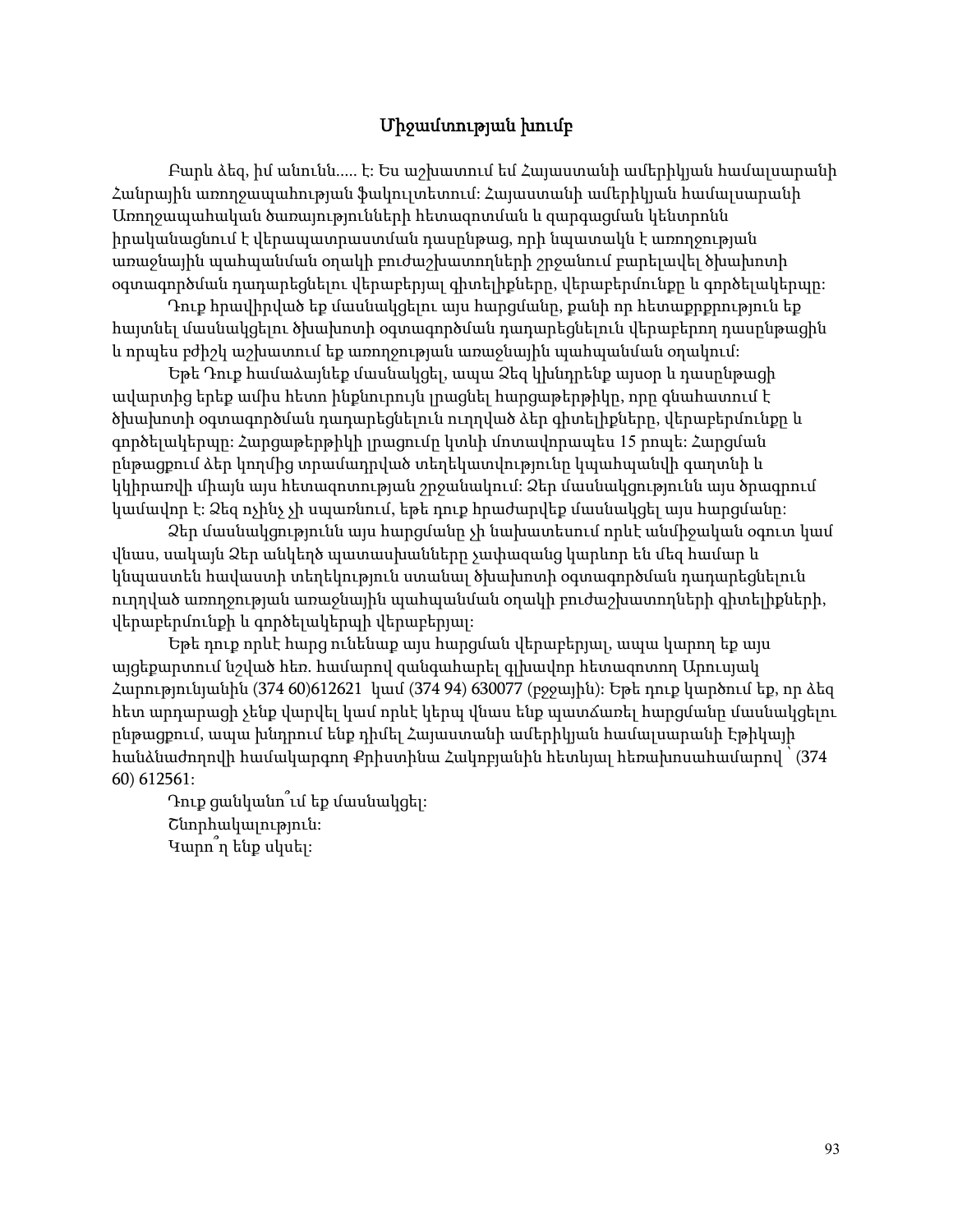#### Control group

Hello! My name is… I am working at the Center for Health Services Research and Development within the School of Public Health at the American University of Armenia. American University of Armenia (AUA) is conducting a research that aims to evaluate/assess smoking cessation Knowledge, Attitude and Practice (KAP) among primary healthcare physicians.

You are invited to participate in this survey because you are working as a primary healthcare physicians and you are available at the time of our visits to polyclinics.

If you agree to participate, you will be asked to individually complete a questionnaire (with the duration of up to 15 minutes) that assess your Knowledge, Attitude and Practice (KAP) related to smoking cessation, one and after three months.

The information provided by you will remain confidential and will be used only for current project. The participation in this survey is completely voluntary. You will not be penalized in any way if you decide not to participate.

Participation in this survey does not have any direct benefit or harm to you, but your responses are valuable for us and will contribute to generate reliable information on smoking cessation Knowledge Attitude and Practice (KAP) among primary healthcare physicians.

Here is the card with contact information for the research team. If you have any questions regarding this survey you can call the Principal Investigator Dr. Arusyak Harutyunyan, (+37460) 612621 or (+374 94) 630077 (mobile).

If you feel you have not been treated fairly or think you have been hurt by joining the survey you should contact Dr. Kristina Akopyan, the Human Subject Protection Administrator of the American University of Armenia (37460) 612561.

Do you agree to participate? Thank you. If yes, shall we continue?